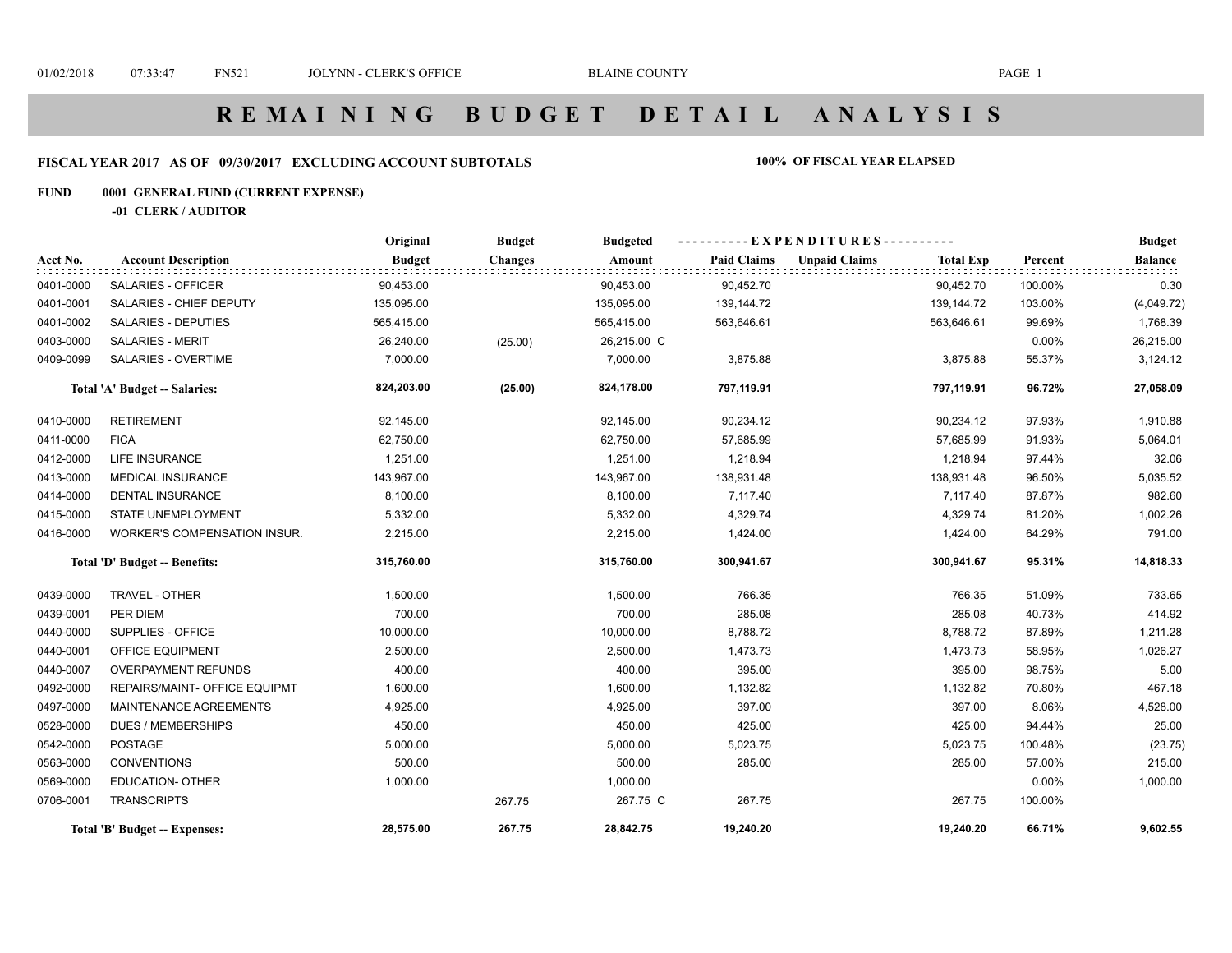### **FISCAL YEAR 2017 AS OF 09/30/2017 EXCLUDING ACCOUNT SUBTOTALS 100% OF FISCAL YEAR ELAPSED**

#### **DEPARTMENT TOTALS: 824,203.00 (25.00) 824,178.00 797,119.91 797,119.91 96.72% 27,058.09 Total 'A' Expenses -- Salaries: 315,760.00 315,760.00 300,941.67 300,941.67 14,818.33 Total 'D' Expenses -- Benefits: 95.31% 9,602.55 28,575.00 267.75 28,842.75 19,240.20 19,240.20 66.71% Total 'B' Expenses -- Expenses: Total 'C' Expenses -- Capital Outlay:** ------------------.........  $1.1.1.1.1$ . . . . . . . ------- -------- **1,168,538.00 242.75 1,168,780.75 1,117,301.78 1,117,301.78 95.60% 51,478.97**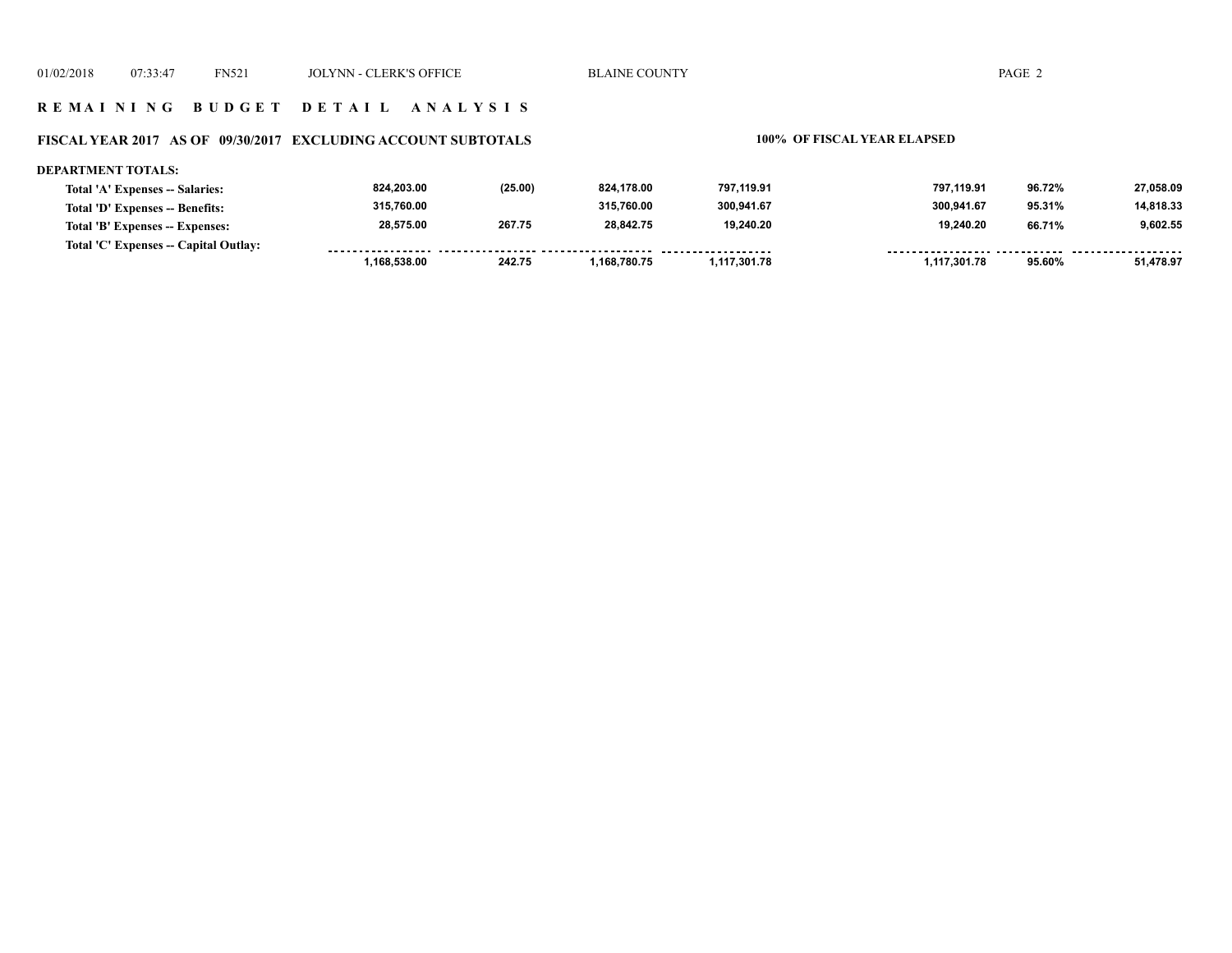## **R E M A I N I N G B U D G E T D E T A I L A N A L Y S I S**

# **FISCAL YEAR 2017 AS OF 09/30/2017 EXCLUDING ACCOUNT SUBTOTALS 100% OF FISCAL YEAR ELAPSED**

# **FUND 0001 GENERAL FUND (CURRENT EXPENSE)**

**-02 ASSESSOR**

|           |                                     | Original      | <b>Budget</b>  | <b>Budgeted</b> |                    | EXPENDITURES---------- |                  |          | <b>Budget</b>  |
|-----------|-------------------------------------|---------------|----------------|-----------------|--------------------|------------------------|------------------|----------|----------------|
| Acct No.  | <b>Account Description</b>          | <b>Budget</b> | <b>Changes</b> | Amount          | <b>Paid Claims</b> | <b>Unpaid Claims</b>   | <b>Total Exp</b> | Percent  | <b>Balance</b> |
| 0401-0000 | SALARIES - OFFICER                  | 80,752.00     |                | 80,752.00       | 80,750.54          |                        | 80,750.54        | 100.00%  | 1.46           |
| 0402-0000 | SALARIES - CHIEF DEPUTY             | 60,751.00     |                | 60,751.00       | 63,444.16          |                        | 63,444.16        | 104.43%  | (2,693.16)     |
| 0402-0004 | SALARIES - MOTOR VEH. DEPUTIES      | 101,716.00    |                | 101,716.00      | 94,061.99          |                        | 94,061.99        | 92.48%   | 7,654.01       |
| 0403-0000 | <b>SALARIES - MERIT</b>             | 13,765.00     | (5,000.00)     | 8,765.00 C      |                    |                        |                  | 0.00%    | 8,765.00       |
| 0409-0099 | SALARIES - OVERTIME                 | 200.00        |                | 200.00          | 1,976.27           |                        | 1,976.27         | 988.14%  | (1,776.27)     |
|           | Total 'A' Budget -- Salaries:       | 257,184.00    | (5,000.00)     | 252,184.00      | 240,232.96         |                        | 240,232.96       | 95.26%   | 11,951.04      |
| 0410-0000 | <b>RETIREMENT</b>                   | 30,850.00     |                | 30,850.00       | 27,194.55          |                        | 27,194.55        | 88.15%   | 3,655.45       |
| 0411-0000 | <b>FICA</b>                         | 21,322.00     |                | 21,322.00       | 16,983.03          |                        | 16,983.03        | 79.65%   | 4,338.97       |
| 0412-0000 | <b>LIFE INSURANCE</b>               | 368.00        |                | 368.00          | 343.28             |                        | 343.28           | 93.28%   | 24.72          |
| 0413-0000 | <b>MEDICAL INSURANCE</b>            | 50,770.00     |                | 50,770.00       | 48,126.32          |                        | 48,126.32        | 94.79%   | 2,643.68       |
| 0414-0000 | <b>DENTAL INSURANCE</b>             | 2,248.00      |                | 2,248.00        | 2,097.76           |                        | 2,097.76         | 93.32%   | 150.24         |
| 0415-0000 | <b>STATE UNEMPLOYMENT</b>           | 1,688.00      |                | 1,688.00        | 967.54             |                        | 967.54           | 57.32%   | 720.46         |
| 0416-0000 | <b>WORKER'S COMPENSATION INSUR.</b> | 865.00        |                | 865.00          | 444.00             |                        | 444.00           | 51.33%   | 421.00         |
|           | Total 'D' Budget -- Benefits:       | 108,111.00    |                | 108,111.00      | 96,156.48          |                        | 96,156.48        | 88.94%   | 11,954.52      |
| 0439-0000 | <b>TRAVEL EXPENSES</b>              | 100.00        |                | 100.00          |                    |                        |                  | $0.00\%$ | 100.00         |
| 0439-0001 | PER DIEM                            | 300.00        |                | 300.00          | 38.25              |                        | 38.25            | 12.75%   | 261.75         |
| 0440-0001 | SUPPLIES - ASSESSOR & MTR VEH       | 7,500.00      |                | 7,500.00        | 7,215.16           |                        | 7,215.16         | 96.20%   | 284.84         |
| 0490-0000 | <b>MAINT AGREE &amp; EQUIP</b>      | 3,500.00      |                | 3,500.00        | 3,138.94           |                        | 3,138.94         | 89.68%   | 361.06         |
| 0492-0001 | REPAIRS DMV/ASSESSOR                | 500.00        |                | 500.00          | 531.83             |                        | 531.83           | 106.37%  | (31.83)        |
| 0542-0001 | POSTAGE-ASSESSOR/MOTOR VEH          | 15,500.00     |                | 15,500.00       | 15,484.43          |                        | 15,484.43        | 99.90%   | 15.57          |
| 0542-0003 | POSTAGE - RENEWAL - BOISE           | 11,700.00     |                | 11,700.00       | 848.74             |                        | 848.74           | 7.25%    | 10,851.26      |
| 0563-0000 | <b>CONVENTIONS</b>                  | 600.00        |                | 600.00          | 585.00             |                        | 585.00           | 97.50%   | 15.00          |
| 0569-0000 | <b>EDUCATION- OTHER</b>             | 500.00        |                | 500.00          | 90.00              |                        | 90.00            | 18.00%   | 410.00         |
| 0741-0000 | GIS                                 | 700.00        |                | 700.00          | 700.00             |                        | 700.00           | 100.00%  |                |
|           | Total 'B' Budget -- Expenses:       | 40,900.00     |                | 40,900.00       | 28,632.35          |                        | 28,632.35        | 70.01%   | 12,267.65      |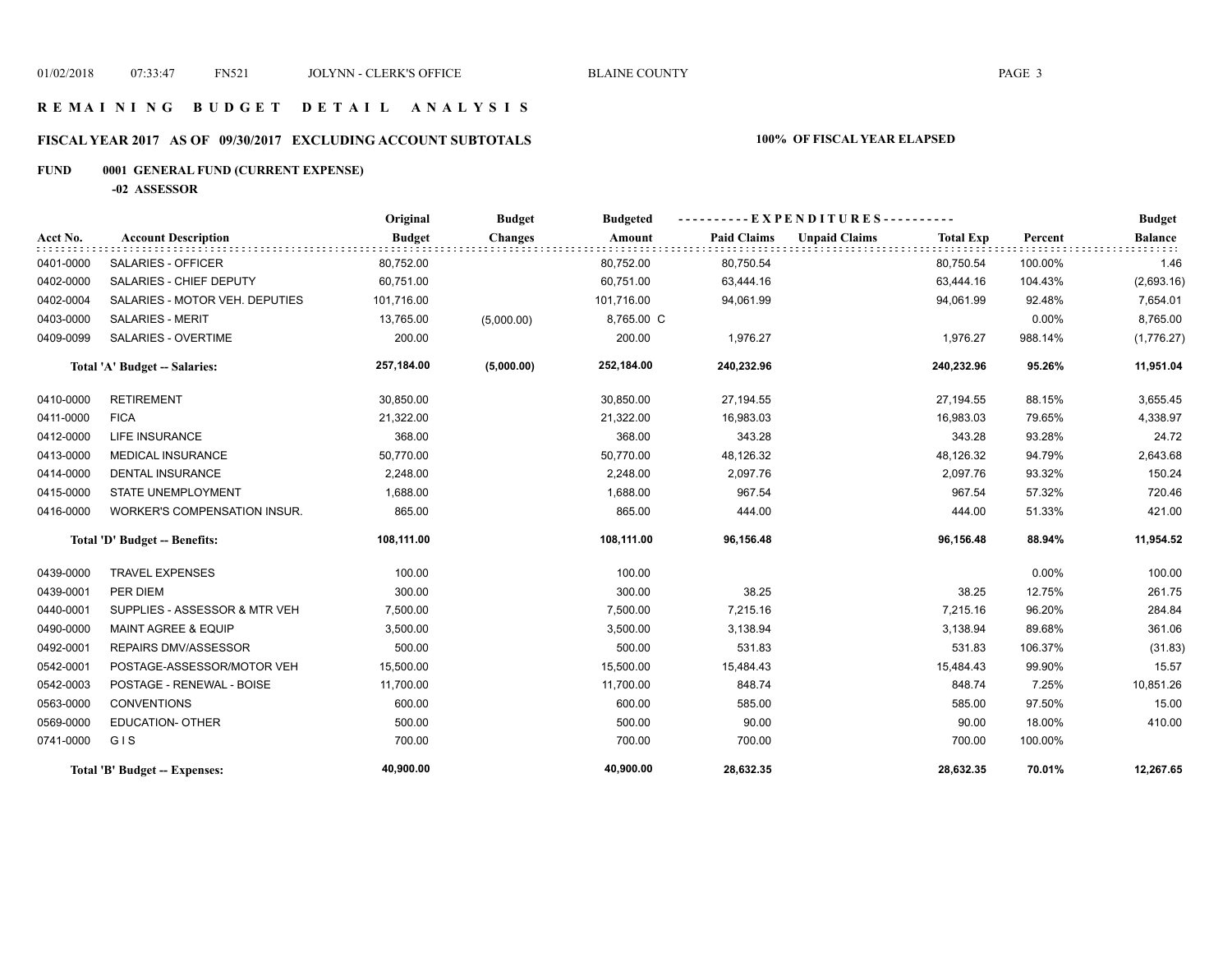### **R E M A I N I N G B U D G E T D E T A I L A N A L Y S I S**

### **FISCAL YEAR 2017 AS OF 09/30/2017 EXCLUDING ACCOUNT SUBTOTALS 100% OF FISCAL YEAR ELAPSED**

#### **DEPARTMENT TOTALS: 257,184.00 (5,000.00) 252,184.00 240,232.96 240,232.96 95.26% 11,951.04 Total 'A' Expenses -- Salaries: 108,111.00 108,111.00 96,156.48 96,156.48 11,954.52 Total 'D' Expenses -- Benefits: 88.94% 28,632.35 40,900.00 40,900.00 28,632.35 12,267.65 Total 'B' Expenses -- Expenses: 70.01% Total 'C' Expenses -- Capital Outlay:** -----------------.......... ................... -----------------*-*......... <u>.......... ......</u> <u>....... .........</u>  **406,195.00 (5,000.00) 401,195.00 365,021.79 365,021.79 90.98% 36,173.21**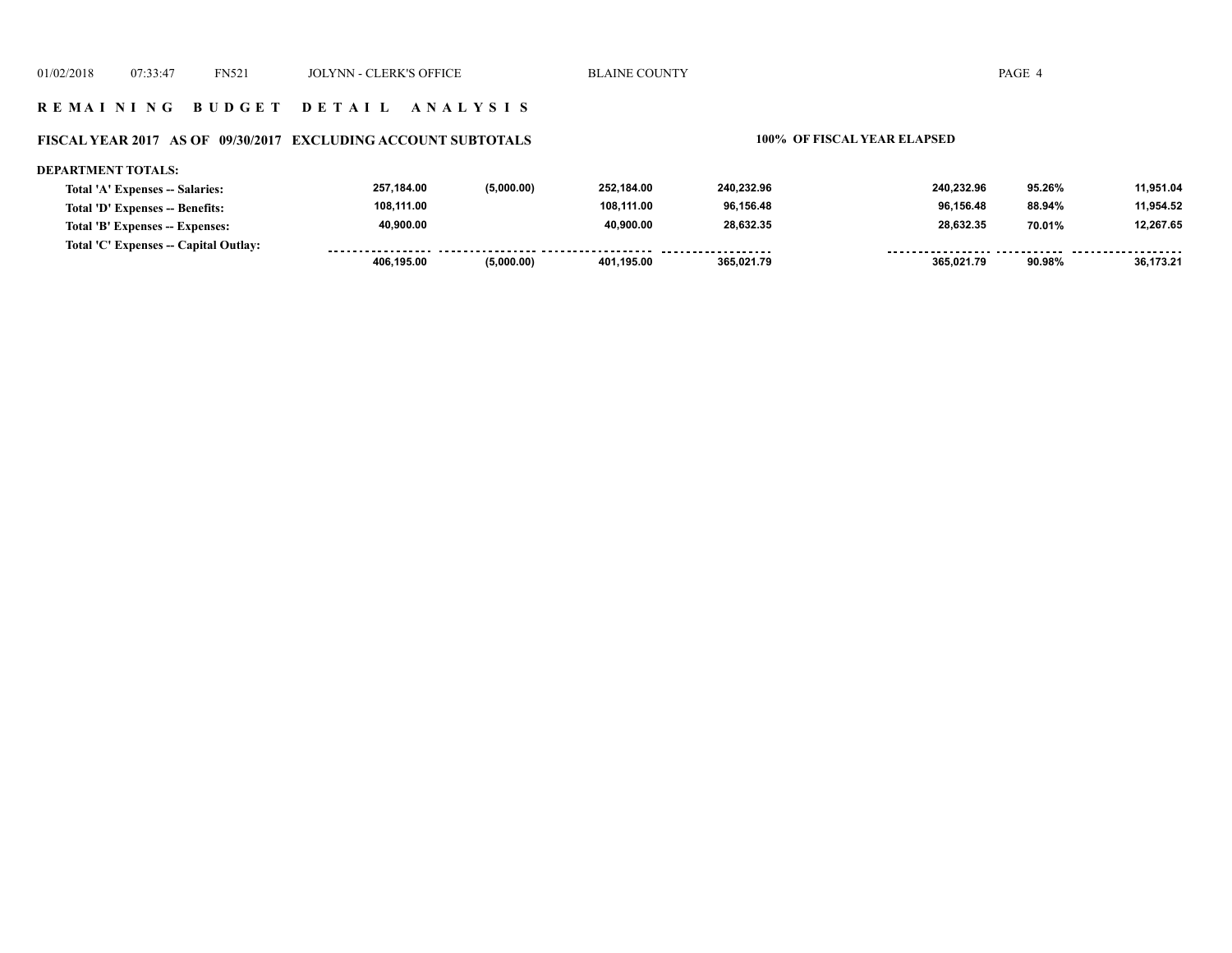## **R E M A I N I N G B U D G E T D E T A I L A N A L Y S I S**

# **FISCAL YEAR 2017 AS OF 09/30/2017 EXCLUDING ACCOUNT SUBTOTALS 100% OF FISCAL YEAR ELAPSED**

# **FUND 0001 GENERAL FUND (CURRENT EXPENSE)**

## **-03 TREASURER / TAX COLLECTOR**

|           |                               | Original      | <b>Budget</b><br><b>Budgeted</b> |                    | ----------EXPENDITURES----------         |          | <b>Budget</b>  |
|-----------|-------------------------------|---------------|----------------------------------|--------------------|------------------------------------------|----------|----------------|
| Acct No.  | <b>Account Description</b>    | <b>Budget</b> | <b>Changes</b><br>Amount         | <b>Paid Claims</b> | <b>Unpaid Claims</b><br><b>Total Exp</b> | Percent  | <b>Balance</b> |
| 0401-0000 | SALARIES - OFFICER            | 80,752.00     | 80,752.00                        | 80,750.54          | 80,750.54                                | 100.00%  | 1.46           |
| 0402-0000 | <b>SALARIES - DEPUTIES</b>    | 39,935.00     | 39,935.00                        | 41,387.24          | 41,387.24                                | 103.64%  | (1,452.24)     |
| 0402-0001 | SALARIES - CHIEF DEPUTY       | 56,193.00     | 56,193.00                        | 57,635.24          | 57,635.24                                | 102.57%  | (1,442.24)     |
| 0402-0002 | SALARIES - PART TIME          | 3,000.00      | 3,000.00                         |                    |                                          | 0.00%    | 3,000.00       |
| 0403-0000 | <b>SALARIES - MERIT</b>       | 2,885.00      | 2,885.00                         |                    |                                          | 0.00%    | 2,885.00       |
|           | Total 'A' Budget -- Salaries: | 182,765.00    | 182,765.00                       | 179,773.02         | 179,773.02                               | 98.36%   | 2,991.98       |
| 0410-0000 | <b>RETIREMENT</b>             | 20,375.00     | 20,375.00                        | 20,350.24          | 20,350.24                                | 99.88%   | 24.76          |
| 0411-0000 | <b>FICA</b>                   | 13,780.00     | 13,780.00                        | 12,809.28          | 12,809.28                                | 92.96%   | 970.72         |
| 0412-0000 | <b>LIFE INSURANCE</b>         | 225.00        | 225.00                           | 220.68             | 220.68                                   | 98.08%   | 4.32           |
| 0413-0000 | <b>MEDICAL INSURANCE</b>      | 31,825.00     | 31,825.00                        | 30,583.32          | 30,583.32                                | 96.10%   | 1,241.68       |
| 0414-0000 | <b>DENTAL INSURANCE</b>       | 115.00        | 115.00                           | 1,348.56           | 1,348.56                                 | 1172.66% | (1,233.56)     |
| 0415-0000 | STATE UNEMPLOYMENT            | 1,170.00      | 1,170.00                         | 563.49             | 563.49                                   | 48.16%   | 606.51         |
| 0416-0000 | WORKER'S COMPENSATION INSUR.  | 490.00        | 490.00                           | 311.00             | 311.00                                   | 63.47%   | 179.00         |
|           | Total 'D' Budget -- Benefits: | 67,980.00     | 67,980.00                        | 66,186.57          | 66,186.57                                | 97.36%   | 1,793.43       |
| 0439-0000 | <b>TRAVEL - OTHER</b>         | 3,000.00      | 3,000.00                         | 1,668.56           | 1,668.56                                 | 55.62%   | 1,331.44       |
| 0439-0001 | PER DIEM                      | 750.00        | 750.00                           | 49.25              | 49.25                                    | 6.57%    | 700.75         |
| 0440-0000 | SUPPLIES - OFFICE             | 6,000.00      | 6,000.00                         | 4,364.26           | 4,364.26                                 | 72.74%   | 1,635.74       |
| 0440-0002 | PROP TAX SHORT PAYMENTS       | 100.00        | 100.00                           | 50.98              | 50.98                                    | 50.98%   | 49.02          |
| 0499-0000 | <b>REPAIRS/MAINT- OTHER</b>   | 2,000.00      | 2,000.00                         |                    |                                          | 0.00%    | 2,000.00       |
| 0521-0000 | EXPENSES-PUBLIC ADMINISTRATOR | 2,500.00      | 2,500.00                         | 26.27              | 26.27                                    | 1.05%    | 2,473.73       |
| 0528-0000 | <b>DUES / MEMBERSHIPS</b>     | 325.00        | 325.00                           | 275.00             | 275.00                                   | 84.62%   | 50.00          |
| 0542-0000 | POSTAGE/OUTSOURCE BILLING     | 21,000.00     | 21,000.00                        | 16,999.69          | 16,999.69                                | 80.95%   | 4,000.31       |
| 0546-0000 | <b>PUBLICATIONS</b>           | 3,000.00      | 3,000.00                         | 2,310.59           | 2,310.59                                 | 77.02%   | 689.41         |
| 0559-0001 | MISC-BANK FEES (LOCKBOX)      | 9,250.00      | 9,250.00                         | 9,765.65           | 9,765.65                                 | 105.57%  | (515.65)       |
| 0569-0000 | <b>EDUCATION- OTHER</b>       | 1,000.00      | 1,000.00                         | 655.00             | 655.00                                   | 65.50%   | 345.00         |
| 0569-0001 | <b>EDUCATION - DEPUTIES</b>   | 2,000.00      | 2,000.00                         |                    |                                          | 0.00%    | 2,000.00       |
| 0701-0000 | <b>LIEN SEARCHES</b>          | 5,000.00      | 5,000.00                         | 7,984.00           | 7,984.00                                 | 159.68%  | (2,984.00)     |
|           | Total 'B' Budget -- Expenses: | 55,925.00     | 55,925.00                        | 44,149.25          | 44,149.25                                | 78.94%   | 11,775.75      |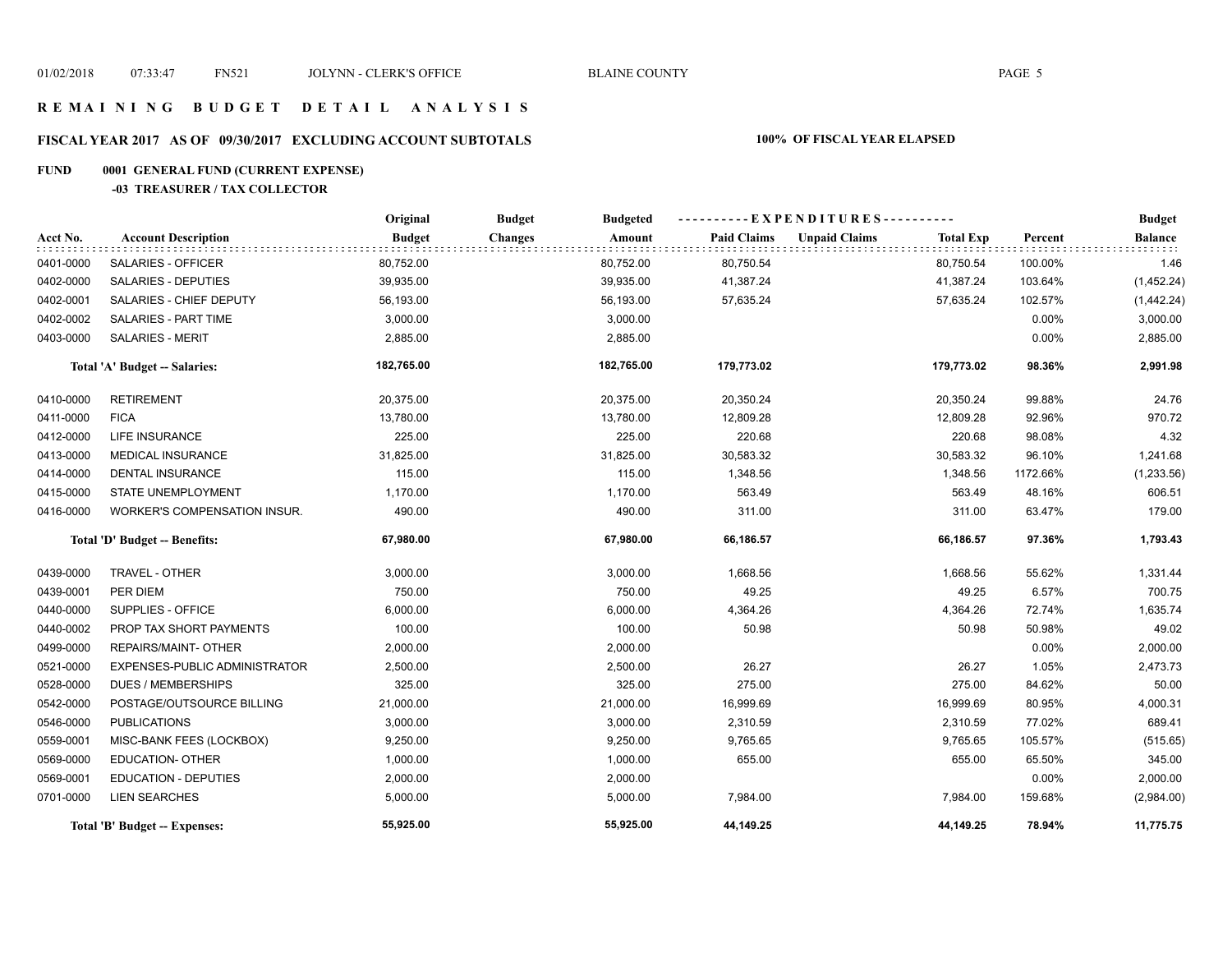## **FISCAL YEAR 2017 AS OF 09/30/2017 EXCLUDING ACCOUNT SUBTOTALS 100% OF FISCAL YEAR ELAPSED**

#### **DEPARTMENT TOTALS:**

| Total 'A' Expenses -- Salaries:       | 182,765.00        | 182,765.00          | 179,773.02          | 179.773.02 | 98.36% | 2,991.98  |
|---------------------------------------|-------------------|---------------------|---------------------|------------|--------|-----------|
| Total 'D' Expenses -- Benefits:       | 67,980.00         | 67,980.00           | 66.186.57           | 66.186.57  | 97.36% | 1,793.43  |
| Total 'B' Expenses -- Expenses:       | 55,925.00         | 55.925.00           | 44.149.25           | 44.149.25  | 78.94% | 11.775.75 |
| Total 'C' Expenses -- Capital Outlay: | ----------------- | ------------------- | ------------------- |            |        |           |
|                                       | 306.670.00        | 306.670.00          | 290.108.84          | 290.108.84 | 94.60% | 16.561.16 |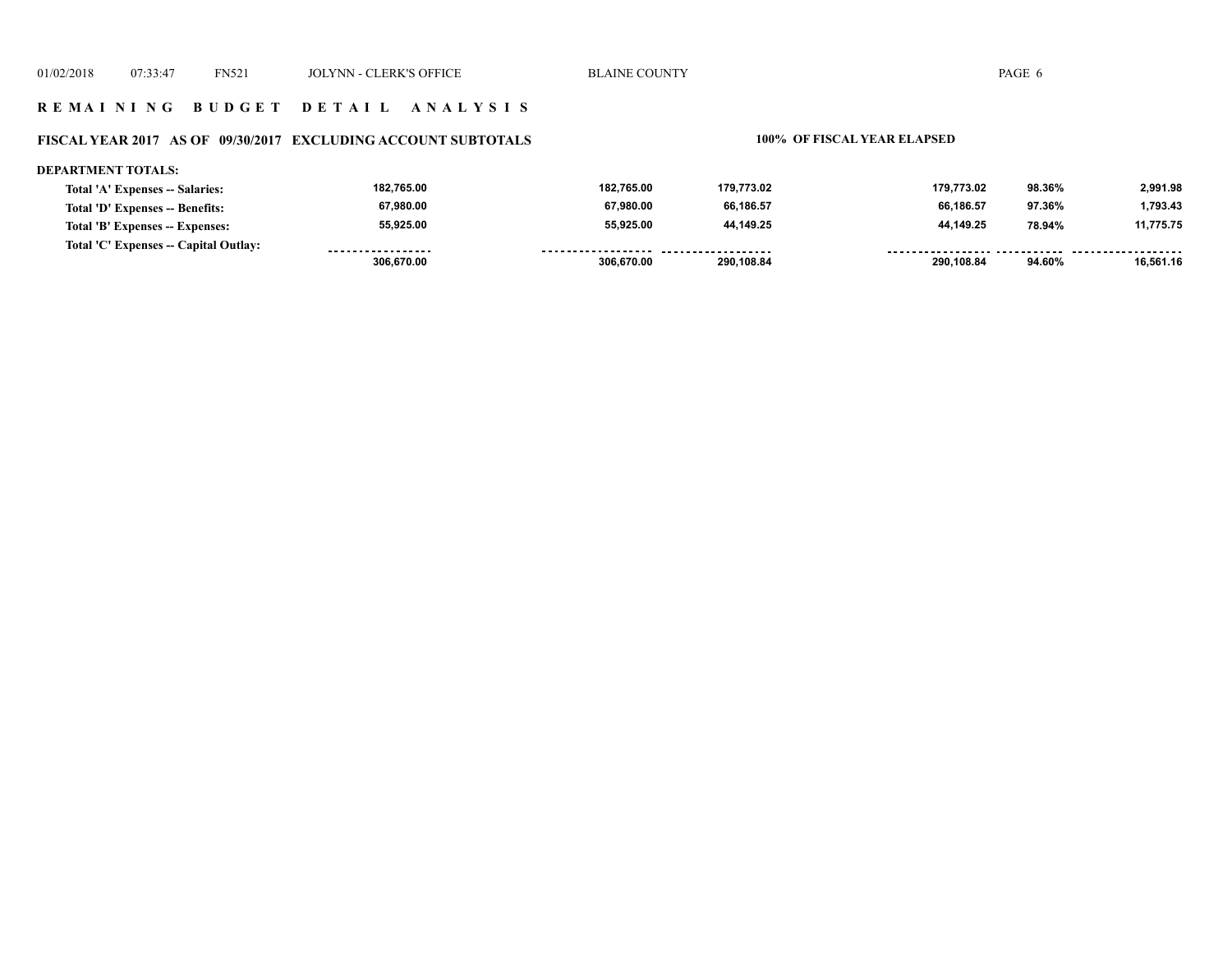# **FISCAL YEAR 2017 AS OF 09/30/2017 EXCLUDING ACCOUNT SUBTOTALS 100% OF FISCAL YEAR ELAPSED**

# **FUND 0001 GENERAL FUND (CURRENT EXPENSE)**

**-04 SHERIFF**

|           |                                       | Original      | <b>Budget</b>  | <b>Budgeted</b> |                    | ----------EXPENDITURES----------         | Percent<br>100.48%<br>97.00%<br>94.26%<br>103.20%<br>98.28%<br>51.79%<br>51.80%<br>100.49%<br>0.00%<br>0.00%<br>100.00%<br>126.90%<br>93.26%<br>91.53%<br>84.22%<br>94.07%<br>81.97%<br>94.44%<br>81.10%<br>64.42%<br>84.02% | <b>Budget</b>  |
|-----------|---------------------------------------|---------------|----------------|-----------------|--------------------|------------------------------------------|------------------------------------------------------------------------------------------------------------------------------------------------------------------------------------------------------------------------------|----------------|
| Acct No.  | <b>Account Description</b>            | <b>Budget</b> | <b>Changes</b> | Amount          | <b>Paid Claims</b> | <b>Unpaid Claims</b><br><b>Total Exp</b> |                                                                                                                                                                                                                              | <b>Balance</b> |
| 0401-0000 | SALARIES - OFFICER                    | 113,461.00    |                | 113,461.00      | 114,006.11         | 114,006.11                               |                                                                                                                                                                                                                              | (545.11)       |
| 0401-0001 | SALARIES - CHIEF DEPUTY               | 98,615.00     |                | 98,615.00       | 95,653.20          | 95,653.20                                |                                                                                                                                                                                                                              | 2,961.80       |
| 0402-0000 | SALARIES - DEPUTIES                   | 948,500.00    |                | 948,500.00      | 894,096.97         | 894,096.97                               |                                                                                                                                                                                                                              | 54,403.03      |
| 0402-0001 | SALARIES - ANIMAL CONTROL             | 23,025.00     |                | 23,025.00       | 23,761.61          | 23,761.61                                |                                                                                                                                                                                                                              | (736.61)       |
| 0402-0002 | SALARIES - OFFICE ADMIN               | 167,380.00    |                | 167,380.00      | 164,498.52         | 164,498.52                               |                                                                                                                                                                                                                              | 2,881.48       |
| 0402-0007 | SALARIES - DISASTER SVCS              | 40,565.00     |                | 40,565.00       | 21,006.60          | 21,006.60                                |                                                                                                                                                                                                                              | 19,558.40      |
| 0402-0008 | SALARIES - PROTECTIVE CUSTODY         | 5,000.00      |                | 5,000.00        | 2,590.00           | 2,590.00                                 |                                                                                                                                                                                                                              | 2,410.00       |
| 0402-0009 | *SALARIES - RMS/CAD MGR               |               | 51,729.60      | 51,729.60 C     | 51,985.65          | 51,985.65                                |                                                                                                                                                                                                                              | (256.05)       |
| 0403-0000 | <b>SALARIES - MERIT</b>               | 39,423.00     |                | 39,423.00       |                    |                                          |                                                                                                                                                                                                                              | 39,423.00      |
| 0409-0002 | SALARIES-RESERVES                     | 500.00        |                | 500.00          |                    |                                          |                                                                                                                                                                                                                              | 500.00         |
| 0409-0090 | *SALARIES-OHV LAW ENFORCEMENT         |               | 779.94         | 779.94 C        | 779.94             | 779.94                                   |                                                                                                                                                                                                                              |                |
| 0409-0099 | SALARIES - OVERTIME                   | 60,000.00     |                | 60,000.00       | 76,141.71          | 76,141.71                                |                                                                                                                                                                                                                              | (16, 141.71)   |
|           | Total 'A' Budget -- Salaries:         | 1,496,469.00  | 52,509.54      | 1,548,978.54    | 1,444,520.31       | 1,444,520.31                             |                                                                                                                                                                                                                              | 104,458.23     |
| 0410-0000 | <b>RETIREMENT</b>                     | 174,630.00    | 5,855.79       | 180,485.79 C    | 165,201.66         | 165,201.66                               |                                                                                                                                                                                                                              | 15,284.13      |
| 0411-0000 | <b>FICA</b>                           | 119,952.00    | 3,957.31       | 123,909.31 C    | 104,353.13         | 104,353.13                               |                                                                                                                                                                                                                              | 19,556.18      |
| 0412-0000 | LIFE INSURANCE                        | 1,692.00      | 73.56          | 1,765.56 C      | 1,660.92           | 1,660.92                                 |                                                                                                                                                                                                                              | 104.64         |
| 0413-0000 | <b>MEDICAL INSURANCE</b>              | 278,299.00    | 9,107.40       | 287,406.40 C    | 235,577.88         | 235,577.88                               |                                                                                                                                                                                                                              | 51,828.52      |
| 0414-0000 | DENTAL INSURANCE                      | 10,340.00     | 449.52         | 10,789.52 C     | 10,189.12          | 10,189.12                                |                                                                                                                                                                                                                              | 600.40         |
| 0415-0000 | STATE UNEMPLOYMENT                    | 9,706.00      | 336.24         | 10,042.24 C     | 8,144.00           | 8,144.00                                 |                                                                                                                                                                                                                              | 1,898.24       |
| 0416-0000 | WORKER'S COMPENSATION INSUR.          | 45,431.00     | 139.67         | 45,570.67 C     | 29,358.39          | 29,358.39                                |                                                                                                                                                                                                                              | 16,212.28      |
|           | Total 'D' Budget -- Benefits:         | 640,050.00    | 19,919.49      | 659,969.49      | 554,485.10         | 554,485.10                               |                                                                                                                                                                                                                              | 105,484.39     |
| 0439-0000 | <b>TRAVEL - SHERIFF</b>               | 3,000.00      |                | 3,000.00        | 886.25             | 886.25                                   | 29.54%                                                                                                                                                                                                                       | 2,113.75       |
| 0439-0001 | PER DIEM                              | 6,000.00      |                | 6,000.00        | 3,632.25           | 3,632.25                                 | 60.54%                                                                                                                                                                                                                       | 2,367.75       |
| 0439-0002 | TRAVEL EXPENSES FOR TRAINING          | 6,000.00      |                | 6,000.00        | 3,505.56           | 3,505.56                                 | 58.43%                                                                                                                                                                                                                       | 2,494.44       |
| 0440-0000 | SUPPLIES - OFFICE                     | 14,000.00     |                | 14,000.00       | 12,841.75          | 12,841.75                                | 91.73%                                                                                                                                                                                                                       | 1,158.25       |
| 0464-0000 | UTILITIES- TELEPHONE, OTHER           | 13,000.00     |                | 13,000.00       | 13,277.53          | 13,277.53                                | 102.13%                                                                                                                                                                                                                      | (277.53)       |
| 0479-0000 | <b>VEHICLES - OTHER OPERATING EXP</b> | 145,000.00    |                | 145,000.00      | 140,368.85         | 140,368.85                               | 96.81%                                                                                                                                                                                                                       | 4,631.15       |
| 0479-0002 | OPERATING EXP - DISASTER SVCS         | 2,500.00      |                | 2,500.00        | 2,240.75           | 2,240.75                                 | 89.63%                                                                                                                                                                                                                       | 259.25         |
| 0479-0003 | OPERATING EXP-SEARCH RESCUE           | 4,000.00      |                | 4,000.00        | 3,405.76           | 3,405.76                                 | 85.14%                                                                                                                                                                                                                       | 594.24         |
| 0479-0007 | <b>GENERATOR FUEL</b>                 | 1,000.00      |                | 1,000.00        | 285.03             | 285.03                                   | 28.50%                                                                                                                                                                                                                       | 714.97         |
| 0489-0000 | PROFESSIONAL SVC- OTHER               | 500.00        |                | 500.00          | 180.00             | 180.00                                   | 36.00%                                                                                                                                                                                                                       | 320.00         |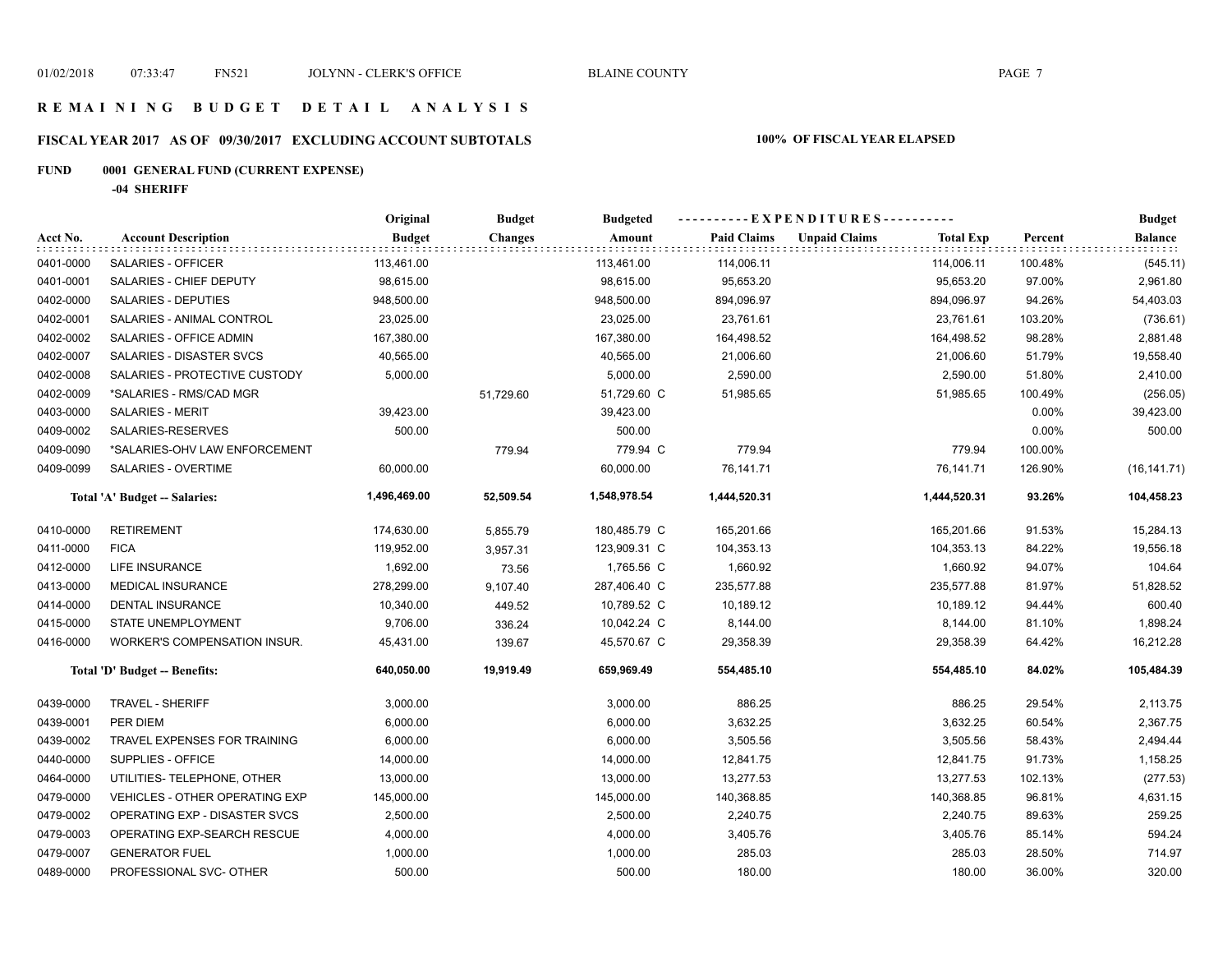# **FISCAL YEAR 2017 AS OF 09/30/2017 EXCLUDING ACCOUNT SUBTOTALS 100% OF FISCAL YEAR ELAPSED**

# **FUND 0001 GENERAL FUND (CURRENT EXPENSE)**

**-04 SHERIFF**

|           |                                       | Original      | <b>Budget</b>  | <b>Budgeted</b> |                    | ----------EXPENDITURES----------         |         | <b>Budget</b>  |
|-----------|---------------------------------------|---------------|----------------|-----------------|--------------------|------------------------------------------|---------|----------------|
| Acct No.  | <b>Account Description</b>            | <b>Budget</b> | <b>Changes</b> | Amount          | <b>Paid Claims</b> | <b>Unpaid Claims</b><br><b>Total Exp</b> | Percent | <b>Balance</b> |
| 0489-0001 | <b>COMMUNITY CONNECTIVITY</b>         | 5,000.00      |                | 5,000.00        | 3,659.14           | 3,659.14                                 | 73.18%  | 1,340.86       |
| 0495-0000 | REPAIRS/MAINT- COMMUNICATIONS         | 7,000.00      |                | 7,000.00        | 50.00              | 50.00                                    | 0.71%   | 6,950.00       |
| 0495-0001 | 700 MHZ MASTER MAINTENANCE            | 17,800.00     |                | 17,800.00       | 14,020.00          | 14,020.00                                | 78.76%  | 3,780.00       |
| 0495-0002 | SOFTWARE MAINTENANCE                  | 1,445.00      |                | 1,445.00        | 1,445.00           | 1,445.00                                 | 100.00% |                |
| 0499-0000 | REPAIRS/MAINT- OTHER                  | 8,600.00      |                | 8,600.00        | 4,216.37           | 4,216.37                                 | 49.03%  | 4,383.63       |
| 0503-0002 | PROTECTIVE CUSTODY/MENTAL HOLD        | 17,700.00     |                | 17,700.00       | 2,353.38           | 2,353.38                                 | 13.30%  | 15,346.62      |
| 0528-0000 | <b>DUES / MEMBERSHIPS</b>             | 2,450.00      |                | 2,450.00        | 1,975.00           | 1,975.00                                 | 80.61%  | 475.00         |
| 0533-0000 | <b>INVESTIGATION</b>                  | 3,000.00      |                | 3,000.00        | 2,908.55           | 2,908.55                                 | 96.95%  | 91.45          |
| 0542-0000 | <b>POSTAGE</b>                        | 4,000.00      |                | 4,000.00        | 2,705.76           | 2,705.76                                 | 67.64%  | 1,294.24       |
| 0554-0000 | <b>UNIFORMS</b>                       | 20,000.00     | 3,744.00       | 23,744.00 C     | 33,764.21          | 33,764.21                                | 142.20% | (10,020.21)    |
| 0556-0000 | WEAPONS / AMMUNITION, ETC             | 6,000.00      |                | 6,000.00        | 6,107.04           | 6,107.04                                 | 101.78% | (107.04)       |
| 0556-0001 | SUPPLIES - EQUIPMENT                  | 5,000.00      |                | 5,000.00        | 4,503.66           | 4,503.66                                 | 90.07%  | 496.34         |
| 0556-0002 | *RMS LOGISYS/MOTOROLA NON-CAP         |               | 47,618.16      | 47,618.16 C     | 47,618.16          | 47,618.16                                | 100.00% |                |
| 0556-0004 | BLAINE COUNTY RMS CONTRIBUTION        | 30,665.00     |                | 30,665.00       | 30,664.50          | 30,664.50                                | 100.00% | 0.50           |
| 0569-0000 | <b>EDUCATION -OTHER</b>               | 15,000.00     |                | 15,000.00       | 9,991.22           | 9,991.22                                 | 66.61%  | 5,008.78       |
| 0591-0002 | <b>RECRUITMENT/JOB FAIRS</b>          | 4,000.00      |                | 4,000.00        | 3,072.68           | 3,072.68                                 | 76.82%  | 927.32         |
| 0671-0015 | *HOMELAND SECURITY GRANT EXP          |               | 2,093.70       | 2,093.70 C      | 2,093.70           | 2,093.70                                 | 100.00% |                |
| 0714-0005 | TELEPHONE ALLOWANCE                   | 8,604.00      |                | 8,604.00        | 8,230.00           | 8,230.00                                 | 95.65%  | 374.00         |
| 0780-0000 | <b>CRIME PREVENTION</b>               | 1,000.00      |                | 1,000.00        | 1,379.50           | 1,379.50                                 | 137.95% | (379.50)       |
| 0780-0003 | *YOUTH PROGRAMS-YOUTH PLATES          |               | 600.00         | 600.00 C        | 600.00             | 600.00                                   | 100.00% |                |
|           | Total 'B' Budget -- Expenses:         | 352,264.00    | 54,055.86      | 406,319.86      | 361,981.60         | 361,981.60                               | 89.09%  | 44,338.26      |
| 0801-0000 | <b>CAPITAL-VEHICLES</b>               | 154,000.00    |                | 154,000.00      | 144,412.51         | 144,412.51                               | 93.77%  | 9,587.49       |
| 0806-0000 | <b>CAPITAL</b>                        | 6,300.00      |                | 6,300.00        | 6,300.00           | 6,300.00                                 | 100.00% |                |
| 0806-0003 | CAPITAL-EQUIPMENT                     | 62,635.00     |                | 62,635.00       | 62,535.00          | 62,535.00                                | 99.84%  | 100.00         |
|           | Total 'C' Budget -- Capital Outlay:   | 222,935.00    |                | 222,935.00      | 213,247.51         | 213,247.51                               | 95.65%  | 9,687.49       |
|           | <b>DEPARTMENT TOTALS:</b>             |               |                |                 |                    |                                          |         |                |
|           | Total 'A' Expenses -- Salaries:       | 1,496,469.00  | 52,509.54      | 1,548,978.54    | 1,444,520.31       | 1,444,520.31                             | 93.26%  | 104,458.23     |
|           | Total 'D' Expenses -- Benefits:       | 640,050.00    | 19,919.49      | 659,969.49      | 554,485.10         | 554,485.10                               | 84.02%  | 105,484.39     |
|           | Total 'B' Expenses -- Expenses:       | 352,264.00    | 54,055.86      | 406,319.86      | 361,981.60         | 361,981.60                               | 89.09%  | 44,338.26      |
|           | Total 'C' Expenses -- Capital Outlay: | 222,935.00    |                | 222,935.00      | 213,247.51         | 213,247.51                               | 95.65%  | 9,687.49       |
|           |                                       | 2,711,718.00  | 126,484.89     | 2,838,202.89    | 2,574,234.52       | 2,574,234.52                             | 90.70%  | 263,968.37     |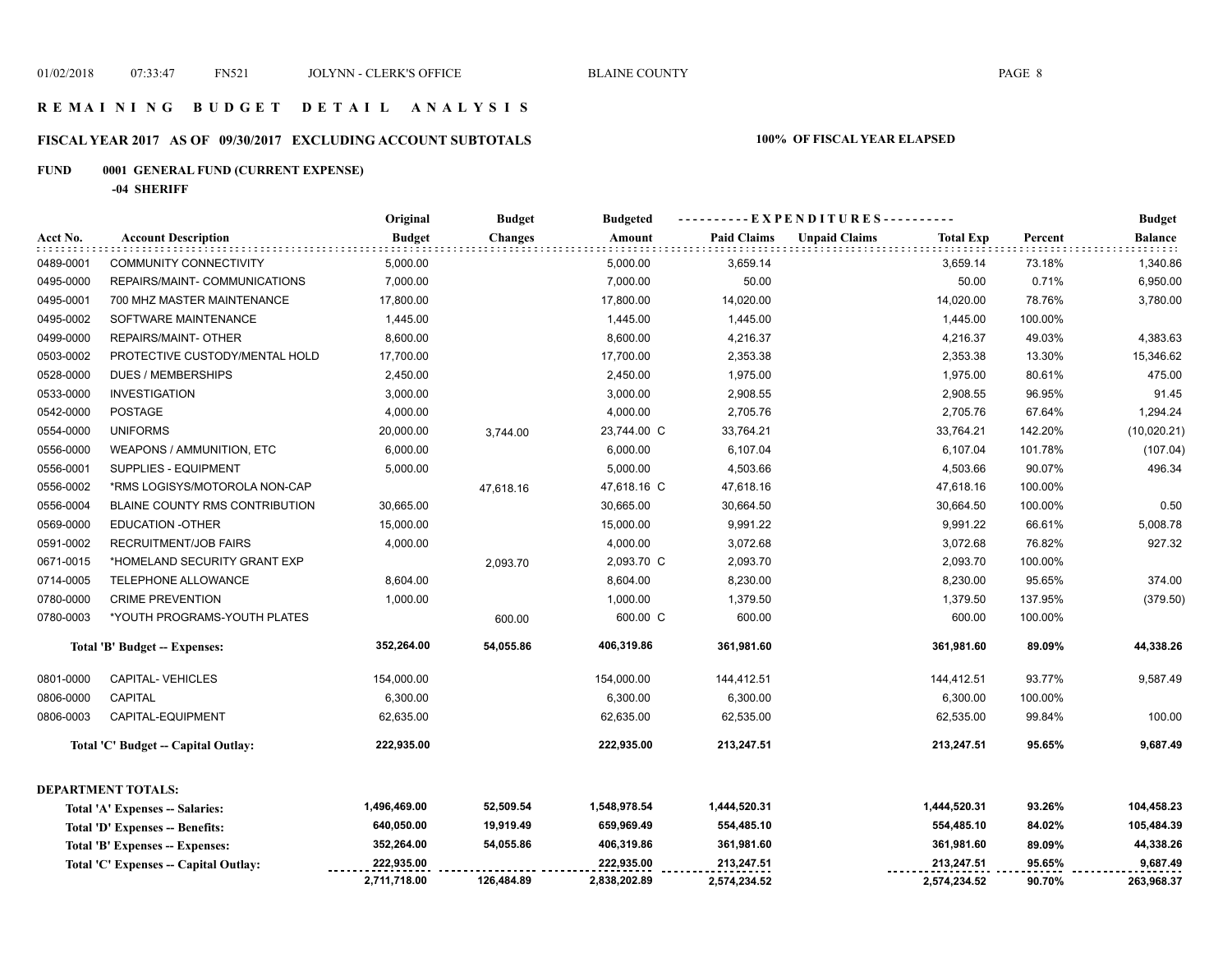## **R E M A I N I N G B U D G E T D E T A I L A N A L Y S I S**

# **FISCAL YEAR 2017 AS OF 09/30/2017 EXCLUDING ACCOUNT SUBTOTALS 100% OF FISCAL YEAR ELAPSED**

# **FUND 0001 GENERAL FUND (CURRENT EXPENSE)**

**-05 COMMISSIONERS**

|           |                                     | Original      | <b>Budget</b>  | <b>Budgeted</b> | $-EXPENDITURES$ --------- |                      |                  |          | <b>Budget</b>  |
|-----------|-------------------------------------|---------------|----------------|-----------------|---------------------------|----------------------|------------------|----------|----------------|
| Acct No.  | <b>Account Description</b>          | <b>Budget</b> | <b>Changes</b> | Amount          | <b>Paid Claims</b>        | <b>Unpaid Claims</b> | <b>Total Exp</b> | Percent  | <b>Balance</b> |
| 0401-0000 | <b>SALARIES - OFFICER</b>           | 230,705.00    |                | 230,705.00      | 230,704.50                |                      | 230,704.50       | 100.00%  | 0.50           |
| 0401-0001 | SALARIES - ADMINISTRATOR            | 154,050.00    | 3,925.00       | 157,975.00 C    | 157,522.38                |                      | 157,522.38       | 99.71%   | 452.62         |
| 0409-0003 | SALARIES - ASSISTANT                | 39,522.00     | 1,575.00       | 41,097.00 C     | 41,113.38                 |                      | 41,113.38        | 100.04%  | (16.38)        |
| 0409-0099 | SALARIES - OVERTIME                 |               |                |                 | 307.90                    |                      | 307.90           | $0.00\%$ | (307.90)       |
|           | Total 'A' Budget -- Salaries:       | 424,277.00    | 5,500.00       | 429,777.00      | 429,648.16                |                      | 429,648.16       | 99.97%   | 128.84         |
| 0410-0000 | <b>RETIREMENT</b>                   | 47,674.00     |                | 47,674.00       | 48,636.34                 |                      | 48,636.34        | 102.02%  | (962.34)       |
| 0411-0000 | <b>FICA</b>                         | 32,795.00     |                | 32,795.00       | 29,667.28                 |                      | 29,667.28        | 90.46%   | 3,127.72       |
| 0412-0000 | <b>LIFE INSURANCE</b>               | 369.00        |                | 369.00          | 367.80                    |                      | 367.80           | 99.67%   | 1.20           |
| 0413-0000 | <b>MEDICAL INSURANCE</b>            | 49,410.00     |                | 49,410.00       | 49,346.76                 |                      | 49,346.76        | 99.87%   | 63.24          |
| 0414-0000 | <b>DENTAL INSURANCE</b>             | 2,248.00      |                | 2,248.00        | 2,247.60                  |                      | 2,247.60         | 99.98%   | 0.40           |
| 0415-0000 | <b>STATE UNEMPLOYMENT</b>           | 2,788.00      |                | 2,788.00        | 1,283.52                  |                      | 1,283.52         | 46.04%   | 1,504.48       |
| 0416-0000 | <b>WORKER'S COMPENSATION INSUR.</b> | 1,066.00      |                | 1,066.00        | 711.00                    |                      | 711.00           | 66.70%   | 355.00         |
|           | Total 'D' Budget -- Benefits:       | 136,350.00    |                | 136,350.00      | 132,260.30                |                      | 132,260.30       | 97.00%   | 4,089.70       |
| 0439-0000 | TRAVEL - OTHER (OUT OF TOWN)        | 6,000.00      |                | 6,000.00        | 2,581.09                  |                      | 2,581.09         | 43.02%   | 3,418.91       |
| 0439-0001 | PER DIEM                            | 1,800.00      |                | 1,800.00        | 481.62                    |                      | 481.62           | 26.76%   | 1,318.38       |
| 0439-0002 | <b>MEALS (IN TOWN)</b>              | 200.00        |                | 200.00          | 203.22                    |                      | 203.22           | 101.61%  | (3.22)         |
| 0439-0003 | CONFERENCE-EDUCATION                | 3,000.00      |                | 3,000.00        | 2,974.00                  |                      | 2,974.00         | 99.13%   | 26.00          |
| 0439-0005 | <b>NACO TRAVEL</b>                  | 4,500.00      |                | 4,500.00        | 8,888.15                  |                      | 8,888.15         | 197.51%  | (4,388.15)     |
| 0440-0000 | SUPPLIES - OFFICE                   | 3,700.00      |                | 3,700.00        | 2,382.83                  |                      | 2,382.83         | 64.40%   | 1,317.17       |
| 0440-0001 | SUPPLIES/MEETINGS                   | 350.00        |                | 350.00          | 114.44                    |                      | 114.44           | 32.70%   | 235.56         |
| 0497-0000 | <b>MAINTENANCE AGREEMENTS</b>       | 1,500.00      |                | 1,500.00        | 791.99                    |                      | 791.99           | 52.80%   | 708.01         |
| 0528-0000 | <b>DUES / MEMBERSHIPS</b>           | 3,000.00      |                | 3,000.00        | 3,143.54                  |                      | 3,143.54         | 104.78%  | (143.54)       |
| 0542-0000 | <b>POSTAGE</b>                      | 300.00        |                | 300.00          |                           |                      |                  | $0.00\%$ | 300.00         |
| 0714-0005 | TELEPHONE ALLOWANCE                 | 1,300.00      |                | 1,300.00        | 1,764.00                  |                      | 1,764.00         | 135.69%  | (464.00)       |
|           | Total 'B' Budget -- Expenses:       | 25,650.00     |                | 25,650.00       | 23,324.88                 |                      | 23,324.88        | 90.94%   | 2,325.12       |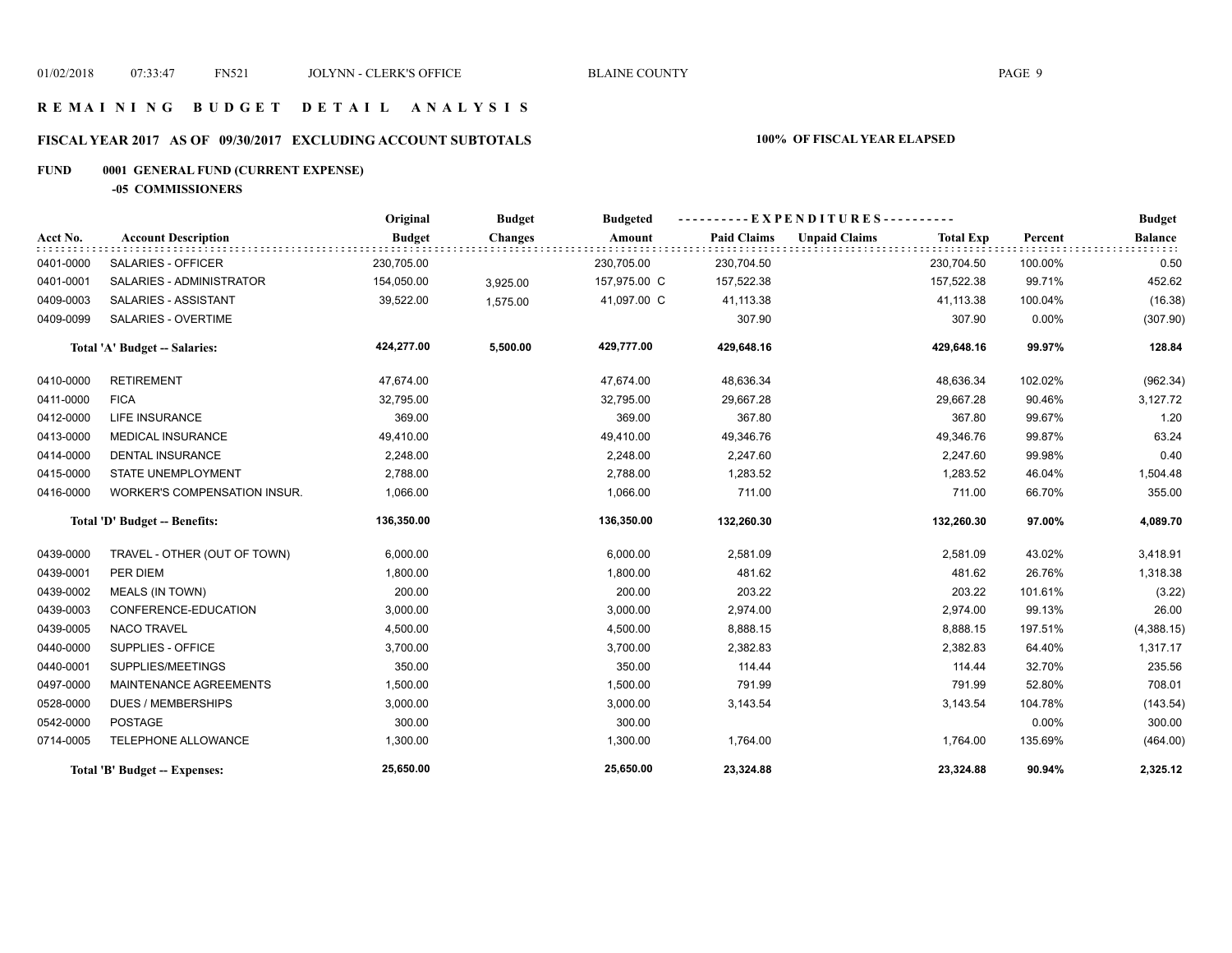### **R E M A I N I N G B U D G E T D E T A I L A N A L Y S I S**

### **FISCAL YEAR 2017 AS OF 09/30/2017 EXCLUDING ACCOUNT SUBTOTALS 100% OF FISCAL YEAR ELAPSED**

#### **DEPARTMENT TOTALS: 424,277.00 5,500.00 429,777.00 429,648.16 429,648.16 99.97% 128.84 Total 'A' Expenses -- Salaries: 136,350.00 136,350.00 132,260.30 132,260.30 4,089.70 Total 'D' Expenses -- Benefits: 97.00% 25,650.00 25,650.00 23,324.88 23,324.88 90.94% 2,325.12 Total 'B' Expenses -- Expenses: Total 'C' Expenses -- Capital Outlay:** ................. .......... ................... <u>-------- ------</u> . . . . . . . . ------- -------- **586,277.00 5,500.00 591,777.00 585,233.34 585,233.34 98.89% 6,543.66**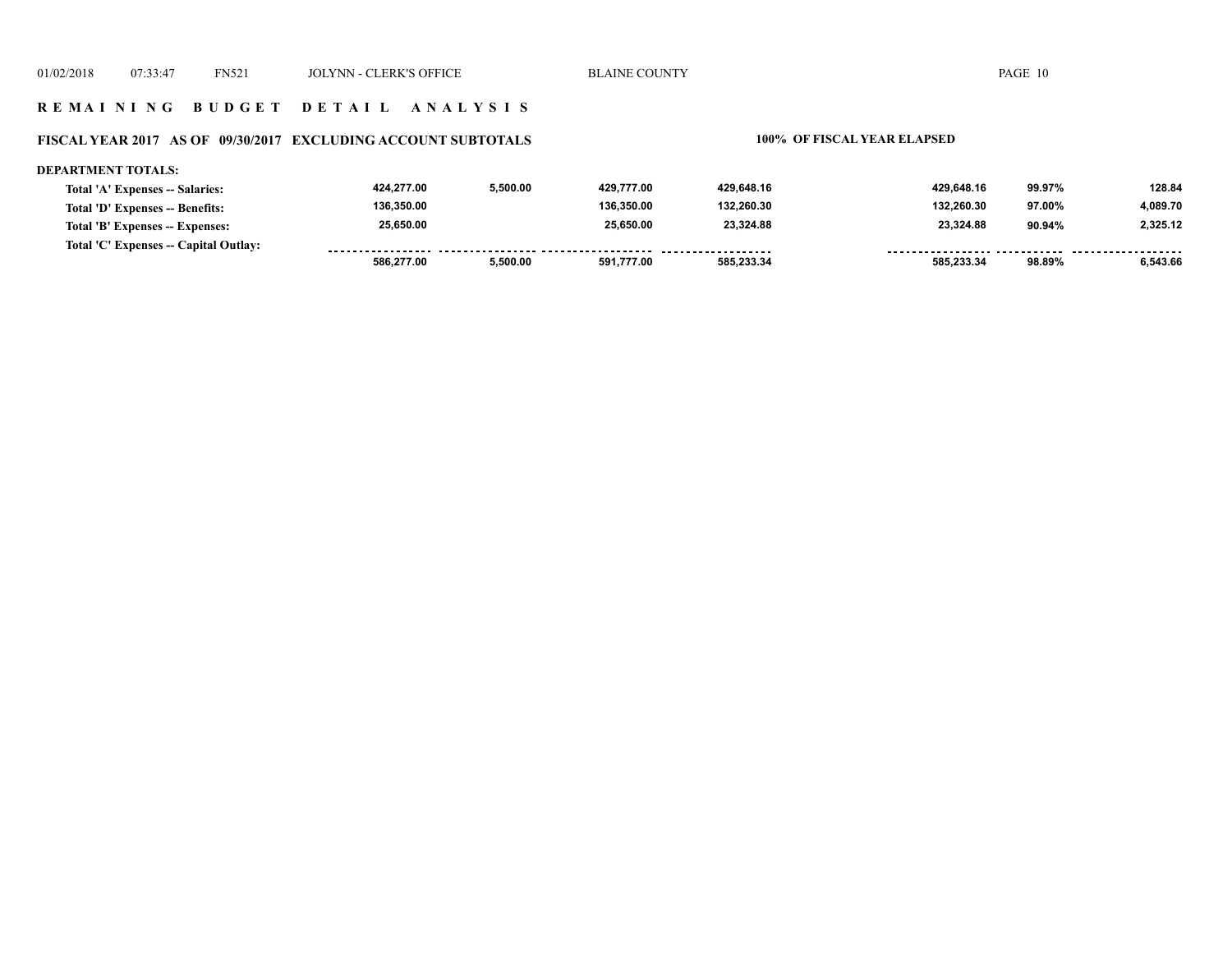## **R E M A I N I N G B U D G E T D E T A I L A N A L Y S I S**

# **FISCAL YEAR 2017 AS OF 09/30/2017 EXCLUDING ACCOUNT SUBTOTALS 100% OF FISCAL YEAR ELAPSED**

# **FUND 0001 GENERAL FUND (CURRENT EXPENSE)**

**-06 CORONER**

|           |                                       | Original      | <b>Budget</b><br><b>Budgeted</b> |                    | ---------- EXPENDITURES----------        |         | <b>Budget</b>  |
|-----------|---------------------------------------|---------------|----------------------------------|--------------------|------------------------------------------|---------|----------------|
| Acct No.  | <b>Account Description</b>            | <b>Budget</b> | <b>Changes</b><br>Amount         | <b>Paid Claims</b> | <b>Unpaid Claims</b><br><b>Total Exp</b> | Percent | <b>Balance</b> |
| 0401-0000 | SALARIES - OFFICER                    | 40,988.00     | 40,988.00                        | 40,987.70          | 40,987.70                                | 100.00% | 0.30           |
| 0401-0002 | SALARIES - CHIEF DEPUTY               | 33,412.00     | 33,412.00                        | 23,186.64          | 23,186.64                                | 69.40%  | 10,225.36      |
| 0403-0000 | SALARIES - MERIT                      | 1,015.00      | 1,015.00                         |                    |                                          | 0.00%   | 1,015.00       |
| 0409-0099 | SALARIES - OVERTIME                   | 4,000.00      | 4,000.00                         |                    |                                          | 0.00%   | 4,000.00       |
|           | Total 'A' Budget -- Salaries:         | 79,415.00     | 79,415.00                        | 64,174.34          | 64,174.34                                | 80.81%  | 15,240.66      |
| 0410-0000 | <b>RETIREMENT</b>                     | 8,537.00      | 8,537.00                         | 7,264.38           | 7,264.38                                 | 85.09%  | 1,272.62       |
| 0411-0000 | <b>FICA</b>                           | 5,770.00      | 5,770.00                         | 4,909.46           | 4,909.46                                 | 85.09%  | 860.54         |
| 0412-0000 | LIFE INSURANCE                        | 150.00        | 150.00                           | 104.50             | 104.50                                   | 69.67%  | 45.50          |
| 0413-0000 | MEDICAL INSURANCE                     | 7,761.00      | 7,761.00                         | 6,454.90           | 6,454.90                                 | 83.17%  | 1,306.10       |
| 0414-0000 | <b>DENTAL INSURANCE</b>               | 450.00        | 450.00                           | 374.60             | 374.60                                   | 83.24%  | 75.40          |
| 0415-0000 | STATE UNEMPLOYMENT                    | 491.00        | 491.00                           | 150.71             | 150.71                                   | 30.69%  | 340.29         |
| 0416-0000 | <b>WORKER'S COMPENSATION INSUR.</b>   | 1,102.00      | 1,102.00                         | 676.00             | 676.00                                   | 61.34%  | 426.00         |
|           | Total 'D' Budget -- Benefits:         | 24,261.00     | 24,261.00                        | 19,934.55          | 19,934.55                                | 82.17%  | 4,326.45       |
| 0430-0000 | TRAVEL - MILEAGE - AUTOPSIES          | 5,000.00      | 5,000.00                         |                    |                                          | 0.00%   | 5,000.00       |
| 0439-0000 | TRAVEL - OTHER                        | 1,000.00      | 1,000.00                         |                    |                                          | 0.00%   | 1,000.00       |
| 0439-0001 | PER DIEM                              | 500.00        | 500.00                           |                    |                                          | 0.00%   | 500.00         |
| 0440-0000 | SUPPLIES - OFFICE                     | 2,250.00      | 2,250.00                         | 1,897.91           | 1,897.91                                 | 84.35%  | 352.09         |
| 0509-0000 | <b>TRAINING</b>                       | 2,500.00      | 2,500.00                         |                    |                                          | 0.00%   | 2,500.00       |
| 0610-0000 | CORONER-LABORATORY                    | 3,000.00      | 3,000.00                         | 1,910.25           | 1,910.25                                 | 63.68%  | 1,089.75       |
| 0611-0000 | CORONER- AUTOPSIES / INQUESTS         | 15,000.00     | 15,000.00                        | 4,106.00           | 4,106.00                                 | 27.37%  | 10,894.00      |
| 0679-0000 | CONTRACT-OFFICE ASSISTANT             | 4,500.00      | 4,500.00                         | 3,375.00           | 3,375.00                                 | 75.00%  | 1,125.00       |
| 0714-0005 | <b>TELEPHONE ALLOWANCE</b>            | 600.00        | 600.00                           |                    |                                          | 0.00%   | 600.00         |
|           | Total 'B' Budget -- Expenses:         | 34,350.00     | 34,350.00                        | 11,289.16          | 11,289.16                                | 32.87%  | 23,060.84      |
|           | <b>DEPARTMENT TOTALS:</b>             |               |                                  |                    |                                          |         |                |
|           | Total 'A' Expenses -- Salaries:       | 79,415.00     | 79,415.00                        | 64,174.34          | 64,174.34                                | 80.81%  | 15,240.66      |
|           | Total 'D' Expenses -- Benefits:       | 24,261.00     | 24,261.00                        | 19,934.55          | 19,934.55                                | 82.17%  | 4,326.45       |
|           | Total 'B' Expenses -- Expenses:       | 34,350.00     | 34,350.00                        | 11,289.16          | 11,289.16                                | 32.87%  | 23,060.84      |
|           | Total 'C' Expenses -- Capital Outlay: |               |                                  |                    |                                          |         |                |
|           |                                       | 138,026.00    | 138,026.00                       | 95,398.05          | 95,398.05                                | 69.12%  | 42,627.95      |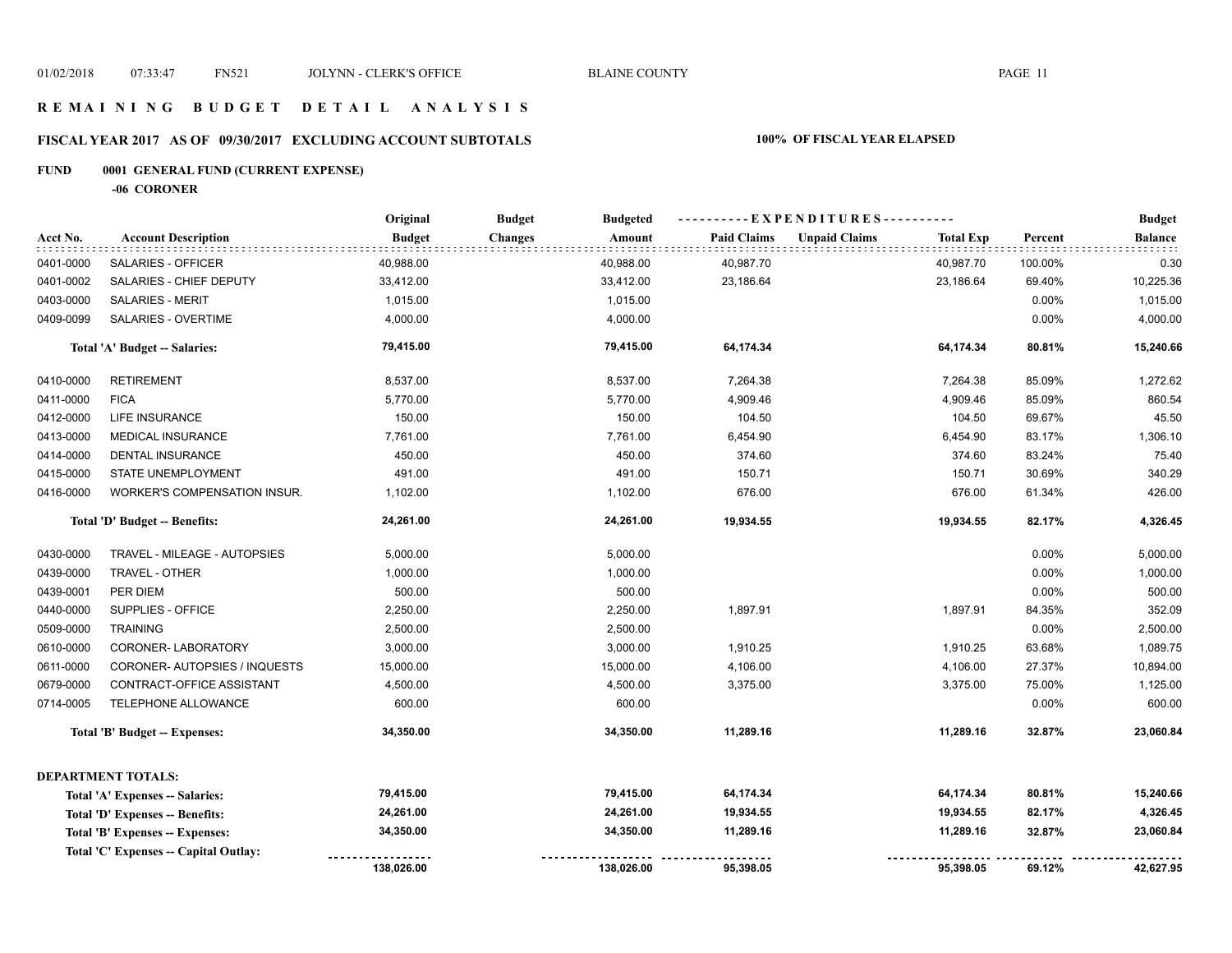## **R E M A I N I N G B U D G E T D E T A I L A N A L Y S I S**

# **FISCAL YEAR 2017 AS OF 09/30/2017 EXCLUDING ACCOUNT SUBTOTALS 100% OF FISCAL YEAR ELAPSED**

# **FUND 0001 GENERAL FUND (CURRENT EXPENSE)**

**-07 PROSECUTING ATTORNEY**

|           |                                     | Original      | <b>Budget</b><br><b>Budgeted</b> |                    | ----------EXPENDITURES----------         |         | <b>Budget</b>  |
|-----------|-------------------------------------|---------------|----------------------------------|--------------------|------------------------------------------|---------|----------------|
| Acct No.  | <b>Account Description</b>          | <b>Budget</b> | <b>Changes</b><br>Amount         | <b>Paid Claims</b> | <b>Unpaid Claims</b><br><b>Total Exp</b> | Percent | <b>Balance</b> |
| 0401-0000 | SALARIES - OFFICER                  | 127,064.00    | 127,064.00                       | 127,064.08         | 127,064.08                               | 100.00% | (0.08)         |
| 0402-0000 | SALARIES - CHIEF DEPUTY             | 119,496.00    | 119,496.00                       | 121,311.84         | 121,311.84                               | 101.52% | (1,815.84)     |
| 0403-0000 | <b>SALARIES - MERIT</b>             | 13,480.00     | 13,480.00                        |                    |                                          | 0.00%   | 13,480.00      |
| 0405-0000 | SALARIES - DEPUTIES                 | 180,000.00    | 180,000.00                       | 184,416.96         | 184,416.96                               | 102.45% | (4,416.96)     |
| 0405-0008 | SALARIES - LEGAL SEC/CRIM PARA      | 149,401.00    | 149,401.00                       | 148,854.07         | 148,854.07                               | 99.63%  | 546.93         |
| 0409-0099 | <b>SALARIES - OVERTIME</b>          |               |                                  | 1,955.69           | 1,955.69                                 | 0.00%   | (1,955.69)     |
|           | Total 'A' Budget -- Salaries:       | 589,441.00    | 589,441.00                       | 583,602.64         | 583,602.64                               | 99.01%  | 5,838.36       |
| 0410-0000 | <b>RETIREMENT</b>                   | 66,790.00     | 66,790.00                        | 66,050.70          | 66,050.70                                | 98.89%  | 739.30         |
| 0411-0000 | <b>FICA</b>                         | 45,136.00     | 45,136.00                        | 41,438.67          | 41,438.67                                | 91.81%  | 3,697.33       |
| 0412-0000 | LIFE INSURANCE                      | 590.00        | 590.00                           | 537.52             | 537.52                                   | 91.11%  | 52.48          |
| 0413-0000 | MEDICAL INSURANCE                   | 98,596.00     | 98,596.00                        | 87,218.71          | 87,218.71                                | 88.46%  | 11,377.29      |
| 0414-0000 | DENTAL INSURANCE                    | 3,600.00      | 3,600.00                         | 3,333.94           | 3,333.94                                 | 92.61%  | 266.06         |
| 0415-0000 | STATE UNEMPLOYMENT                  | 3,840.00      | 3,840.00                         | 2,747.91           | 2,747.91                                 | 71.56%  | 1,092.09       |
| 0416-0000 | <b>WORKER'S COMPENSATION INSUR.</b> | 1,300.00      | 1,300.00                         | 845.00             | 845.00                                   | 65.00%  | 455.00         |
|           | Total 'D' Budget -- Benefits:       | 219,852.00    | 219,852.00                       | 202,172.45         | 202,172.45                               | 91.96%  | 17,679.55      |
| 0439-0000 | TRAVEL - OTHER                      | 4,500.00      | 4,500.00                         | 2,191.02           | 2,191.02                                 | 48.69%  | 2,308.98       |
| 0439-0001 | PER DIEM (MEALS)                    | 1,500.00      | 1,500.00                         | 1,844.17           | 1,844.17                                 | 122.94% | (344.17)       |
| 0440-0000 | SUPPLIES - OFFICE                   | 9,500.00      | 9,500.00                         | 14,835.86          | 14,835.86                                | 156.17% | (5,335.86)     |
| 0440-0001 | OFFICE EQUIPMENT                    |               |                                  | 316.95             | 316.95                                   | 0.00%   | (316.95)       |
| 0489-0002 | PROF SVC - INTERPRETING             | 3,000.00      | 3,000.00                         |                    |                                          | 0.00%   | 3,000.00       |
| 0492-0000 | REPAIRS/MAINT - OFFICE EQUIP        | 1,000.00      | 1,000.00                         | 764.10             | 764.10                                   | 76.41%  | 235.90         |
| 0528-0000 | <b>DUES / MEMBERSHIPS</b>           | 6,500.00      | 6,500.00                         | 4,413.00           | 4,413.00                                 | 67.89%  | 2,087.00       |
| 0536-0000 | <b>LAW LIBRARY</b>                  | 12,500.00     | 12,500.00                        | 11,437.35          | 11,437.35                                | 91.50%  | 1,062.65       |
| 0542-0000 | <b>POSTAGE</b>                      | 2,500.00      | 2,500.00                         | 1,389.45           | 1,389.45                                 | 55.58%  | 1,110.55       |
| 0560-0000 | EDUCATION- TUITION, REGISTR.        | 2,000.00      | 2,000.00                         |                    |                                          | 0.00%   | 2,000.00       |
| 0704-0000 | PROFESSIONAL & WITNESS FEES         | 12,000.00     | 12,000.00                        | 22,381.57          | 22,381.57                                | 186.51% | (10, 381.57)   |
| 0704-0001 | DESIGNATED EXAMINATIONS             | 20,000.00     | 20,000.00                        | 12,645.60          | 12,645.60                                | 63.23%  | 7,354.40       |
| 0704-0003 | CONTRACT/LEGAL                      | 15,000.00     | 15,000.00                        |                    |                                          | 0.00%   | 15,000.00      |
| 0706-0001 | <b>TRANSCRIPTS</b>                  | 3,000.00      | 3,000.00                         | 3,185.02           | 3,185.02                                 | 106.17% | (185.02)       |
| 0750-0001 | CR03-18200/CV04-269 - JOHNSON       |               |                                  | 39.66              | 39.66                                    | 0.00%   | (39.66)        |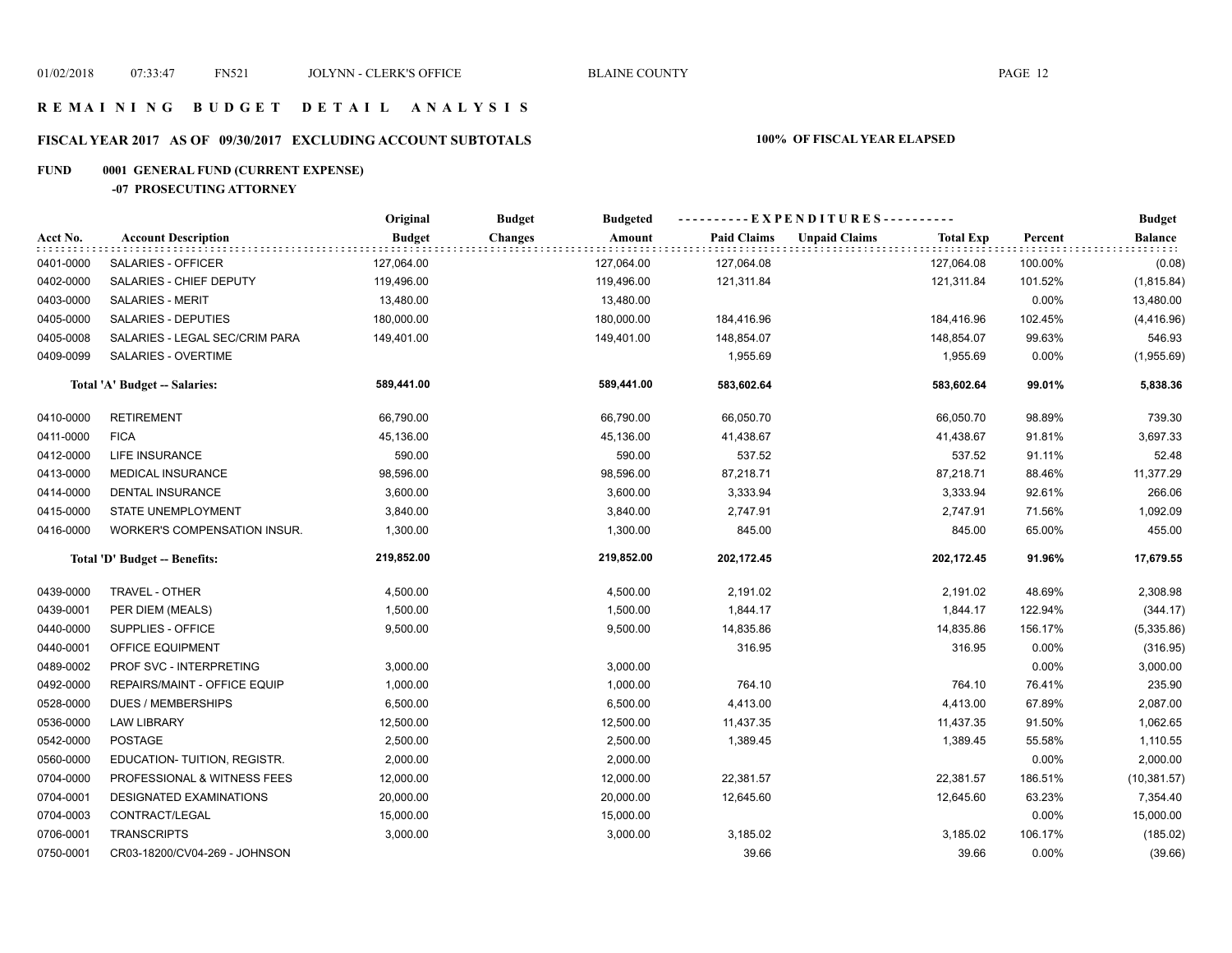## **R E M A I N I N G B U D G E T D E T A I L A N A L Y S I S**

# **FISCAL YEAR 2017 AS OF 09/30/2017 EXCLUDING ACCOUNT SUBTOTALS 100% OF FISCAL YEAR ELAPSED**

# **FUND 0001 GENERAL FUND (CURRENT EXPENSE)**

**-07 PROSECUTING ATTORNEY**

|                           |                                       | Original      | ----------EXPENDITURES----------<br><b>Budget</b><br><b>Budgeted</b> |            |                    |                      |                  |         | <b>Budget</b>  |  |
|---------------------------|---------------------------------------|---------------|----------------------------------------------------------------------|------------|--------------------|----------------------|------------------|---------|----------------|--|
| Acct No.                  | <b>Account Description</b>            | <b>Budget</b> | <b>Changes</b>                                                       | Amount     | <b>Paid Claims</b> | <b>Unpaid Claims</b> | <b>Total Exp</b> | Percent | <b>Balance</b> |  |
|                           | Total 'B' Budget -- Expenses:         | 93.000.00     |                                                                      | 93.000.00  | 75.443.75          |                      | 75.443.75        | 81.12%  | 17.556.25      |  |
| <b>DEPARTMENT TOTALS:</b> |                                       |               |                                                                      |            |                    |                      |                  |         |                |  |
|                           | Total 'A' Expenses -- Salaries:       | 589,441.00    |                                                                      | 589.441.00 | 583,602.64         |                      | 583.602.64       | 99.01%  | 5,838.36       |  |
|                           | Total 'D' Expenses -- Benefits:       | 219.852.00    |                                                                      | 219.852.00 | 202,172.45         |                      | 202.172.45       | 91.96%  | 17,679.55      |  |
|                           | Total 'B' Expenses -- Expenses:       | 93,000.00     |                                                                      | 93.000.00  | 75,443.75          |                      | 75,443.75        | 81.12%  | 17,556.25      |  |
|                           | Total 'C' Expenses -- Capital Outlay: | 902.293.00    |                                                                      | 902.293.00 | 861.218.84         |                      | 861.218.84       | 95.45%  | 41.074.16      |  |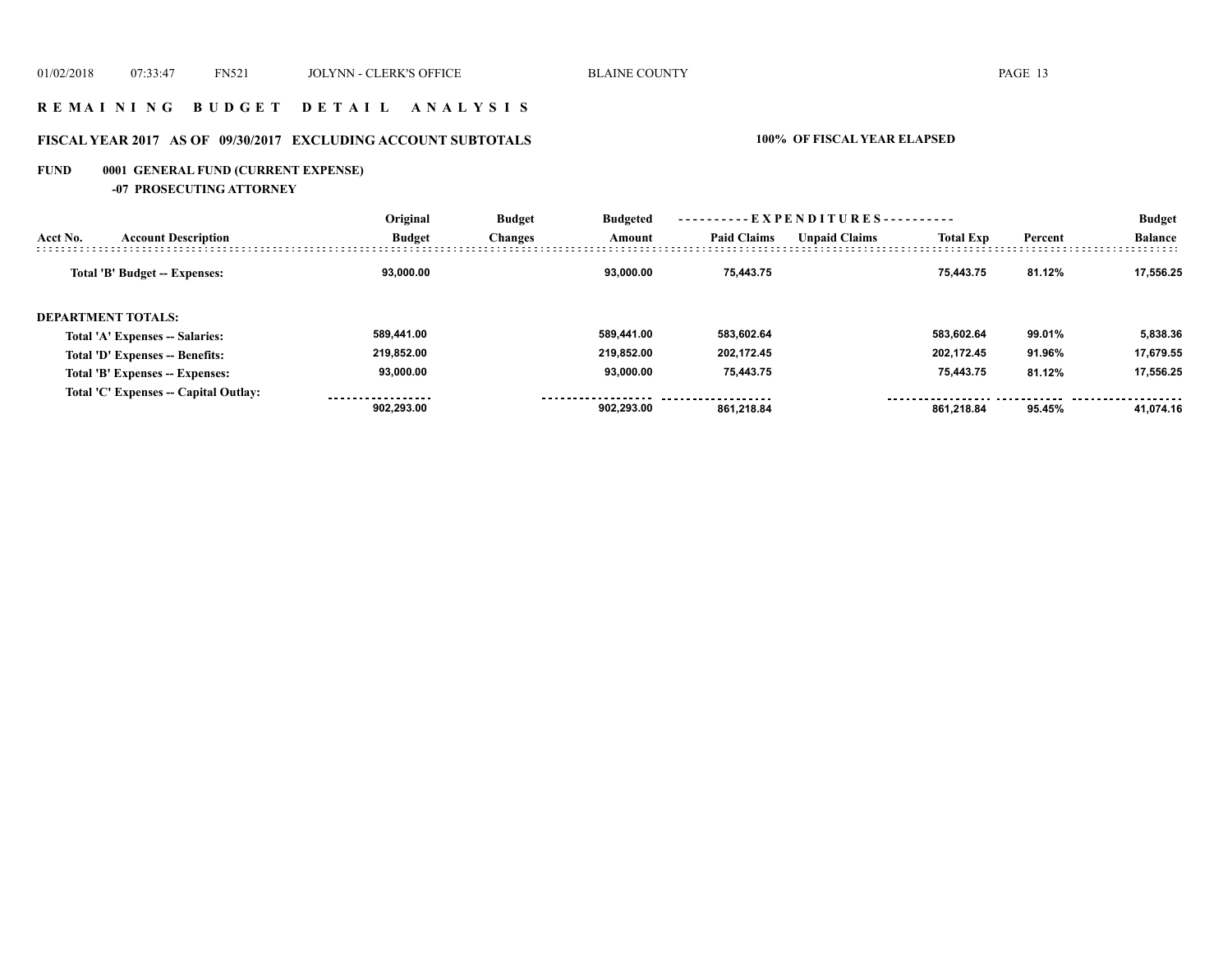## **R E M A I N I N G B U D G E T D E T A I L A N A L Y S I S**

# **FISCAL YEAR 2017 AS OF 09/30/2017 EXCLUDING ACCOUNT SUBTOTALS 100% OF FISCAL YEAR ELAPSED**

# **FUND 0001 GENERAL FUND (CURRENT EXPENSE)**

**-08 PROBATION DEPARTMENT**

|           |                                      | Original      | <b>Budget</b>  | <b>Budgeted</b> |                    | ----------EXPENDITURES---------- |                  |         | <b>Budget</b>  |
|-----------|--------------------------------------|---------------|----------------|-----------------|--------------------|----------------------------------|------------------|---------|----------------|
| Acct No.  | <b>Account Description</b>           | <b>Budget</b> | <b>Changes</b> | Amount          | <b>Paid Claims</b> | <b>Unpaid Claims</b>             | <b>Total Exp</b> | Percent | <b>Balance</b> |
| 0405-0007 | SALARIES - CHIEF PROBATION OFF       | 83,811.00     | 2,500.00       | 86,311.00 C     | 86,310.90          |                                  | 86,310.90        | 100.00% | 0.10           |
| 0405-0008 | <b>SALARIES - PROBATION</b>          | 214,178.00    | 10,417.00      | 224,595.00 C    | 223,862.71         |                                  | 223,862.71       | 99.67%  | 732.29         |
| 0409-0099 | <b>SALARIES - OVERTIME</b>           | 1,000.00      |                | 1,000.00        | 486.56             |                                  | 486.56           | 48.66%  | 513.44         |
|           | <b>Total 'A' Budget -- Salaries:</b> | 298,989.00    | 12,917.00      | 311,906.00      | 310,660.17         |                                  | 310,660.17       | 99.60%  | 1,245.83       |
| 0410-0000 | <b>RETIREMENT</b>                    | 33,850.00     |                | 33,850.00       | 35,166.54          |                                  | 35,166.54        | 103.89% | (1,316.54)     |
| 0411-0000 | <b>FICA</b>                          | 22,875.00     |                | 22,875.00       | 22,128.92          |                                  | 22,128.92        | 96.74%  | 746.08         |
| 0412-0000 | LIFE INSURANCE                       | 368.00        |                | 368.00          | 367.80             |                                  | 367.80           | 99.95%  | 0.20           |
| 0413-0000 | <b>MEDICAL INSURANCE</b>             | 52,886.00     |                | 52,886.00       | 54,776.96          |                                  | 54,776.96        | 103.58% | (1,890.96)     |
| 0414-0000 | <b>DENTAL INSURANCE</b>              | 2,250.00      |                | 2,250.00        | 2,247.60           |                                  | 2,247.60         | 99.89%  | 2.40           |
| 0415-0000 | <b>STATE UNEMPLOYMENT</b>            | 1,994.00      |                | 1,994.00        | 1,880.20           |                                  | 1,880.20         | 94.29%  | 113.80         |
| 0416-0000 | WORKER'S COMPENSATION INSUR.         | 9,777.00      |                | 9,777.00        | 7,711.00           |                                  | 7,711.00         | 78.87%  | 2,066.00       |
|           | Total 'D' Budget -- Benefits:        | 124,000.00    |                | 124,000.00      | 124,279.02         |                                  | 124,279.02       | 100.23% | (279.02)       |
| 0439-0000 | TRAVEL-OTHER                         | 2,500.00      |                | 2,500.00        | 854.56             |                                  | 854.56           | 34.18%  | 1,645.44       |
| 0439-0001 | PER DIEM                             | 1,500.00      |                | 1,500.00        | 424.25             |                                  | 424.25           | 28.28%  | 1,075.75       |
| 0440-0001 | <b>SUPPLIES</b>                      | 3,500.00      |                | 3,500.00        | 2,714.36           |                                  | 2,714.36         | 77.55%  | 785.64         |
| 0440-0003 | <b>DRUG TESTS</b>                    | 6,500.00      |                | 6,500.00        | 2,497.30           |                                  | 2,497.30         | 38.42%  | 4,002.70       |
| 0479-0001 | *OPERATING EXPENSE-TOBACCO TAX       |               | 58,608.99      | 58,608.99 C     | 58,608.99          |                                  | 58,608.99        | 100.00% |                |
| 0479-0003 | *SCRAM EXPENSES                      |               | 22,789.54      | 22,789.54 C     | 22,789.54          |                                  | 22,789.54        | 100.00% |                |
| 0479-0011 | *JUVENILE DRUG TESTS-TOB TAX         |               | 10,656.61      | 10,656.61 C     | 10,656.61          |                                  | 10,656.61        | 100.00% |                |
| 0489-0000 | PROFESSIONAL SVC                     | 500.00        |                | 500.00          | 529.88             |                                  | 529.88           | 105.98% | (29.88)        |
| 0528-0000 | <b>DUES / MEMBERSHIPS</b>            | 285.00        |                | 285.00          | 185.00             |                                  | 185.00           | 64.91%  | 100.00         |
| 0542-0000 | <b>POSTAGE</b>                       | 50.00         |                | 50.00           | 6.45               |                                  | 6.45             | 12.90%  | 43.55          |
| 0569-0001 | <b>EDUCATION -PROBATION</b>          | 600.00        |                | 600.00          |                    |                                  |                  | 0.00%   | 600.00         |
| 0707-0002 | ADULT PROGRAMMING                    | 12,000.00     |                | 12,000.00       | 13,002.49          |                                  | 13,002.49        | 108.35% | (1,002.49)     |
| 0714-0005 | TELEPHONE ALLOWANCE                  | 2,100.00      |                | 2,100.00        | 2,064.00           |                                  | 2,064.00         | 98.29%  | 36.00          |
|           | Total 'B' Budget -- Expenses:        | 29,535.00     | 92,055.14      | 121,590.14      | 114,333.43         |                                  | 114,333.43       | 94.03%  | 7,256.71       |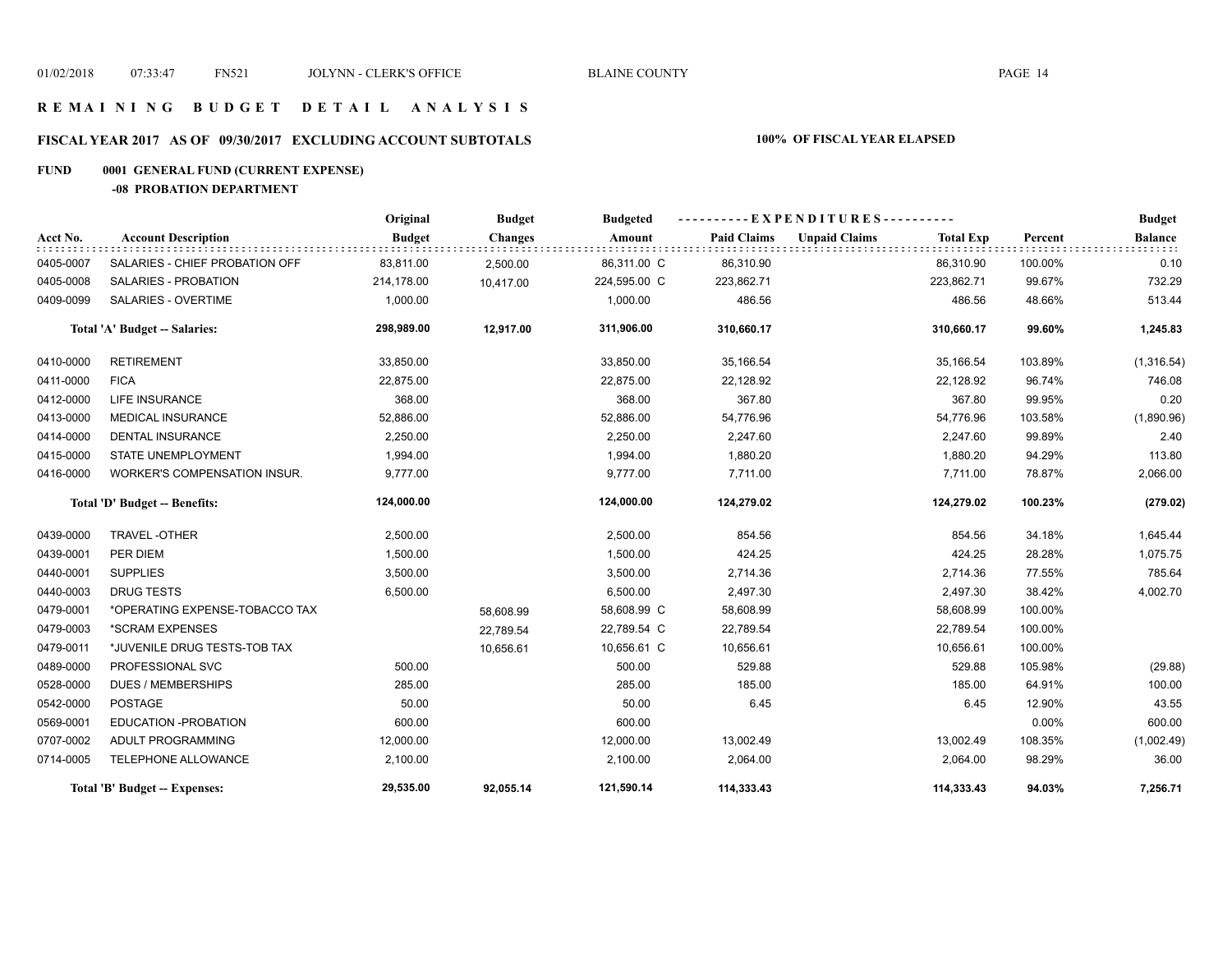### **FISCAL YEAR 2017 AS OF 09/30/2017 EXCLUDING ACCOUNT SUBTOTALS 100% OF FISCAL YEAR ELAPSED**

#### **DEPARTMENT TOTALS: 298,989.00 12,917.00 311,906.00 310,660.17 310,660.17 99.60% 1,245.83 Total 'A' Expenses -- Salaries: 124,000.00 124,000.00 124,279.02 124,279.02 (279.02) Total 'D' Expenses -- Benefits: 100.23% 29,535.00 92,055.14 121,590.14 114,333.43 114,333.43 94.03% 7,256.71 Total 'B' Expenses -- Expenses: Total 'C' Expenses -- Capital Outlay:** ................. . . . . . . . . . . . . . . . . . . . . . ------- -------- **452,524.00 104,972.14 557,496.14 549,272.62 549,272.62 98.52% 8,223.52**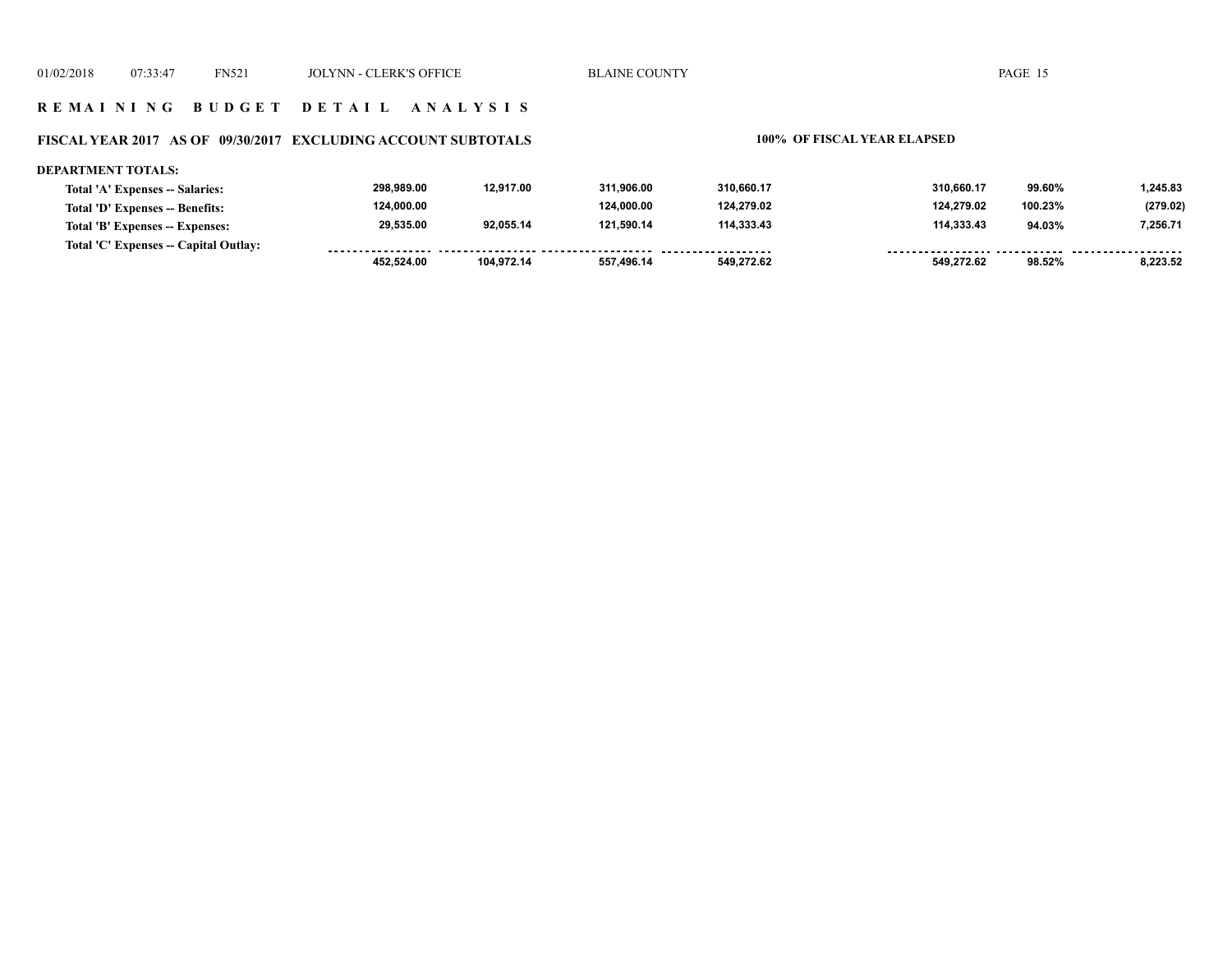## **R E M A I N I N G B U D G E T D E T A I L A N A L Y S I S**

# **FISCAL YEAR 2017 AS OF 09/30/2017 EXCLUDING ACCOUNT SUBTOTALS 100% OF FISCAL YEAR ELAPSED**

# **FUND 0001 GENERAL FUND (CURRENT EXPENSE)**

**-11 FACILITIES**

|           |                                     | Original      | <b>Budget</b><br><b>Budgeted</b> |                    | ----------EXPENDITURES----------         |         | <b>Budget</b> |
|-----------|-------------------------------------|---------------|----------------------------------|--------------------|------------------------------------------|---------|---------------|
| Acct No.  | <b>Account Description</b>          | <b>Budget</b> | Amount<br>Changes                | <b>Paid Claims</b> | <b>Unpaid Claims</b><br><b>Total Exp</b> | Percent | Balance       |
| 0402-0000 | SALARIES - MAINTENANCE              | 72,164.00     | 72,164.00                        | 59,685.57          | 59,685.57                                | 82.71%  | 12,478.43     |
| 0402-0003 | SALARIES - FACILITIES MANAGER       | 66,583.00     | 66,583.00                        | 68,813.63          | 68,813.63                                | 103.35% | (2, 230.63)   |
| 0409-0099 | SALARIES - OVERTIME                 | 1,000.00      | 1,000.00                         | 601.25             | 601.25                                   | 60.13%  | 398.75        |
|           | Total 'A' Budget -- Salaries:       | 139,747.00    | 139,747.00                       | 129,100.45         | 129,100.45                               | 92.38%  | 10,646.55     |
| 0410-0000 | <b>RETIREMENT</b>                   | 15,815.00     | 15,815.00                        | 14,614.29          | 14,614.29                                | 92.41%  | 1,200.71      |
| 0411-0000 | <b>FICA</b>                         | 10,688.00     | 10,688.00                        | 8,694.27           | 8,694.27                                 | 81.35%  | 1,993.73      |
| 0412-0000 | LIFE INSURANCE                      | 185.00        | 185.00                           | 171.64             | 171.64                                   | 92.78%  | 13.36         |
| 0413-0000 | <b>MEDICAL INSURANCE</b>            | 27,924.00     | 27,924.00                        | 26, 152. 12        | 26, 152. 12                              | 93.65%  | 1,771.88      |
| 0414-0000 | DENTAL INSURANCE                    | 1,124.00      | 1,124.00                         | 1,048.88           | 1,048.88                                 | 93.32%  | 75.12         |
| 0415-0000 | STATE UNEMPLOYMENT                  | 909.00        | 909.00                           | 738.74             | 738.74                                   | 81.27%  | 170.26        |
| 0416-0000 | <b>WORKER'S COMPENSATION INSUR.</b> | 6,485.00      | 6,485.00                         | 4,510.00           | 4,510.00                                 | 69.55%  | 1,975.00      |
|           | Total 'D' Budget -- Benefits:       | 63,130.00     | 63,130.00                        | 55,929.94          | 55,929.94                                | 88.59%  | 7,200.06      |
| 0439-0000 | TRAVEL - OTHER                      | 500.00        | 500.00                           |                    |                                          | 0.00%   | 500.00        |
| 0439-0001 | PER DIEM                            | 500.00        | 500.00                           |                    |                                          | 0.00%   | 500.00        |
| 0440-0000 | SUPPLIES - OFFICE                   | 2,000.00      | 2,000.00                         | 304.87             | 304.87                                   | 15.24%  | 1,695.13      |
| 0449-0000 | SUPPLIES - COURTHOUSE               | 3,500.00      | 3,500.00                         | 1,793.75           | 1,793.75                                 | 51.25%  | 1,706.25      |
| 0449-0001 | SUPPLIES - JUDICIAL                 | 3,000.00      | 3,000.00                         | 1,660.24           | 1,660.24                                 | 55.34%  | 1,339.76      |
| 0449-0002 | SUPPLIES - MCBRIDE BLDG             | 500.00        | 500.00                           | 109.59             | 109.59                                   | 21.92%  | 390.41        |
| 0449-0003 | TOOLS/EQUIPMENT                     | 9,000.00      | 9,000.00                         | 8,118.19           | 8,118.19                                 | 90.20%  | 881.81        |
| 0449-0004 | SUPPLIES - ANNEX                    | 5,500.00      | 5,500.00                         | 2,812.95           | 2,812.95                                 | 51.14%  | 2,687.05      |
| 0449-0005 | <b>SUPPLIES - PSF</b>               | 2,500.00      | 2,500.00                         | 3,738.51           | 3,738.51                                 | 149.54% | (1,238.51)    |
| 0460-0000 | UTILITIES-GAS HTNG-COURT HOUSE      | 2,000.00      | 2,000.00                         | 1,250.64           | 1,250.64                                 | 62.53%  | 749.36        |
| 0460-0001 | UTILITIES-GAS ANNEX                 | 8,500.00      | 8,500.00                         | 5,397.60           | 5,397.60                                 | 63.50%  | 3,102.40      |
| 0460-0002 | UTILITIES-GAS-JUDICIAL              | 5,000.00      | 5,000.00                         | 4,243.52           | 4,243.52                                 | 84.87%  | 756.48        |
| 0460-0003 | UTILITIES-GAS-MCBRIDE               | 1,000.00      | 1,000.00                         | 808.22             | 808.22                                   | 80.82%  | 191.78        |
| 0460-0004 | UTILITIES-GAS-PSF                   | 18,000.00     | 18,000.00                        | 14,075.77          | 14,075.77                                | 78.20%  | 3,924.23      |
| 0460-0005 | UTILITIES-OLD HOSPITAL              | 3,600.00      | 3,600.00                         | 568.87             | 568.87                                   | 15.80%  | 3,031.13      |
| 0460-0006 | UTILITIES-HEATING OIL-R&B           |               |                                  | 4,083.18           | 4,083.18                                 | 0.00%   | (4,083.18)    |
| 0465-0000 | UTILITIES- ELECT -JDCL              | 11,000.00     | 11,000.00                        | 8,254.09           | 8,254.09                                 | 75.04%  | 2,745.91      |
| 0465-0001 | UTILITIES-ELECT COURTHOUSE          | 10,000.00     | 10,000.00                        | 13,105.68          | 13,105.68                                | 131.06% | (3, 105.68)   |
| 0465-0002 | UTILITIES-ELECTRICITY MCBRIDE       | 700.00        | 700.00                           | 679.29             | 679.29                                   | 97.04%  | 20.71         |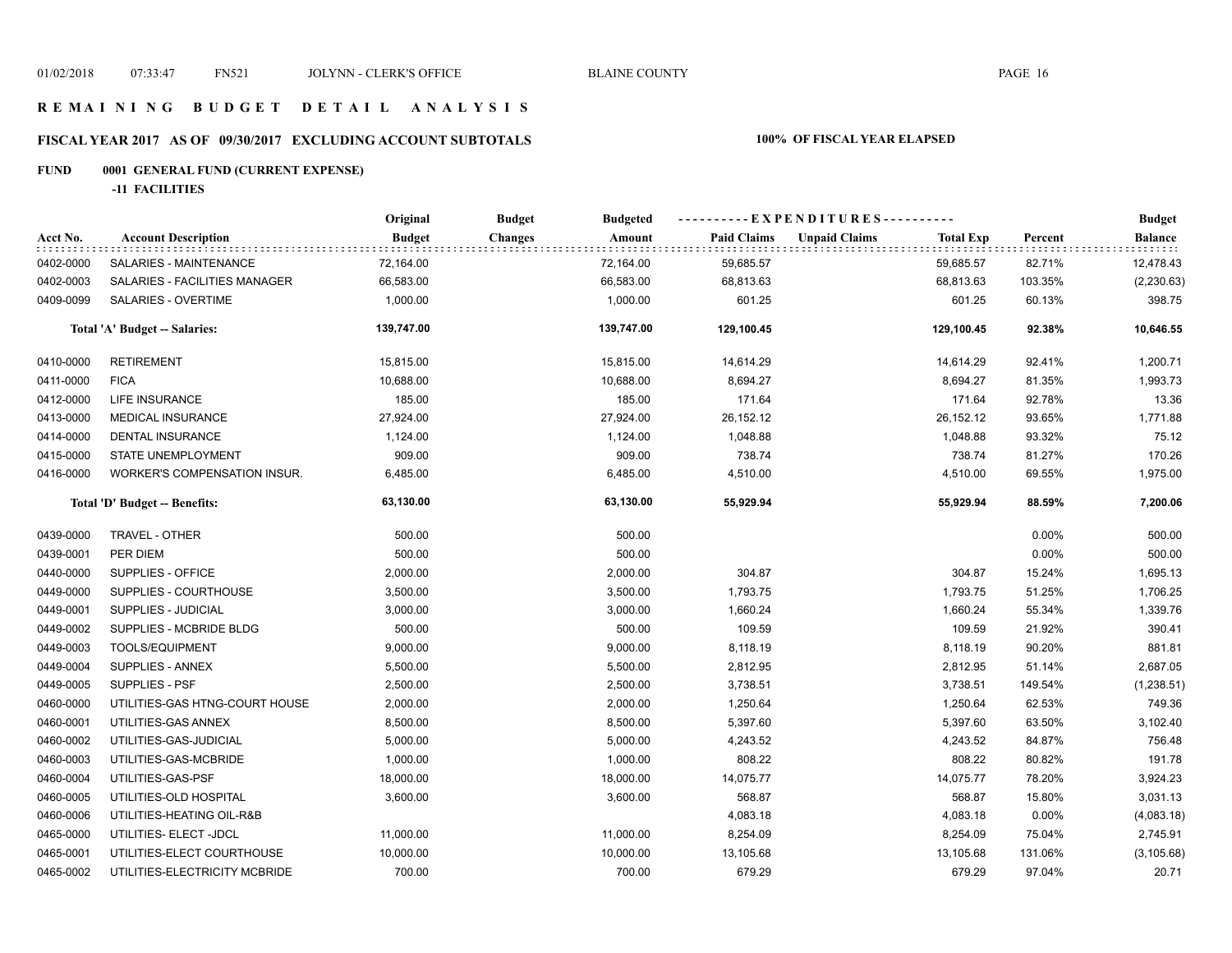# **FISCAL YEAR 2017 AS OF 09/30/2017 EXCLUDING ACCOUNT SUBTOTALS 100% OF FISCAL YEAR ELAPSED**

# **FUND 0001 GENERAL FUND (CURRENT EXPENSE)**

**-11 FACILITIES**

|           |                                    | Original      | <b>Budget</b><br><b>Budgeted</b> | ----------EXPENDITURES---------- |                                          |          | <b>Budget</b>  |
|-----------|------------------------------------|---------------|----------------------------------|----------------------------------|------------------------------------------|----------|----------------|
| Acct No.  | <b>Account Description</b>         | <b>Budget</b> | <b>Changes</b><br>Amount         | <b>Paid Claims</b>               | <b>Unpaid Claims</b><br><b>Total Exp</b> | Percent  | <b>Balance</b> |
| 0465-0003 | UTILITIES-ELECTRICITY ANNEX        | 17,000.00     | 17,000.00                        | 16,865.45                        | 16,865.45                                | 99.21%   | 134.55         |
| 0465-0004 | UTILITIES-ELECTRICITY PSF          | 45,000.00     | 45,000.00                        | 46,225.51                        | 46,225.51                                | 102.72%  | (1,225.51)     |
| 0465-0007 | UTILITIES - ELECTRICITY - R&B      | 12,000.00     | 12,000.00                        | 9,883.57                         | 9,883.57                                 | 82.36%   | 2,116.43       |
| 0465-0008 | UTILITIES - ELECTRICITY- WEEDS     | 500.00        | 500.00                           | 598.91                           | 598.91                                   | 119.78%  | (98.91)        |
| 0467-0004 | UTILITIES - GARBAGE - R&B          | 600.00        | 600.00                           | 627.82                           | 627.82                                   | 104.64%  | (27.82)        |
| 0469-0000 | UTILITIES - PROPANE - R&B          | 2,200.00      | 2,200.00                         | 1,684.88                         | 1,684.88                                 | 76.59%   | 515.12         |
| 0469-0001 | UTILITIES - PROPANE - WEEDS        | 2,000.00      | 2,000.00                         | 1,534.97                         | 1,534.97                                 | 76.75%   | 465.03         |
| 0494-0000 | REPAIRS/MAINT - CRTHSE             | 11,000.00     | 11,000.00                        | 5,203.15                         | 5,203.15                                 | 47.30%   | 5,796.85       |
| 0494-0001 | REPAIRS/MAINT - JDCL BLDG          | 8,000.00      | 8,000.00                         | 3,200.21                         | 3,200.21                                 | 40.00%   | 4,799.79       |
| 0494-0002 | REPAIRS/MAINT - MCBRIDE BLDG       | 1,000.00      | 1,000.00                         | 477.20                           | 477.20                                   | 47.72%   | 522.80         |
| 0494-0003 | REPAIRS/MAINT - ANNEX              | 16,000.00     | 16,000.00                        | 10,122.02                        | 10,122.02                                | 63.26%   | 5,877.98       |
| 0494-0004 | REPAIRS/MAINT - PSF                | 25,000.00     | 25,000.00                        | 14,863.77                        | 14,863.77                                | 59.46%   | 10,136.23      |
| 0494-0006 | REPAIRS & MAINT-ROAD & BRIDGE      | 4,000.00      | 4,000.00                         | 3,081.02                         | 3,081.02                                 | 77.03%   | 918.98         |
| 0494-0007 | <b>REPAIRS &amp; MAINT-RECYCLE</b> | 1,500.00      | 1,500.00                         | 3,849.76                         | 3,849.76                                 | 256.65%  | (2,349.76)     |
| 0494-0008 | REPAIRS/MAINT - WEEDS SHOP         | 1,000.00      | 1,000.00                         | 127.50                           | 127.50                                   | 12.75%   | 872.50         |
| 0494-0009 | REPAIRS/MAINT - FAIRGROUNDS        |               |                                  | 5,000.00                         | 5,000.00                                 | 0.00%    | (5,000.00)     |
| 0495-0000 | LANDSCAPE/MAINT                    | 8,000.00      | 8,000.00                         | 11,090.44                        | 11,090.44                                | 138.63%  | (3,090.44)     |
| 0499-0004 | FUEL/REPAIRS/MAINT - VEHICLES      | 2,500.00      | 2,500.00                         | 2,740.91                         | 2,740.91                                 | 109.64%  | (240.91)       |
| 0528-0000 | <b>DUES/AIRPORT WEST</b>           | 2,700.00      | 2,700.00                         | 2,560.00                         | 2,560.00                                 | 94.81%   | 140.00         |
| 0569-0000 | <b>EDUCATION- OTHER</b>            | 1,000.00      | 1,000.00                         |                                  |                                          | 0.00%    | 1,000.00       |
| 0571-0000 | <b>SUSTAINABILITY</b>              | 1,000.00      | 1,000.00                         |                                  |                                          | 0.00%    | 1,000.00       |
| 0679-0000 | CONTRACT SERVICES - JANITORIAL     | 117,033.00    | 117,033.00                       | 106,649.17                       | 106,649.17                               | 91.13%   | 10,383.83      |
| 0679-0001 | CONTRACT - MAINTENANCE             | 30,000.00     | 30,000.00                        | 30,299.00                        | 30,299.00                                | 101.00%  | (299.00)       |
| 0705-0000 | WATER & SEWER- CRTHSE BLDG         | 12,000.00     | 12,000.00                        | 8,828.82                         | 8,828.82                                 | 73.57%   | 3,171.18       |
| 0705-0001 | WATER & SEWER- JDCL BLDG           | 1,100.00      | 1,100.00                         | 657.76                           | 657.76                                   | 59.80%   | 442.24         |
| 0705-0002 | WATER & SEWER - ANNEX              | 2,800.00      | 2,800.00                         | 2,644.50                         | 2,644.50                                 | 94.45%   | 155.50         |
| 0705-0003 | WATER & SEWER - MCBRIDE            | 1,000.00      | 1,000.00                         | 840.28                           | 840.28                                   | 84.03%   | 159.72         |
| 0705-0004 | WATER & SEWER - PSF                | 23,000.00     | 23,000.00                        | 32,474.96                        | 32,474.96                                | 141.20%  | (9,474.96)     |
| 0705-0005 | WATER & SEWER - OLD JAIL           | 230.00        | 230.00                           | 219.96                           | 219.96                                   | 95.63%   | 10.04          |
| 0705-0006 | WATER & SEWER - CAREY R&B          | 600.00        | 600.00                           | 648.00                           | 648.00                                   | 108.00%  | (48.00)        |
| 0705-0007 | WATER & SEWER - CAREY WEEDS        | 600.00        | 600.00                           | 648.00                           | 648.00                                   | 108.00%  | (48.00)        |
| 0786-0000 | REPAIRS/MNTNNC-ELEVATOR            | 1,000.00      | 1,000.00                         | 16,430.71                        | 16,430.71                                | 1643.07% | (15, 430.71)   |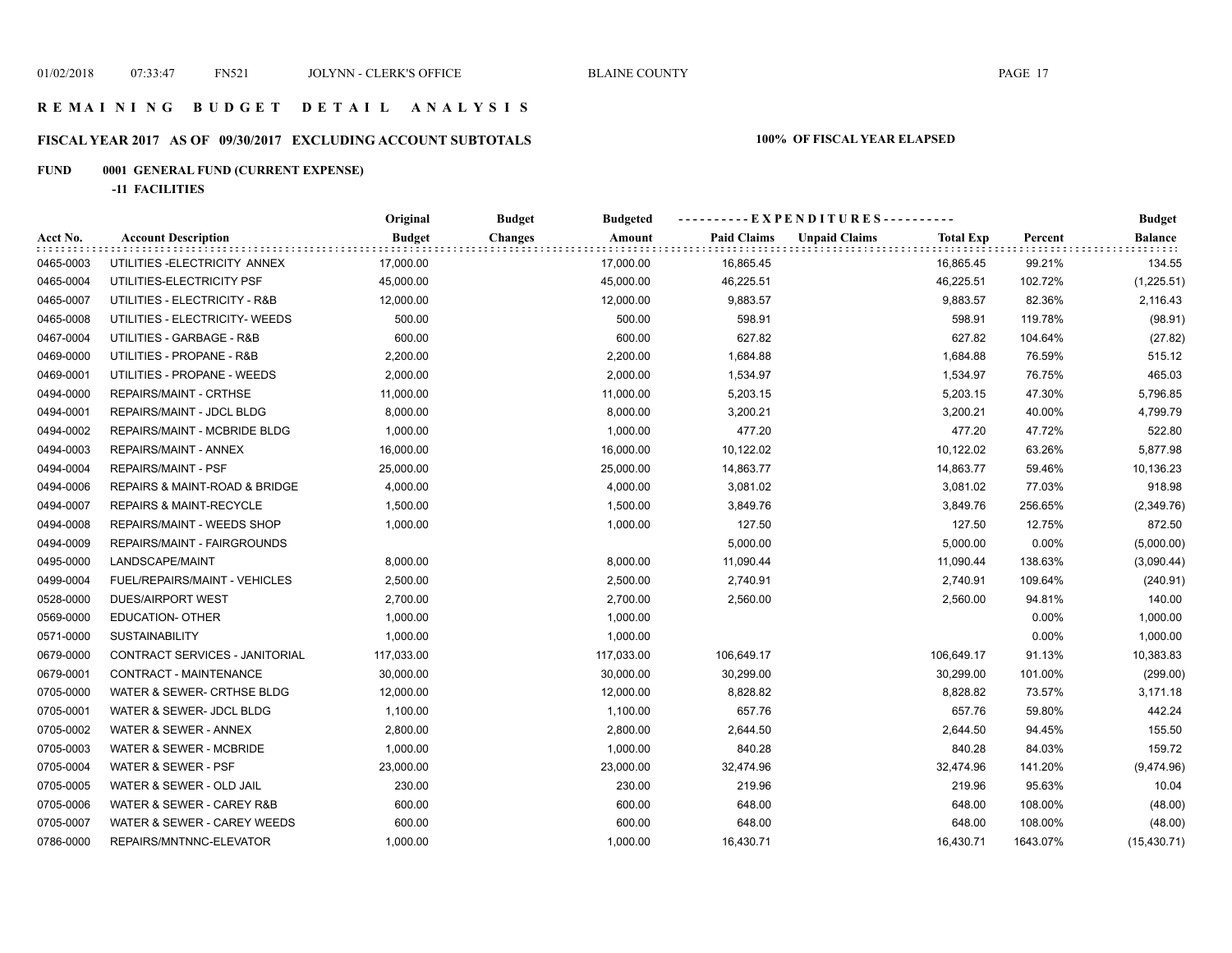## **R E M A I N I N G B U D G E T D E T A I L A N A L Y S I S**

# **FISCAL YEAR 2017 AS OF 09/30/2017 EXCLUDING ACCOUNT SUBTOTALS 100% OF FISCAL YEAR ELAPSED**

# **FUND 0001 GENERAL FUND (CURRENT EXPENSE)**

**-11 FACILITIES**

|                                        | Original      | <b>Budget</b><br><b>Changes</b> | <b>Budgeted</b><br>Amount |                    |                      |                  |         | <b>Budget</b>  |
|----------------------------------------|---------------|---------------------------------|---------------------------|--------------------|----------------------|------------------|---------|----------------|
| <b>Account Description</b><br>Acct No. | <b>Budget</b> |                                 |                           | <b>Paid Claims</b> | <b>Unpaid Claims</b> | <b>Total Exp</b> | Percent | <b>Balance</b> |
| Total 'B' Budget -- Expenses:          | 438.163.00    |                                 | 438.163.00                | 411.083.21         |                      | 411.083.21       | 93.82%  | 27.079.79      |
| <b>DEPARTMENT TOTALS:</b>              |               |                                 |                           |                    |                      |                  |         |                |
| Total 'A' Expenses -- Salaries:        | 139.747.00    |                                 | 139.747.00                | 129.100.45         |                      | 129.100.45       | 92.38%  | 10,646.55      |
| Total 'D' Expenses -- Benefits:        | 63,130.00     |                                 | 63.130.00                 | 55,929.94          |                      | 55,929.94        | 88.59%  | 7,200.06       |
| Total 'B' Expenses -- Expenses:        | 438,163.00    |                                 | 438.163.00                | 411,083.21         |                      | 411,083.21       | 93.82%  | 27,079.79      |
| Total 'C' Expenses -- Capital Outlay:  |               |                                 |                           |                    |                      |                  |         |                |
|                                        | 641.040.00    |                                 | 641.040.00                | 596.113.60         |                      | 596.113.60       | 92.99%  | 44.926.40      |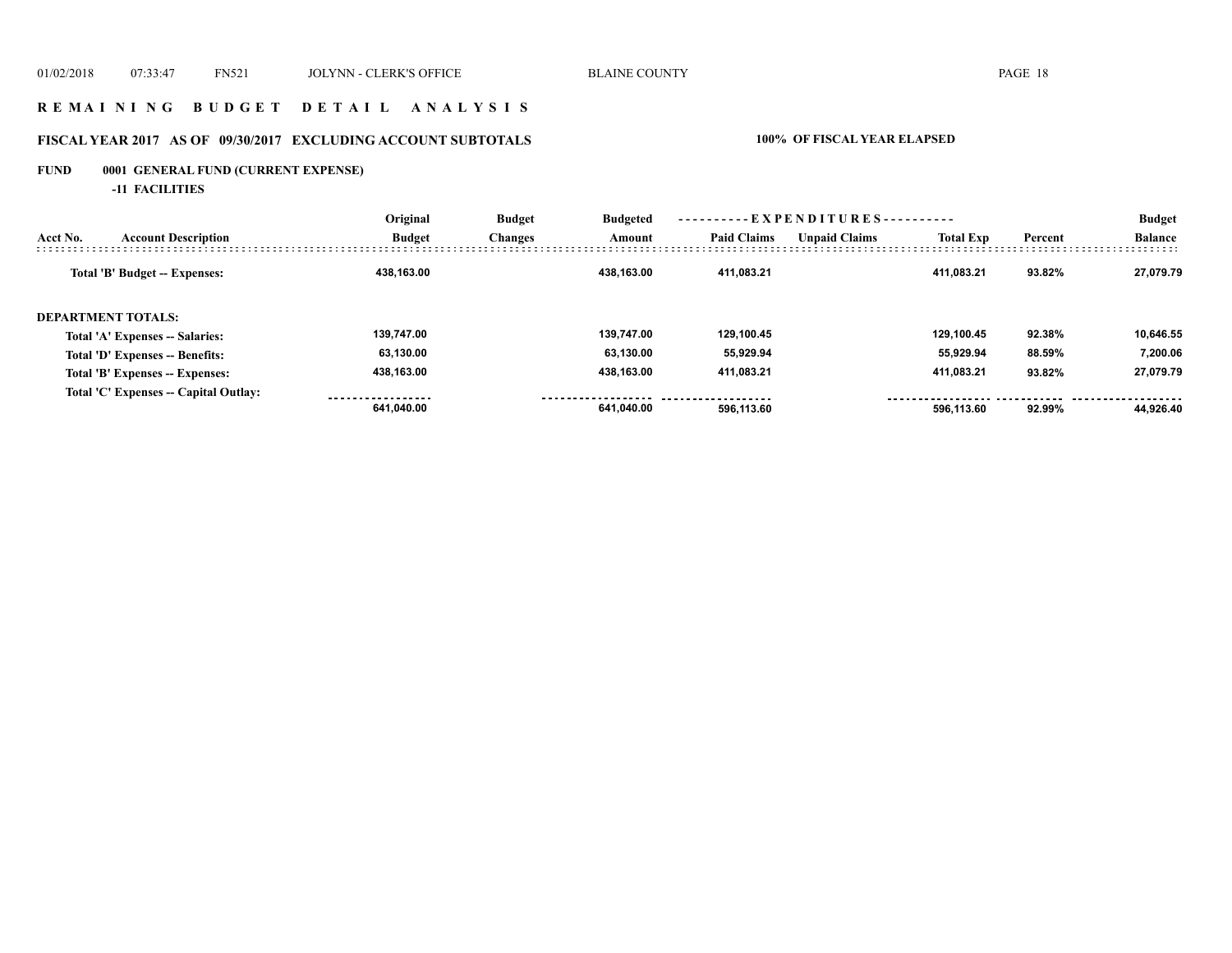## **R E M A I N I N G B U D G E T D E T A I L A N A L Y S I S**

# **FISCAL YEAR 2017 AS OF 09/30/2017 EXCLUDING ACCOUNT SUBTOTALS 100% OF FISCAL YEAR ELAPSED**

# **FUND 0001 GENERAL FUND (CURRENT EXPENSE)**

## **-12 ADMINISTRATIVE SERVICES**

|           |                                      | Original      | <b>Budget</b>  | <b>Budgeted</b> |                    |                      |                  |         | <b>Budget</b> |
|-----------|--------------------------------------|---------------|----------------|-----------------|--------------------|----------------------|------------------|---------|---------------|
| Acct No.  | <b>Account Description</b>           | <b>Budget</b> | <b>Changes</b> | Amount          | <b>Paid Claims</b> | <b>Unpaid Claims</b> | <b>Total Exp</b> | Percent | Balance       |
| 0401-0005 | SALARIES - ADMIN SERVICES MGR        | 72,100.00     |                | 72,100.00       | 61,162.56          |                      | 61,162.56        | 84.83%  | 10,937.44     |
| 0402-0001 | SALARIES - ADMIN SUPPORT             | 39,920.00     |                | 39,920.00       | 31,426.10          |                      | 31,426.10        | 78.72%  | 8,493.90      |
| 0403-0000 | <b>SALARIES - MERIT</b>              | 45,405.00     | (42,765.00)    | 2,640.00 C      |                    |                      |                  | 0.00%   | 2,640.00      |
| 0408-0001 | SALARIES-TERMINATION/LEAVE/OT        | 65,000.00     |                | 65,000.00       | 75,416.34          |                      | 75,416.34        | 116.03% | (10, 416.34)  |
| 0408-0003 | SALARIES - PAY GRADE ADJ             | 20,000.00     |                | 20,000.00       |                    |                      |                  | 0.00%   | 20,000.00     |
|           | Total 'A' Budget -- Salaries:        | 242,425.00    | (42, 765.00)   | 199,660.00      | 168,005.00         |                      | 168,005.00       | 84.15%  | 31,655.00     |
| 0410-0000 | <b>RETIREMENT</b>                    | 63,711.00     |                | 63,711.00       | 12,106.98          |                      | 12,106.98        | 19.00%  | 51,604.02     |
| 0411-0000 | <b>FICA</b>                          | 25,210.00     |                | 25,210.00       | 12,768.24          |                      | 12,768.24        | 50.65%  | 12,441.76     |
| 0412-0000 | LIFE INSURANCE                       | 150.00        |                | 150.00          | 110.34             |                      | 110.34           | 73.56%  | 39.66         |
| 0413-0000 | <b>MEDICAL INSURANCE</b>             | 15,526.00     |                | 15,526.00       | 11,618.82          |                      | 11,618.82        | 74.83%  | 3,907.18      |
| 0414-0000 | DENTAL INSURANCE                     | 900.00        |                | 900.00          | 674.28             |                      | 674.28           | 74.92%  | 225.72        |
| 0415-0000 | STATE UNEMPLOYMENT                   | 1,449.00      |                | 1,449.00        | 994.69             |                      | 994.69           | 68.65%  | 454.31        |
| 0416-0000 | <b>WORKER'S COMPENSATION INSUR.</b>  | 771.00        |                | 771.00          | 1,126.61           |                      | 1,126.61         | 146.12% | (355.61)      |
|           | Total 'D' Budget -- Benefits:        | 107,717.00    |                | 107,717.00      | 39,399.96          |                      | 39,399.96        | 36.58%  | 68,317.04     |
| 0439-0000 | TRAVEL - OTHER                       | 4,000.00      |                | 4,000.00        | 1,458.43           |                      | 1,458.43         | 36.46%  | 2,541.57      |
| 0439-0001 | PER DIEM                             | 1,000.00      |                | 1,000.00        |                    |                      |                  | 0.00%   | 1,000.00      |
| 0440-0000 | SUPPLIES - OFFICE                    | 600.00        |                | 600.00          | 724.57             |                      | 724.57           | 120.76% | (124.57)      |
| 0440-0003 | SUPPLIES/EQUIPMENT                   |               |                |                 | 1,227.05           |                      | 1,227.05         | 0.00%   | (1,227.05)    |
| 0528-0000 | <b>DUES / MEMBERSHIPS</b>            | 500.00        |                | 500.00          | 450.00             |                      | 450.00           | 90.00%  | 50.00         |
| 0542-0000 | <b>POSTAGE</b>                       | 50.00         |                | 50.00           | 68.44              |                      | 68.44            | 136.88% | (18.44)       |
| 0569-0000 | <b>EMPL RECOGNITION</b>              | 8,200.00      |                | 8,200.00        | 8,323.49           |                      | 8,323.49         | 101.51% | (123.49)      |
| 0569-0001 | EDUCATION/REGISTRATION               | 5,000.00      |                | 5,000.00        | 3,833.20           |                      | 3,833.20         | 76.66%  | 1,166.80      |
| 0591-0002 | RECRUITMENT/RETENTION                | 2,500.00      |                | 2,500.00        | 4,713.48           |                      | 4,713.48         | 188.54% | (2, 213.48)   |
|           | Total 'B' Budget -- Expenses:        | 21,850.00     |                | 21,850.00       | 20,798.66          |                      | 20,798.66        | 95.19%  | 1,051.34      |
|           | <b>DEPARTMENT TOTALS:</b>            |               |                |                 |                    |                      |                  |         |               |
|           | Total 'A' Expenses -- Salaries:      | 242,425.00    | (42,765.00)    | 199,660.00      | 168,005.00         |                      | 168,005.00       | 84.15%  | 31,655.00     |
|           | Total 'D' Expenses -- Benefits:      | 107,717.00    |                | 107,717.00      | 39,399.96          |                      | 39,399.96        | 36.58%  | 68,317.04     |
|           | Total 'B' Expenses -- Expenses:      | 21,850.00     |                | 21,850.00       | 20,798.66          |                      | 20,798.66        | 95.19%  | 1,051.34      |
|           | Total 'C' Expenses - Capital Outlay: | 371,992.00    | (42,765.00)    | 329,227.00      | 228,203.62         |                      | 228,203.62       | 69.31%  | 101,023.38    |
|           |                                      |               |                |                 |                    |                      |                  |         |               |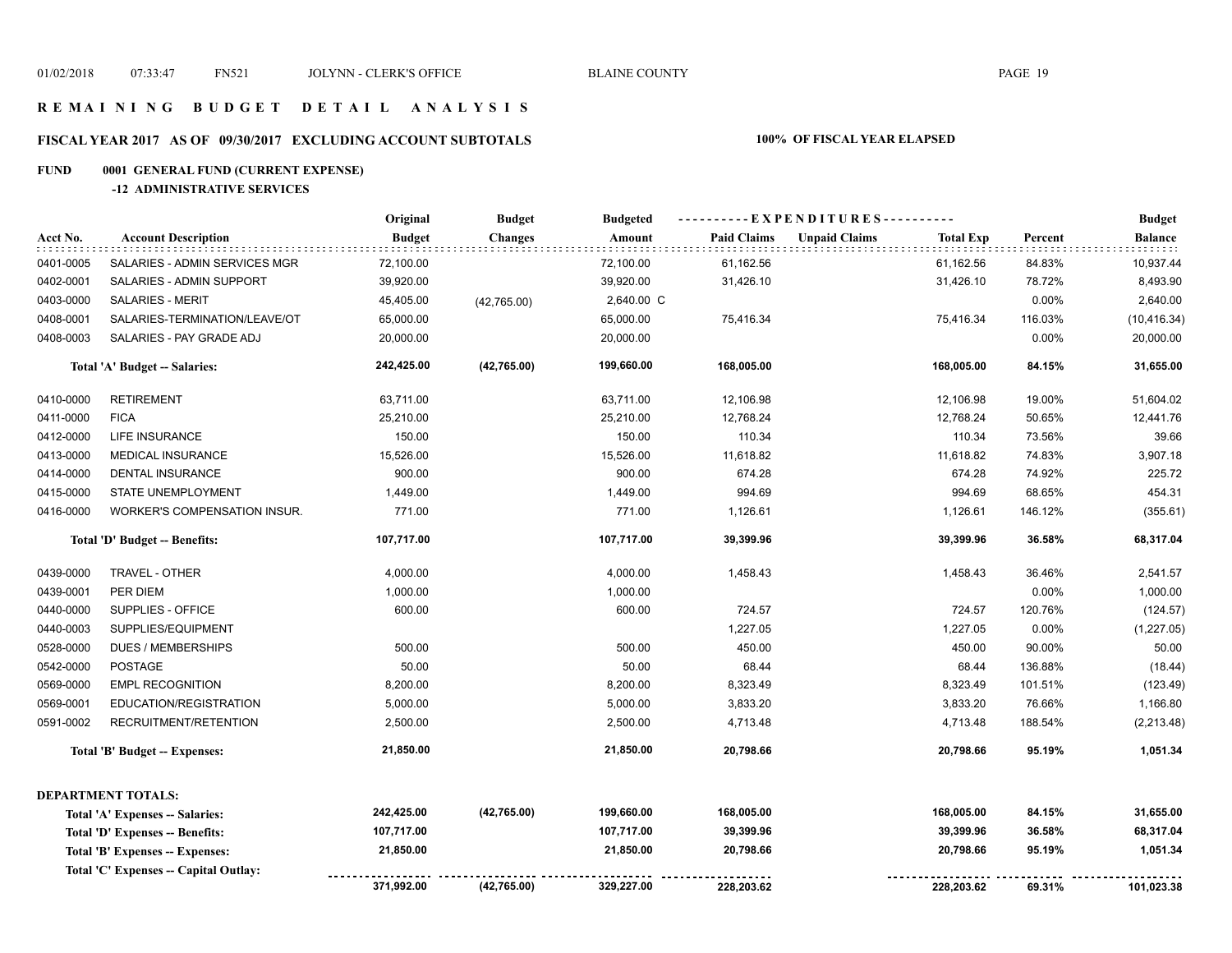**139,651.66 139,651.66 97.97% 2,890.31** 

## **R E M A I N I N G B U D G E T D E T A I L A N A L Y S I S**

## **FISCAL YEAR 2017 AS OF 09/30/2017 EXCLUDING ACCOUNT SUBTOTALS 100% OF FISCAL YEAR ELAPSED**

### **FUND 0001 GENERAL FUND (CURRENT EXPENSE)**

**-13 EXTENSION OFFICE**

|                            | Original                                                                                                                                                                                                    | <b>Budget</b>  | <b>Budgeted</b> | $-EXPENDITURES$ --------- |                      |                  |         | <b>Budget</b>  |
|----------------------------|-------------------------------------------------------------------------------------------------------------------------------------------------------------------------------------------------------------|----------------|-----------------|---------------------------|----------------------|------------------|---------|----------------|
| <b>Account Description</b> | <b>Budget</b>                                                                                                                                                                                               | <b>Changes</b> | Amount          | <b>Paid Claims</b>        | <b>Unpaid Claims</b> | <b>Total Exp</b> | Percent | <b>Balance</b> |
| <b>TRAVEL - AGENT</b>      | 2,700.00                                                                                                                                                                                                    |                | 2,700.00        | 1,534.80                  |                      | 1,534.80         | 56.84%  | 1,165.20       |
| TRAVEL - PROGRAM LEADER    | 1,900.00                                                                                                                                                                                                    |                | 1,900.00        | 1,712.26                  |                      | 1,712.26         | 90.12%  | 187.74         |
| TRAVEL - ASSOC EDUCATOR    | 600.00                                                                                                                                                                                                      |                | 600.00          | 1,163.23                  |                      | 1,163.23         | 193.87% | (563.23)       |
| <b>SUPPLIES</b>            | 3,274.00                                                                                                                                                                                                    |                | 3,274.00        | 3,092.45                  |                      | 3,092.45         | 94.45%  | 181.55         |
| SUPPLIES/EQUIPMENT         | 3,000.00                                                                                                                                                                                                    |                | 3,000.00        | 2,308.90                  |                      | 2,308.90         | 76.96%  | 691.10         |
| <b>PRINTING</b>            | 2,000.00                                                                                                                                                                                                    |                | 2,000.00        | 1,427.93                  |                      | 1,427.93         | 71.40%  | 572.07         |
| *4-H EXPENSES              |                                                                                                                                                                                                             | 30,063.76      | 30,063.76 C     | 30,063.76                 |                      | 30,063.76        | 100.00% |                |
| *WORKSHOP EXPENSES         |                                                                                                                                                                                                             | 534.21         | 534.21 C        | 534.21                    |                      | 534.21           | 100.00% |                |
| <b>MARKETING</b>           | 800.00                                                                                                                                                                                                      |                | 800.00          | 162.50                    |                      | 162.50           | 20.31%  | 637.50         |
| POSTAGE-PUB & NEWS LETTER  | 100.00                                                                                                                                                                                                      |                | 100.00          | 1.19                      |                      | 1.19             | 1.19%   | 98.81          |
| EDUCATION/REGISTRATION     | 850.00                                                                                                                                                                                                      |                | 850.00          | 930.43                    |                      | 930.43           | 109.46% | (80.43)        |
| CONTRACT - EXTENSION AGENT | 1,500.00                                                                                                                                                                                                    |                | 1,500.00        | 1,500.00                  |                      | 1,500.00         | 100.00% |                |
| CONTRACTS-U OF ID          | 95,220.00                                                                                                                                                                                                   |                | 95,220.00       | 95,220.00                 |                      | 95,220.00        | 100.00% |                |
|                            | 111,944.00                                                                                                                                                                                                  | 30,597.97      | 142,541.97      | 139,651.66                |                      | 139,651.66       | 97.97%  | 2,890.31       |
|                            |                                                                                                                                                                                                             |                |                 |                           |                      |                  |         |                |
|                            |                                                                                                                                                                                                             |                |                 |                           |                      |                  |         |                |
|                            |                                                                                                                                                                                                             |                |                 |                           |                      |                  |         |                |
|                            | 111,944.00                                                                                                                                                                                                  | 30,597.97      | 142,541.97      | 139,651.66                |                      | 139,651.66       | 97.97%  | 2,890.31       |
|                            |                                                                                                                                                                                                             |                |                 |                           |                      |                  |         |                |
|                            | Total 'B' Budget -- Expenses:<br><b>DEPARTMENT TOTALS:</b><br>Total 'A' Expenses -- Salaries:<br>Total 'D' Expenses -- Benefits:<br>Total 'B' Expenses -- Expenses:<br>Total 'C' Expenses - Capital Outlay: |                |                 |                           |                      |                  |         |                |

 **142,541.97**

 **30,597.97** 

**111,944.00**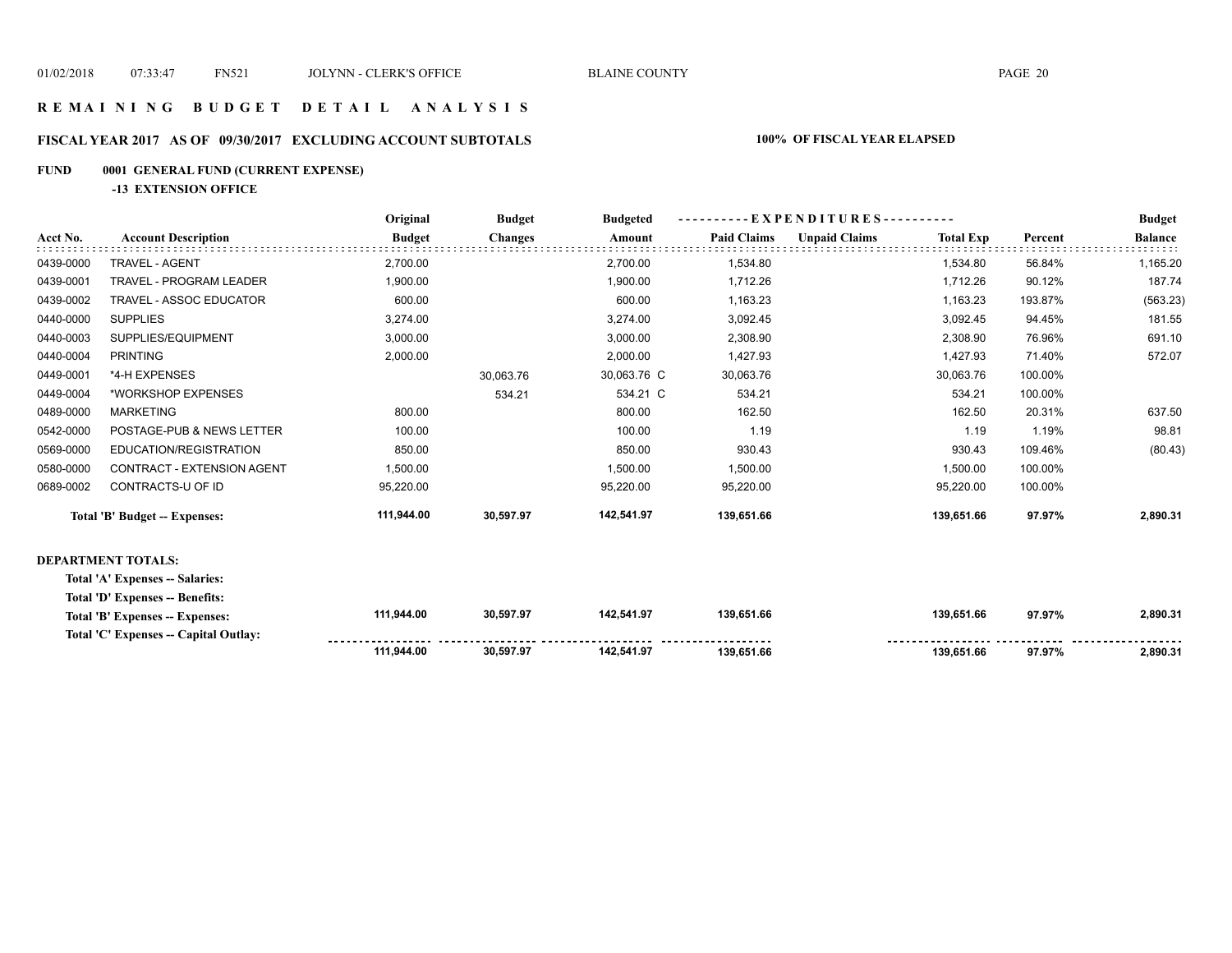# **FISCAL YEAR 2017 AS OF 09/30/2017 EXCLUDING ACCOUNT SUBTOTALS 100% OF FISCAL YEAR ELAPSED**

# **FUND 0001 GENERAL FUND (CURRENT EXPENSE)**

**-14 IT**

|                               |                               | Original      | <b>Budget</b>  | <b>Budgeted</b> | ----------EXPENDITURES---------- |                      |                  |         | <b>Budget</b>  |
|-------------------------------|-------------------------------|---------------|----------------|-----------------|----------------------------------|----------------------|------------------|---------|----------------|
| Acct No.                      | <b>Account Description</b>    | <b>Budget</b> | <b>Changes</b> | Amount          | <b>Paid Claims</b>               | <b>Unpaid Claims</b> | <b>Total Exp</b> | Percent | <b>Balance</b> |
| 0404-0000                     | SALARIES - MANAGER            | 75,195.00     | 2,500.00       | 77,695.00 C     | 77,693.72                        |                      | 77,693.72        | 100.00% | 1.28           |
| 0408-0002                     | SALARIES - IT ANALYST         | 62,037.00     | 1,809.00       | 63,846.00 C     | 62,628.00                        |                      | 62,628.00        | 98.09%  | 1,218.00       |
| 0408-0003                     | SALARIES - IT SPECIALIST      | 47,478.00     | 1,809.00       | 49,287.00 C     | 50,880.01                        |                      | 50,880.01        | 103.23% | (1,593.01)     |
| 0409-0099                     | <b>SALARIES - OVERTIME</b>    | 2,000.00      |                | 2,000.00        | 291.36                           |                      | 291.36           | 14.57%  | 1,708.64       |
|                               | Total 'A' Budget -- Salaries: | 186,710.00    | 6,118.00       | 192,828.00      | 191,493.09                       |                      | 191,493.09       | 99.31%  | 1,334.91       |
| 0410-0000                     | <b>RETIREMENT</b>             | 21,138.00     |                | 21,138.00       | 21,677.19                        |                      | 21,677.19        | 102.55% | (539.19)       |
| 0411-0000                     | <b>FICA</b>                   | 14,285.00     |                | 14,285.00       | 13,398.58                        |                      | 13,398.58        | 93.79%  | 886.42         |
| 0412-0000                     | <b>LIFE INSURANCE</b>         | 223.00        |                | 223.00          | 220.68                           |                      | 220.68           | 98.96%  | 2.32           |
| 0413-0000                     | MEDICAL INSURANCE             | 39,460.00     |                | 39,460.00       | 34,307.40                        |                      | 34,307.40        | 86.94%  | 5,152.60       |
| 0414-0000                     | <b>DENTAL INSURANCE</b>       | 1,349.00      |                | 1,349.00        | 1,348.56                         |                      | 1,348.56         | 99.97%  | 0.44           |
| 0415-0000                     | STATE UNEMPLOYMENT            | 1,215.00      |                | 1,215.00        | 1,138.43                         |                      | 1,138.43         | 93.70%  | 76.57          |
| 0416-0000                     | WORKER'S COMPENSATION INSUR.  | 505.00        |                | 505.00          | 311.00                           |                      | 311.00           | 61.58%  | 194.00         |
| Total 'D' Budget -- Benefits: |                               | 78,175.00     |                | 78,175.00       | 72,401.84                        |                      | 72,401.84        | 92.62%  | 5,773.16       |
| 0439-0000                     | TRAVEL - TRAVEL/MEALS/MISC    | 1,325.00      |                | 1,325.00        | 52.09                            |                      | 52.09            | 3.93%   | 1,272.91       |
| 0439-0001                     | PER DIEM                      | 250.00        |                | 250.00          | 12.00                            |                      | 12.00            | 4.80%   | 238.00         |
| 0440-0000                     | SUPPLIES - OFFICE             | 1,660.00      |                | 1,660.00        | 1,525.33                         |                      | 1,525.33         | 91.89%  | 134.67         |
| 0440-0001                     | OFFICE EQUIPMENT              | 131,443.00    |                | 131,443.00      | 133,686.98                       |                      | 133,686.98       | 101.71% | (2, 243.98)    |
| 0440-0002                     | <b>COMPUTER SOFTWARE</b>      | 11,150.00     |                | 11,150.00       | 14,437.43                        |                      | 14,437.43        | 129.48% | (3,287.43)     |
| 0464-0000                     | PHONE, ACCESSORIES            | 200.00        |                | 200.00          | 767.78                           |                      | 767.78           | 383.89% | (567.78)       |
| 0464-0001                     | UTIL - TELECOMMUNICATIONS     | 29,399.00     |                | 29,399.00       | 29,184.11                        |                      | 29,184.11        | 99.27%  | 214.89         |
| 0492-0001                     | <b>VEHICLE EXPENSES</b>       | 600.00        |                | 600.00          |                                  |                      |                  | 0.00%   | 600.00         |
| 0497-0000                     | MAINTENANCE AGREEMENTS        | 46,956.00     |                | 46,956.00       | 43,933.42                        |                      | 43,933.42        | 93.56%  | 3,022.58       |
| 0499-0001                     | <b>COMPUTER MAINTENANCE</b>   | 1,850.00      |                | 1,850.00        | 916.57                           |                      | 916.57           | 49.54%  | 933.43         |
| 0499-0002                     | PRINTER/SCANNER MAINT         | 250.00        |                | 250.00          |                                  |                      |                  | 0.00%   | 250.00         |
| 0542-0000                     | <b>POSTAGE</b>                | 50.00         |                | 50.00           | 49.64                            |                      | 49.64            | 99.28%  | 0.36           |
| 0569-0000                     | <b>EDUCATION- OTHER</b>       | 7,500.00      |                | 7,500.00        | 99.00                            |                      | 99.00            | 1.32%   | 7,401.00       |
| 0677-0000                     | CONTRACTS- COMPUTER SERVICES  | 76,126.00     |                | 76,126.00       | 75,386.88                        |                      | 75,386.88        | 99.03%  | 739.12         |
| 0677-0001                     | <b>WEB SITE</b>               | 1,710.00      |                | 1,710.00        | 3,472.87                         |                      | 3,472.87         | 203.09% | (1,762.87)     |
| 0677-0002                     | COMPUTER SERVICES-OTHER       | 25,500.00     |                | 25,500.00       | 30,165.90                        |                      | 30,165.90        | 118.30% | (4,665.90)     |
| 0714-0005                     | TELEPHONE ALLOWANCE           | 1,176.00      |                | 1,176.00        | 1,176.00                         |                      | 1,176.00         | 100.00% |                |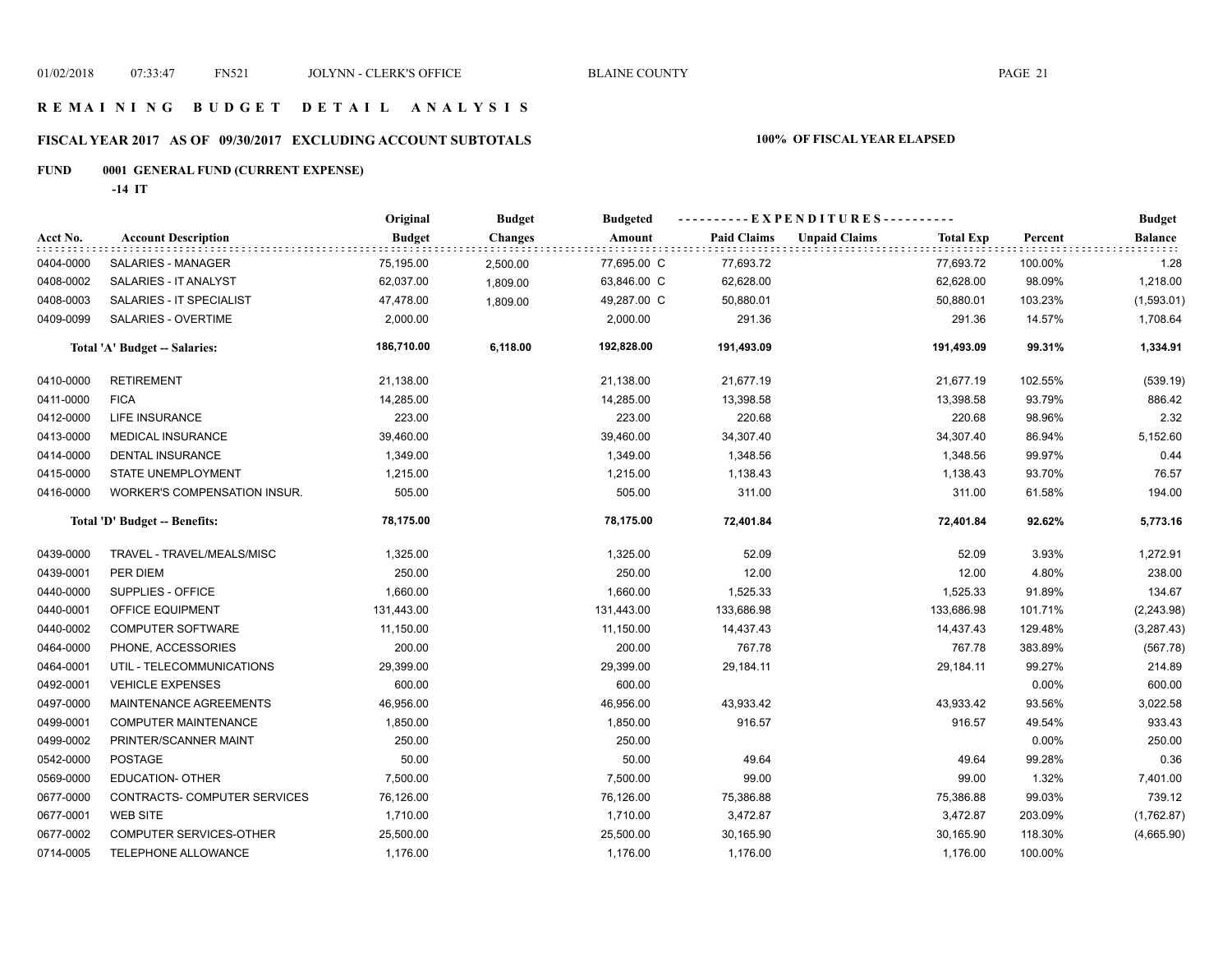## **R E M A I N I N G B U D G E T D E T A I L A N A L Y S I S**

# **FISCAL YEAR 2017 AS OF 09/30/2017 EXCLUDING ACCOUNT SUBTOTALS 100% OF FISCAL YEAR ELAPSED**

# **FUND 0001 GENERAL FUND (CURRENT EXPENSE)**

**-14 IT**

|                    |                                       | Original      | <b>Budget</b><br><b>Changes</b> | <b>Budgeted</b> | ----------EXPENDITURES---------- |                      |                  |         | <b>Budget</b>  |
|--------------------|---------------------------------------|---------------|---------------------------------|-----------------|----------------------------------|----------------------|------------------|---------|----------------|
| Acct No.           | <b>Account Description</b>            | <b>Budget</b> |                                 | Amount          | <b>Paid Claims</b>               | <b>Unpaid Claims</b> | <b>Total Exp</b> | Percent | <b>Balance</b> |
|                    | Total 'B' Budget -- Expenses:         | 337,145.00    |                                 | 337.145.00      | 334.866.00                       |                      | 334.866.00       | 99.32%  | 2.279.00       |
| DEPARTMENT TOTALS: |                                       |               |                                 |                 |                                  |                      |                  |         |                |
|                    | Total 'A' Expenses -- Salaries:       | 186.710.00    | 6.118.00                        | 192.828.00      | 191.493.09                       |                      | 191.493.09       | 99.31%  | 1,334.91       |
|                    | Total 'D' Expenses -- Benefits:       | 78,175.00     |                                 | 78.175.00       | 72.401.84                        |                      | 72.401.84        | 92.62%  | 5,773.16       |
|                    | Total 'B' Expenses -- Expenses:       | 337.145.00    |                                 | 337.145.00      | 334.866.00                       |                      | 334.866.00       | 99.32%  | 2.279.00       |
|                    | Total 'C' Expenses -- Capital Outlay: |               |                                 |                 |                                  |                      |                  |         |                |
|                    |                                       | 602.030.00    | 6.118.00                        | 608.148.00      | 598.760.93                       |                      | 598.760.93       | 98.46%  | 9.387.07       |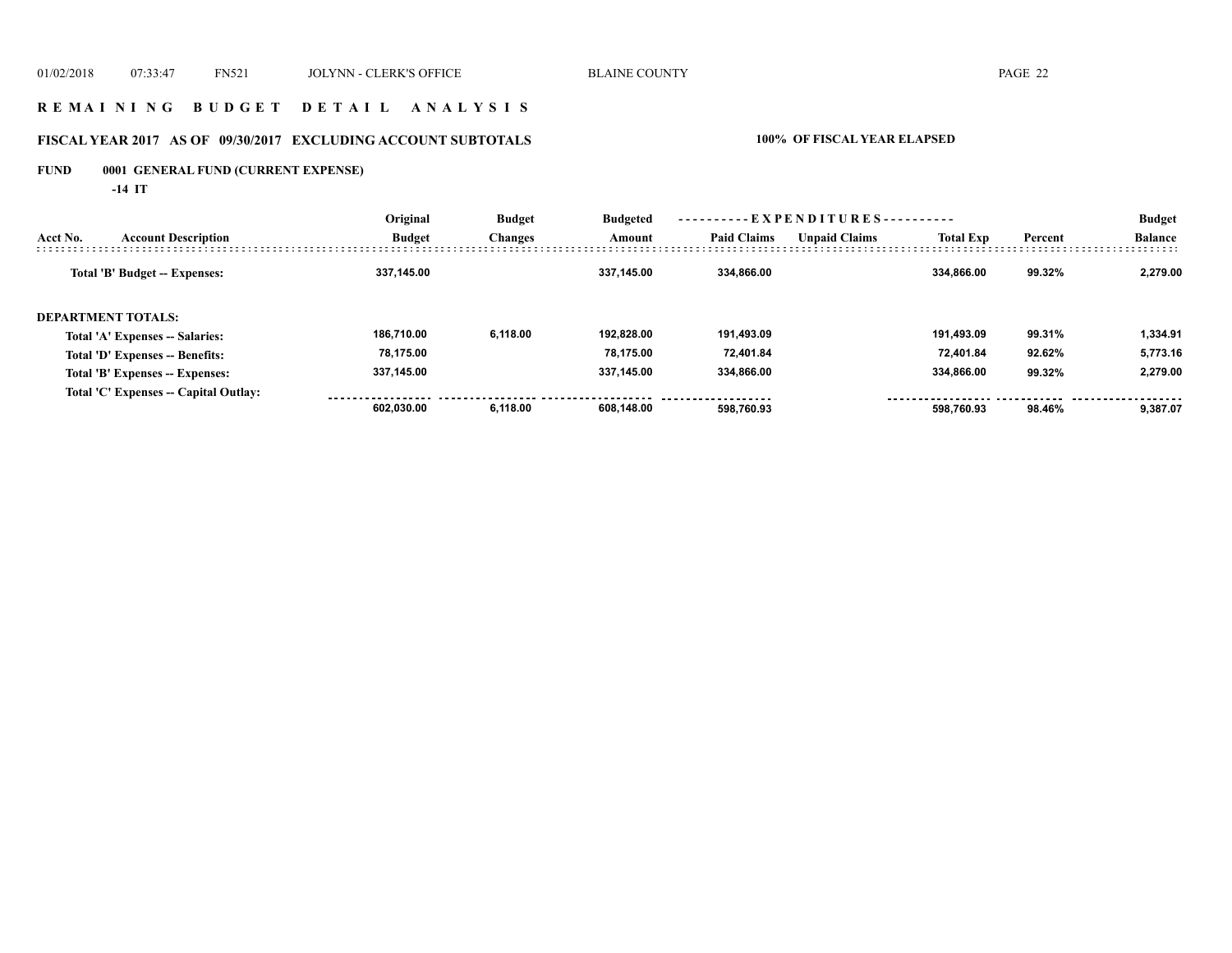# **FISCAL YEAR 2017 AS OF 09/30/2017 EXCLUDING ACCOUNT SUBTOTALS 100% OF FISCAL YEAR ELAPSED**

# **FUND 0001 GENERAL FUND (CURRENT EXPENSE)**

**-15 ELECTIONS**

|                               |                                       | Original      | <b>Budget</b><br><b>Budgeted</b> | -----EXPENDITURES---------- |                                          |         | <b>Budget</b>  |
|-------------------------------|---------------------------------------|---------------|----------------------------------|-----------------------------|------------------------------------------|---------|----------------|
| Acct No.                      | <b>Account Description</b>            | <b>Budget</b> | <b>Changes</b><br>Amount         | <b>Paid Claims</b>          | <b>Unpaid Claims</b><br><b>Total Exp</b> | Percent | <b>Balance</b> |
| 0402-0000                     | SALARIES - DEPUTIES                   | 29,000.00     | 29,000.00                        | 13,274.00                   | 13,274.00                                | 45.77%  | 15,726.00      |
| 0402-0006                     | SALARIES - OTHER                      | 14,137.00     | 14,137.00                        | 4,302.53                    | 4,302.53                                 | 30.43%  | 9,834.47       |
| 0409-0099                     | SALARIES - OVERTIME                   | 1,500.00      | 1,500.00                         | 228.00                      | 228.00                                   | 15.20%  | 1,272.00       |
|                               | Total 'A' Budget -- Salaries:         | 44,637.00     | 44,637.00                        | 17,804.53                   | 17,804.53                                | 39.89%  | 26,832.47      |
| 0410-0000                     | <b>RETIREMENT</b>                     | 4,265.00      | 4,265.00                         | 1,514.11                    | 1,514.11                                 | 35.50%  | 2,750.89       |
| 0411-0000                     | <b>FICA</b>                           | 3,810.00      | 3,810.00                         | 1,349.83                    | 1,349.83                                 | 35.43%  | 2,460.17       |
| 0412-0000                     | LIFE INSURANCE                        | 75.00         | 75.00                            | 30.65                       | 30.65                                    | 40.87%  | 44.35          |
| 0413-0000                     | MEDICAL INSURANCE                     | 7,760.00      | 7,760.00                         | 3,227.45                    | 3,227.45                                 | 41.59%  | 4,532.55       |
| 0414-0000                     | <b>DENTAL INSURANCE</b>               | 450.00        | 450.00                           | 187.30                      | 187.30                                   | 41.62%  | 262.70         |
| 0415-0000                     | STATE UNEMPLOYMENT                    | 325.00        | 325.00                           | 114.68                      | 114.68                                   | 35.29%  | 210.32         |
| 0416-0000                     | WORKER'S COMPENSATION INSUR.          | 135.00        | 135.00                           | 132.00                      | 132.00                                   | 97.78%  | 3.00           |
| Total 'D' Budget -- Benefits: |                                       | 16,820.00     | 16,820.00                        | 6,556.02                    | 6,556.02                                 | 38.98%  | 10,263.98      |
| 0439-0000                     | TRAVEL - OTHER                        | 1,000.00      | 1,000.00                         | 10.00                       | 10.00                                    | 1.00%   | 990.00         |
| 0439-0001                     | MEALS/ELECTION WORKERS                | 2,900.00      | 2,900.00                         | 1,518.16                    | 1,518.16                                 | 52.35%  | 1,381.84       |
| 0442-0000                     | SUPPLIES - ELECTION                   | 20,000.00     | 20,000.00                        | 9,304.71                    | 9,304.71                                 | 46.52%  | 10,695.29      |
| 0490-0001                     | <b>MAINTENANCE</b>                    | 9,500.00      | 9,500.00                         | 5,993.75                    | 5,993.75                                 | 63.09%  | 3,506.25       |
| 0511-0000                     | <b>RENT/LEASE- BUILDINGS</b>          | 150.00        | 150.00                           | 75.00                       | 75.00                                    | 50.00%  | 75.00          |
| 0522-0000                     | <b>ADVERTISING</b>                    | 6,000.00      | 6,000.00                         | 3,908.16                    | 3,908.16                                 | 65.14%  | 2,091.84       |
| 0542-0000                     | <b>POSTAGE</b>                        | 600.00        | 600.00                           | 189.11                      | 189.11                                   | 31.52%  | 410.89         |
| 0712-0001                     | POLL WORKERS                          | 15,000.00     | 15,000.00                        | 10,500.00                   | 10,500.00                                | 70.00%  | 4,500.00       |
| 0712-0002                     | MILEAGE-POLL WORKERS                  | 1,000.00      | 1,000.00                         | 630.00                      | 630.00                                   | 63.00%  | 370.00         |
|                               | Total 'B' Budget -- Expenses:         | 56,150.00     | 56,150.00                        | 32,128.89                   | 32,128.89                                | 57.22%  | 24,021.11      |
|                               | <b>DEPARTMENT TOTALS:</b>             |               |                                  |                             |                                          |         |                |
|                               | Total 'A' Expenses -- Salaries:       | 44,637.00     | 44,637.00                        | 17,804.53                   | 17,804.53                                | 39.89%  | 26,832.47      |
|                               | Total 'D' Expenses -- Benefits:       | 16,820.00     | 16,820.00                        | 6,556.02                    | 6,556.02                                 | 38.98%  | 10,263.98      |
|                               | Total 'B' Expenses -- Expenses:       | 56,150.00     | 56,150.00                        | 32,128.89                   | 32,128.89                                | 57.22%  | 24,021.11      |
|                               | Total 'C' Expenses -- Capital Outlay: |               |                                  |                             |                                          |         |                |
|                               |                                       | 117,607.00    | 117,607.00                       | 56,489.44                   | 56,489.44                                | 48.03%  | 61,117.56      |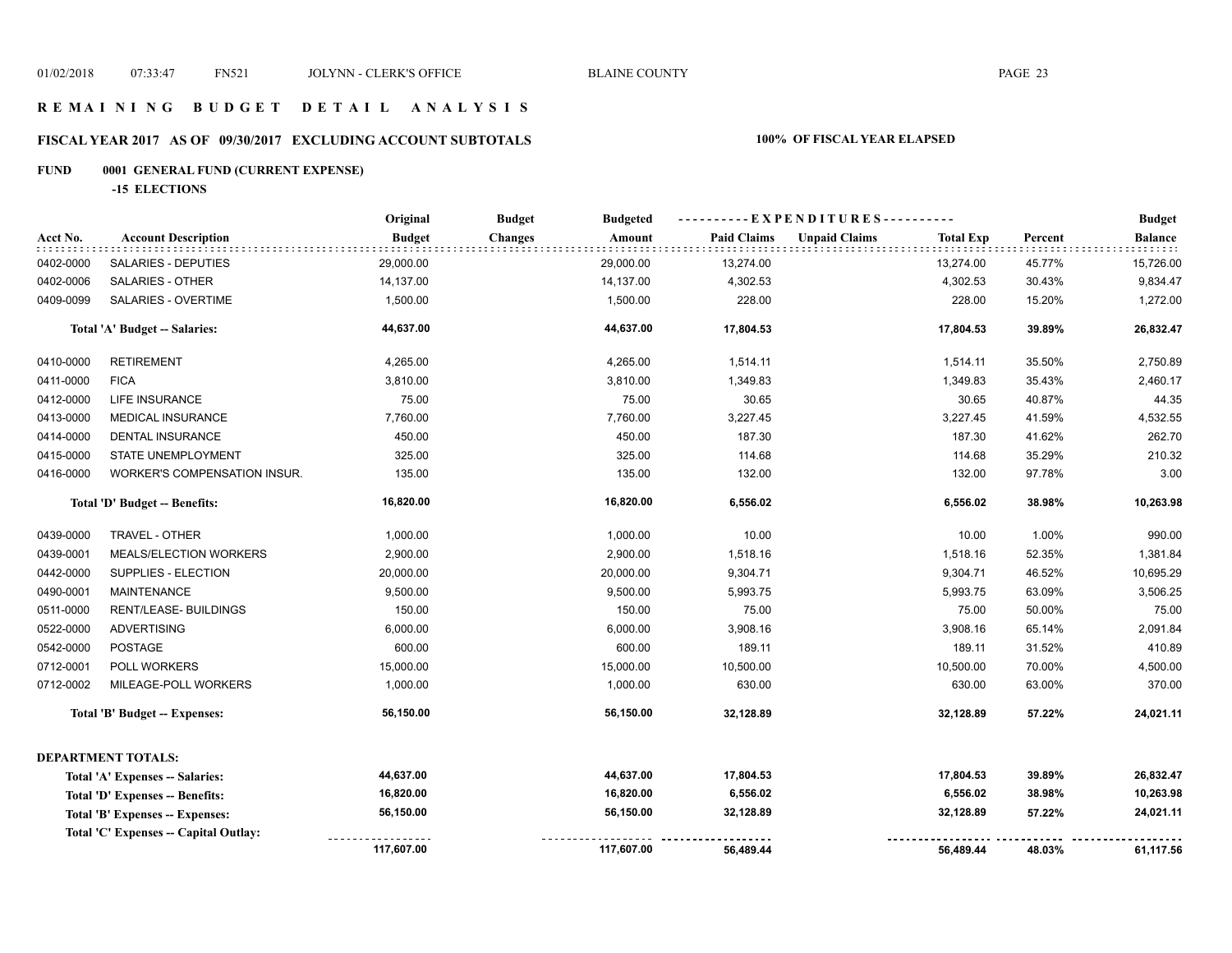# **FISCAL YEAR 2017 AS OF 09/30/2017 EXCLUDING ACCOUNT SUBTOTALS 100% OF FISCAL YEAR ELAPSED**

# **FUND 0001 GENERAL FUND (CURRENT EXPENSE)**

**-17 KETCHUM POLICE**

|           |                                       | Original      | <b>Budget</b>  | <b>Budgeted</b> |                    |                      |                  |         | <b>Budget</b> |  |
|-----------|---------------------------------------|---------------|----------------|-----------------|--------------------|----------------------|------------------|---------|---------------|--|
| Acct No.  | <b>Account Description</b>            | <b>Budget</b> | <b>Changes</b> | Amount          | <b>Paid Claims</b> | <b>Unpaid Claims</b> | <b>Total Exp</b> | Percent | Balance       |  |
| 0401-0001 | SALARIES - CHIEF / CPT                | 84,105.00     |                | 84,105.00       | 86,048.80          |                      | 86,048.80        | 102.31% | (1,943.80)    |  |
| 0401-0002 | SALARIES - DEPUTIES                   | 529,158.00    |                | 529,158.00      | 511, 171.51        |                      | 511, 171.51      | 96.60%  | 17,986.49     |  |
| 0402-0001 | SALARIES - OFFICE                     | 97,650.00     |                | 97,650.00       | 101,139.41         |                      | 101,139.41       | 103.57% | (3,489.41)    |  |
| 0402-0002 | SALARIES - MGMT FEE                   |               | 21,921.44      | 21,921.44 C     | 21,921.44          |                      | 21,921.44        | 100.00% |               |  |
| 0402-0004 | SALARIES - COMM SERV OFFICERS         | 81,550.00     |                | 81,550.00       | 64,423.23          |                      | 64,423.23        | 79.00%  | 17,126.77     |  |
| 0403-0000 | SALARIES - MERIT/FLEX                 | 25,105.00     |                | 25,105.00       |                    |                      |                  | 0.00%   | 25,105.00     |  |
| 0408-0001 | SALARIES - TERMINATION                |               |                |                 | 1,239.22           |                      | 1,239.22         | 0.00%   | (1,239.22)    |  |
| 0409-0099 | <b>SALARIES - OVERTIME</b>            | 54,000.00     |                | 54,000.00       | 37,777.35          |                      | 37,777.35        | 69.96%  | 16,222.65     |  |
|           | Total 'A' Budget -- Salaries:         | 871,568.00    | 21,921.44      | 893,489.44      | 823,720.96         |                      | 823,720.96       | 92.19%  | 69,768.48     |  |
| 0410-0000 | <b>RETIREMENT</b>                     | 100,307.00    |                | 100,307.00      | 92,810.68          |                      | 92,810.68        | 92.53%  | 7,496.32      |  |
| 0411-0000 | <b>FICA</b>                           | 63,813.00     |                | 63,813.00       | 56,042.63          |                      | 56,042.63        | 87.82%  | 7,770.37      |  |
| 0412-0000 | LIFE INSURANCE                        | 1,105.00      |                | 1,105.00        | 1,023.71           |                      | 1,023.71         | 92.64%  | 81.29         |  |
| 0413-0000 | <b>MEDICAL INSURANCE</b>              | 163,365.00    |                | 163,365.00      | 154,825.32         |                      | 154,825.32       | 94.77%  | 8,539.68      |  |
| 0414-0000 | DENTAL INSURANCE                      | 7,073.00      |                | 7,073.00        | 6,255.82           |                      | 6,255.82         | 88.45%  | 817.18        |  |
| 0415-0000 | STATE UNEMPLOYMENT                    | 5,422.00      |                | 5,422.00        | 4,761.79           |                      | 4,761.79         | 87.82%  | 660.21        |  |
| 0416-0000 | WORKER'S COMPENSATION INSUR.          | 27,220.00     |                | 27,220.00       | 17,561.71          |                      | 17,561.71        | 64.52%  | 9,658.29      |  |
| 0419-0000 | BENEFITS-MGMT FEE                     |               | 5,114.46       | 5,114.46 C      | 5,114.46           |                      | 5,114.46         | 100.00% |               |  |
|           | Total 'D' Budget -- Benefits:         | 368,305.00    | 5,114.46       | 373,419.46      | 338,396.12         |                      | 338,396.12       | 90.62%  | 35,023.34     |  |
| 0439-0000 | <b>TRAVEL - OTHER</b>                 | 4,600.00      |                | 4,600.00        | 2,818.37           |                      | 2,818.37         | 61.27%  | 1,781.63      |  |
| 0439-0001 | PER DIEM                              | 4,000.00      |                | 4,000.00        | 1,787.75           |                      | 1,787.75         | 44.69%  | 2,212.25      |  |
| 0440-0000 | SUPPLIES - OFFICE                     | 8,500.00      |                | 8,500.00        | 6,652.75           |                      | 6,652.75         | 78.27%  | 1,847.25      |  |
| 0450-0000 | <b>INSURANCE- LIABILITY</b>           | 16,170.00     |                | 16,170.00       | 16,170.00          |                      | 16,170.00        | 100.00% |               |  |
| 0464-0000 | TELEPHONE, COMMUNICATIONS             | 7,480.00      |                | 7,480.00        | 1,920.48           |                      | 1,920.48         | 25.67%  | 5,559.52      |  |
| 0479-0000 | <b>VEHICLES - OTHER OPERATING EXP</b> | 40,296.00     |                | 40,296.00       | 34,050.08          |                      | 34,050.08        | 84.50%  | 6,245.92      |  |
| 0489-0000 | PROFESSIONAL SVC- OTHER               | 10,445.00     |                | 10,445.00       | 6,641.60           |                      | 6,641.60         | 63.59%  | 3,803.40      |  |
| 0489-0001 | PARKING ENFORCEMENT                   | 5,000.00      |                | 5,000.00        | 4,200.00           |                      | 4,200.00         | 84.00%  | 800.00        |  |
| 0495-0001 | 700 MHZ MASTER MAINTENANCE            | 4,800.00      |                | 4,800.00        | 4,800.00           |                      | 4,800.00         | 100.00% |               |  |
| 0528-0000 | DUES/MEMBERSHIPS/SUBSCRIPTIONS        | 3,200.00      |                | 3,200.00        | 3,314.70           |                      | 3,314.70         | 103.58% | (114.70)      |  |
| 0550-0000 | <b>COMMUNITY POLICING</b>             | 5,000.00      |                | 5,000.00        | 4,675.90           |                      | 4,675.90         | 93.52%  | 324.10        |  |
| 0554-0000 | UNIFORMS-NEW                          | 5,000.00      |                | 5,000.00        | 4,012.76           |                      | 4,012.76         | 80.26%  | 987.24        |  |
| 0556-0001 | SUPPLIES - EQUIPMENT                  | 25,000.00     |                | 25,000.00       | 27,270.00          |                      | 27,270.00        | 109.08% | (2,270.00)    |  |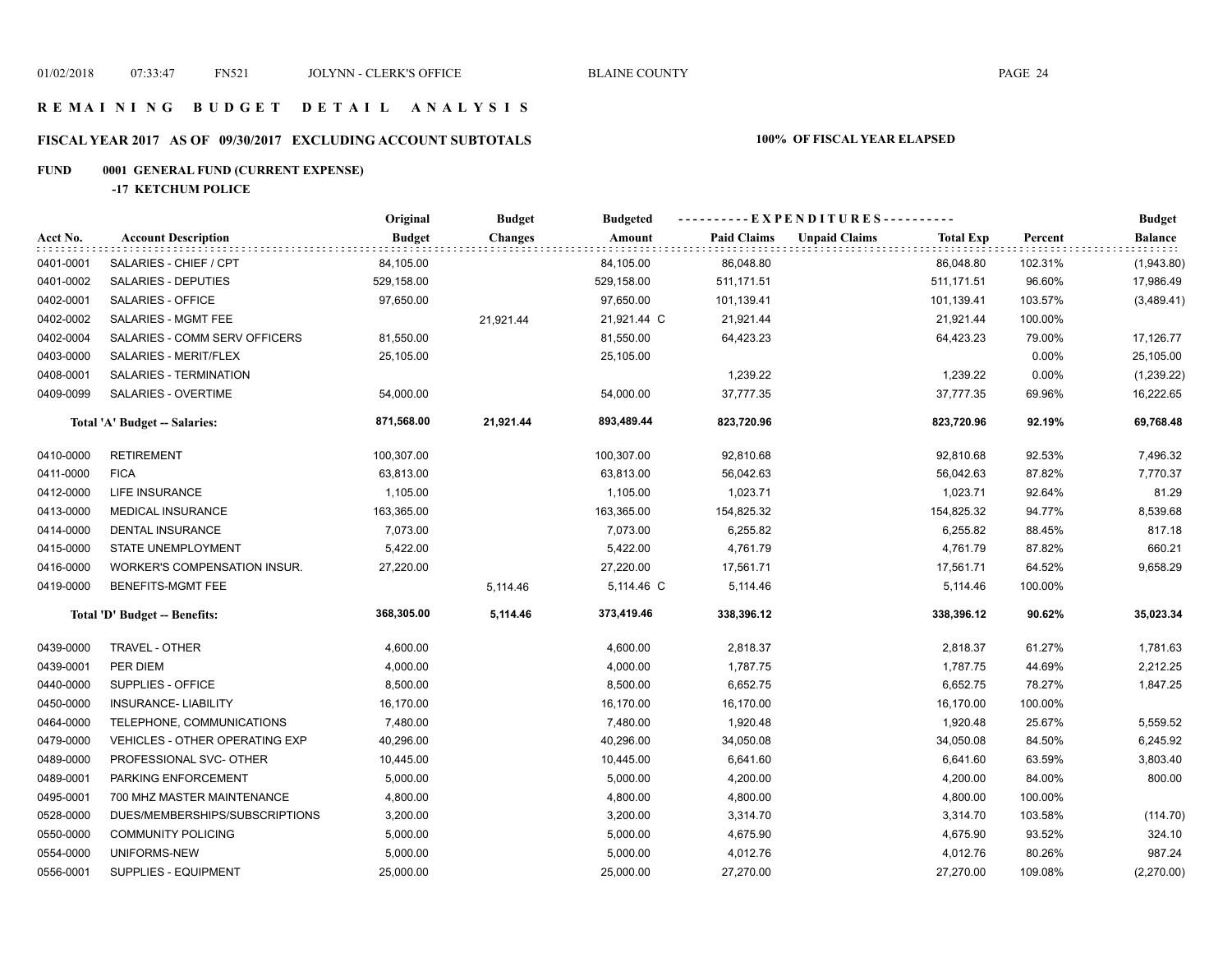## **R E M A I N I N G B U D G E T D E T A I L A N A L Y S I S**

# **FISCAL YEAR 2017 AS OF 09/30/2017 EXCLUDING ACCOUNT SUBTOTALS 100% OF FISCAL YEAR ELAPSED**

# **FUND 0001 GENERAL FUND (CURRENT EXPENSE)**

**-17 KETCHUM POLICE**

|           |                                       | Original      | <b>Budget</b>  | <b>Budgeted</b> | $-EXPENDITURES$ --------- |                      |                  |         | <b>Budget</b>  |
|-----------|---------------------------------------|---------------|----------------|-----------------|---------------------------|----------------------|------------------|---------|----------------|
| Acct No.  | <b>Account Description</b>            | <b>Budget</b> | <b>Changes</b> | Amount          | <b>Paid Claims</b>        | <b>Unpaid Claims</b> | <b>Total Exp</b> | Percent | <b>Balance</b> |
| 0556-0004 | <b>RMS CONTRIBUTION</b>               | 20,443.00     |                | 20,443.00       | 20,443.00                 |                      | 20,443.00        | 100.00% |                |
| 0569-0000 | <b>EDUCATION- OTHER</b>               | 8,000.00      |                | 8,000.00        | 3,969.00                  |                      | 3,969.00         | 49.61%  | 4,031.00       |
| 0600-0000 | <b>MGMT FEE</b>                       | 54,000.00     | (27,035.90)    | 26,964.10 C     | 14,816.00                 |                      | 14,816.00        | 54.95%  | 12,148.10      |
| 0677-0002 | <b>COMPUTER SERVICES</b>              | 13,300.00     |                | 13,300.00       | 11,876.25                 |                      | 11,876.25        | 89.30%  | 1,423.75       |
| 0714-0005 | TELEPHONE ALLOWANCE                   | 4,476.00      |                | 4,476.00        | 4,251.00                  |                      | 4,251.00         | 94.97%  | 225.00         |
| 0723-0001 | <b>ANIMAL SHELTER</b>                 | 2,000.00      |                | 2,000.00        | 2,000.00                  |                      | 2,000.00         | 100.00% |                |
|           | <b>Total 'B' Budget -- Expenses:</b>  | 241,710.00    | (27, 035.90)   | 214,674.10      | 175,669.64                |                      | 175,669.64       | 81.83%  | 39,004.46      |
|           | <b>DEPARTMENT TOTALS:</b>             |               |                |                 |                           |                      |                  |         |                |
|           | Total 'A' Expenses -- Salaries:       | 871,568.00    | 21,921.44      | 893,489.44      | 823,720.96                |                      | 823,720.96       | 92.19%  | 69,768.48      |
|           | Total 'D' Expenses -- Benefits:       | 368,305.00    | 5,114.46       | 373,419.46      | 338,396.12                |                      | 338,396.12       | 90.62%  | 35,023.34      |
|           | Total 'B' Expenses -- Expenses:       | 241,710.00    | (27, 035.90)   | 214,674.10      | 175,669.64                |                      | 175,669.64       | 81.83%  | 39,004.46      |
|           | Total 'C' Expenses -- Capital Outlay: |               |                |                 |                           |                      |                  |         |                |
|           |                                       | 1,481,583.00  |                | 1,481,583.00    | 1,337,786.72              |                      | 1,337,786.72     | 90.29%  | 143,796.28     |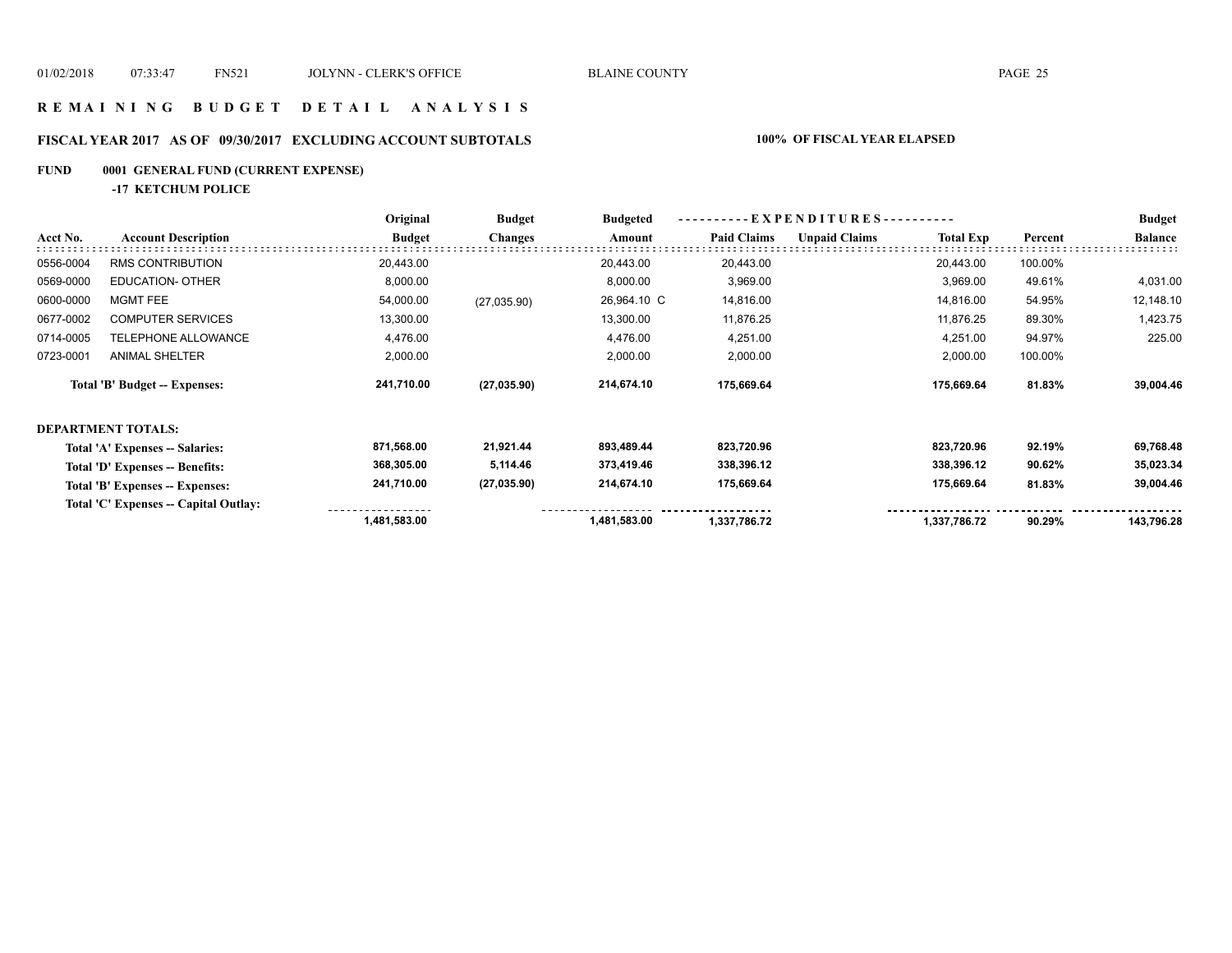## **R E M A I N I N G B U D G E T D E T A I L A N A L Y S I S**

# **FISCAL YEAR 2017 AS OF 09/30/2017 EXCLUDING ACCOUNT SUBTOTALS 100% OF FISCAL YEAR ELAPSED**

# **FUND 0001 GENERAL FUND (CURRENT EXPENSE)**

**-18 GENERAL**

|           |                                   | Original      | <b>Budget</b>  | <b>Budgeted</b> | ----------EXPENDITURES---------- |                      |                  |         | <b>Budget</b>  |
|-----------|-----------------------------------|---------------|----------------|-----------------|----------------------------------|----------------------|------------------|---------|----------------|
| Acct No.  | <b>Account Description</b>        | <b>Budget</b> | <b>Changes</b> | Amount          | <b>Paid Claims</b>               | <b>Unpaid Claims</b> | <b>Total Exp</b> | Percent | <b>Balance</b> |
| 0409-0099 | SALARIES - OT/DISASTER RELIEF     |               |                |                 | 26,225.52                        |                      | 26,225.52        | 0.00%   | (26, 225.52)   |
|           | Total 'A' Budget -- Salaries:     |               |                |                 | 26,225.52                        |                      | 26,225.52        |         | (26, 225.52)   |
| 0410-0000 | <b>RETIREMENT</b>                 |               |                |                 | 2,972.34                         |                      | 2,972.34         | 0.00%   | (2,972.34)     |
| 0411-0000 | <b>FICA</b>                       |               |                |                 | 2,006.33                         |                      | 2,006.33         | 0.00%   | (2,006.33)     |
| 0415-0000 | <b>STATE UNEMPLOYMENT</b>         |               |                |                 | 170.47                           |                      | 170.47           | 0.00%   | (170.47)       |
|           | Total 'D' Budget -- Benefits:     |               |                |                 | 5,149.14                         |                      | 5,149.14         |         | (5, 149.14)    |
| 0440-0002 | OFFICE EQUIPMENT                  |               |                |                 | 169.00                           |                      | 169.00           | 0.00%   | (169.00)       |
| 0464-0000 | UTILITIES - TELEPHONE-PS/ALI      | 35,000.00     |                | 35,000.00       | 39,716.02                        |                      | 39,716.02        | 113.47% | (4,716.02)     |
| 0480-0000 | PROF SVC - HAILEY MED MGMT        | 27,125.00     |                | 27,125.00       | 27,124.80                        |                      | 27,124.80        | 100.00% | 0.20           |
| 0481-0000 | PROFESSIONAL SVC- AUDITING        | 25,000.00     |                | 25,000.00       | 23,412.00                        |                      | 23,412.00        | 93.65%  | 1,588.00       |
| 0484-0001 | PROFESSIONAL SVC-CO ENGNR         | 45,000.00     |                | 45,000.00       | 40,830.34                        |                      | 40,830.34        | 90.73%  | 4,169.66       |
| 0489-0000 | PROFESSIONAL SVC                  | 2,000.00      |                | 2,000.00        | 3,683.25                         |                      | 3,683.25         | 184.16% | (1,683.25)     |
| 0492-0000 | REPAIRS/MAINT- OFFICE EQUIPMT     | 1,000.00      |                | 1,000.00        |                                  |                      |                  | 0.00%   | 1,000.00       |
| 0492-0001 | <b>VEHICLE EXPENSES</b>           | 2,000.00      |                | 2,000.00        | 514.58                           |                      | 514.58           | 25.73%  | 1,485.42       |
| 0526-0000 | CONTINGENCY ACCOUNT               | 650,000.00    |                | 650,000.00      | 545,066.69                       |                      | 545,066.69       | 83.86%  | 104,933.31     |
| 0528-0000 | <b>DUES / MEMBERSHIPS</b>         | 11,500.00     |                | 11,500.00       | 11,009.78                        |                      | 11,009.78        | 95.74%  | 490.22         |
| 0542-0000 | POSTAGE                           | 250.00        |                | 250.00          |                                  |                      |                  | 0.00%   | 250.00         |
| 0546-0000 | <b>PUBLICATIONS</b>               | 5,500.00      |                | 5,500.00        | 3,084.12                         |                      | 3,084.12         | 56.07%  | 2,415.88       |
| 0556-0010 | BLAINE CO DISPATCH CONTRIB        | 552,873.00    |                | 552,873.00      | 552,873.00                       |                      | 552,873.00       | 100.00% |                |
| 0576-0000 | *INTEROPERABILITY EXPENSES        |               | 18,603.97      | 18,603.97 C     | 18,603.97                        |                      | 18,603.97        | 100.00% |                |
| 0670-0008 | *SUSTAIN BLAINE-PASS THRU GRNT    |               | 12,750.00      | 12,750.00 C     | 12,750.00                        |                      | 12,750.00        | 100.00% |                |
| 0671-0001 | <b>BLAINE COUNTY HOUSING AUTH</b> | 70,000.00     |                | 70,000.00       | 70,000.00                        |                      | 70,000.00        | 100.00% |                |
| 0671-0010 | MOUNTAIN RIDES-OPERATIONS         | 130,000.00    |                | 130,000.00      | 130,000.00                       |                      | 130,000.00       | 100.00% |                |
| 0671-0018 | *HOSPITAL DRIVE SIDEWALK          |               | 8,339.40       | 8,339.40 C      | 23,918.51                        |                      | 23,918.51        | 286.81% | (15, 579.11)   |
| 0689-0001 | CONTRACTS - DEFENSE LITIGATION    | 12,000.00     |                | 12,000.00       |                                  |                      |                  | 0.00%   | 12,000.00      |
| 0713-0000 | POSTAGE MACHINE-MAINT/SUPPLIES    | 5,000.00      |                | 5,000.00        | 4,204.01                         |                      | 4,204.01         | 84.08%  | 795.99         |
| 0723-0001 | <b>ANIMAL SHELTER</b>             | 24,000.00     |                | 24,000.00       | 24,333.00                        |                      | 24,333.00        | 101.39% | (333.00)       |
| 0769-0000 | <b>COMMUNITY SERVICE AGENCIES</b> | 95,924.00     |                | 95,924.00       | 95,924.00                        |                      | 95,924.00        | 100.00% |                |
| 0769-0001 | <b>SENIOR</b>                     | 50,000.00     |                | 50,000.00       | 50,000.00                        |                      | 50,000.00        | 100.00% |                |
| 0790-0000 | <b>CODIFICATION</b>               | 3,000.00      |                | 3,000.00        | 966.00                           |                      | 966.00           | 32.20%  | 2,034.00       |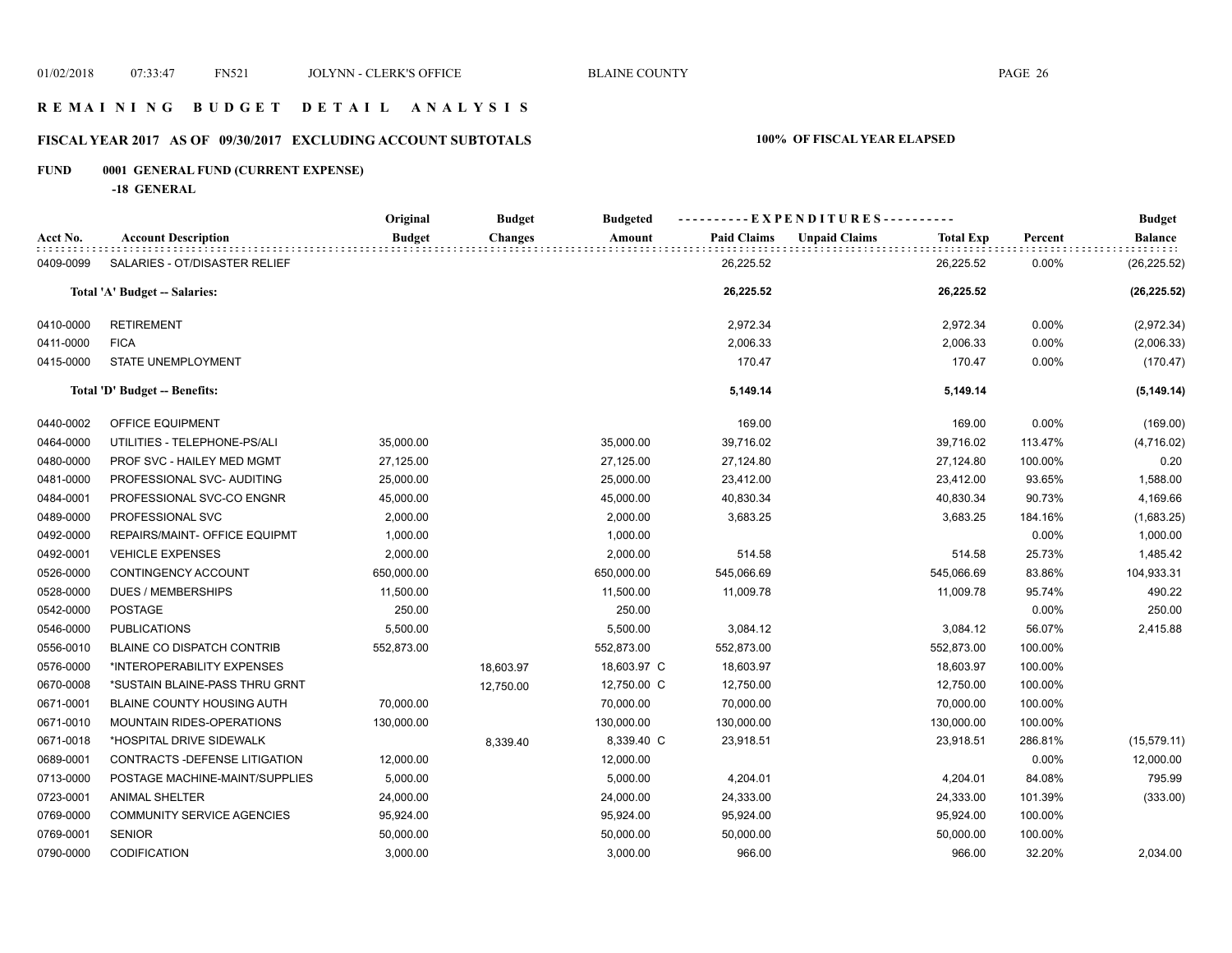## **R E M A I N I N G B U D G E T D E T A I L A N A L Y S I S**

# **FISCAL YEAR 2017 AS OF 09/30/2017 EXCLUDING ACCOUNT SUBTOTALS 100% OF FISCAL YEAR ELAPSED**

# **FUND 0001 GENERAL FUND (CURRENT EXPENSE)**

**-18 GENERAL**

|           |                                       | Original      | <b>Budget</b><br><b>Changes</b> | <b>Budgeted</b> | ----------EXPENDITURES---------- |                      |                  |         | <b>Budget</b>  |
|-----------|---------------------------------------|---------------|---------------------------------|-----------------|----------------------------------|----------------------|------------------|---------|----------------|
| Acct No.  | <b>Account Description</b>            | <b>Budget</b> |                                 | Amount          | <b>Paid Claims</b>               | <b>Unpaid Claims</b> | <b>Total Exp</b> | Percent | <b>Balance</b> |
|           | Total 'B' Budget -- Expenses:         | 1,747,172.00  | 39,693.37                       | 1,786,865.37    | 1,678,183.07                     |                      | 1,678,183.07     | 93.92%  | 108,682.30     |
| 0803-0001 | <b>CAPITAL - VEHICLES</b>             | 70,000.00     |                                 | 70.000.00       | 56,247.00                        |                      | 56,247.00        | 80.35%  | 13,753.00      |
|           | Total 'C' Budget -- Capital Outlay:   | 70,000.00     |                                 | 70,000.00       | 56,247.00                        |                      | 56,247.00        | 80.35%  | 13,753.00      |
|           | <b>DEPARTMENT TOTALS:</b>             |               |                                 |                 |                                  |                      |                  |         |                |
|           | Total 'A' Expenses -- Salaries:       |               |                                 |                 | 26.225.52                        |                      | 26.225.52        |         | (26, 225.52)   |
|           | Total 'D' Expenses -- Benefits:       |               |                                 |                 | 5,149.14                         |                      | 5,149.14         |         | (5, 149.14)    |
|           | Total 'B' Expenses -- Expenses:       | 1,747,172.00  | 39,693.37                       | 1,786,865.37    | 1,678,183.07                     |                      | 1,678,183.07     | 93.92%  | 108,682.30     |
|           | Total 'C' Expenses -- Capital Outlay: | 70,000.00     |                                 | 70,000.00       | 56,247.00                        |                      | 56,247.00        | 80.35%  | 13,753.00      |
|           |                                       | 1,817,172.00  | 39,693.37                       | 1,856,865.37    | 1,765,804.73                     |                      | 1,765,804.73     | 95.10%  | 91,060.64      |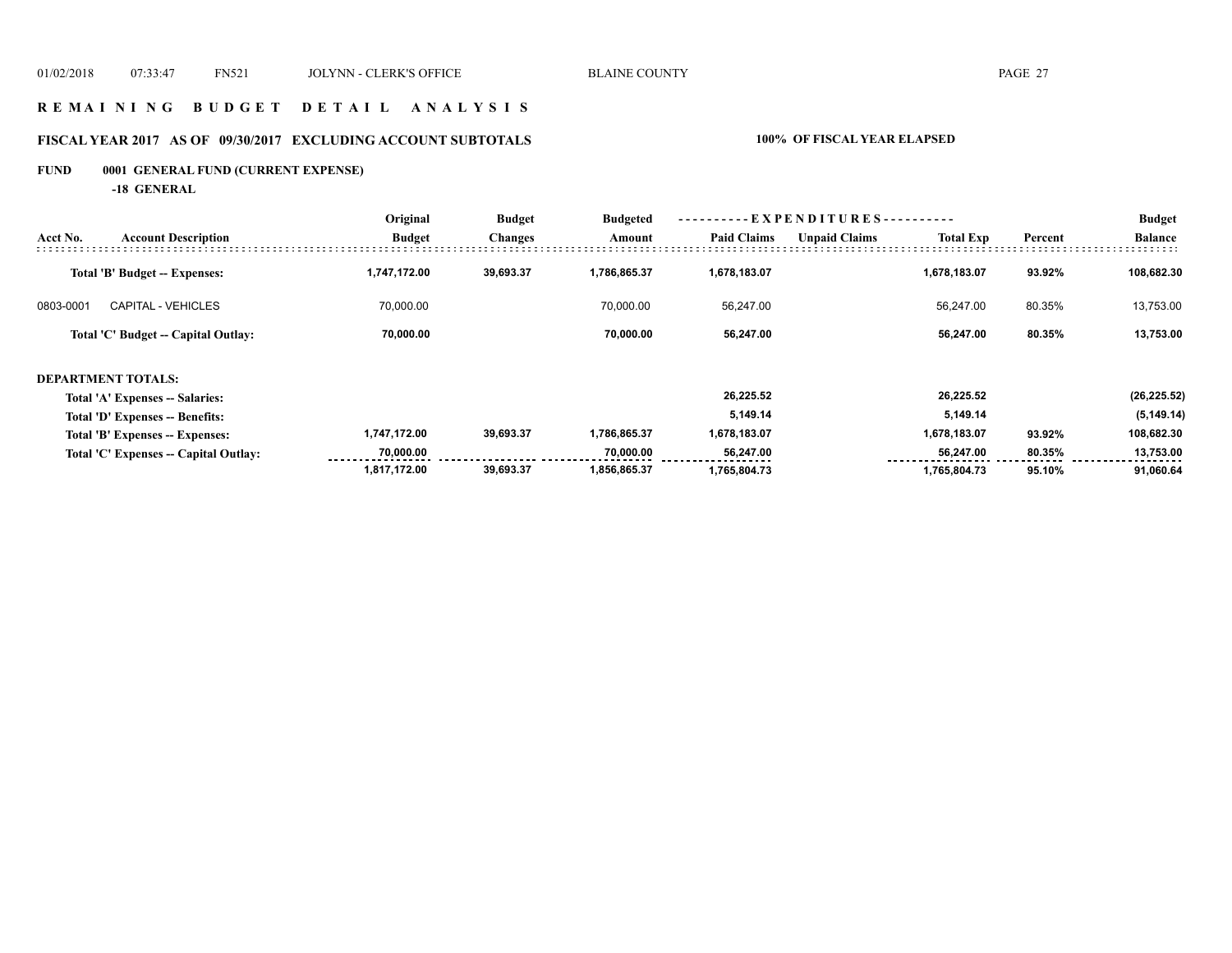## **R E M A I N I N G B U D G E T D E T A I L A N A L Y S I S**

# **FISCAL YEAR 2017 AS OF 09/30/2017 EXCLUDING ACCOUNT SUBTOTALS 100% OF FISCAL YEAR ELAPSED**

# **FUND 0001 GENERAL FUND (CURRENT EXPENSE)**

**-20 JAIL**

|           |                                      | Original      | <b>Budget</b>  | <b>Budgeted</b> | ----------EXPENDITURES---------- |                      |                  |         | <b>Budget</b>  |
|-----------|--------------------------------------|---------------|----------------|-----------------|----------------------------------|----------------------|------------------|---------|----------------|
| Acct No.  | <b>Account Description</b>           | <b>Budget</b> | <b>Changes</b> | Amount          | <b>Paid Claims</b>               | <b>Unpaid Claims</b> | <b>Total Exp</b> | Percent | <b>Balance</b> |
| 0401-0002 | SALARIES - JAIL CAPTAIN              | 84,805.00     |                | 84,805.00       | 86,748.46                        |                      | 86,748.46        | 102.29% | (1,943.46)     |
| 0402-0000 | SALARIES - JAIL-DEPUTIES             | 878,456.00    |                | 878,456.00      | 886,067.75                       |                      | 886,067.75       | 100.87% | (7,611.75)     |
| 0402-0001 | SALARIES - OFFICE                    | 36,856.00     |                | 36,856.00       | 38,539.80                        |                      | 38,539.80        | 104.57% | (1,683.80)     |
| 0402-0012 | SALARIES - CENTRAL CONTROL           | 226,330.00    |                | 226,330.00      | 185,841.55                       |                      | 185,841.55       | 82.11%  | 40,488.45      |
| 0403-0000 | SALARIES - MERIT                     | 37,905.00     |                | 37,905.00       |                                  |                      |                  | 0.00%   | 37,905.00      |
| 0409-0099 | SALARIES - OVERTIME                  | 34,000.00     |                | 34,000.00       | 44,410.83                        |                      | 44,410.83        | 130.62% | (10, 410.83)   |
|           | <b>Total 'A' Budget -- Salaries:</b> | 1,298,352.00  |                | 1,298,352.00    | 1,241,608.39                     |                      | 1,241,608.39     | 95.63%  | 56,743.61      |
| 0410-0000 | <b>RETIREMENT</b>                    | 152,000.00    |                | 152,000.00      | 144,005.36                       |                      | 144,005.36       | 94.74%  | 7,994.64       |
| 0411-0000 | <b>FICA</b>                          | 100,000.00    |                | 100,000.00      | 91,164.30                        |                      | 91,164.30        | 91.16%  | 8,835.70       |
| 0412-0000 | <b>LIFE INSURANCE</b>                | 1,840.00      |                | 1,840.00        | 1,716.40                         |                      | 1,716.40         | 93.28%  | 123.60         |
| 0413-0000 | MEDICAL INSURANCE                    | 224,082.00    |                | 224,082.00      | 219,033.52                       |                      | 219,033.52       | 97.75%  | 5,048.48       |
| 0414-0000 | <b>DENTAL INSURANCE</b>              | 11,500.00     |                | 11,500.00       | 10,488.80                        |                      | 10,488.80        | 91.21%  | 1,011.20       |
| 0415-0000 | STATE UNEMPLOYMENT                   | 8,495.00      |                | 8,495.00        | 7,745.97                         |                      | 7,745.97         | 91.18%  | 749.03         |
| 0416-0000 | <b>WORKER'S COMPENSATION INSUR.</b>  | 37,480.00     |                | 37,480.00       | 29,075.00                        |                      | 29,075.00        | 77.57%  | 8,405.00       |
|           | Total 'D' Budget -- Benefits:        | 535,397.00    |                | 535,397.00      | 503,229.35                       |                      | 503,229.35       | 93.99%  | 32,167.65      |
| 0439-0000 | <b>TRAVEL EXPENSES</b>               | 3,000.00      |                | 3,000.00        | 3,269.00                         |                      | 3,269.00         | 108.97% | (269.00)       |
| 0439-0001 | PER DIEM                             | 2,500.00      |                | 2,500.00        | 1,150.00                         |                      | 1,150.00         | 46.00%  | 1,350.00       |
| 0439-0003 | <b>TRANSPORT PER DIEM</b>            | 1,200.00      |                | 1,200.00        | 237.25                           |                      | 237.25           | 19.77%  | 962.75         |
| 0439-0004 | <b>EXTRADITION EXPENSES</b>          | 3,000.00      |                | 3,000.00        |                                  |                      |                  | 0.00%   | 3,000.00       |
| 0440-0001 | SUPPLIES - JAIL                      | 26,000.00     |                | 26,000.00       | 22,184.46                        |                      | 22,184.46        | 85.32%  | 3,815.54       |
| 0440-0002 | <b>INMATE SUPPLIES</b>               | 10,000.00     |                | 10,000.00       | 9,212.34                         |                      | 9,212.34         | 92.12%  | 787.66         |
| 0440-0004 | * SUPPLIES-COMMISSARY                |               | 4,327.58       | 4,327.58 C      | 4,327.58                         |                      | 4,327.58         | 100.00% |                |
| 0449-0003 | *SUPPLIES/EQUIP-TEL COMMISSION       |               | 16,630.43      | 16,630.43 C     | 16,630.43                        |                      | 16,630.43        | 100.00% |                |
| 0479-0001 | <b>JAIL PROGRAMS</b>                 | 40,000.00     |                | 40,000.00       | 29,537.10                        |                      | 29,537.10        | 73.84%  | 10,462.90      |
| 0499-0000 | REPAIRS/MAINTENANCE                  | 7,000.00      |                | 7,000.00        | 7,012.01                         |                      | 7,012.01         | 100.17% | (12.01)        |
| 0499-0001 | <b>SYSTEM MAINTENANCE</b>            | 30,000.00     |                | 30,000.00       | 11,759.89                        |                      | 11,759.89        | 39.20%  | 18,240.11      |
| 0501-0000 | JAIL - FOOD                          | 180,000.00    |                | 180,000.00      | 169,075.21                       |                      | 169,075.21       | 93.93%  | 10,924.79      |
| 0503-0000 | JAIL - MEDICAL SUPPLIES              | 2,000.00      |                | 2,000.00        | 3,110.81                         |                      | 3,110.81         | 155.54% | (1, 110.81)    |
| 0503-0001 | JAIL - MEDICAL CONTRACT              | 268,336.00    |                | 268,336.00      | 226,554.90                       |                      | 226,554.90       | 84.43%  | 41,781.10      |
| 0503-0002 | JAIL - MEDICAL/MENTAL                | 10,000.00     |                | 10,000.00       | 8,000.89                         |                      | 8,000.89         | 80.01%  | 1,999.11       |
| 0503-0003 | JAIL - DENTAL - INMATES              |               |                |                 | 1,817.78                         |                      | 1,817.78         | 0.00%   | (1, 817.78)    |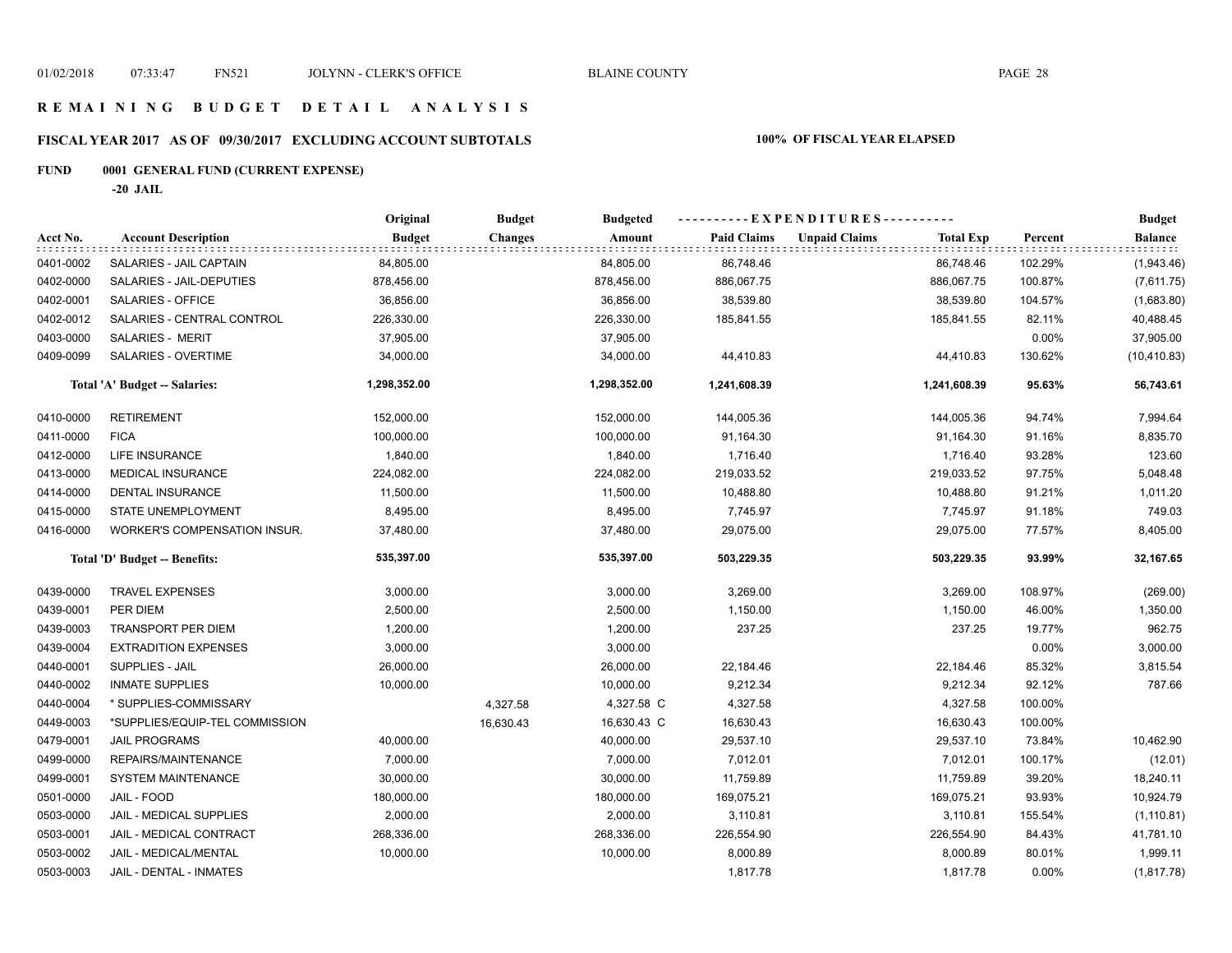## **R E M A I N I N G B U D G E T D E T A I L A N A L Y S I S**

# **FISCAL YEAR 2017 AS OF 09/30/2017 EXCLUDING ACCOUNT SUBTOTALS 100% OF FISCAL YEAR ELAPSED**

# **FUND 0001 GENERAL FUND (CURRENT EXPENSE)**

**-20 JAIL**

|           |                                       | Original      | <b>Budget</b>  | <b>Budgeted</b> | ----------EXPENDITURES---------- |                                          | <b>Budget</b> |                |
|-----------|---------------------------------------|---------------|----------------|-----------------|----------------------------------|------------------------------------------|---------------|----------------|
| Acct No.  | <b>Account Description</b>            | <b>Budget</b> | <b>Changes</b> | Amount          | <b>Paid Claims</b>               | <b>Unpaid Claims</b><br><b>Total Exp</b> | Percent       | <b>Balance</b> |
| 0503-0004 | JAIL - MEDICATIONS - INMATES          |               |                |                 | 28,739.09                        | 28,739.09                                | 0.00%         | (28, 739.09)   |
| 0503-0005 | JAIL - MEDICAL CALL BACKS             |               |                |                 | 5,500.00                         | 5,500.00                                 | 0.00%         | (5,500.00)     |
| 0503-0006 | JAIL-MED SUPPORT MAINT-SOFTWAR        |               |                |                 | 2,500.00                         | 2,500.00                                 | 0.00%         | (2,500.00)     |
| 0503-0007 | INMATE MED CONTRACT OVERAGE           |               |                |                 | 600.00                           | 600.00                                   | 0.00%         | (600.00)       |
| 0504-0001 | <b>INMATE ASSISTANCE</b>              | 500.00        |                | 500.00          |                                  |                                          | 0.00%         | 500.00         |
| 0509-0000 | <b>JAIL - TRAINING</b>                | 7,500.00      |                | 7,500.00        | 2,768.80                         | 2,768.80                                 | 36.92%        | 4,731.20       |
| 0529-0000 | <b>DUES - MEMBERSHIP</b>              | 3,340.00      |                | 3,340.00        | 3,275.00                         | 3,275.00                                 | 98.05%        | 65.00          |
| 0556-0001 | SUPPLIES - EQUIPMENT                  | 5,000.00      |                | 5,000.00        | 7,800.25                         | 7,800.25                                 | 156.01%       | (2,800.25)     |
| 0559-0000 | OTHER MISCELLANEOUS EXPENSES          | 500.00        |                | 500.00          |                                  |                                          | 0.00%         | 500.00         |
| 0660-0000 | *SCAAP AWARD COMMISSION               |               | 1,859.00       | 1,859.00 C      | 1,859.00                         | 1,859.00                                 | 100.00%       |                |
| 0670-0003 | <b>INMATE HOUSING</b>                 | 5,000.00      |                | 5,000.00        |                                  |                                          | 0.00%         | 5,000.00       |
| 0725-0000 | SERVICES CARE - JUVENILE              | 60,000.00     |                | 60,000.00       | 18,450.00                        | 18,450.00                                | 30.75%        | 41,550.00      |
|           | Total 'B' Budget -- Expenses:         | 664,876.00    | 22,817.01      | 687,693.01      | 585,371.79                       | 585,371.79                               | 85.12%        | 102,321.22     |
| 0899-0000 | CAPITAL- OTHER                        | 42,500.00     |                | 42,500.00       | 42,500.00                        | 42,500.00                                | 100.00%       |                |
|           | Total 'C' Budget -- Capital Outlay:   | 42,500.00     |                | 42,500.00       | 42,500.00                        | 42,500.00                                | 100.00%       |                |
|           | <b>DEPARTMENT TOTALS:</b>             |               |                |                 |                                  |                                          |               |                |
|           | Total 'A' Expenses -- Salaries:       | 1,298,352.00  |                | 1,298,352.00    | 1,241,608.39                     | 1,241,608.39                             | 95.63%        | 56,743.61      |
|           | Total 'D' Expenses -- Benefits:       | 535,397.00    |                | 535,397.00      | 503,229.35                       | 503,229.35                               | 93.99%        | 32,167.65      |
|           | Total 'B' Expenses -- Expenses:       | 664,876.00    | 22,817.01      | 687,693.01      | 585,371.79                       | 585,371.79                               | 85.12%        | 102,321.22     |
|           | Total 'C' Expenses -- Capital Outlay: | 42,500.00     |                | 42,500.00       | 42,500.00                        | 42,500.00                                | 100.00%       |                |
|           |                                       | 2,541,125.00  | 22,817.01      | 2,563,942.01    | 2,372,709.53                     | 2,372,709.53                             | 92.54%        | 191,232.48     |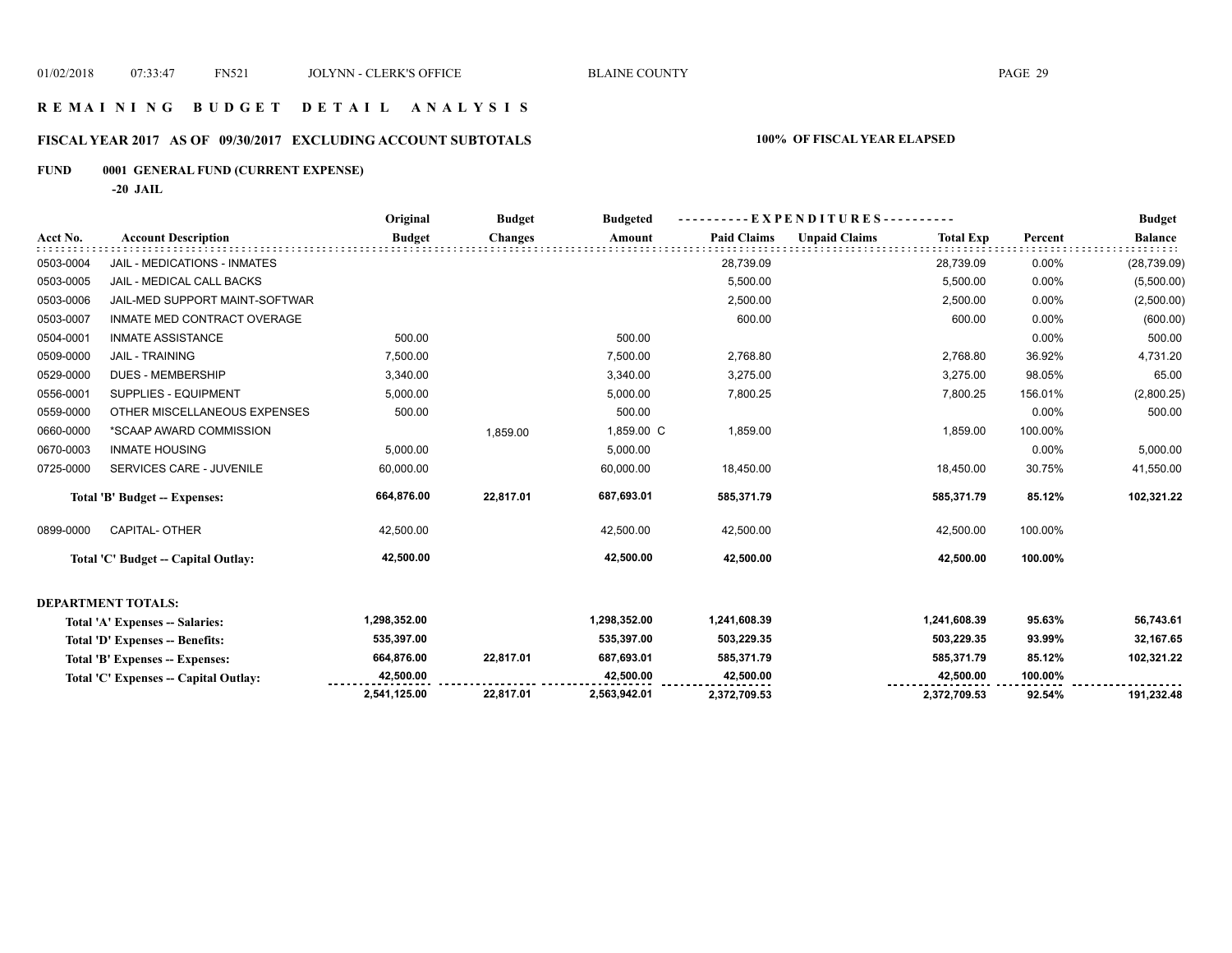## **R E M A I N I N G B U D G E T D E T A I L A N A L Y S I S**

# **FISCAL YEAR 2017 AS OF 09/30/2017 EXCLUDING ACCOUNT SUBTOTALS 100% OF FISCAL YEAR ELAPSED**

# **FUND 0001 GENERAL FUND (CURRENT EXPENSE)**

## **-21 LAND USE & BLDG SERVICES**

|           |                                  | Original      | <b>Budget</b>  | <b>Budgeted</b> | ----------EXPENDITURES---------- |                      |                  |         | <b>Budget</b>  |
|-----------|----------------------------------|---------------|----------------|-----------------|----------------------------------|----------------------|------------------|---------|----------------|
| Acct No.  | <b>Account Description</b>       | <b>Budget</b> | <b>Changes</b> | Amount          | <b>Paid Claims</b>               | <b>Unpaid Claims</b> | <b>Total Exp</b> | Percent | <b>Balance</b> |
| 0401-0000 | SALARIES - DIRECTOR              | 83,837.00     | 2,500.00       | 86,337.00 C     | 86,336.64                        |                      | 86,336.64        | 100.00% | 0.36           |
| 0401-0002 | SALARIES - DEPUTIES              | 334,805.00    | 10,730.00      | 345,535.00 C    | 344,819.47                       |                      | 344,819.47       | 99.79%  | 715.53         |
| 0409-0099 | <b>SALARIES - OVERTIME</b>       | 1,200.00      |                | 1,200.00        | 553.27                           |                      | 553.27           | 46.11%  | 646.73         |
|           | Total 'A' Budget -- Salaries:    | 419,842.00    | 13,230.00      | 433,072.00      | 431,709.38                       |                      | 431,709.38       | 99.69%  | 1,362.62       |
| 0410-0000 | <b>RETIREMENT</b>                | 47,391.00     |                | 47,391.00       | 48,869.51                        |                      | 48,869.51        | 103.12% | (1,478.51)     |
| 0411-0000 | <b>FICA</b>                      | 32,026.00     |                | 32,026.00       | 31,808.54                        |                      | 31,808.54        | 99.32%  | 217.46         |
| 0412-0000 | <b>LIFE INSURANCE</b>            | 590.00        |                | 590.00          | 588.48                           |                      | 588.48           | 99.74%  | 1.52           |
| 0413-0000 | MEDICAL INSURANCE                | 72,600.00     |                | 72,600.00       | 72,584.40                        |                      | 72,584.40        | 99.98%  | 15.60          |
| 0414-0000 | <b>DENTAL INSURANCE</b>          | 3,600.00      |                | 3,600.00        | 3,596.16                         |                      | 3,596.16         | 99.89%  | 3.84           |
| 0415-0000 | <b>STATE UNEMPLOYMENT</b>        | 2,763.00      |                | 2,763.00        | 2,702.69                         |                      | 2,702.69         | 97.82%  | 60.31          |
| 0416-0000 | WORKER'S COMPENSATION INSUR.     | 3,550.00      |                | 3,550.00        | 2,923.00                         |                      | 2,923.00         | 82.34%  | 627.00         |
|           | Total 'D' Budget -- Benefits:    | 162,520.00    |                | 162,520.00      | 163,072.78                       |                      | 163,072.78       | 100.34% | (552.78)       |
| 0439-0000 | TRAVEL - OTHER                   | 3,000.00      |                | 3,000.00        | 1,372.54                         |                      | 1,372.54         | 45.75%  | 1,627.46       |
| 0439-0001 | PER DIEM                         | 1,190.00      |                | 1,190.00        | 984.84                           |                      | 984.84           | 82.76%  | 205.16         |
| 0440-0000 | SUPPLIES - OFFICE                | 4,700.00      |                | 4,700.00        | 5,426.19                         |                      | 5,426.19         | 115.45% | (726.19)       |
| 0470-0000 | <b>VEHICLES - FUEL, GASOLINE</b> | 2,500.00      |                | 2,500.00        | 1,624.05                         |                      | 1,624.05         | 64.96%  | 875.95         |
| 0475-0000 | <b>VEHICLES - REPAIRS</b>        | 1,200.00      |                | 1,200.00        | 1,096.81                         |                      | 1,096.81         | 91.40%  | 103.19         |
| 0490-0001 | COMPUTER WATER QUALITY EXP       | 1,800.00      |                | 1,800.00        | 1,800.00                         |                      | 1,800.00         | 100.00% |                |
| 0492-0000 | REPAIRS/MAINT- OFFICE EQUIPMT    | 4,000.00      |                | 4,000.00        | 5,826.31                         |                      | 5,826.31         | 145.66% | (1,826.31)     |
| 0528-0000 | <b>DUES / MEMBERSHIPS</b>        | 1,600.00      |                | 1,600.00        | 1,445.00                         |                      | 1,445.00         | 90.31%  | 155.00         |
| 0542-0000 | <b>POSTAGE</b>                   | 1,780.00      |                | 1,780.00        | 1,797.20                         |                      | 1,797.20         | 100.97% | (17.20)        |
| 0546-0000 | PUBLICATIONS, LEGAL              | 4,500.00      |                | 4,500.00        | 5,343.93                         |                      | 5,343.93         | 118.75% | (843.93)       |
| 0670-0001 | CONTRACTS-LABOR P&Z              | 20,000.00     |                | 20,000.00       | 19,775.00                        |                      | 19,775.00        | 98.88%  | 225.00         |
| 0670-0002 | CONTRACTS - PLANNING PROJECT     | 44,000.00     |                | 44,000.00       | 15,672.00                        |                      | 15,672.00        | 35.62%  | 28,328.00      |
| 0670-0003 | CONTRACT-HRNG EXAMIN             | 5,200.00      |                | 5,200.00        | 4,311.39                         |                      | 4,311.39         | 82.91%  | 888.61         |
| 0670-0005 | CONTRACT-BLDG INSPECTOR          | 5,000.00      |                | 5,000.00        | 14,020.06                        |                      | 14,020.06        | 280.40% | (9,020.06)     |
| 0670-0006 | CONTRACT-CLERICAL                | 1,200.00      |                | 1,200.00        | 800.00                           |                      | 800.00           | 66.67%  | 400.00         |
| 0727-0000 | PLANNING-WORK/CONFERENCE         | 2,300.00      |                | 2,300.00        | 1,896.85                         |                      | 1,896.85         | 82.47%  | 403.15         |
| 0728-0000 | <b>REBATE/REFUNDS ON PERMITS</b> | 3,000.00      |                | 3,000.00        | 10,825.00                        |                      | 10,825.00        | 360.83% | (7,825.00)     |
| 0729-0000 | COMP PL/ZONE & SUB ORD REPRINT   | 200.00        |                | 200.00          |                                  |                      |                  | 0.00%   | 200.00         |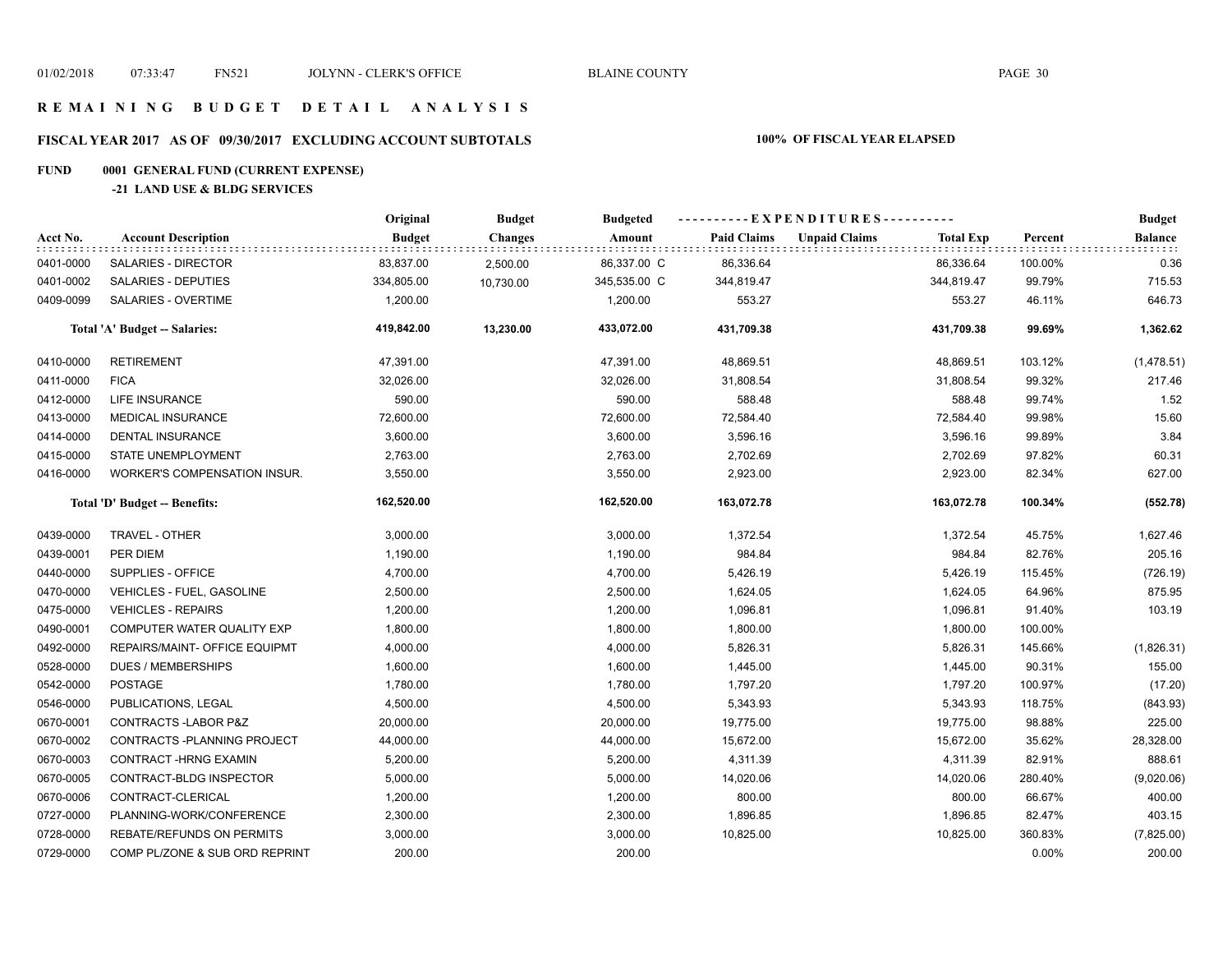## **R E M A I N I N G B U D G E T D E T A I L A N A L Y S I S**

# **FISCAL YEAR 2017 AS OF 09/30/2017 EXCLUDING ACCOUNT SUBTOTALS 100% OF FISCAL YEAR ELAPSED**

# **FUND 0001 GENERAL FUND (CURRENT EXPENSE)**

**-21 LAND USE & BLDG SERVICES**

|                           | <b>Account Description</b>            | Original      | <b>Budget</b><br><b>Changes</b> | <b>Budgeted</b> | ----------EXPENDITURES---------- |                      |                  |         | <b>Budget</b>  |
|---------------------------|---------------------------------------|---------------|---------------------------------|-----------------|----------------------------------|----------------------|------------------|---------|----------------|
| Acct No.                  |                                       | <b>Budget</b> |                                 | Amount          | <b>Paid Claims</b>               | <b>Unpaid Claims</b> | <b>Total Exp</b> | Percent | <b>Balance</b> |
|                           | Total 'B' Budget -- Expenses:         | 107,170.00    |                                 | 107.170.00      | 94.017.17                        |                      | 94.017.17        | 87.73%  | 13.152.83      |
| <b>DEPARTMENT TOTALS:</b> |                                       |               |                                 |                 |                                  |                      |                  |         |                |
|                           | Total 'A' Expenses -- Salaries:       | 419.842.00    | 13.230.00                       | 433.072.00      | 431,709.38                       |                      | 431.709.38       | 99.69%  | 1,362.62       |
|                           | Total 'D' Expenses -- Benefits:       | 162.520.00    |                                 | 162.520.00      | 163.072.78                       |                      | 163.072.78       | 100.34% | (552.78)       |
|                           | Total 'B' Expenses -- Expenses:       | 107.170.00    |                                 | 107.170.00      | 94,017.17                        |                      | 94,017.17        | 87.73%  | 13,152.83      |
|                           | Total 'C' Expenses -- Capital Outlay: |               |                                 |                 |                                  |                      |                  |         |                |
|                           |                                       | 689.532.00    | 13.230.00                       | 702.762.00      | 688.799.33                       |                      | 688.799.33       | 98.01%  | 13.962.67      |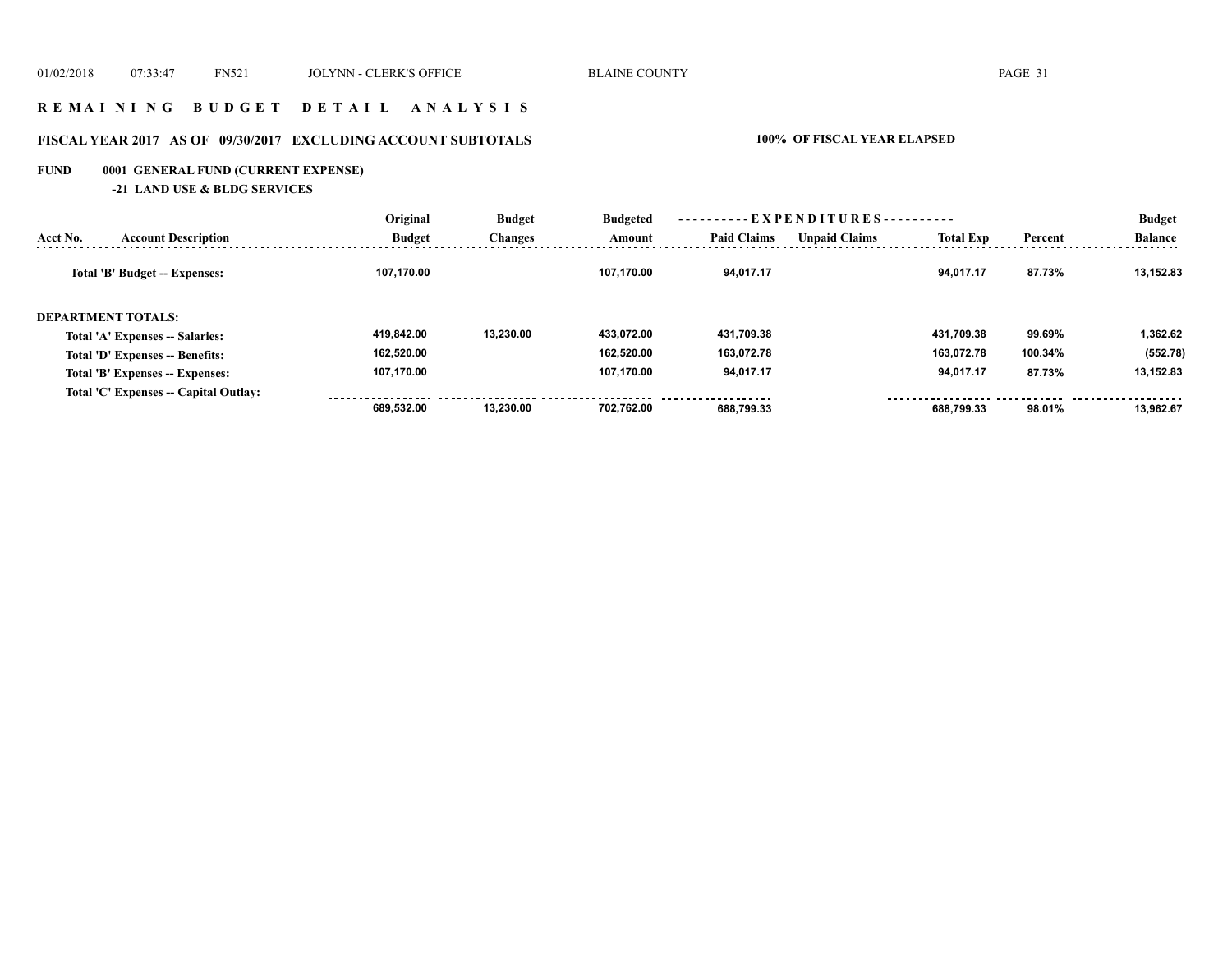## **R E M A I N I N G B U D G E T D E T A I L A N A L Y S I S**

# **FISCAL YEAR 2017 AS OF 09/30/2017 EXCLUDING ACCOUNT SUBTOTALS 100% OF FISCAL YEAR ELAPSED**

# **FUND 0001 GENERAL FUND (CURRENT EXPENSE)**

**-26 GEOGRAPHIC INFO SYSTEM**

|           |                                      | Original      | <b>Budget</b>  | <b>Budgeted</b> | ----------EXPENDITURES---------- |                      |                  |          | <b>Budget</b>  |
|-----------|--------------------------------------|---------------|----------------|-----------------|----------------------------------|----------------------|------------------|----------|----------------|
| Acct No.  | <b>Account Description</b>           | <b>Budget</b> | <b>Changes</b> | Amount          | <b>Paid Claims</b>               | <b>Unpaid Claims</b> | <b>Total Exp</b> | Percent  | <b>Balance</b> |
| 0401-0000 | SALARIES - MANAGER                   | 73,036.00     | 2,500.00       | 75,536.00 C     | 75,532.86                        |                      | 75,532.86        | 100.00%  | 3.14           |
| 0401-0001 | SALARIES - ANALYST                   | 64,370.00     | 2,500.00       | 66,870.00 C     | 66,872.05                        |                      | 66,872.05        | 100.00%  | (2.05)         |
|           | Total 'A' Budget -- Salaries:        | 137,406.00    | 5,000.00       | 142,406.00      | 142,404.91                       |                      | 142,404.91       | 100.00%  | 1.09           |
| 0410-0000 | <b>RETIREMENT</b>                    | 15,555.00     |                | 15,555.00       | 16,120.26                        |                      | 16,120.26        | 103.63%  | (565.26)       |
| 0411-0000 | <b>FICA</b>                          | 10,512.00     |                | 10,512.00       | 10,764.14                        |                      | 10,764.14        | 102.40%  | (252.14)       |
| 0412-0000 | <b>LIFE INSURANCE</b>                | 148.00        |                | 148.00          | 147.12                           |                      | 147.12           | 99.41%   | 0.88           |
| 0413-0000 | <b>MEDICAL INSURANCE</b>             | 15,520.00     |                | 15,520.00       | 16,853.28                        |                      | 16,853.28        | 108.59%  | (1,333.28)     |
| 0414-0000 | <b>DENTAL INSURANCE</b>              | 900.00        |                | 900.00          | 899.04                           |                      | 899.04           | 99.89%   | 0.96           |
| 0415-0000 | <b>STATE UNEMPLOYMENT</b>            | 894.00        |                | 894.00          | 914.64                           |                      | 914.64           | 102.31%  | (20.64)        |
| 0416-0000 | WORKER'S COMPENSATION INSUR.         | 371.00        |                | 371.00          | 222.00                           |                      | 222.00           | 59.84%   | 149.00         |
|           | Total 'D' Budget -- Benefits:        | 43,900.00     |                | 43,900.00       | 45,920.48                        |                      | 45,920.48        | 104.60%  | (2,020.48)     |
| 0439-0000 | TRAVEL - OTHER                       | 8,000.00      |                | 8,000.00        | 3,619.04                         |                      | 3,619.04         | 45.24%   | 4,380.96       |
| 0439-0001 | PER DIEM                             | 2,000.00      |                | 2,000.00        | 647.00                           |                      | 647.00           | 32.35%   | 1,353.00       |
| 0440-0000 | SUPPLIES - OFFICE                    | 2,750.00      |                | 2,750.00        | 2,142.99                         |                      | 2,142.99         | 77.93%   | 607.01         |
| 0490-0000 | <b>MAINTENANCE</b>                   | 25,925.00     |                | 25,925.00       | 25,934.88                        |                      | 25,934.88        | 100.04%  | (9.88)         |
| 0542-0000 | <b>POSTAGE</b>                       | 50.00         |                | 50.00           |                                  |                      |                  | $0.00\%$ | 50.00          |
| 0569-0000 | <b>EDUCATION- OTHER</b>              | 7,500.00      |                | 7,500.00        | 4,903.52                         |                      | 4,903.52         | 65.38%   | 2,596.48       |
| 0670-0000 | <b>CONTRACTS</b>                     | 23,986.00     |                | 23,986.00       | 26,569.00                        |                      | 26,569.00        | 110.77%  | (2,583.00)     |
|           | Total 'B' Budget -- Expenses:        | 70,211.00     |                | 70,211.00       | 63,816.43                        |                      | 63,816.43        | 90.89%   | 6,394.57       |
|           | <b>DEPARTMENT TOTALS:</b>            |               |                |                 |                                  |                      |                  |          |                |
|           | Total 'A' Expenses -- Salaries:      | 137,406.00    | 5,000.00       | 142,406.00      | 142,404.91                       |                      | 142,404.91       | 100.00%  | 1.09           |
|           | Total 'D' Expenses -- Benefits:      | 43,900.00     |                | 43,900.00       | 45,920.48                        |                      | 45,920.48        | 104.60%  | (2,020.48)     |
|           | Total 'B' Expenses -- Expenses:      | 70,211.00     |                | 70,211.00       | 63,816.43                        |                      | 63,816.43        | 90.89%   | 6,394.57       |
|           | Total 'C' Expenses - Capital Outlay: |               |                |                 |                                  |                      |                  |          |                |
|           |                                      | 251,517.00    | 5,000.00       | 256,517.00      | 252,141.82                       |                      | 252,141.82       | 98.29%   | 4,375.18       |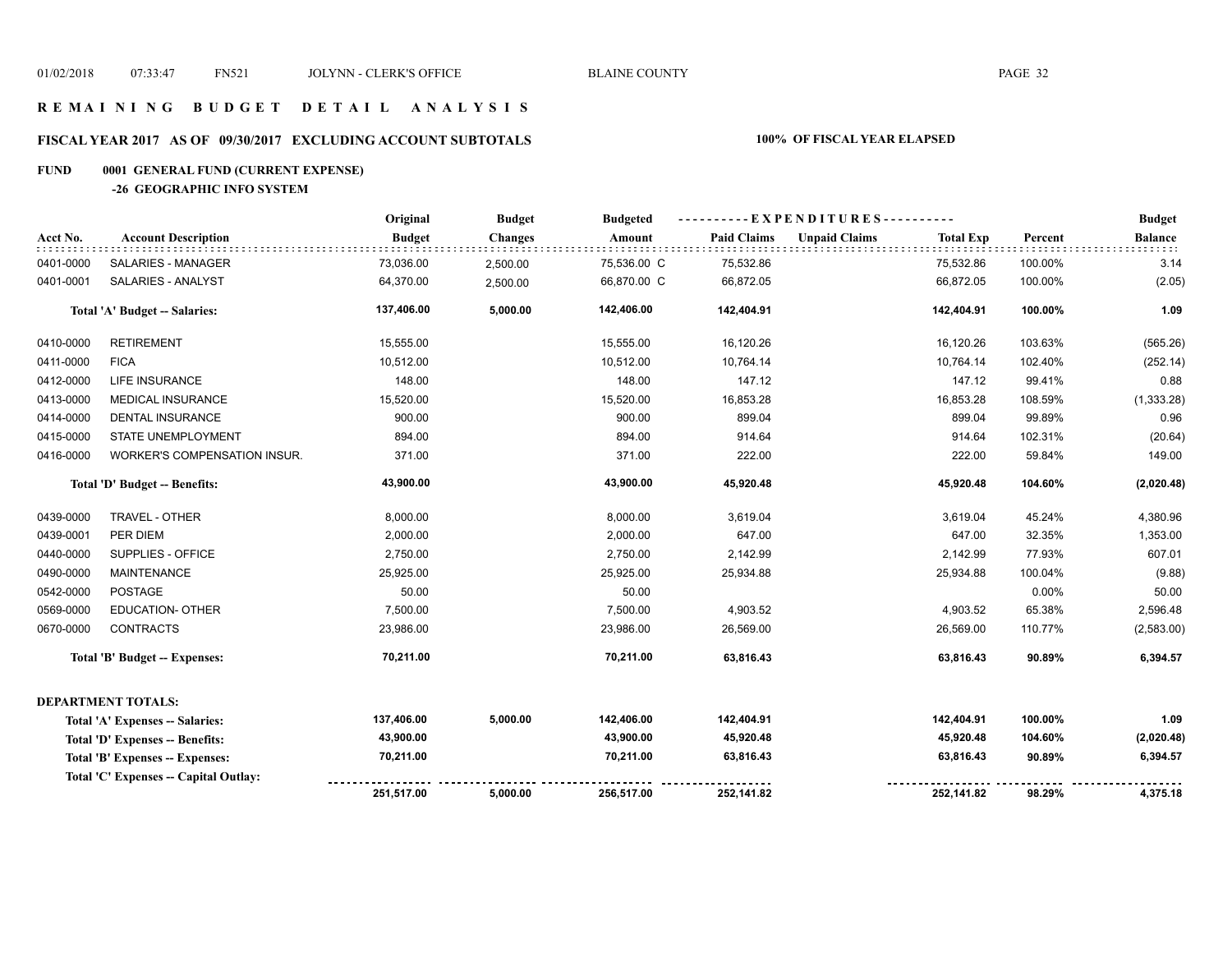## **R E M A I N I N G B U D G E T D E T A I L A N A L Y S I S**

# **FISCAL YEAR 2017 AS OF 09/30/2017 EXCLUDING ACCOUNT SUBTOTALS 100% OF FISCAL YEAR ELAPSED**

# **FUND 0001 GENERAL FUND (CURRENT EXPENSE)**

**-30 PUBLIC DEFENDER**

|           |                                | Original      | <b>Budget</b>  | <b>Budgeted</b> | EXPENDITURES---------- |                      |                  |         | <b>Budget</b>  |  |
|-----------|--------------------------------|---------------|----------------|-----------------|------------------------|----------------------|------------------|---------|----------------|--|
| Acct No.  | <b>Account Description</b>     | <b>Budget</b> | <b>Changes</b> | Amount          | <b>Paid Claims</b>     | <b>Unpaid Claims</b> | <b>Total Exp</b> | Percent | <b>Balance</b> |  |
| 0488-0000 | PROFESSIONAL SVC- PUB DEFENDER | 353.593.00    |                | 353.593.00      | 353.592.60             |                      | 353.592.60       | 100.00% | 0.40           |  |
| 0489-0000 | PROFESSIONAL SVC- OTHER        | 10,000.00     |                | 10.000.00       | 9.449.25               |                      | 9.449.25         | 94.49%  | 550.75         |  |
| 0671-0019 | *INDIGENT DEFENSE EXPENSES     |               | 6.350.00       | 6.350.00 C      | 6,350.00               |                      | 6,350.00         | 100.00% |                |  |
| 0750-0001 | CR03-18200/CV04-269 JOHNSON    | 10,000.00     |                | 10,000.00       |                        |                      |                  | 0.00%   | 10,000.00      |  |
| 0782-0000 | WITNESS FEES - EXPENSES        | 5.000.00      |                | 5.000.00        |                        |                      |                  | 0.00%   | 5,000.00       |  |
| 0791-0000 | DRUG COURT - PUBLIC DEFENDER   | 6,000.00      |                | 6,000.00        | 6,000.00               |                      | 6,000.00         | 100.00% |                |  |
|           | Total 'B' Budget -- Expenses:  | 384.593.00    | 6,350.00       | 390.943.00      | 375,391.85             |                      | 375,391.85       | 96.02%  | 15,551.15      |  |
|           |                                |               |                |                 |                        |                      |                  |         |                |  |

### **DEPARTMENT TOTALS:**

**Total 'A' Expenses -- Salaries:**

| Total 'D' Expenses -- Benefits:                            |               |            |               |               |               |        |              |
|------------------------------------------------------------|---------------|------------|---------------|---------------|---------------|--------|--------------|
| Total 'B' Expenses -- Expenses:                            | 384.593.00    | 6.350.00   | 390.943.00    | 375.391.85    | 375.391.85    | 96.02% | 15.551.15    |
| Total 'C' Expenses -- Capital Outlay:                      |               |            |               |               |               |        |              |
|                                                            | 384.593.00    | 6.350.00   | 390.943.00    | 375.391.85    | 375.391.85    | 96.02% | 15.551.15    |
| 0001 GENERAL FUND (CURRENT EXPENSE)<br><b>FUND TOTALS:</b> |               |            |               |               |               |        |              |
| Total 'A' Expenses -- Salaries:                            | 7,493,430.00  | 69,405.98  | 7,562,835.98  | 7,221,803.74  | 7.221.803.74  | 95.49% | 341,032.24   |
| Total 'D' Expenses -- Benefits:                            | 3,012,328.00  | 25.033.95  | 3,037,361.95  | 2,726,471.77  | 2,726,471.77  | 90     | 310,890.18   |
| Total 'B' Expenses -- Expenses:                            | 4,841,183.00  | 218.801.20 | 5.059.984.20  | 4,589,372.99  | 4.589.372.99  | 90.70% | 470,611.21   |
| Total 'C' Expenses -- Capital Outlay:                      | 335.435.00    |            | 335.435.00    | 311.994.51    | 311.994.51    | 93.01% | 23.440.49    |
|                                                            | 15.682.376.00 | 313.241.13 | 15.995.617.13 | 14.849.643.01 | 14.849.643.01 | 92.84% | 1.145.974.12 |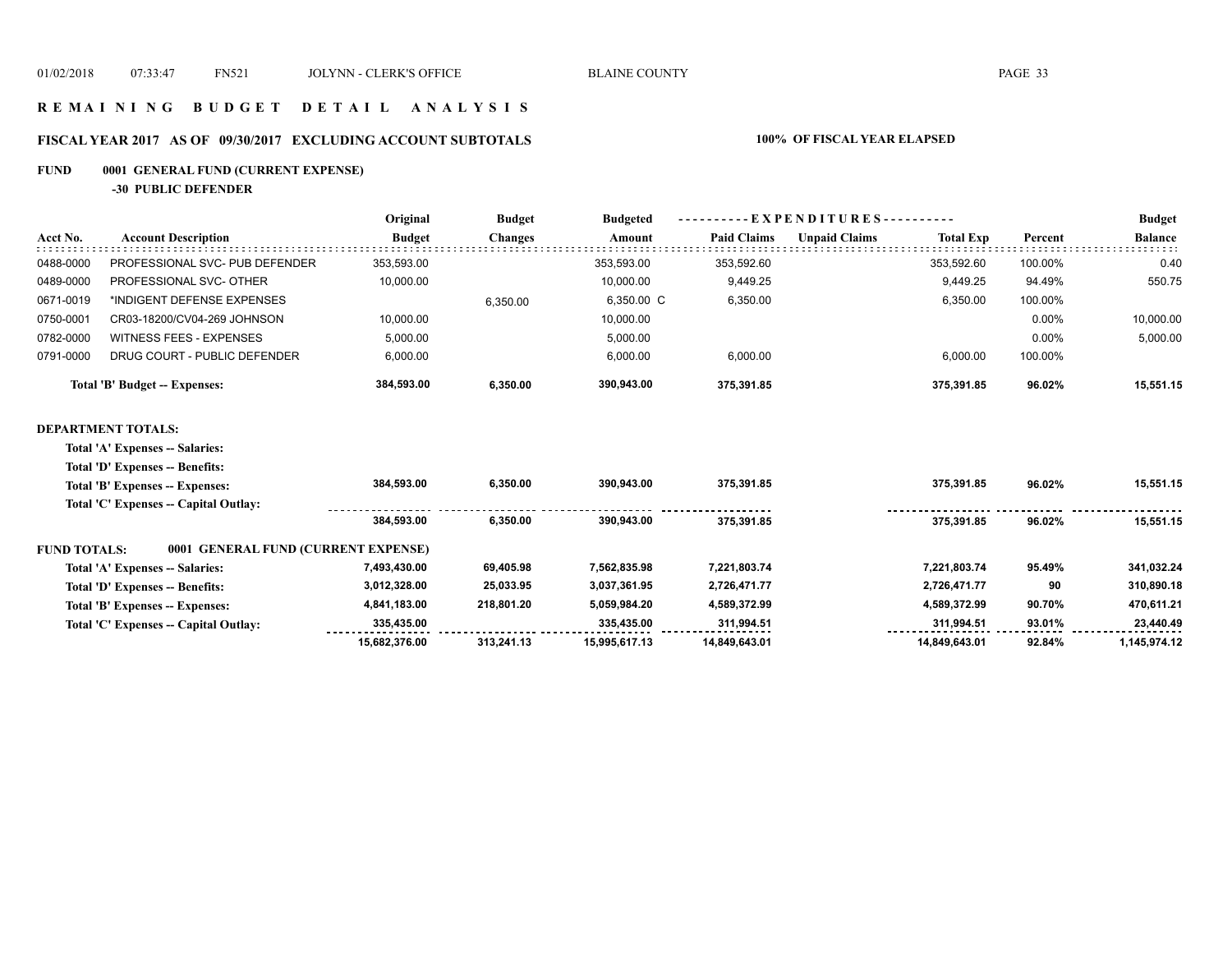## **R E M A I N I N G B U D G E T D E T A I L A N A L Y S I S**

# **FISCAL YEAR 2017 AS OF 09/30/2017 EXCLUDING ACCOUNT SUBTOTALS 100% OF FISCAL YEAR ELAPSED**

## **FUND 0002 ROAD AND BRIDGE**

**-00 ROAD AND BRIDGE**

|           |                                | Original      | <b>Budget</b>  | <b>Budgeted</b> | ---------- EXPENDITURES---------- |                      |                  |         | <b>Budget</b>                 |
|-----------|--------------------------------|---------------|----------------|-----------------|-----------------------------------|----------------------|------------------|---------|-------------------------------|
| Acct No.  | <b>Account Description</b>     | <b>Budget</b> | <b>Changes</b> | Amount          | <b>Paid Claims</b>                | <b>Unpaid Claims</b> | <b>Total Exp</b> | Percent | <b>Balance</b><br>: : : : : : |
| 0403-0000 | <b>SALARIES - MERIT</b>        | 24,568.00     |                | 24,568.00       |                                   |                      |                  | 0.00%   | 24,568.00                     |
| 0404-0001 | SALARIES - MANAGER             | 68,450.00     |                | 68,450.00       | 73,533.69                         |                      | 73,533.69        | 107.43% | (5,083.69)                    |
| 0404-0002 | SALARIES - SUPERVISORS         | 122,520.00    |                | 122,520.00      | 127,504.00                        |                      | 127,504.00       | 104.07% | (4,984.00)                    |
| 0405-0001 | SALARIES- TRANSPORTATION TECH  | 532,540.00    |                | 532,540.00      | 548,878.75                        |                      | 548,878.75       | 103.07% | (16, 338.75)                  |
| 0405-0002 | SALARIES - MECHANIC            | 57,480.00     |                | 57,480.00       | 57,470.45                         |                      | 57,470.45        | 99.98%  | 9.55                          |
| 0409-0001 | SALARIES - TERMINATION         | 6,000.00      |                | 6,000.00        |                                   |                      |                  | 0.00%   | 6,000.00                      |
| 0409-0099 | SALARIES- OVERTIME             | 8,000.00      | 24,300.00      | 32,300.00 C     | 35,275.02                         |                      | 35,275.02        | 109.21% | (2,975.02)                    |
|           | Total 'A' Budget -- Salaries:  | 819,558.00    | 24,300.00      | 843,858.00      | 842,661.91                        |                      | 842,661.91       | 99.86%  | 1,196.09                      |
| 0410-0000 | <b>RETIREMENT</b>              | 94,240.00     |                | 94,240.00       | 95,016.85                         |                      | 95,016.85        | 100.82% | (776.85)                      |
| 0411-0000 | <b>FICA</b>                    | 66,502.00     |                | 66,502.00       | 60,960.67                         |                      | 60,960.67        | 91.67%  | 5,541.33                      |
| 0412-0000 | <b>LIFE INSURANCE</b>          | 1,150.00      |                | 1,150.00        | 1,066.62                          |                      | 1,066.62         | 92.75%  | 83.38                         |
| 0413-0000 | MEDICAL INSURANCE              | 164,700.00    |                | 164,700.00      | 147,352.79                        |                      | 147,352.79       | 89.47%  | 17,347.21                     |
| 0414-0000 | <b>DENTAL INSURANCE</b>        | 6,300.00      |                | 6,300.00        | 6,518.04                          |                      | 6,518.04         | 103.46% | (218.04)                      |
| 0415-0000 | STATE UNEMPLOYMENT             | 5,440.00      |                | 5,440.00        | 5,179.70                          |                      | 5,179.70         | 95.22%  | 260.30                        |
| 0416-0000 | WORKER'S COMPENSATION INSUR.   | 52,335.00     |                | 52,335.00       | 33,168.00                         |                      | 33,168.00        | 63.38%  | 19,167.00                     |
|           | Total 'D' Budget -- Benefits:  | 390,667.00    |                | 390,667.00      | 349,262.67                        |                      | 349,262.67       | 89.40%  | 41,404.33                     |
| 0439-0000 | TRAVEL - OTHER                 |               |                |                 | 220.04                            |                      | 220.04           | 0.00%   | (220.04)                      |
| 0439-0001 | <b>MEALS FOR OVERTIME</b>      | 1,200.00      |                | 1,200.00        | 2,700.51                          |                      | 2,700.51         | 225.04% | (1,500.51)                    |
| 0449-0000 | <b>SUPPLIES</b>                | 30,000.00     |                | 30,000.00       | 41,010.94                         |                      | 41,010.94        | 136.70% | (11,010.94)                   |
| 0470-0000 | VEHICLES - FUEL, GASOLINE      | 160,000.00    |                | 160,000.00      | 137,463.75                        |                      | 137,463.75       | 85.91%  | 22,536.25                     |
| 0473-0000 | <b>VEHICLES - TIRES</b>        | 25,000.00     |                | 25,000.00       | 24,687.70                         |                      | 24,687.70        | 98.75%  | 312.30                        |
| 0484-0000 | PROFESSIONAL SVC - ENGINEERING | 10,000.00     |                | 10,000.00       | 3,795.30                          |                      | 3,795.30         | 37.95%  | 6,204.70                      |
| 0489-0006 | ADMINISTRATIVE SUPPORT         | 13,972.00     |                | 13,972.00       | 13,972.00                         |                      | 13,972.00        | 100.00% |                               |
| 0491-0000 | REPAIRS/MAINT - HEAVY EQUIP    | 110,000.00    |                | 110,000.00      | 133,675.68                        |                      | 133,675.68       | 121.52% | (23, 675.68)                  |
| 0495-0000 | <b>COMMUNICATIONS</b>          | 8,000.00      |                | 8,000.00        | 8,085.00                          |                      | 8,085.00         | 101.06% | (85.00)                       |
| 0513-0000 | RENT/LEASE - HEAVY EQUIPMENT   | 6,000.00      |                | 6,000.00        | 65.00                             |                      | 65.00            | 1.08%   | 5,935.00                      |
| 0532-0000 | <b>FREIGHT</b>                 | 15,000.00     |                | 15,000.00       | 6,833.09                          |                      | 6,833.09         | 45.55%  | 8,166.91                      |
| 0560-0002 | EDUCATION - TRAINING/SEMINARS  | 1,500.00      |                | 1,500.00        | 2,675.20                          |                      | 2,675.20         | 178.35% | (1, 175.20)                   |
| 0640-0000 | <b>CRUSHED ROCK / GRAVEL</b>   | 45,000.00     |                | 45,000.00       | 50,888.06                         |                      | 50,888.06        | 113.08% | (5,888.06)                    |
| 0640-0001 | <b>CAREY GRAVEL PIT</b>        | 100,000.00    |                | 100,000.00      | 101,957.99                        |                      | 101,957.99       | 101.96% | (1,957.99)                    |
| 0641-0000 | ROAD OIL                       | 250,000.00    |                | 250,000.00      | 247,195.21                        |                      | 247,195.21       | 98.88%  | 2,804.79                      |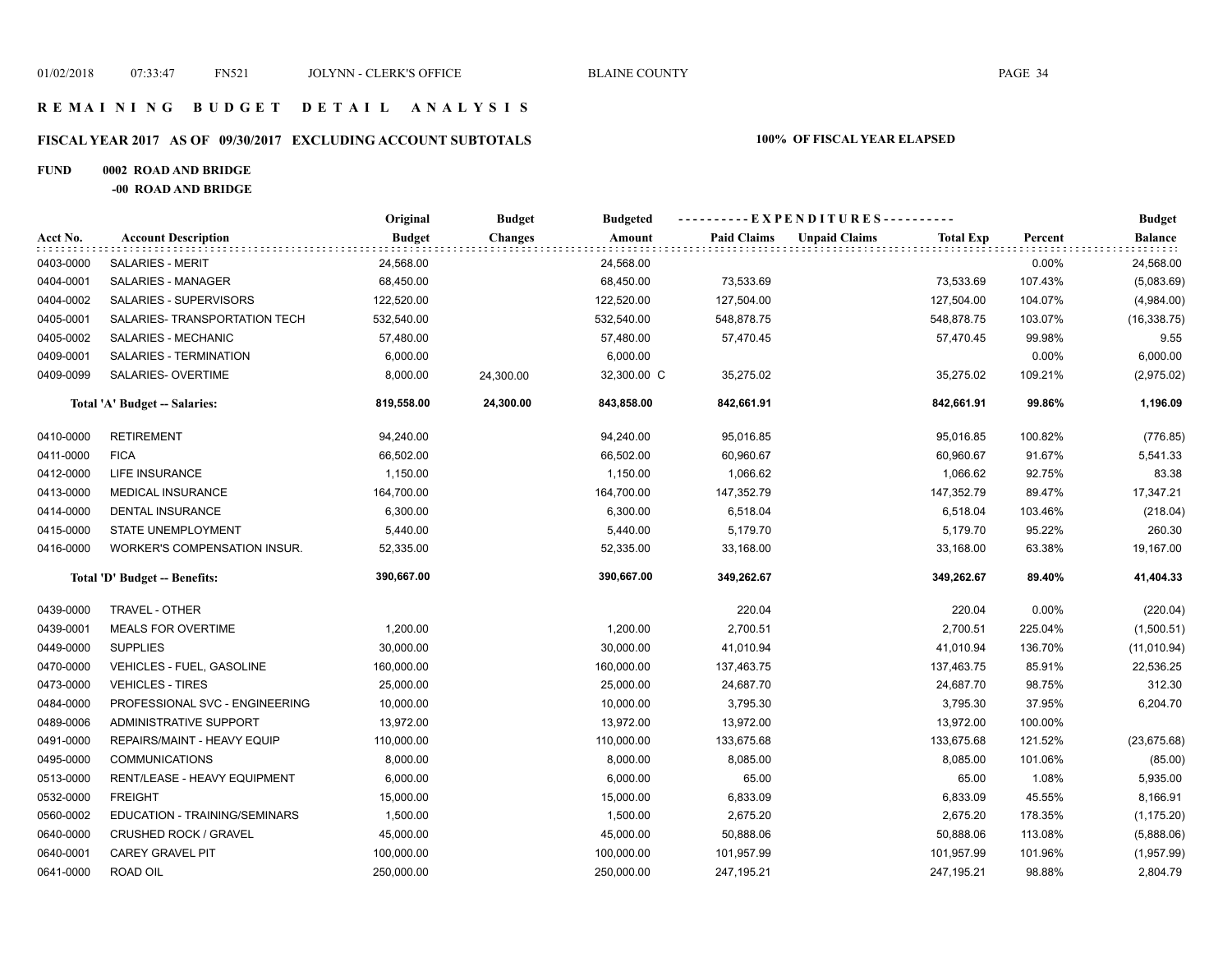## **R E M A I N I N G B U D G E T D E T A I L A N A L Y S I S**

# **FISCAL YEAR 2017 AS OF 09/30/2017 EXCLUDING ACCOUNT SUBTOTALS 100% OF FISCAL YEAR ELAPSED**

## **FUND 0002 ROAD AND BRIDGE**

**-00 ROAD AND BRIDGE**

|                     |                                       | Original      | <b>Budget</b>  | <b>Budgeted</b> |                    |                      |                  |         | <b>Budget</b>  |
|---------------------|---------------------------------------|---------------|----------------|-----------------|--------------------|----------------------|------------------|---------|----------------|
| Acct No.            | <b>Account Description</b>            | <b>Budget</b> | <b>Changes</b> | Amount          | <b>Paid Claims</b> | <b>Unpaid Claims</b> | <b>Total Exp</b> | Percent | <b>Balance</b> |
| 0643-0000           | <b>SIGNS</b>                          | 7,500.00      |                | 7,500.00        | 8,464.23           |                      | 8,464.23         | 112.86% | (964.23)       |
| 0645-0000           | <b>CULVERTS/BRIDGES</b>               | 15,000.00     |                | 15,000.00       | 16,569.34          |                      | 16,569.34        | 110.46% | (1,569.34)     |
| 0670-0001           | CONTRACTS - DRUG TESTING              | 1,500.00      |                | 1,500.00        | 1,205.12           |                      | 1,205.12         | 80.34%  | 294.88         |
| 0671-0000           | <b>CONTRACTS - SNOW REMOVAL</b>       | 15,000.00     |                | 15,000.00       | 27,990.00          |                      | 27,990.00        | 186.60% | (12,990.00)    |
| 0714-0005           | TELEPHONE ALLOWANCE                   | 600.00        |                | 600.00          | 744.00             |                      | 744.00           | 124.00% | (144.00)       |
| 0736-0000           | CONSTR PROJECT/EMERGENCY FLOOD        | 2,000.00      |                | 2,000.00        |                    |                      |                  | 0.00%   | 2,000.00       |
|                     | Total 'B' Budget -- Expenses:         | 817,272.00    |                | 817,272.00      | 830,198.16         |                      | 830,198.16       | 101.58% | (12,926.16)    |
| 0803-0000           | CAPITAL - HEAVY EQUIPMENT             | 92,000.00     |                | 92,000.00       | 95,142.18          |                      | 95,142.18        | 103.42% | (3, 142.18)    |
| 0803-0001           | <b>CAPITAL - VEHICLES</b>             | 215,000.00    |                | 215,000.00      | 213,956.16         |                      | 213,956.16       | 99.51%  | 1,043.84       |
| 0809-0014           | CAPITAL - ADAMS GULCH BRIDGE          |               | 20,692.22      | 20,692.22 C     | 26,969.14          |                      | 26,969.14        | 130.33% | (6,276.92)     |
|                     | Total 'C' Budget -- Capital Outlay:   | 307,000.00    | 20,692.22      | 327,692.22      | 336,067.48         |                      | 336,067.48       | 102.56% | (8,375.26)     |
|                     | <b>DEPARTMENT TOTALS:</b>             |               |                |                 |                    |                      |                  |         |                |
|                     | Total 'A' Expenses -- Salaries:       | 819,558.00    | 24,300.00      | 843,858.00      | 842,661.91         |                      | 842,661.91       | 99.86%  | 1,196.09       |
|                     | Total 'D' Expenses -- Benefits:       | 390,667.00    |                | 390,667.00      | 349,262.67         |                      | 349,262.67       | 89.40%  | 41,404.33      |
|                     | Total 'B' Expenses -- Expenses:       | 817,272.00    |                | 817,272.00      | 830,198.16         |                      | 830,198.16       | 101.58% | (12, 926.16)   |
|                     | Total 'C' Expenses -- Capital Outlay: | 307,000.00    | 20,692.22      | 327,692.22      | 336,067.48         |                      | 336,067.48       | 102.56% | (8,375.26)     |
|                     |                                       | 2,334,497.00  | 44,992.22      | 2,379,489.22    | 2,358,190.22       |                      | 2,358,190.22     | 99.10%  | 21,299.00      |
| <b>FUND TOTALS:</b> | 0002 ROAD AND BRIDGE                  |               |                |                 |                    |                      |                  |         |                |
|                     | Total 'A' Expenses -- Salaries:       | 819,558.00    | 24,300.00      | 843,858.00      | 842,661.91         |                      | 842,661.91       | 99.86%  | 1,196.09       |
|                     | Total 'D' Expenses -- Benefits:       | 390,667.00    |                | 390,667.00      | 349,262.67         |                      | 349,262.67       | 89      | 41,404.33      |
|                     | Total 'B' Expenses -- Expenses:       | 817,272.00    |                | 817,272.00      | 830,198.16         |                      | 830,198.16       | 101.58% | (12,926.16)    |
|                     | Total 'C' Expenses -- Capital Outlay: | 307,000.00    | 20,692.22      | 327,692.22      | 336,067.48         |                      | 336,067.48       | 102.56% | (8,375.26)     |
|                     |                                       | 2,334,497.00  | 44,992.22      | 2,379,489.22    | 2,358,190.22       |                      | 2,358,190.22     | 99.10%  | 21,299.00      |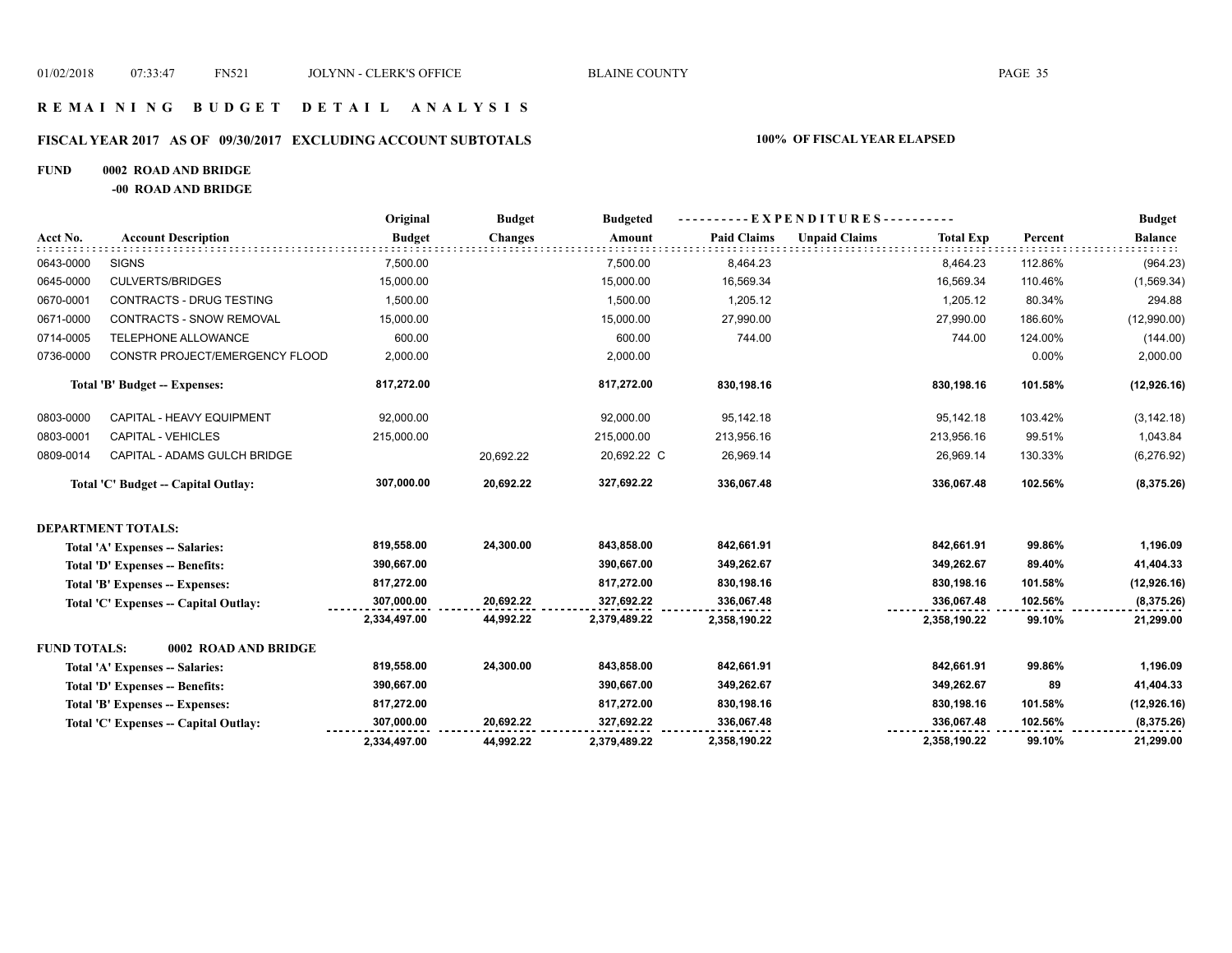# **R E M A I N I N G B U D G E T D E T A I L A N A L Y S I S**

# **FISCAL YEAR 2017 AS OF 09/30/2017 EXCLUDING ACCOUNT SUBTOTALS 100% OF FISCAL YEAR ELAPSED**

#### **FUND 0003 ELECTION CONSOLIDATION FUND**

#### **-00 ELECTION CONSOLIDATION FUND**

|           |                                       | Original      | <b>Budget</b><br><b>Budgeted</b> |                | ----------EXPENDITURES---------- |                  |         | <b>Budget</b>  |
|-----------|---------------------------------------|---------------|----------------------------------|----------------|----------------------------------|------------------|---------|----------------|
| Acct No.  | <b>Account Description</b>            | <b>Budget</b> | <b>Changes</b><br>Amount         | Paid Claims    | <b>Unpaid Claims</b>             | <b>Total Exp</b> | Percent | <b>Balance</b> |
| 0402-0000 | SALARIES - DEPUTIES                   | 28,000.00     | 28,000.00                        | 25,084.86      |                                  | 25,084.86        | 89.59%  | 2,915.14       |
| 0402-0006 | SALARIES - OTHER                      | 9,000.00      | 9,000.00                         | 5,287.75       |                                  | 5,287.75         | 58.75%  | 3,712.25       |
| 0409-0001 | SALARIES - TERMINATION                |               |                                  | 4,345.26       |                                  | 4,345.26         | 0.00%   | (4,345.26)     |
| 0409-0099 | SALARIES - OVERTIME                   | 1,000.00      | 1,000.00                         | 558.25         |                                  | 558.25           | 55.83%  | 441.75         |
|           | Total 'A' Budget -- Salaries:         | 38,000.00     | 38,000.00                        | 35,276.12      |                                  | 35,276.12        | 92.83%  | 2,723.88       |
| 0410-0000 | <b>RETIREMENT</b>                     | 4,262.00      | 4,262.00                         | 2,856.56       |                                  | 2,856.56         | 67.02%  | 1,405.44       |
| 0411-0000 | <b>FICA</b>                           | 3,808.00      | 3,808.00                         | 2,610.67       |                                  | 2,610.67         | 68.56%  | 1,197.33       |
| 0412-0000 | LIFE INSURANCE                        | 38.00         |                                  | 38.00<br>42.91 |                                  | 42.91            | 112.92% | (4.91)         |
| 0413-0000 | <b>MEDICAL INSURANCE</b>              | 8,029.00      | 8,029.00                         | 5,323.00       |                                  | 5,323.00         | 66.30%  | 2,706.00       |
| 0414-0000 | <b>DENTAL INSURANCE</b>               | 225.00        | 225.00                           | 262.22         |                                  | 262.22           | 116.54% | (37.22)        |
| 0415-0000 | STATE UNEMPLOYMENT                    | 324.00        | 324.00                           | 221.82         |                                  | 221.82           | 68.46%  | 102.18         |
| 0416-0000 | <b>WORKER'S COMPENSATION INSUR.</b>   | 134.00        | 134.00                           | 7.00           |                                  | 7.00             | 5.22%   | 127.00         |
|           | Total 'D' Budget -- Benefits:         | 16,820.00     | 16,820.00                        | 11,324.18      |                                  | 11,324.18        | 67.33%  | 5,495.82       |
| 0439-0000 | TRAVEL - OTHER                        | 500.00        | 500.00                           | 595.46         |                                  | 595.46           | 119.09% | (95.46)        |
| 0439-0001 | <b>MEALS/ELECTION WORKERS</b>         | 2,500.00      | 2,500.00                         | 1,350.18       |                                  | 1,350.18         | 54.01%  | 1,149.82       |
| 0442-0000 | SUPPLIES - ELECTION                   | 11,500.00     | 11,500.00                        | 7,102.43       |                                  | 7,102.43         | 61.76%  | 4,397.57       |
| 0490-0001 | <b>MAINTENANCE</b>                    | 8,000.00      | 8,000.00                         | 6,467.74       |                                  | 6,467.74         | 80.85%  | 1,532.26       |
| 0511-0000 | RENT/LEASE- BUILDINGS                 | 100.00        | 100.00                           | 75.00          |                                  | 75.00            | 75.00%  | 25.00          |
| 0522-0000 | <b>ADVERTISING</b>                    | 6,000.00      | 6,000.00                         | 6,577.56       |                                  | 6,577.56         | 109.63% | (577.56)       |
| 0542-0000 | <b>POSTAGE</b>                        | 1,000.00      | 1,000.00                         | 750.00         |                                  | 750.00           | 75.00%  | 250.00         |
| 0712-0001 | POLL WORKERS                          | 10,000.00     | 10,000.00                        | 7,715.00       |                                  | 7,715.00         | 77.15%  | 2,285.00       |
| 0712-0002 | MILEAGE-POLL WORKERS                  | 700.00        | 700.00                           | 468.50         |                                  | 468.50           | 66.93%  | 231.50         |
|           | Total 'B' Budget -- Expenses:         | 40,300.00     | 40,300.00                        | 31,101.87      |                                  | 31,101.87        | 77.18%  | 9,198.13       |
|           | <b>DEPARTMENT TOTALS:</b>             |               |                                  |                |                                  |                  |         |                |
|           | Total 'A' Expenses -- Salaries:       | 38,000.00     | 38,000.00                        | 35,276.12      |                                  | 35,276.12        | 92.83%  | 2,723.88       |
|           | Total 'D' Expenses -- Benefits:       | 16,820.00     | 16,820.00                        | 11,324.18      |                                  | 11,324.18        | 67.33%  | 5,495.82       |
|           | Total 'B' Expenses -- Expenses:       | 40,300.00     | 40,300.00                        | 31,101.87      |                                  | 31,101.87        | 77.18%  | 9,198.13       |
|           | Total 'C' Expenses -- Capital Outlay: |               |                                  |                |                                  |                  |         |                |
|           |                                       | 95,120.00     | 95,120.00                        | 77,702.17      |                                  | 77,702.17        | 81.69%  | 17,417.83      |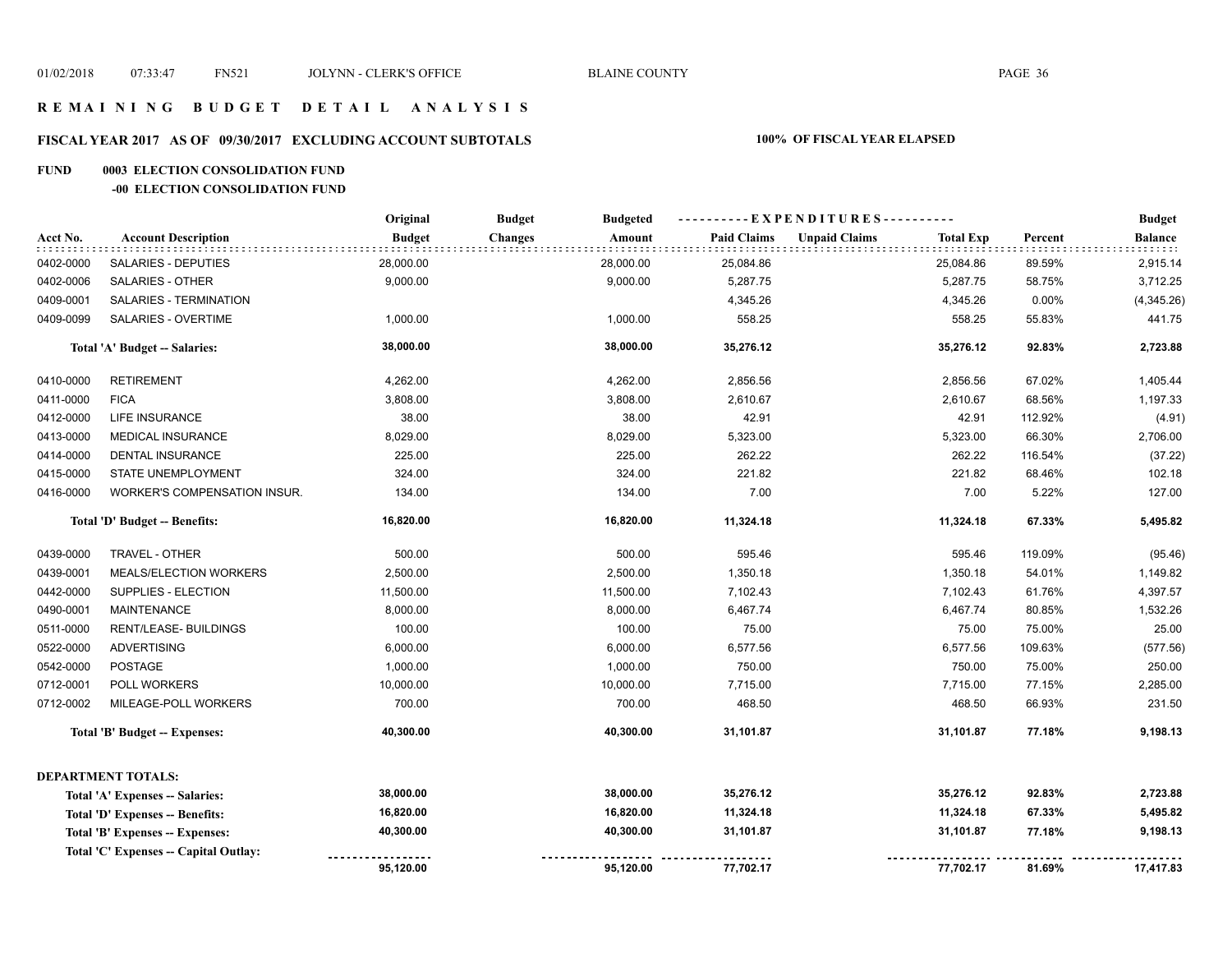# **R E M A I N I N G B U D G E T D E T A I L A N A L Y S I S**

# **FISCAL YEAR 2017 AS OF 09/30/2017 EXCLUDING ACCOUNT SUBTOTALS 100% OF FISCAL YEAR ELAPSED**

#### **FUND TOTALS: 0003 ELECTION CONSOLIDATION FUND**

| Total 'A' Expenses -- Salaries:       | 38.000.00         | 38.000.00 | 35.276.12           | 35.276.12 | 92.83% | 2.723.88  |
|---------------------------------------|-------------------|-----------|---------------------|-----------|--------|-----------|
| Total 'D' Expenses -- Benefits:       | 16.820.00         | 16.820.00 | 11,324.18           | 11.324.18 | 67     | 5.495.82  |
| Total 'B' Expenses -- Expenses:       | 40.300.00         | 40.300.00 | 31,101.87           | 31.101.87 | 77.18% | 9,198.13  |
| Total 'C' Expenses -- Capital Outlay: | ----------------- | -------   | ------------------- |           |        |           |
|                                       | 95.120.00         | 95.120.00 | 77,702.17           | 77,702.17 | 81.69% | 17,417.83 |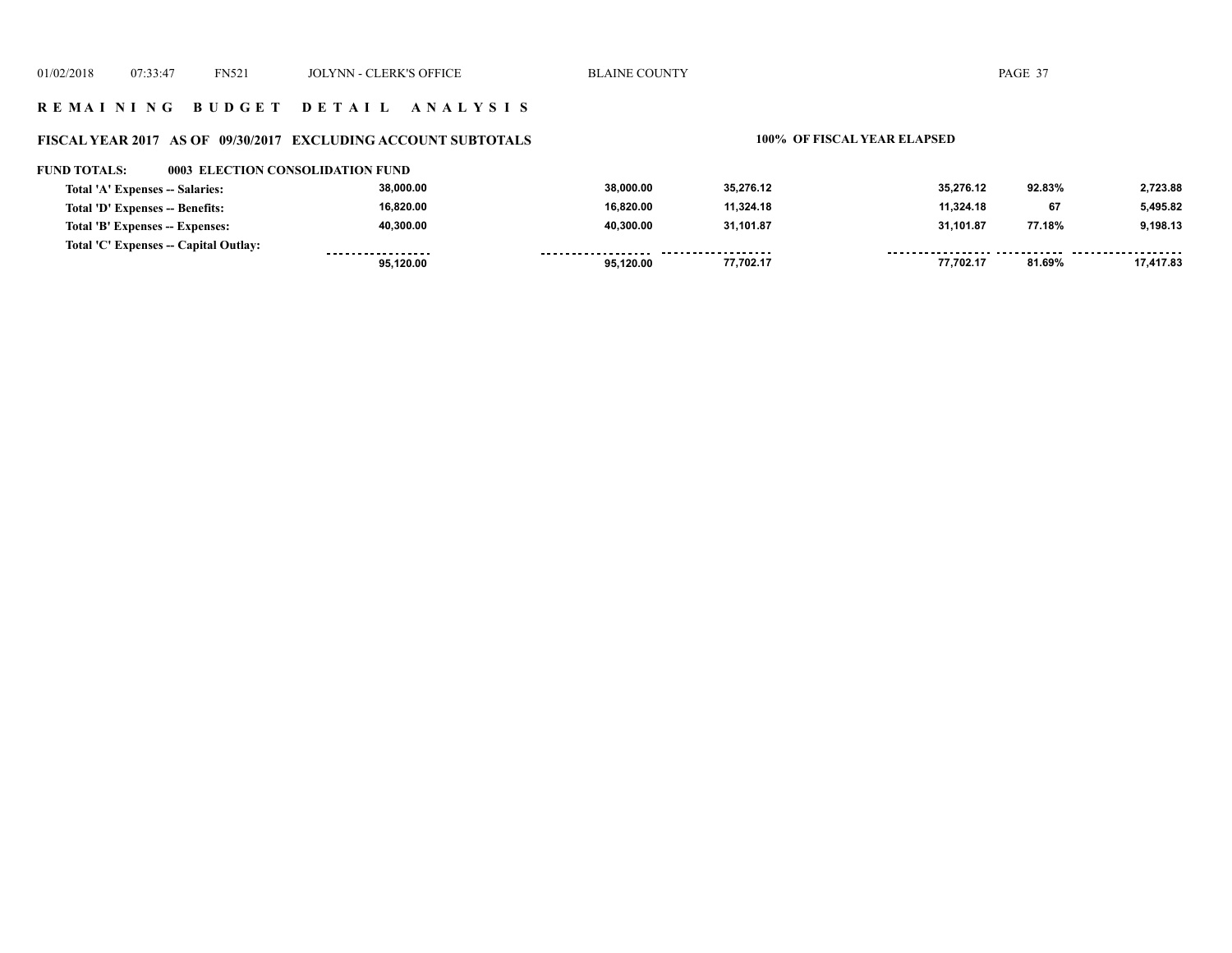## **R E M A I N I N G B U D G E T D E T A I L A N A L Y S I S**

# **FISCAL YEAR 2017 AS OF 09/30/2017 EXCLUDING ACCOUNT SUBTOTALS 100% OF FISCAL YEAR ELAPSED**

#### **FUND 0004 AMBULANCE**

**-00 AMBULANCE**

|                     |                                       | Original      | <b>Budget</b><br><b>Budgeted</b> |                    | --EXPENDITURES----------                 |         | <b>Budget</b>  |
|---------------------|---------------------------------------|---------------|----------------------------------|--------------------|------------------------------------------|---------|----------------|
| Acct No.            | <b>Account Description</b>            | <b>Budget</b> | Amount<br><b>Changes</b>         | <b>Paid Claims</b> | <b>Unpaid Claims</b><br><b>Total Exp</b> | Percent | <b>Balance</b> |
| 0416-0000           | <b>WORKER'S COMP-MED DIRECTOR</b>     | 750.00        | 750.00                           | 587.00             | 587.00                                   | 78.27%  | 163.00         |
|                     | Total 'D' Budget -- Benefits:         | 750.00        | 750.00                           | 587.00             | 587.00                                   | 78.27%  | 163.00         |
| 0526-0000           | CONTINGENCY ACCOUNT                   | 10,000.00     | 10,000.00                        | 6,000.00           | 6,000.00                                 | 60.00%  | 4,000.00       |
| 0546-0000           | <b>PUBLICATIONS</b>                   |               |                                  | 62.10              | 62.10                                    | 0.00%   | (62.10)        |
| 0559-0000           | OTHER MISC EXPENSES                   | 50.00         | 50.00                            | 46.00              | 46.00                                    | 92.00%  | 4.00           |
| 0670-0000           | CONTRACTS-BILLING                     | 42,000.00     | 42,000.00                        | 46,528.14          | 46,528.14                                | 110.78% | (4,528.14)     |
| 0670-0001           | POSTAGE                               | 200.00        | 200.00                           |                    |                                          | 0.00%   | 200.00         |
| 0751-0000           | AMB CONTRACT - CAREY                  | 73,730.00     | 73,730.00                        | 73,730.00          | 73,730.00                                | 100.00% |                |
| 0752-0000           | AMB CONTRACT - KETCHUM                | 1,065,530.00  | 1,065,530.00                     | 1,065,530.00       | 1,065,530.00                             | 100.00% |                |
| 0752-0001           | AMB CONTRACT - W R FIRE               | 1,059,075.00  | 1,059,075.00                     | 1,059,075.00       | 1,059,075.00                             | 100.00% |                |
| 0752-0002           | <b>REFUNDS</b>                        | 11,000.00     | 11,000.00                        | 10,934.00          | 10,934.00                                | 99.40%  | 66.00          |
| 0752-0003           | <b>MEDICAL DIRECTOR</b>               | 60,904.00     | 60,904.00                        | 60,904.00          | 60,904.00                                | 100.00% |                |
|                     | <b>Total 'B' Budget -- Expenses:</b>  | 2,322,489.00  | 2,322,489.00                     | 2,322,809.24       | 2,322,809.24                             | 100.01% | (320.24)       |
| 0850-0000           | CAPITAL - IMPROVEMENT FUND            | 113,691.00    | 113,691.00                       |                    |                                          | 0.00%   | 113,691.00     |
| 0850-0001           | CAPITAL - EQUIPMENT                   | 150,000.00    | 150,000.00                       | 179,748.49         | 179,748.49                               | 119.83% | (29, 748.49)   |
|                     | Total 'C' Budget -- Capital Outlay:   | 263,691.00    | 263,691.00                       | 179,748.49         | 179,748.49                               | 68.17%  | 83,942.51      |
|                     | <b>DEPARTMENT TOTALS:</b>             |               |                                  |                    |                                          |         |                |
|                     | Total 'A' Expenses -- Salaries:       |               |                                  |                    |                                          |         |                |
|                     | Total 'D' Expenses -- Benefits:       | 750.00        | 750.00                           | 587.00             | 587.00                                   | 78.27%  | 163.00         |
|                     | Total 'B' Expenses -- Expenses:       | 2,322,489.00  | 2,322,489.00                     | 2,322,809.24       | 2,322,809.24                             | 100.01% | (320.24)       |
|                     | Total 'C' Expenses -- Capital Outlay: | 263,691.00    | 263,691.00                       | 179,748.49         | 179,748.49                               | 68.17%  | 83,942.51      |
|                     |                                       | 2,586,930.00  | 2,586,930.00                     | 2,503,144.73       | 2,503,144.73                             | 96.76%  | 83,785.27      |
| <b>FUND TOTALS:</b> | 0004 AMBULANCE                        |               |                                  |                    |                                          |         |                |
|                     | Total 'A' Expenses -- Salaries:       |               |                                  |                    |                                          |         |                |
|                     | Total 'D' Expenses -- Benefits:       | 750.00        | 750.00                           | 587.00             | 587.00                                   | 78      | 163.00         |
|                     | Total 'B' Expenses -- Expenses:       | 2,322,489.00  | 2,322,489.00                     | 2,322,809.24       | 2,322,809.24                             | 100.01% | (320.24)       |
|                     | Total 'C' Expenses -- Capital Outlay: | 263,691.00    | 263,691.00                       | 179,748.49         | 179,748.49                               | 68.17%  | 83,942.51      |
|                     |                                       | 2,586,930.00  | 2,586,930.00                     | 2,503,144.73       | 2,503,144.73                             | 96.76%  | 83,785.27      |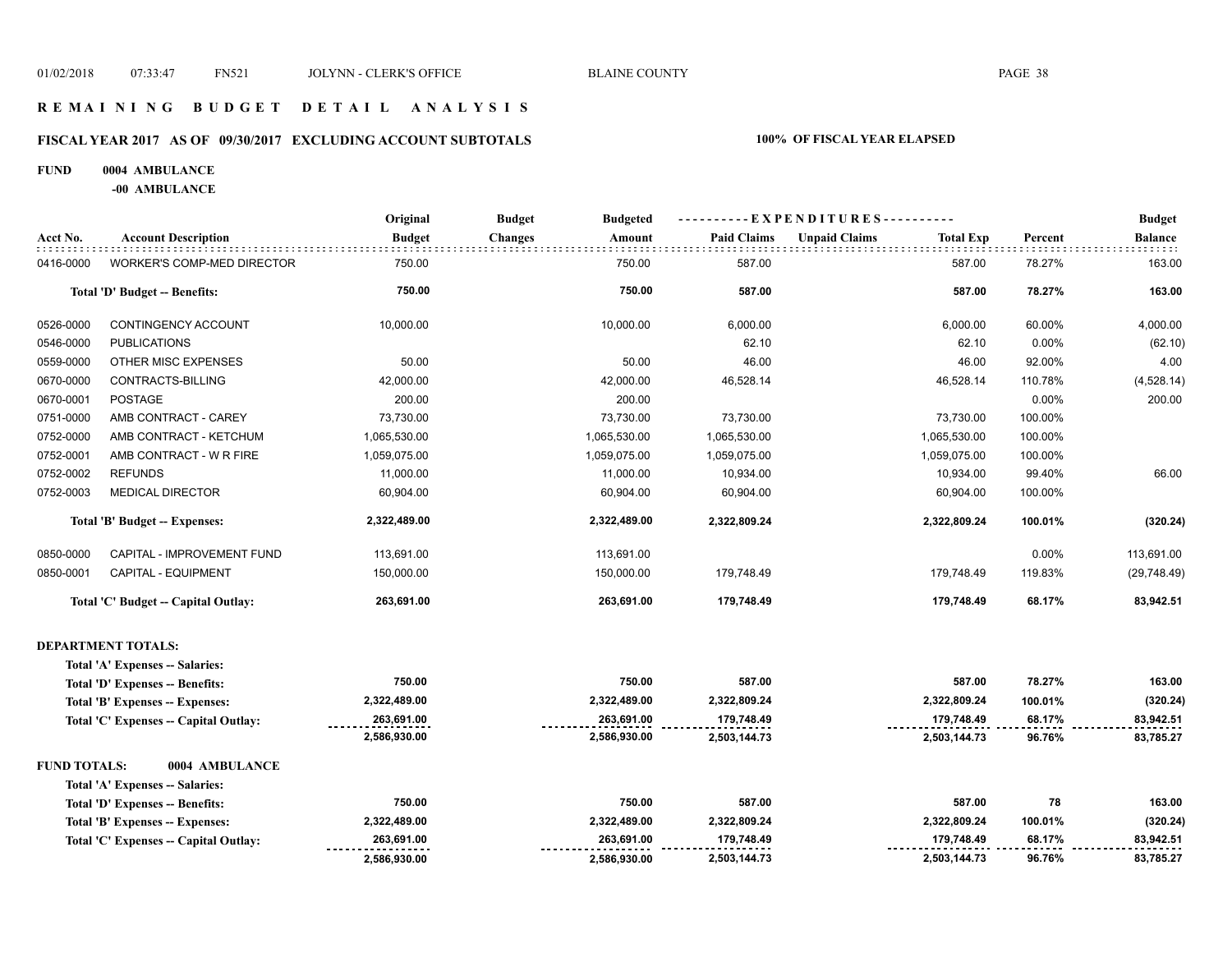# **FISCAL YEAR 2017 AS OF 09/30/2017 EXCLUDING ACCOUNT SUBTOTALS 100% OF FISCAL YEAR ELAPSED**

## **FUND 0006 DISTRICT COURT -00 DISTRICT COURT**

|           |                                     | Original      | <b>Budget</b>  | <b>Budgeted</b> | ----------EXPENDITURES---------- |                      |                  |         | <b>Budget</b>  |
|-----------|-------------------------------------|---------------|----------------|-----------------|----------------------------------|----------------------|------------------|---------|----------------|
| Acct No.  | <b>Account Description</b>          | <b>Budget</b> | <b>Changes</b> | Amount          | <b>Paid Claims</b>               | <b>Unpaid Claims</b> | <b>Total Exp</b> | Percent | <b>Balance</b> |
| 0403-0000 | <b>SALARIES - MERIT</b>             | 532.00        |                | 532.00          |                                  |                      |                  | 0.00%   | 532.00         |
| 0405-0006 | SALARIES - LAW CLERK                | 52,500.00     |                | 52,500.00       | 51,497.25                        |                      | 51,497.25        | 98.09%  | 1,002.75       |
| 0409-0001 | <b>SALARIES - TERMINATION</b>       | 4,000.00      |                | 4,000.00        | 1,265.98                         |                      | 1,265.98         | 31.65%  | 2,734.02       |
|           | Total 'A' Budget -- Salaries:       | 57,032.00     |                | 57,032.00       | 52,763.23                        |                      | 52,763.23        | 92.52%  | 4,268.77       |
| 0410-0000 | <b>RETIREMENT</b>                   | 6,402.00      |                | 6,402.00        | 5,829.55                         |                      | 5,829.55         | 91.06%  | 572.45         |
| 0411-0000 | <b>FICA</b>                         | 4,569.00      |                | 4,569.00        | 3,675.01                         |                      | 3,675.01         | 80.43%  | 893.99         |
| 0412-0000 | LIFE INSURANCE                      | 75.00         |                | 75.00           | 73.56                            |                      | 73.56            | 98.08%  | 1.44           |
| 0413-0000 | <b>MEDICAL INSURANCE</b>            | 15,952.00     |                | 15,952.00       | 11,315.72                        |                      | 11,315.72        | 70.94%  | 4,636.28       |
| 0414-0000 | <b>DENTAL INSURANCE</b>             | 450.00        |                | 450.00          | 412.06                           |                      | 412.06           | 91.57%  | 37.94          |
| 0415-0000 | STATE UNEMPLOYMENT                  | 390.00        |                | 390.00          | 312.77                           |                      | 312.77           | 80.20%  | 77.23          |
| 0416-0000 | <b>WORKER'S COMPENSATION INSUR.</b> | 162.00        |                | 162.00          | 147.00                           |                      | 147.00           | 90.74%  | 15.00          |
|           | Total 'D' Budget -- Benefits:       | 28,000.00     |                | 28,000.00       | 21,765.67                        |                      | 21,765.67        | 77.73%  | 6,234.33       |
| 0439-0000 | TRAVEL - OTHER                      | 4,500.00      |                | 4,500.00        | 3,047.21                         |                      | 3,047.21         | 67.72%  | 1,452.79       |
| 0439-0001 | PER DIEM                            | 5,000.00      |                | 5,000.00        | 5,882.35                         |                      | 5,882.35         | 117.65% | (882.35)       |
| 0440-0000 | SUPPLIES - OFFICE                   | 11,500.00     |                | 11,500.00       | 9,963.40                         |                      | 9,963.40         | 86.64%  | 1,536.60       |
| 0440-0001 | SUPPLIES - OFFICE EQUIPMENT         | 10,000.00     |                | 10,000.00       | 983.96                           |                      | 983.96           | 9.84%   | 9,016.04       |
| 0440-0002 | SUPPLIES - RECORDS MAINTENANCE      | 20,000.00     |                | 20,000.00       | 20,607.95                        |                      | 20,607.95        | 103.04% | (607.95)       |
| 0489-0000 | PROFESSIONAL SVC - OTHER            | 17,000.00     |                | 17,000.00       | 20,992.05                        |                      | 20,992.05        | 123.48% | (3,992.05)     |
| 0489-0002 | PROF SVC - INTERPRETING             | 17,000.00     |                | 17,000.00       | 6,007.06                         |                      | 6,007.06         | 35.34%  | 10,992.94      |
| 0499-0000 | REPAIRS/MAINT - OTHER               | 2,500.00      |                | 2,500.00        | 2,092.16                         |                      | 2,092.16         | 83.69%  | 407.84         |
| 0526-0000 | CONTINGENCY ACCOUNT                 | 11,000.00     |                | 11,000.00       |                                  |                      |                  | 0.00%   | 11,000.00      |
| 0536-0000 | <b>LAW LIBRARY</b>                  | 19,500.00     |                | 19,500.00       | 22,838.07                        |                      | 22,838.07        | 117.12% | (3,338.07)     |
| 0542-0000 | <b>POSTAGE</b>                      | 14,000.00     |                | 14,000.00       | 5,000.00                         |                      | 5,000.00         | 35.71%  | 9,000.00       |
| 0569-0000 | <b>EDUCATION - OTHER</b>            | 3,500.00      |                | 3,500.00        | 1,530.00                         |                      | 1,530.00         | 43.71%  | 1,970.00       |
| 0620-0000 | JURY- MEALS AND LODGING             | 1,500.00      |                | 1,500.00        | 915.98                           |                      | 915.98           | 61.07%  | 584.02         |
| 0621-0000 | <b>JURY - JURORS FEES</b>           | 30,000.00     |                | 30,000.00       | 11,537.50                        |                      | 11,537.50        | 38.46%  | 18,462.50      |
| 0622-0000 | <b>JURY - MILEAGE</b>               | 9,000.00      |                | 9,000.00        | 5,925.86                         |                      | 5,925.86         | 65.84%  | 3,074.14       |
| 0623-0000 | JURY ROOM SUPPLIES                  | 5,000.00      |                | 5,000.00        | 941.26                           |                      | 941.26           | 18.83%  | 4,058.74       |
| 0675-0000 | CONTRACTS - TRANSCRIPTS             | 5,000.00      |                | 5,000.00        | 4,110.25                         |                      | 4,110.25         | 82.21%  | 889.75         |
| 0675-0001 | *CONTRACTS-IGNITION INTERLOCK       |               | 4,497.50       | 4,497.50 C      | 4,497.50                         |                      | 4,497.50         | 100.00% |                |
| 0785-0000 | TRIAL COURT ADMIN                   | 2,860.00      |                | 2,860.00        | 2,857.73                         |                      | 2,857.73         | 99.92%  | 2.27           |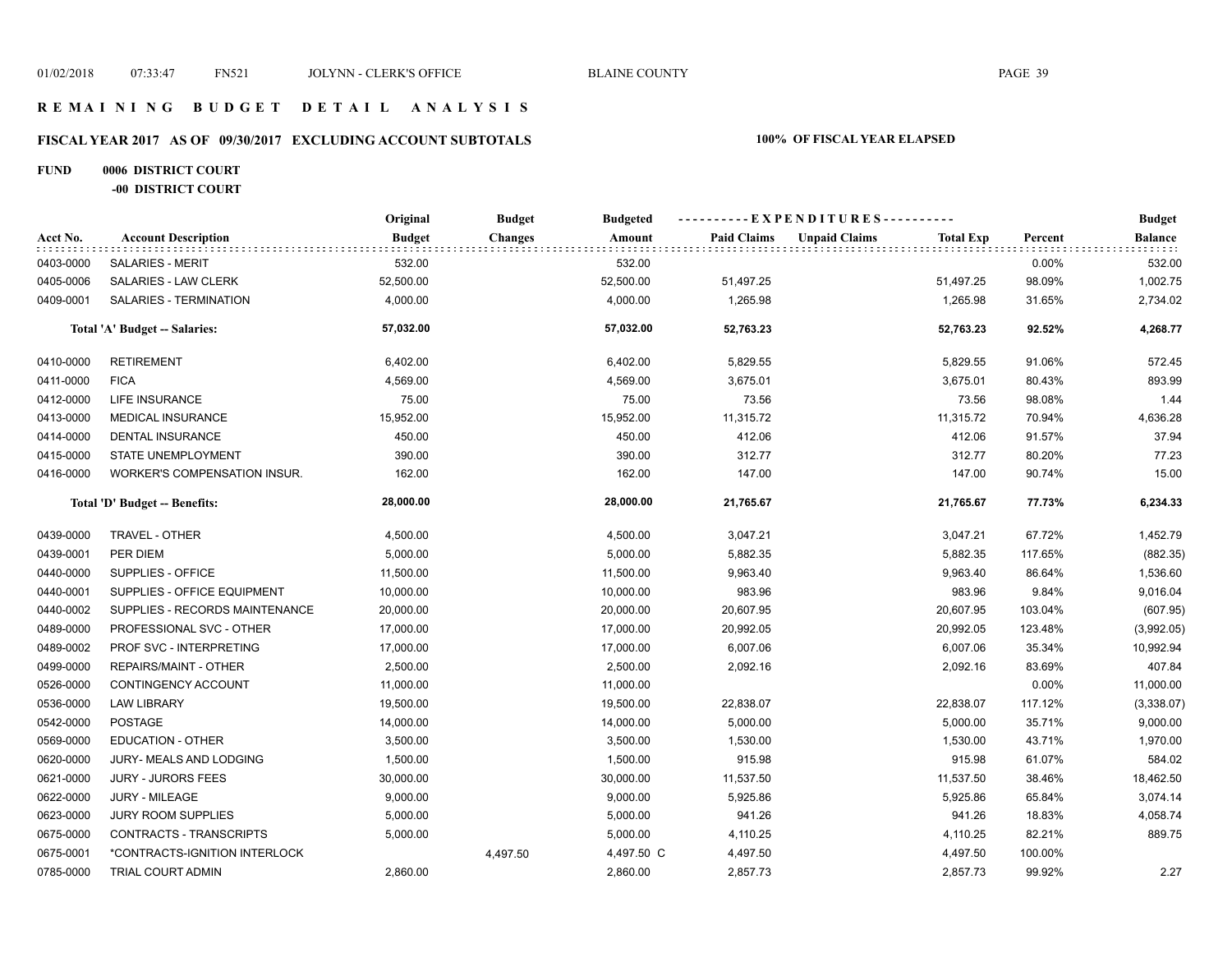## **R E M A I N I N G B U D G E T D E T A I L A N A L Y S I S**

# **FISCAL YEAR 2017 AS OF 09/30/2017 EXCLUDING ACCOUNT SUBTOTALS 100% OF FISCAL YEAR ELAPSED**

## **FUND 0006 DISTRICT COURT**

**-00 DISTRICT COURT**

|                                            | Original      | <b>Budget</b>  | <b>Budgeted</b> | $EXPENDITURES$ --------- |                      |                  | <b>Budget</b> |                |
|--------------------------------------------|---------------|----------------|-----------------|--------------------------|----------------------|------------------|---------------|----------------|
| <b>Account Description</b>                 | <b>Budget</b> | <b>Changes</b> | Amount          | <b>Paid Claims</b>       | <b>Unpaid Claims</b> | <b>Total Exp</b> | Percent       | <b>Balance</b> |
| DRUG COURT - OTHER EXPENSES                | 1,200.00      |                | 1,200.00        | 236.45                   |                      | 236.45           | 19.70%        | 963.55         |
| Total 'B' Budget -- Expenses:              | 190,060.00    | 4,497.50       | 194,557.50      | 129,966.74               |                      | 129,966.74       | 66.80%        | 64,590.76      |
| <b>DEPARTMENT TOTALS:</b>                  |               |                |                 |                          |                      |                  |               |                |
| Total 'A' Expenses -- Salaries:            | 57,032.00     |                | 57,032.00       | 52,763.23                |                      | 52,763.23        | 92.52%        | 4,268.77       |
| Total 'D' Expenses -- Benefits:            | 28,000.00     |                | 28,000.00       | 21,765.67                |                      | 21,765.67        | 77.73%        | 6,234.33       |
| Total 'B' Expenses -- Expenses:            | 190,060.00    | 4,497.50       | 194,557.50      | 129,966.74               |                      | 129,966.74       | 66.80%        | 64,590.76      |
| Total 'C' Expenses -- Capital Outlay:      |               |                |                 |                          |                      |                  |               |                |
|                                            | 275,092.00    | 4,497.50       | 279,589.50      | 204,495.64               |                      | 204,495.64       | 73.14%        | 75,093.86      |
| <b>FUND TOTALS:</b><br>0006 DISTRICT COURT |               |                |                 |                          |                      |                  |               |                |
| Total 'A' Expenses -- Salaries:            | 57,032.00     |                | 57,032.00       | 52,763.23                |                      | 52,763.23        | 92.52%        | 4,268.77       |
| Total 'D' Expenses -- Benefits:            | 28,000.00     |                | 28,000.00       | 21,765.67                |                      | 21,765.67        | 78            | 6,234.33       |
| Total 'B' Expenses -- Expenses:            | 190,060.00    | 4,497.50       | 194,557.50      | 129,966.74               |                      | 129,966.74       | 66.80%        | 64,590.76      |
| Total 'C' Expenses -- Capital Outlay:      |               |                |                 |                          |                      |                  |               |                |
|                                            | 275,092.00    | 4,497.50       | 279,589.50      | 204,495.64               |                      | 204,495.64       | 73.14%        | 75,093.86      |
|                                            |               |                |                 |                          |                      |                  |               |                |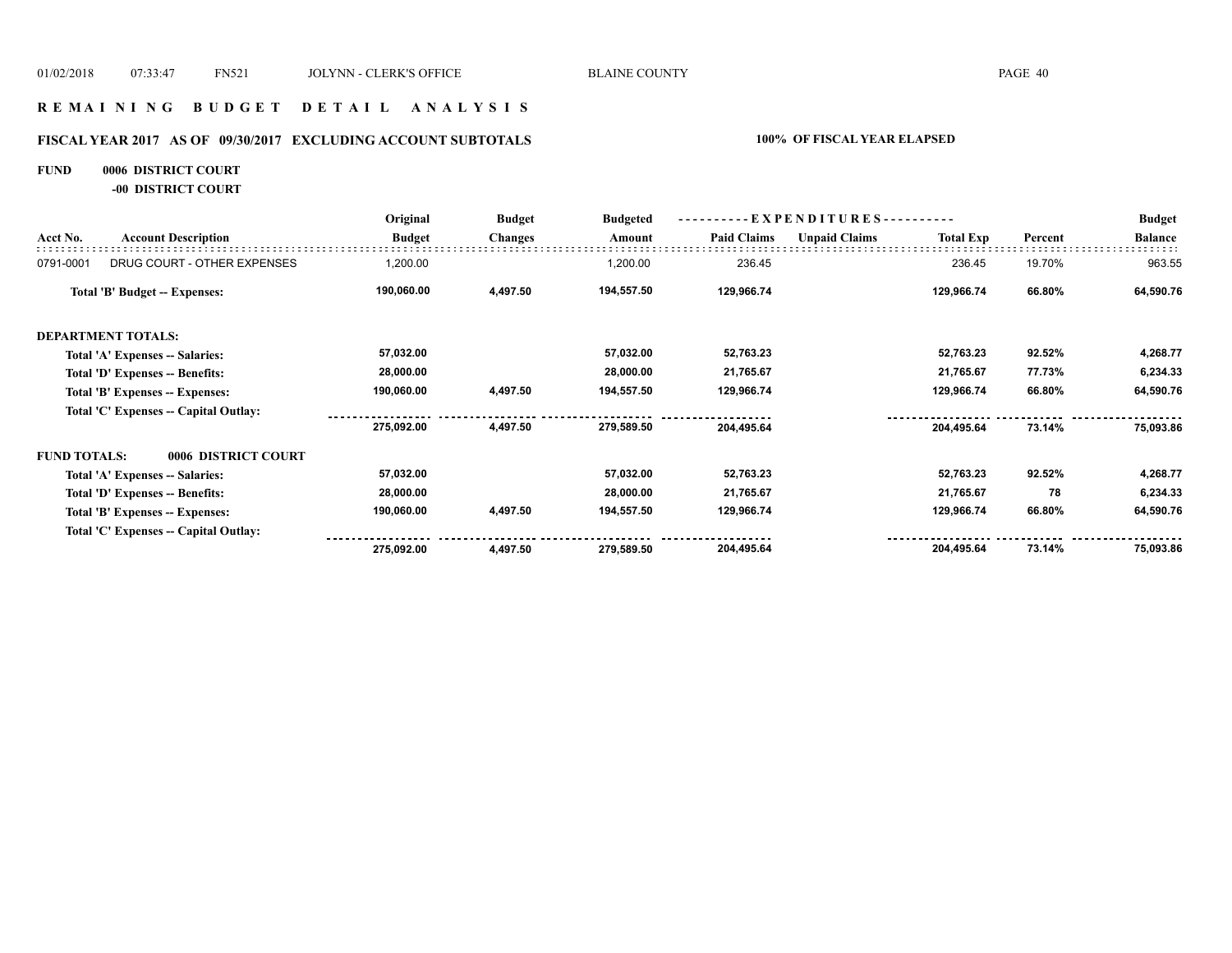## **R E M A I N I N G B U D G E T D E T A I L A N A L Y S I S**

# **FISCAL YEAR 2017 AS OF 09/30/2017 EXCLUDING ACCOUNT SUBTOTALS 100% OF FISCAL YEAR ELAPSED**

## **FUND 0007 FAIR, COUNTY**

**-00 FAIR, COUNTY**

|                     |                                       | Original      | <b>Budget</b>  | <b>Budgeted</b> | ----EXPENDITURES---------- |                                          |         | <b>Budget</b>  |
|---------------------|---------------------------------------|---------------|----------------|-----------------|----------------------------|------------------------------------------|---------|----------------|
| Acct No.            | <b>Account Description</b>            | <b>Budget</b> | <b>Changes</b> | Amount          | <b>Paid Claims</b>         | <b>Unpaid Claims</b><br><b>Total Exp</b> | Percent | <b>Balance</b> |
| 0416-0000           | <b>WORKER'S COMPENSATION INSUR.</b>   | 500.00        |                | 500.00          | 193.00                     | 193.00                                   | 38.60%  | 307.00         |
|                     | Total 'D' Budget -- Benefits:         | 500.00        |                | 500.00          | 193.00                     | 193.00                                   | 38.60%  | 307.00         |
| 0440-0000           | <b>SUPPLIES</b>                       | 30,280.00     |                | 30,280.00       | 315.42                     | 315.42                                   | 1.04%   | 29,964.58      |
| 0460-0000           | <b>UTILITIES</b>                      |               |                |                 | 2,140.72                   | 2,140.72                                 | 0.00%   | (2, 140.72)    |
| 0494-0000           | REPAIRS/MAINT- BLDG & FIXTURES        |               |                |                 | 9,475.22                   | 9,475.22                                 | 0.00%   | (9,475.22)     |
| 0499-0000           | REPAIRS/MAINT - EQUIPMENT             |               |                |                 | 710.53                     | 710.53                                   | 0.00%   | (710.53)       |
| 0499-0001           | REPAIRS/MAINT - GROUNDS               |               |                |                 | 4,211.34                   | 4,211.34                                 | 0.00%   | (4,211.34)     |
| 0530-0000           | FAIR PREMIUMS / AWARDS                |               |                |                 | 1,873.62                   | 1,873.62                                 | 0.00%   | (1,873.62)     |
| 0542-0000           | <b>POSTAGE</b>                        |               |                |                 | 9.40                       | 9.40                                     | 0.00%   | (9.40)         |
| 0546-0000           | PUBLICATIONS/ADVERTISING              |               |                |                 | 2,184.90                   | 2,184.90                                 | 0.00%   | (2, 184.90)    |
| 0559-0000           | MISCELLANEOUS EXPENSES                |               |                |                 | 555.02                     | 555.02                                   | 0.00%   | (555.02)       |
| 0559-0002           | <b>SANITATION</b>                     |               |                |                 | 1,242.21                   | 1,242.21                                 | 0.00%   | (1,242.21)     |
| 0650-0001           | <b>ENTERTAINMENT - FAIR</b>           |               |                |                 | 250.00                     | 250.00                                   | 0.00%   | (250.00)       |
| 0650-0003           | <b>JUDGES - FAIR</b>                  |               |                |                 | 2,160.00                   | 2,160.00                                 | 0.00%   | (2, 160.00)    |
|                     | Total 'B' Budget -- Expenses:         | 30,280.00     |                | 30,280.00       | 25,128.38                  | 25,128.38                                | 82.99%  | 5,151.62       |
| 0807-0000           | CAPITAL IMPROVEMENT PROJECTS          |               | 74,686.03      | 74,686.03 C     | 70,042.99                  | 70,042.99                                | 93.78%  | 4,643.04       |
|                     | Total 'C' Budget -- Capital Outlay:   |               | 74,686.03      | 74,686.03       | 70,042.99                  | 70,042.99                                | 93.78%  | 4,643.04       |
|                     | <b>DEPARTMENT TOTALS:</b>             |               |                |                 |                            |                                          |         |                |
|                     | Total 'A' Expenses -- Salaries:       |               |                |                 |                            |                                          |         |                |
|                     | Total 'D' Expenses -- Benefits:       | 500.00        |                | 500.00          | 193.00                     | 193.00                                   | 38.60%  | 307.00         |
|                     | Total 'B' Expenses -- Expenses:       | 30,280.00     |                | 30,280.00       | 25,128.38                  | 25,128.38                                | 82.99%  | 5,151.62       |
|                     | Total 'C' Expenses -- Capital Outlay: |               | 74,686.03      | 74,686.03       | 70,042.99                  | 70,042.99                                | 93.78%  | 4,643.04       |
|                     |                                       | 30,780.00     | 74,686.03      | 105,466.03      | 95,364.37                  | 95,364.37                                | 90.42%  | 10,101.66      |
| <b>FUND TOTALS:</b> | 0007 FAIR, COUNTY                     |               |                |                 |                            |                                          |         |                |
|                     | Total 'A' Expenses -- Salaries:       |               |                |                 |                            |                                          |         |                |
|                     | Total 'D' Expenses -- Benefits:       | 500.00        |                | 500.00          | 193.00                     | 193.00                                   | 39      | 307.00         |
|                     | Total 'B' Expenses -- Expenses:       | 30,280.00     |                | 30,280.00       | 25,128.38                  | 25,128.38                                | 82.99%  | 5,151.62       |
|                     | Total 'C' Expenses - Capital Outlay:  |               | 74,686.03      | 74,686.03       | 70,042.99                  | 70,042.99                                | 93.78%  | 4,643.04       |
|                     |                                       | 30,780.00     | 74,686.03      | 105,466.03      | 95,364.37                  | 95,364.37                                | 90.42%  | 10,101.66      |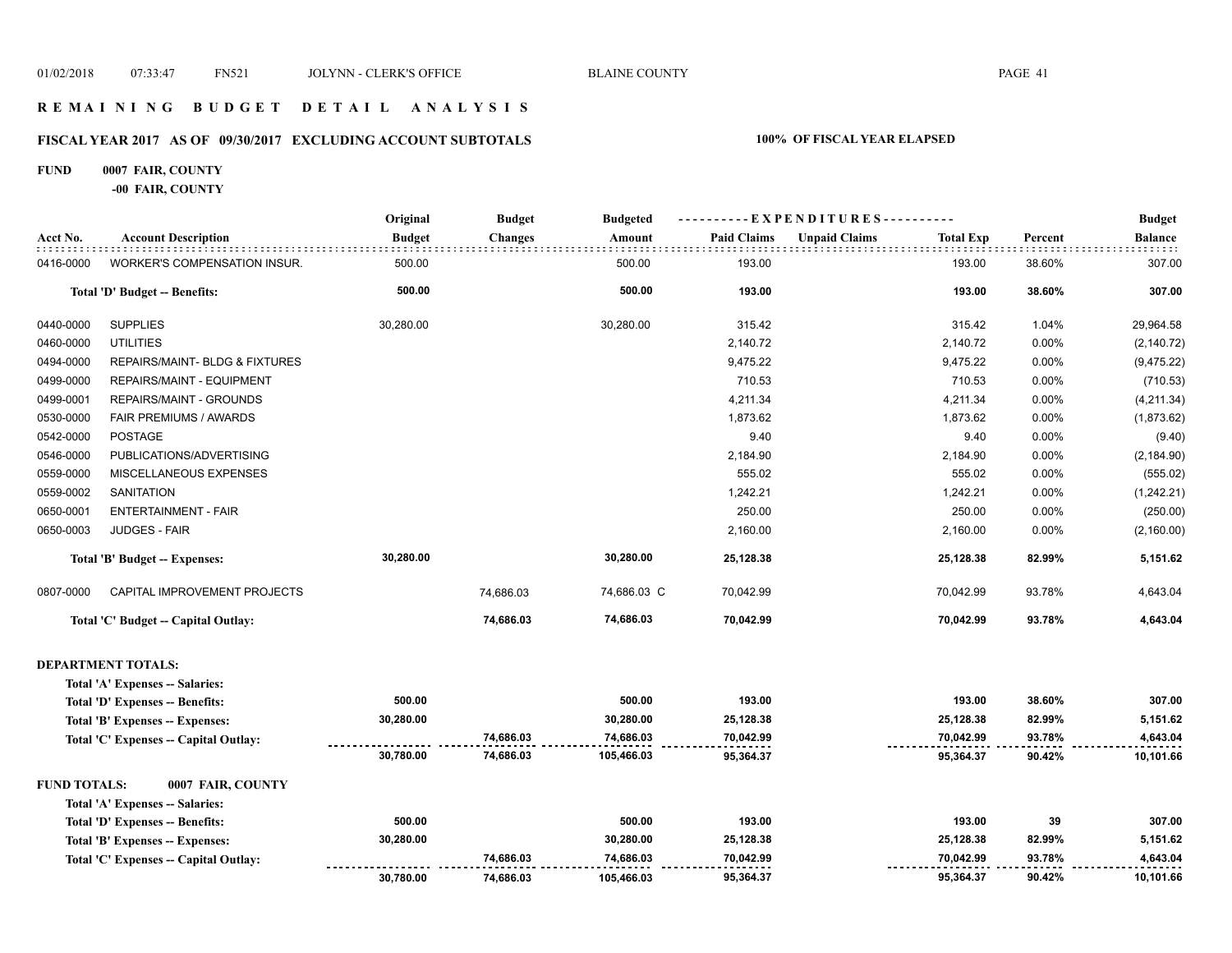## **R E M A I N I N G B U D G E T D E T A I L A N A L Y S I S**

# **FISCAL YEAR 2017 AS OF 09/30/2017 EXCLUDING ACCOUNT SUBTOTALS 100% OF FISCAL YEAR ELAPSED**

# **FUND 0011 HEALTH DISTRICT**

**-00 HEALTH DISTRICT**

|                                       | Original      | <b>Budget</b>        | <b>Budgeted</b> | - EXPENDITURES---------- |                      |                  |         | <b>Budget</b>  |
|---------------------------------------|---------------|----------------------|-----------------|--------------------------|----------------------|------------------|---------|----------------|
| <b>Account Description</b>            | <b>Budget</b> | <b>Changes</b>       | Amount          | <b>Paid Claims</b>       | <b>Unpaid Claims</b> | <b>Total Exp</b> | Percent | <b>Balance</b> |
| SOUTH-CENTRAL HEALTH DISTRICT         | 254,301.00    |                      | 254,301.00      | 254,301.00               |                      | 254,301.00       | 100.00% |                |
| Total 'B' Budget -- Expenses:         | 254,301.00    |                      | 254,301.00      | 254,301.00               |                      | 254,301.00       | 100.00% |                |
| <b>DEPARTMENT TOTALS:</b>             |               |                      |                 |                          |                      |                  |         |                |
| Total 'A' Expenses -- Salaries:       |               |                      |                 |                          |                      |                  |         |                |
| Total 'D' Expenses -- Benefits:       |               |                      |                 |                          |                      |                  |         |                |
| Total 'B' Expenses -- Expenses:       | 254,301.00    |                      | 254,301.00      | 254,301.00               |                      | 254,301.00       | 100.00% |                |
| Total 'C' Expenses -- Capital Outlay: |               |                      |                 |                          |                      |                  |         |                |
|                                       | 254,301.00    |                      | 254,301.00      | 254,301.00               |                      | 254,301.00       | 100.00% |                |
| <b>FUND TOTALS:</b>                   |               |                      |                 |                          |                      |                  |         |                |
| Total 'A' Expenses -- Salaries:       |               |                      |                 |                          |                      |                  |         |                |
| Total 'D' Expenses -- Benefits:       |               |                      |                 |                          |                      |                  |         |                |
| Total 'B' Expenses -- Expenses:       | 254,301.00    |                      | 254,301.00      | 254,301.00               |                      | 254,301.00       | 100.00% |                |
| Total 'C' Expenses -- Capital Outlay: |               |                      |                 |                          |                      |                  |         |                |
|                                       | 254,301.00    |                      | 254,301.00      | 254,301.00               |                      | 254,301.00       | 100.00% |                |
|                                       |               | 0011 HEALTH DISTRICT |                 |                          |                      |                  |         |                |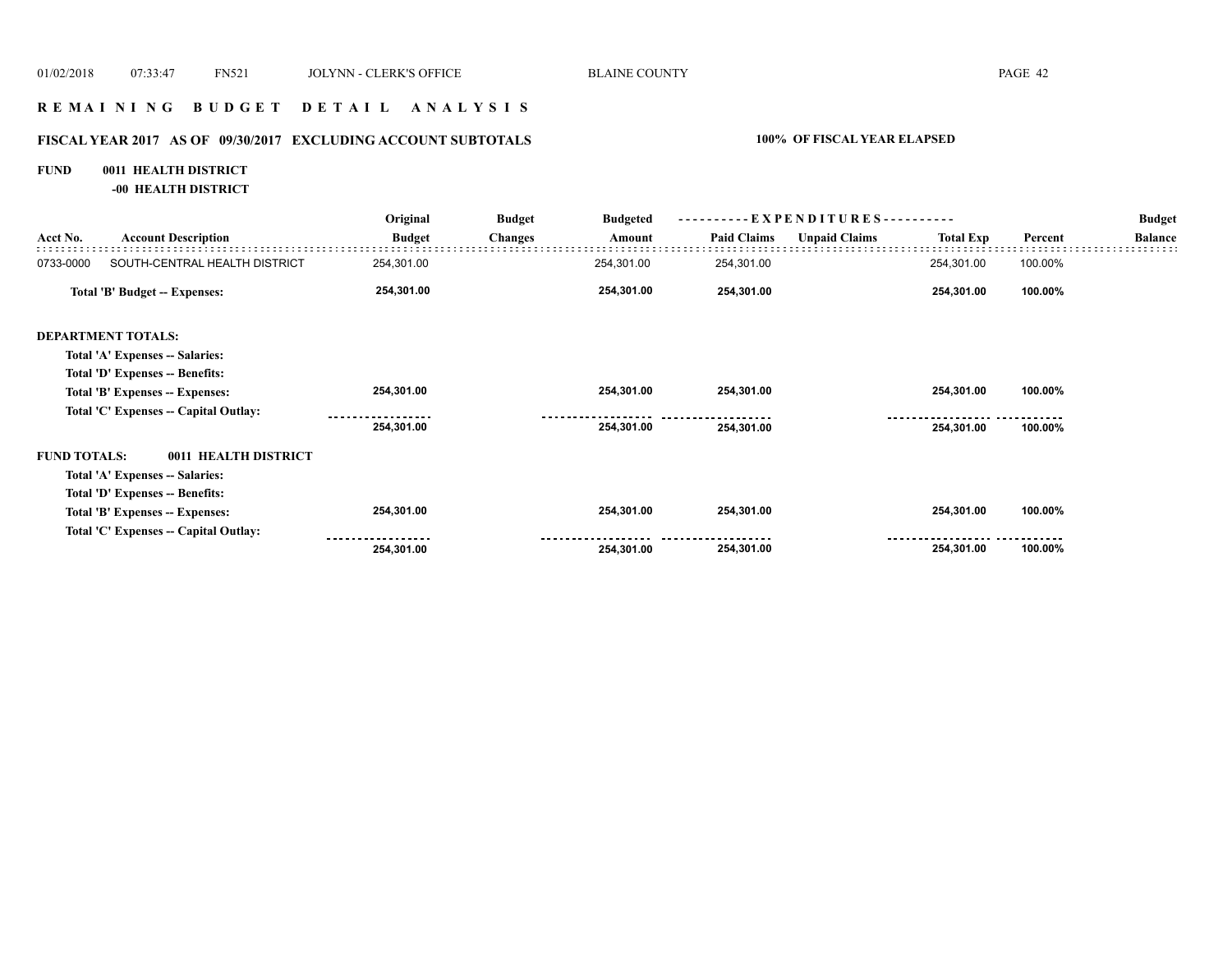## **R E M A I N I N G B U D G E T D E T A I L A N A L Y S I S**

# **FISCAL YEAR 2017 AS OF 09/30/2017 EXCLUDING ACCOUNT SUBTOTALS 100% OF FISCAL YEAR ELAPSED**

#### **FUND 0012 HISTORICAL SOCIETY & MUSEUM**

**-00 HISTORICAL SOCIETY & MUSEUM**

|                     |                                       | Original      | <b>Budget</b>  | <b>Budgeted</b> | ----------EXPENDITURES---------- |                      |                  | <b>Budget</b> |                |
|---------------------|---------------------------------------|---------------|----------------|-----------------|----------------------------------|----------------------|------------------|---------------|----------------|
| Acct No.            | <b>Account Description</b>            | <b>Budget</b> | <b>Changes</b> | Amount          | <b>Paid Claims</b>               | <b>Unpaid Claims</b> | <b>Total Exp</b> | Percent       | <b>Balance</b> |
| 0440-0000           | <b>SUPPLIES</b>                       | 26,600.00     |                | 26,600.00       | 26,600.00                        |                      | 26,600.00        | 100.00%       |                |
|                     | Total 'B' Budget -- Expenses:         | 26,600.00     |                | 26,600.00       | 26,600.00                        |                      | 26,600.00        | 100.00%       |                |
|                     | <b>DEPARTMENT TOTALS:</b>             |               |                |                 |                                  |                      |                  |               |                |
|                     | Total 'A' Expenses -- Salaries:       |               |                |                 |                                  |                      |                  |               |                |
|                     | Total 'D' Expenses -- Benefits:       |               |                |                 |                                  |                      |                  |               |                |
|                     | Total 'B' Expenses -- Expenses:       | 26,600.00     |                | 26,600.00       | 26,600.00                        |                      | 26,600.00        | 100.00%       |                |
|                     | Total 'C' Expenses -- Capital Outlay: |               |                |                 |                                  |                      |                  |               |                |
|                     |                                       | 26,600.00     |                | 26,600.00       | 26,600.00                        |                      | 26,600.00        | 100.00%       |                |
| <b>FUND TOTALS:</b> | 0012 HISTORICAL SOCIETY & MUSEUM      |               |                |                 |                                  |                      |                  |               |                |
|                     | Total 'A' Expenses -- Salaries:       |               |                |                 |                                  |                      |                  |               |                |
|                     | Total 'D' Expenses -- Benefits:       |               |                |                 |                                  |                      |                  |               |                |
|                     | Total 'B' Expenses -- Expenses:       | 26,600.00     |                | 26,600.00       | 26,600.00                        |                      | 26,600.00        | 100.00%       |                |
|                     | Total 'C' Expenses -- Capital Outlay: |               |                |                 |                                  |                      |                  |               |                |
|                     |                                       | 26,600.00     |                | 26,600.00       | 26,600.00                        |                      | 26,600.00        | 100.00%       |                |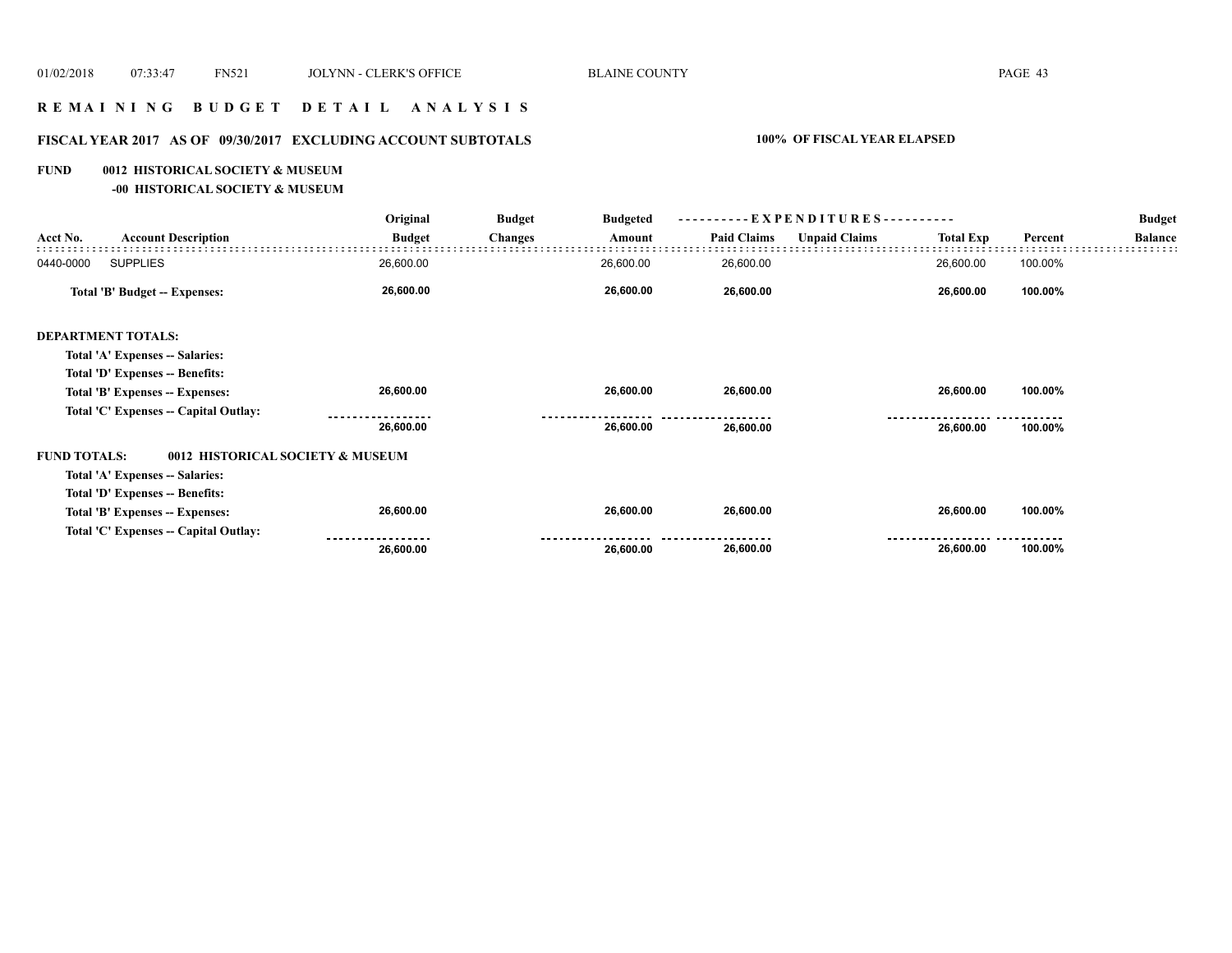## **R E M A I N I N G B U D G E T D E T A I L A N A L Y S I S**

# **FISCAL YEAR 2017 AS OF 09/30/2017 EXCLUDING ACCOUNT SUBTOTALS 100% OF FISCAL YEAR ELAPSED**

### **FUND 0016 INDIGENT**

**-00 INDIGENT**

|           |                                | Original      | <b>Budget</b>  | <b>Budgeted</b> |                    | ----------EXPENDITURES---------- |                  |         | <b>Budget</b>  |
|-----------|--------------------------------|---------------|----------------|-----------------|--------------------|----------------------------------|------------------|---------|----------------|
| Acct No.  | <b>Account Description</b>     | <b>Budget</b> | <b>Changes</b> | Amount          | <b>Paid Claims</b> | <b>Unpaid Claims</b>             | <b>Total Exp</b> | Percent | <b>Balance</b> |
| 0405-0011 | SALARIES - MGR./ADMINISTRATOR  | 57,395.00     | 25.00          | 57,420.00 C     | 59,418.32          |                                  | 59,418.32        | 103.48% | (1,998.32)     |
| 0409-0001 | SALARIES - TERMINATION         | 2,000.00      |                | 2,000.00        |                    |                                  |                  | 0.00%   | 2,000.00       |
|           | Total 'A' Budget -- Salaries:  | 59,395.00     | 25.00          | 59,420.00       | 59,418.32          |                                  | 59,418.32        | 100.00% | 1.68           |
| 0410-0000 | <b>RETIREMENT</b>              | 6,730.00      |                | 6,730.00        | 6,726.20           |                                  | 6,726.20         | 99.94%  | 3.80           |
| 0411-0000 | <b>FICA</b>                    | 4,550.00      |                | 4,550.00        | 3,974.66           |                                  | 3,974.66         | 87.36%  | 575.34         |
| 0412-0000 | LIFE INSURANCE                 | 75.00         |                | 75.00           | 73.56              |                                  | 73.56            | 98.08%  | 1.44           |
| 0413-0000 | <b>MEDICAL INSURANCE</b>       | 10,963.00     |                | 10,963.00       | 10,964.16          |                                  | 10,964.16        | 100.01% | (1.16)         |
| 0414-0000 | <b>DENTAL INSURANCE</b>        | 450.00        |                | 450.00          | 449.52             |                                  | 449.52           | 99.89%  | 0.48           |
| 0415-0000 | STATE UNEMPLOYMENT             | 390.00        |                | 390.00          | 337.72             |                                  | 337.72           | 86.59%  | 52.28          |
| 0416-0000 | WORKER'S COMPENSATION INSUR.   | 162.00        |                | 162.00          | 103.00             |                                  | 103.00           | 63.58%  | 59.00          |
|           | Total 'D' Budget -- Benefits:  | 23,320.00     |                | 23,320.00       | 22,628.82          |                                  | 22,628.82        | 97.04%  | 691.18         |
| 0439-0000 | TRAVEL - OTHER                 | 1,500.00      |                | 1,500.00        | 1,052.07           |                                  | 1,052.07         | 70.14%  | 447.93         |
| 0439-0001 | PER DIEM                       | 700.00        |                | 700.00          | 385.00             |                                  | 385.00           | 55.00%  | 315.00         |
| 0440-0000 | SUPPLIES - OFFICE              | 2,500.00      |                | 2,500.00        | 1,521.45           |                                  | 1,521.45         | 60.86%  | 978.55         |
| 0492-0000 | REPAIRS/MAINT - OFFICE EQUIP   | 500.00        |                | 500.00          | 276.97             |                                  | 276.97           | 55.39%  | 223.03         |
| 0542-0000 | <b>POSTAGE</b>                 | 1,200.00      |                | 1,200.00        | 1,206.65           |                                  | 1,206.65         | 100.55% | (6.65)         |
| 0569-0000 | <b>EDUCATION - OTHER</b>       | 500.00        |                | 500.00          | 145.00             |                                  | 145.00           | 29.00%  | 355.00         |
| 0590-0000 | <b>MEDICAL - HOSPITALS</b>     | 145,000.00    |                | 145,000.00      | 156,696.63         |                                  | 156,696.63       | 108.07% | (11,696.63)    |
| 0591-0000 | MEDICAL - PROFESSIONAL SERVICE | 40,000.00     |                | 40,000.00       | 32,348.85          |                                  | 32,348.85        | 80.87%  | 7,651.15       |
| 0594-0000 | MEDICAL - MEDICATION           | 1,500.00      |                | 1,500.00        |                    |                                  |                  | 0.00%   | 1,500.00       |
| 0595-0000 | MEDICAL - TRANSPORTATION       | 20,000.00     |                | 20,000.00       | 18,042.89          |                                  | 18,042.89        | 90.21%  | 1,957.11       |
| 0599-0000 | MEDICAL - OTHER EXPENSES       | 4,000.00      |                | 4,000.00        | 2,343.00           |                                  | 2,343.00         | 58.58%  | 1,657.00       |
| 0599-0001 | MEDICAL - MENTAL HOSPITALS     | 70,000.00     |                | 70,000.00       | 23,182.34          |                                  | 23,182.34        | 33.12%  | 46,817.66      |
| 0599-0002 | MEDICAL - MENTAL PRO SVC       | 3,000.00      |                | 3,000.00        |                    |                                  |                  | 0.00%   | 3,000.00       |
| 0603-0000 | NON-MEDICAL - HOUSING          | 2,500.00      |                | 2,500.00        | 6,940.07           |                                  | 6,940.07         | 277.60% | (4,440.07)     |
| 0603-0001 | *NON MEDICAL-FEMA              |               | 1,484.23       | 1,484.23 C      | 1,484.23           |                                  | 1,484.23         | 100.00% |                |
| 0604-0000 | NON-MEDICAL - UTILITIES        | 1,500.00      |                | 1,500.00        |                    |                                  |                  | 0.00%   | 1,500.00       |
| 0605-0000 | NON-MEDICAL - TRANSPORTATION   | 2,000.00      |                | 2,000.00        |                    |                                  |                  | 0.00%   | 2,000.00       |
| 0606-0000 | NON-MEDICAL - BURIALS          | 9,000.00      |                | 9,000.00        | 7,200.00           |                                  | 7,200.00         | 80.00%  | 1,800.00       |
| 0609-0000 | NON-MEDICAL - OTHER EXPENSES   | 500.00        |                | 500.00          | 416.76             |                                  | 416.76           | 83.35%  | 83.24          |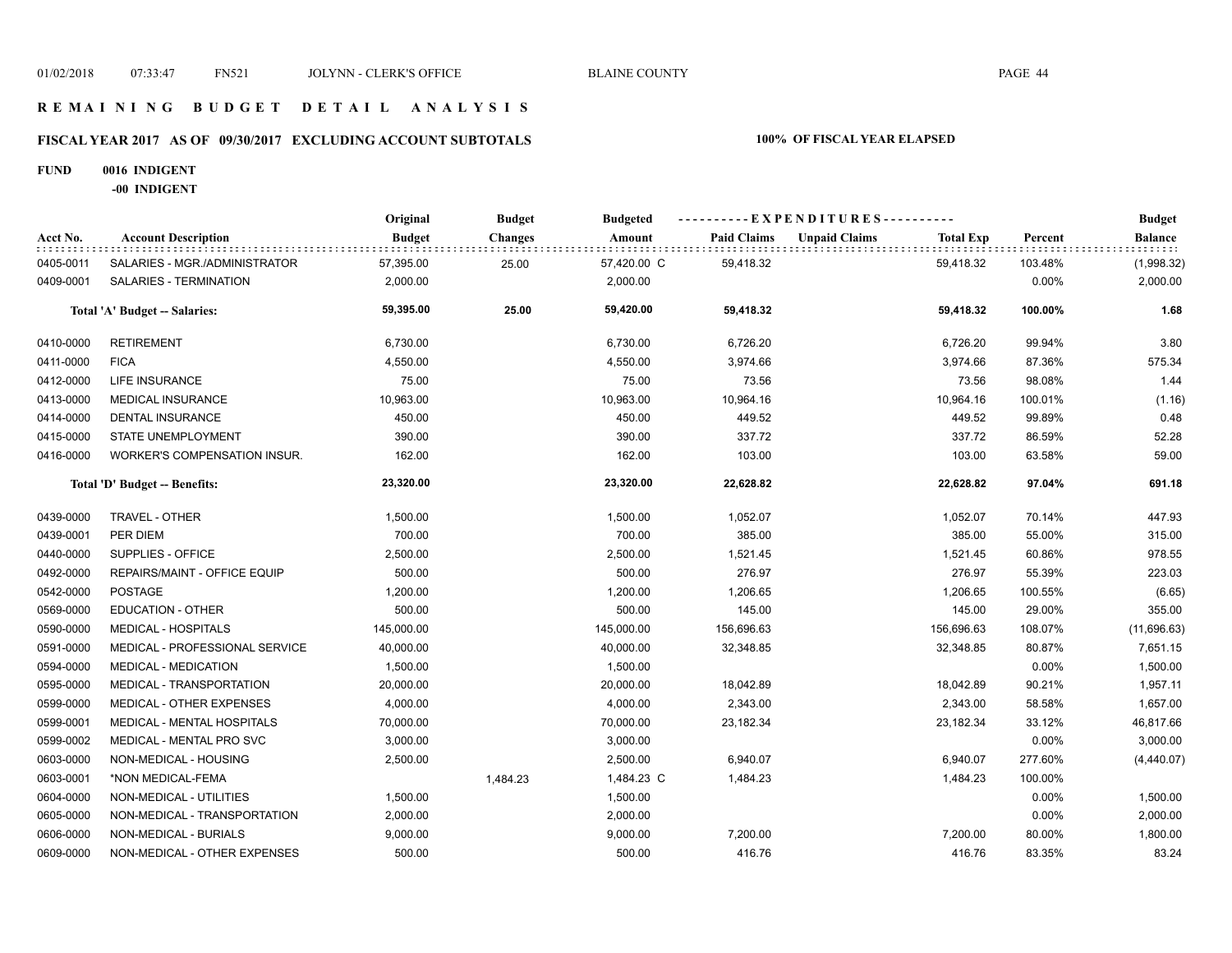## **R E M A I N I N G B U D G E T D E T A I L A N A L Y S I S**

# **FISCAL YEAR 2017 AS OF 09/30/2017 EXCLUDING ACCOUNT SUBTOTALS 100% OF FISCAL YEAR ELAPSED**

#### **FUND 0016 INDIGENT**

**-00 INDIGENT**

|                     |                                       | Original      | <b>Budget</b><br><b>Budgeted</b> | ----------EXPENDITURES---------- |                    |                      |                  | <b>Budget</b> |                |
|---------------------|---------------------------------------|---------------|----------------------------------|----------------------------------|--------------------|----------------------|------------------|---------------|----------------|
| Acct No.            | <b>Account Description</b>            | <b>Budget</b> | <b>Changes</b>                   | Amount                           | <b>Paid Claims</b> | <b>Unpaid Claims</b> | <b>Total Exp</b> | Percent       | <b>Balance</b> |
|                     | Total 'B' Budget -- Expenses:         | 305,900.00    | 1,484.23                         | 307,384.23                       | 253,241.91         |                      | 253,241.91       | 82.39%        | 54,142.32      |
|                     | <b>DEPARTMENT TOTALS:</b>             |               |                                  |                                  |                    |                      |                  |               |                |
|                     | Total 'A' Expenses -- Salaries:       | 59,395.00     | 25.00                            | 59,420.00                        | 59,418.32          |                      | 59,418.32        | 100.00%       | 1.68           |
|                     | Total 'D' Expenses -- Benefits:       | 23,320.00     |                                  | 23,320.00                        | 22,628.82          |                      | 22,628.82        | 97.04%        | 691.18         |
|                     | Total 'B' Expenses -- Expenses:       | 305,900.00    | 1,484.23                         | 307,384.23                       | 253,241.91         |                      | 253,241.91       | 82.39%        | 54,142.32      |
|                     | Total 'C' Expenses -- Capital Outlay: |               |                                  |                                  |                    |                      |                  |               |                |
|                     |                                       | 388,615.00    | 1,509.23                         | 390,124.23                       | 335,289.05         |                      | 335,289.05       | 85.94%        | 54,835.18      |
| <b>FUND TOTALS:</b> | 0016 INDIGENT                         |               |                                  |                                  |                    |                      |                  |               |                |
|                     | Total 'A' Expenses -- Salaries:       | 59,395.00     | 25.00                            | 59,420.00                        | 59,418.32          |                      | 59,418.32        | 100.00%       | 1.68           |
|                     | Total 'D' Expenses -- Benefits:       | 23,320.00     |                                  | 23,320.00                        | 22,628.82          |                      | 22,628.82        | 97            | 691.18         |
|                     | Total 'B' Expenses -- Expenses:       | 305,900.00    | 1,484.23                         | 307,384.23                       | 253,241.91         |                      | 253,241.91       | 82.39%        | 54,142.32      |
|                     | Total 'C' Expenses -- Capital Outlay: |               |                                  |                                  |                    |                      |                  |               |                |
|                     |                                       | 388,615.00    | 1,509.23                         | 390,124.23                       | 335,289.05         |                      | 335,289.05       | 85.94%        | 54,835.18      |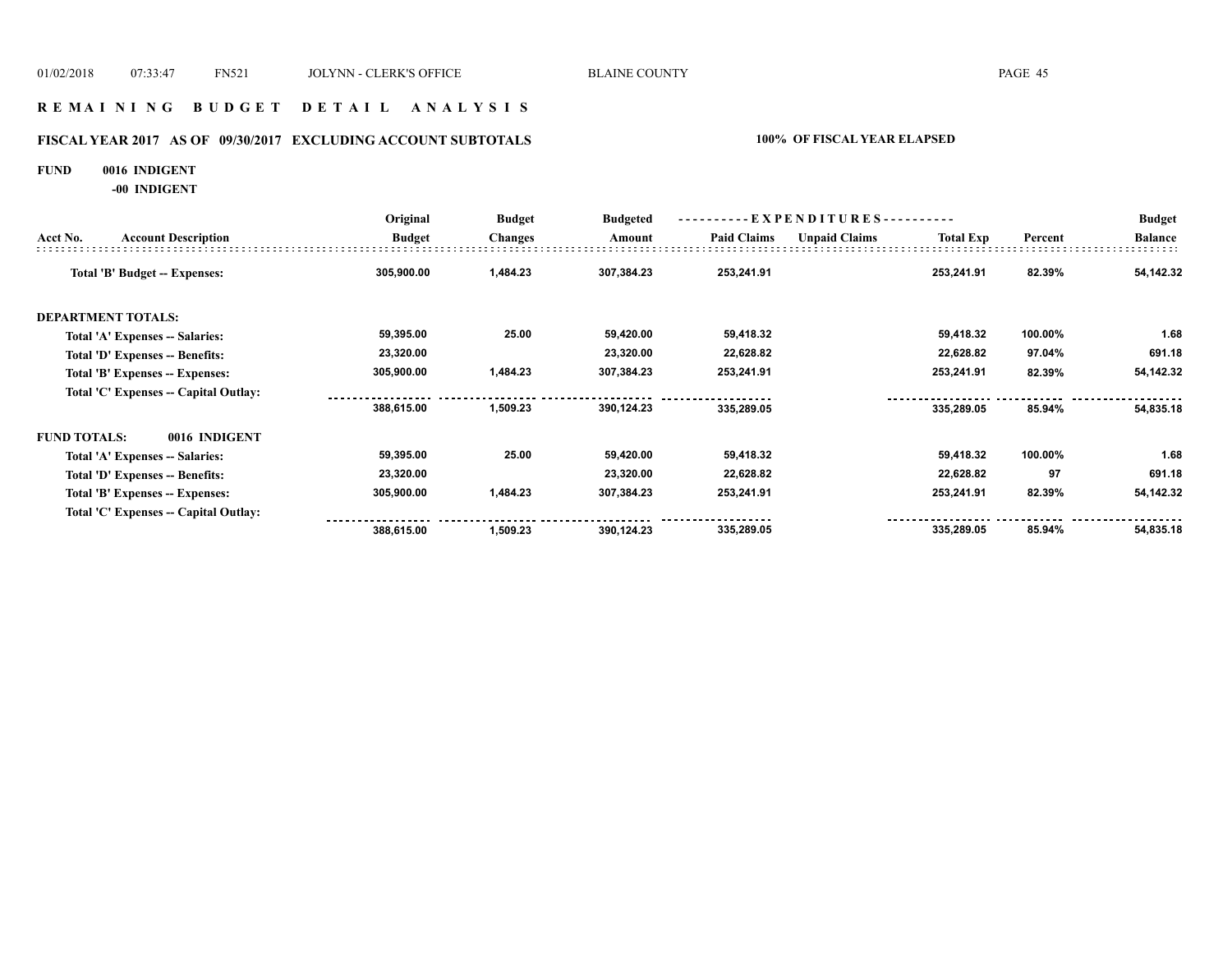## **R E M A I N I N G B U D G E T D E T A I L A N A L Y S I S**

# **FISCAL YEAR 2017 AS OF 09/30/2017 EXCLUDING ACCOUNT SUBTOTALS 100% OF FISCAL YEAR ELAPSED**

## **FUND 0017 JUNIOR COLLEGE TUITION**

**-00 JUNIOR COLLEGE TUITION**

|                     |                                       | Original      | <b>Budget</b>  | <b>Budgeted</b> | EXPENDITURES--     |                      |                  | <b>Budget</b> |                |
|---------------------|---------------------------------------|---------------|----------------|-----------------|--------------------|----------------------|------------------|---------------|----------------|
| Acct No.            | <b>Account Description</b>            | <b>Budget</b> | <b>Changes</b> | Amount          | <b>Paid Claims</b> | <b>Unpaid Claims</b> | <b>Total Exp</b> | Percent       | <b>Balance</b> |
| 0560-0000           | EDUCATION- TUITION, REGISTR.          | 160,000.00    |                | 160,000.00      | 144,900.00         |                      | 144,900.00       | 90.56%        | 15,100.00      |
|                     | Total 'B' Budget -- Expenses:         | 160,000.00    |                | 160,000.00      | 144,900.00         |                      | 144,900.00       | 90.56%        | 15,100.00      |
|                     | <b>DEPARTMENT TOTALS:</b>             |               |                |                 |                    |                      |                  |               |                |
|                     | Total 'A' Expenses -- Salaries:       |               |                |                 |                    |                      |                  |               |                |
|                     | Total 'D' Expenses -- Benefits:       |               |                |                 |                    |                      |                  |               |                |
|                     | Total 'B' Expenses -- Expenses:       | 160,000.00    |                | 160,000.00      | 144,900.00         |                      | 144,900.00       | 90.56%        | 15,100.00      |
|                     | Total 'C' Expenses -- Capital Outlay: |               |                |                 |                    |                      |                  |               |                |
|                     |                                       | 160,000.00    |                | 160,000.00      | 144,900.00         |                      | 144,900.00       | 90.56%        | 15,100.00      |
| <b>FUND TOTALS:</b> | 0017 JUNIOR COLLEGE TUITION           |               |                |                 |                    |                      |                  |               |                |
|                     | Total 'A' Expenses -- Salaries:       |               |                |                 |                    |                      |                  |               |                |
|                     | Total 'D' Expenses -- Benefits:       |               |                |                 |                    |                      |                  |               |                |
|                     | Total 'B' Expenses -- Expenses:       | 160,000.00    |                | 160,000.00      | 144,900.00         |                      | 144,900.00       | 90.56%        | 15,100.00      |
|                     | Total 'C' Expenses -- Capital Outlay: |               |                |                 |                    |                      |                  |               |                |
|                     |                                       | 160,000.00    |                | 160,000.00      | 144,900.00         |                      | 144,900.00       | 90.56%        | 15,100.00      |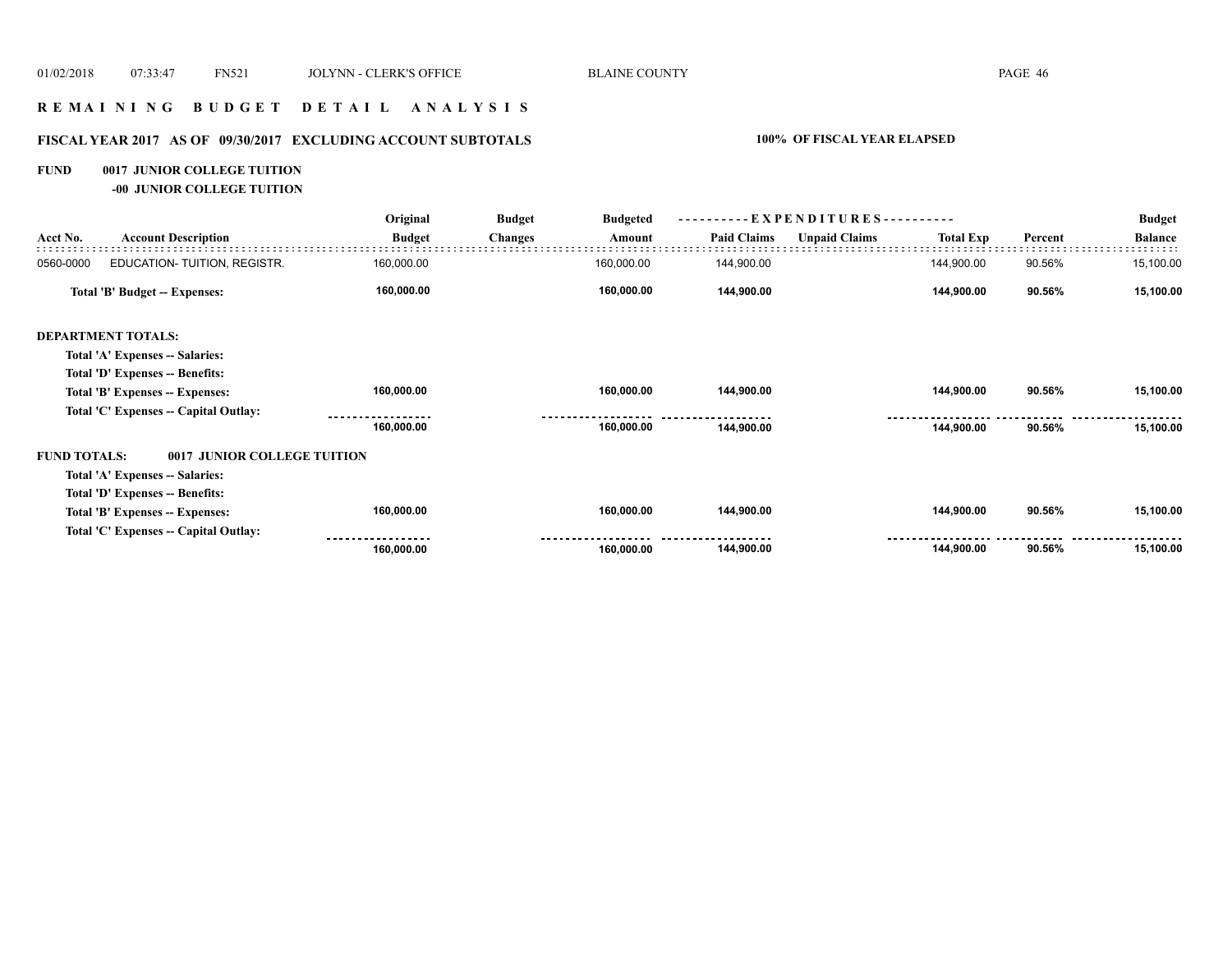## **R E M A I N I N G B U D G E T D E T A I L A N A L Y S I S**

# **FISCAL YEAR 2017 AS OF 09/30/2017 EXCLUDING ACCOUNT SUBTOTALS 100% OF FISCAL YEAR ELAPSED**

# **FUND 0019 CONSOLIDATED EMERG COMM (DISP)**

# **-00 CONSOLIDATED EMERG COMM (DISP)**

|           |                               | Original      | <b>Budget</b>  | <b>Budgeted</b> | ----------EXPENDITURES---------- |                      |                  |         | <b>Budget</b>  |
|-----------|-------------------------------|---------------|----------------|-----------------|----------------------------------|----------------------|------------------|---------|----------------|
| Acct No.  | <b>Account Description</b>    | <b>Budget</b> | <b>Changes</b> | Amount          | <b>Paid Claims</b>               | <b>Unpaid Claims</b> | <b>Total Exp</b> | Percent | <b>Balance</b> |
| 0402-0005 | SALARIES - DISPATCH           | 638,270.00    |                | 638,270.00      | 504,937.34                       |                      | 504,937.34       | 79.11%  | 133,332.66     |
| 0403-0000 | <b>SALARIES - MERIT</b>       | 23,475.00     | (5,000.00)     | 18,475.00 C     |                                  |                      |                  | 0.00%   | 18,475.00      |
| 0408-0001 | SALARIES-TERMINATION/LEAVE/OT | 7,000.00      |                | 7,000.00        | 14,933.06                        |                      | 14,933.06        | 213.33% | (7,933.06)     |
| 0409-0099 | SALARIES - OVERTIME           | 45,000.00     |                | 45,000.00       | 86,215.99                        |                      | 86,215.99        | 191.59% | (41, 215.99)   |
|           | Total 'A' Budget -- Salaries: | 713,745.00    | (5,000.00)     | 708,745.00      | 606,086.39                       |                      | 606,086.39       | 85.52%  | 102,658.61     |
| 0410-0000 | <b>RETIREMENT</b>             | 90,858.00     |                | 90,858.00       | 66,398.00                        |                      | 66,398.00        | 73.08%  | 24,460.00      |
| 0411-0000 | <b>FICA</b>                   | 57,196.00     |                | 57,196.00       | 45,796.54                        |                      | 45,796.54        | 80.07%  | 11,399.46      |
| 0412-0000 | <b>LIFE INSURANCE</b>         | 960.00        |                | 960.00          | 711.08                           |                      | 711.08           | 74.07%  | 248.92         |
| 0413-0000 | <b>MEDICAL INSURANCE</b>      | 127,155.00    |                | 127,155.00      | 79,567.97                        |                      | 79,567.97        | 62.58%  | 47,587.03      |
| 0414-0000 | <b>DENTAL INSURANCE</b>       | 5,845.00      |                | 5,845.00        | 4,345.36                         |                      | 4,345.36         | 74.34%  | 1,499.64       |
| 0415-0000 | STATE UNEMPLOYMENT            | 4,861.00      |                | 4,861.00        | 3,891.22                         |                      | 3,891.22         | 80.05%  | 969.78         |
| 0416-0000 | WORKER'S COMPENSATION INSUR.  | 27,366.00     |                | 27,366.00       | 14,390.00                        |                      | 14,390.00        | 52.58%  | 12,976.00      |
|           | Total 'D' Budget -- Benefits: | 314,241.00    |                | 314,241.00      | 215,100.17                       |                      | 215,100.17       | 68.45%  | 99,140.83      |
| 0439-0000 | <b>TRAVEL EXPENSES</b>        | 8,850.00      |                | 8,850.00        | 6,041.12                         |                      | 6,041.12         | 68.26%  | 2,808.88       |
| 0439-0001 | PER DIEM                      | 3,100.00      |                | 3,100.00        | 2,657.75                         |                      | 2,657.75         | 85.73%  | 442.25         |
| 0440-0001 | OFFICE EQUIPMENT              | 50.00         |                | 50.00           |                                  |                      |                  | 0.00%   | 50.00          |
| 0440-0004 | SUPPLIES-DISPATCH             | 3,000.00      |                | 3,000.00        | 3,017.89                         |                      | 3,017.89         | 100.60% | (17.89)        |
| 0465-0000 | UTILITIES FOR REPEATERS       | 7,000.00      |                | 7,000.00        | 3,944.02                         |                      | 3,944.02         | 56.34%  | 3,055.98       |
| 0495-0000 | <b>COMPUTER MAINTENANCE</b>   | 750.00        |                | 750.00          | 479.57                           |                      | 479.57           | 63.94%  | 270.43         |
| 0495-0001 | REPAIRS COMMUNICATIONS        | 750.00        |                | 750.00          |                                  |                      |                  | 0.00%   | 750.00         |
| 0495-0002 | SOFTWARE/SOFTWARE MAINTENANCE | 3,514.00      |                | 3,514.00        | 3,275.35                         |                      | 3,275.35         | 93.21%  | 238.65         |
| 0510-0000 | RENT/LEASE-TELETYPE           | 38,750.00     |                | 38,750.00       | 38,900.00                        |                      | 38,900.00        | 100.39% | (150.00)       |
| 0528-0000 | <b>DUES / MEMBERSHIPS</b>     | 1,635.00      |                | 1,635.00        | 1,531.00                         |                      | 1,531.00         | 93.64%  | 104.00         |
| 0569-0001 | <b>EDUCATION - DISPATCH</b>   | 9,507.00      |                | 9,507.00        | 7,025.47                         |                      | 7,025.47         | 73.90%  | 2,481.53       |
| 0591-0002 | <b>RECRUITMENT</b>            | 200.00        |                | 200.00          | 25.00                            |                      | 25.00            | 12.50%  | 175.00         |
|           | Total 'B' Budget -- Expenses: | 77,106.00     |                | 77,106.00       | 66,897.17                        |                      | 66,897.17        | 86.76%  | 10,208.83      |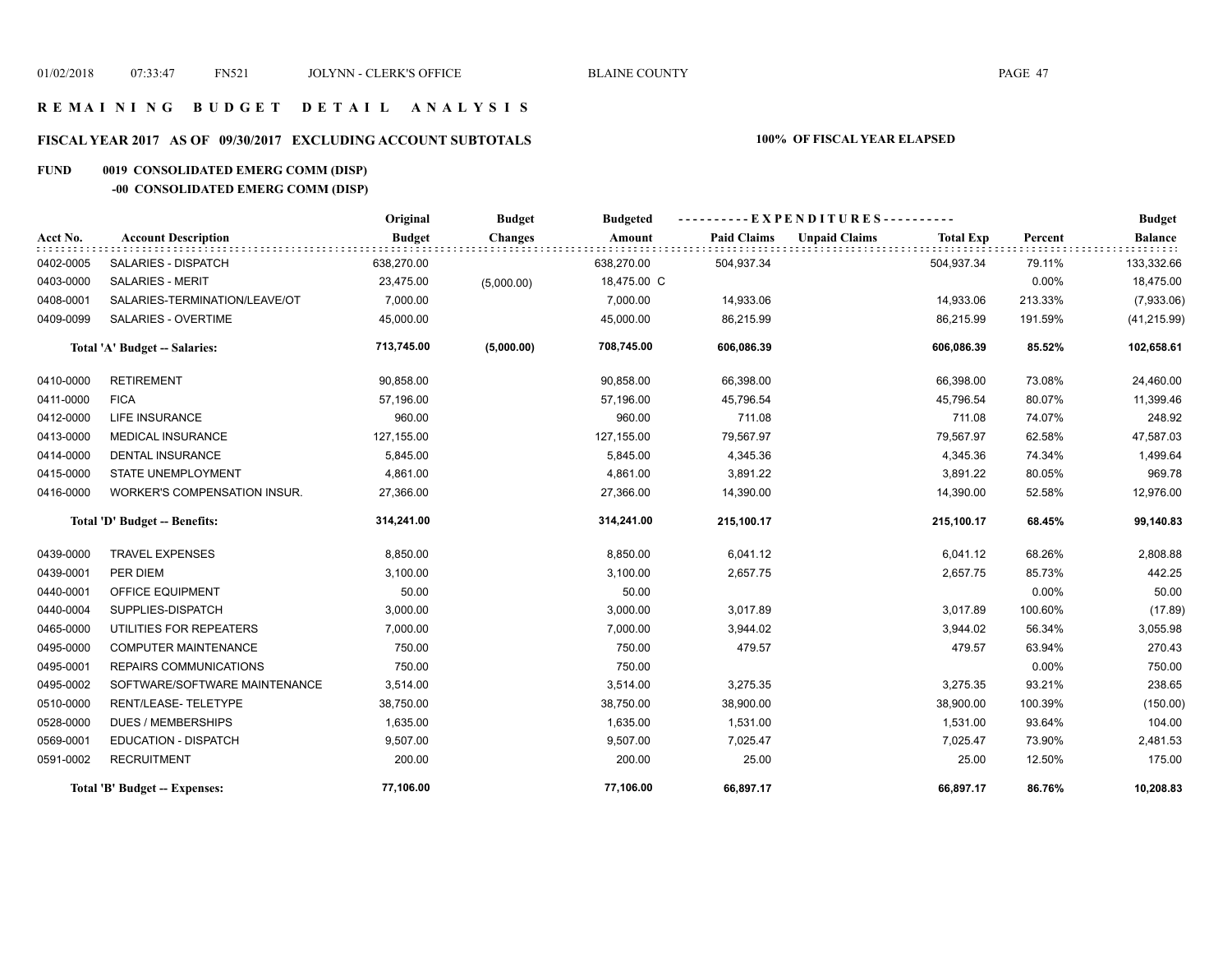#### **R E M A I N I N G B U D G E T D E T A I L A N A L Y S I S**

### **FISCAL YEAR 2017 AS OF 09/30/2017 EXCLUDING ACCOUNT SUBTOTALS 100% OF FISCAL YEAR ELAPSED**

#### **DEPARTMENT TOTALS: 713,745.00 708,745.00 606,086.39 606,086.39 85.52% 102,658.61 (5,000.00) Total 'A' Expenses -- Salaries: 99,140.83 Total 'D' Expenses -- Benefits: 314,241.00 314,241.00 215,100.17 215,100.17 68.45% 77,106.00 77,106.00 66,897.17 66,897.17 10,208.83 Total 'B' Expenses -- Expenses: 86.76% Total 'C' Expenses -- Capital Outlay:** ............. . . . . . . . . . . ................. . . . . . . . . . . . . . . . . .  **1,105,092.00 (5,000.00) 1,100,092.00 888,083.73 888,083.73 80.73% 212,008.27 FUND TOTALS: 0019 CONSOLIDATED EMERG COMM (DISP)Total 'A' Expenses -- Salaries: 713,745.00 (5,000.00) 708,745.00 606,086.39 606,086.39 85.52% 102,658.61 314,241.00 99,140.83 Total 'D' Expenses -- Benefits: 314,241.00 215,100.17 215,100.17 68 77,106.00 77,106.00 10,208.83 Total 'B' Expenses -- Expenses: 66,897.17 66,897.17 86.76% Total 'C' Expenses -- Capital Outlay:** -----------------<u>.........</u> . . . . . . . . . . . . . . .  $\frac{1}{2}$ . . . . . . . . . ----------. . . . .  **1,105,092.00 (5,000.00) 1,100,092.00 888,083.73 888,083.73 80.73% 212,008.27**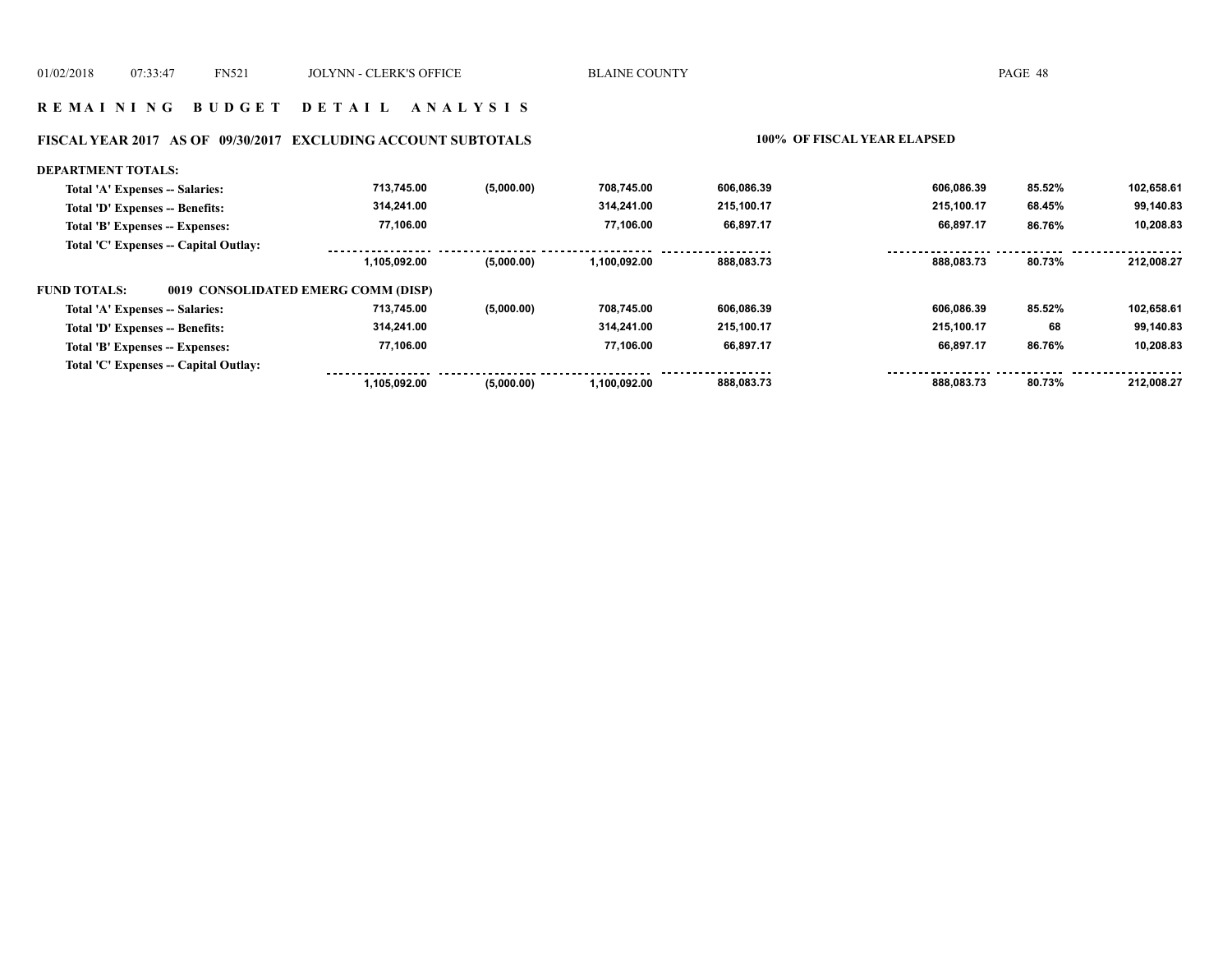## **R E M A I N I N G B U D G E T D E T A I L A N A L Y S I S**

# **FISCAL YEAR 2017 AS OF 09/30/2017 EXCLUDING ACCOUNT SUBTOTALS 100% OF FISCAL YEAR ELAPSED**

### **FUND 0020 REVALUATION**

**-00 REVALUATION**

|           |                                       | Original      | <b>Budget</b>  | <b>Budgeted</b> | -----EXPENDITURES---------- |                      |                  |         | <b>Budget</b>  |
|-----------|---------------------------------------|---------------|----------------|-----------------|-----------------------------|----------------------|------------------|---------|----------------|
| Acct No.  | <b>Account Description</b>            | <b>Budget</b> | <b>Changes</b> | Amount          | <b>Paid Claims</b>          | <b>Unpaid Claims</b> | <b>Total Exp</b> | Percent | <b>Balance</b> |
| 0405-0000 | SALARIES - EMPLOYEE, FULL-TIME        | 284,240.00    | 5,000.00       | 289,240.00 C    | 288,305.98                  |                      | 288,305.98       | 99.68%  | 934.02         |
| 0409-0001 | SALARIES - TERMINATION                | 4,000.00      |                | 4,000.00        | 1,525.74                    |                      | 1,525.74         | 38.14%  | 2,474.26       |
| 0409-0099 | <b>SALARIES - OVERTIME</b>            | 8,000.00      |                | 8,000.00        | 7,232.67                    |                      | 7,232.67         | 90.41%  | 767.33         |
|           | Total 'A' Budget -- Salaries:         | 296,240.00    | 5,000.00       | 301,240.00      | 297,064.39                  |                      | 297,064.39       | 98.61%  | 4,175.61       |
| 0410-0000 | <b>RETIREMENT</b>                     | 34,100.00     |                | 34,100.00       | 33,454.90                   |                      | 33,454.90        | 98.11%  | 645.10         |
| 0411-0000 | <b>FICA</b>                           | 23,100.00     |                | 23,100.00       | 20,904.94                   |                      | 20,904.94        | 90.50%  | 2,195.06       |
| 0412-0000 | LIFE INSURANCE                        | 516.00        |                | 516.00          | 502.66                      |                      | 502.66           | 97.41%  | 13.34          |
| 0413-0000 | <b>MEDICAL INSURANCE</b>              | 74,080.00     |                | 74,080.00       | 70,004.67                   |                      | 70,004.67        | 94.50%  | 4,075.33       |
| 0414-0000 | DENTAL INSURANCE                      | 3,190.00      |                | 3,190.00        | 3,071.72                    |                      | 3,071.72         | 96.29%  | 118.28         |
| 0415-0000 | STATE UNEMPLOYMENT                    | 1,964.00      |                | 1,964.00        | 1,776.23                    |                      | 1,776.23         | 90.44%  | 187.77         |
| 0416-0000 | WORKER'S COMPENSATION INSUR.          | 3,550.00      |                | 3,550.00        | 2,248.00                    |                      | 2,248.00         | 63.32%  | 1,302.00       |
|           | Total 'D' Budget -- Benefits:         | 140,500.00    |                | 140,500.00      | 131,963.12                  |                      | 131,963.12       | 93.92%  | 8,536.88       |
| 0439-0000 | TRAVEL - OTHER                        | 5,000.00      |                | 5,000.00        | 3,844.93                    |                      | 3,844.93         | 76.90%  | 1,155.07       |
| 0439-0001 | PER DIEM                              | 3,000.00      |                | 3,000.00        | 1,786.25                    |                      | 1,786.25         | 59.54%  | 1,213.75       |
| 0440-0000 | SUPPLIES - OFFICE                     | 5,500.00      |                | 5,500.00        | 5,693.84                    |                      | 5,693.84         | 103.52% | (193.84)       |
| 0479-0000 | <b>VEHICLE-GAS EXP</b>                | 2,000.00      |                | 2,000.00        | 1,599.67                    |                      | 1,599.67         | 79.98%  | 400.33         |
| 0489-0000 | PROFESSIONAL SVC                      | 1,450.00      |                | 1,450.00        | 1,400.00                    |                      | 1,400.00         | 96.55%  | 50.00          |
| 0492-0000 | REPAIRS/SOFTWARE MAINTENANCE          | 8,500.00      |                | 8,500.00        | 8,409.54                    |                      | 8,409.54         | 98.94%  | 90.46          |
| 0499-0000 | <b>REPAIRS/MAINT - VEHICLES</b>       | 3,000.00      |                | 3,000.00        | 1,537.61                    |                      | 1,537.61         | 51.25%  | 1,462.39       |
| 0528-0000 | <b>DUES / MEMBERSHIPS</b>             | 690.00        |                | 690.00          | 686.70                      |                      | 686.70           | 99.52%  | 3.30           |
| 0569-0000 | <b>EDUCATION - OTHER</b>              | 3,500.00      |                | 3,500.00        | 3,071.00                    |                      | 3,071.00         | 87.74%  | 429.00         |
|           | Total 'B' Budget -- Expenses:         | 32,640.00     |                | 32,640.00       | 28,029.54                   |                      | 28,029.54        | 85.87%  | 4,610.46       |
|           | <b>DEPARTMENT TOTALS:</b>             |               |                |                 |                             |                      |                  |         |                |
|           | Total 'A' Expenses -- Salaries:       | 296,240.00    | 5,000.00       | 301,240.00      | 297,064.39                  |                      | 297,064.39       | 98.61%  | 4,175.61       |
|           | Total 'D' Expenses -- Benefits:       | 140,500.00    |                | 140,500.00      | 131,963.12                  |                      | 131,963.12       | 93.92%  | 8,536.88       |
|           | Total 'B' Expenses -- Expenses:       | 32,640.00     |                | 32,640.00       | 28,029.54                   |                      | 28,029.54        | 85.87%  | 4,610.46       |
|           | Total 'C' Expenses -- Capital Outlay: |               |                |                 |                             |                      |                  |         |                |
|           |                                       | 469,380.00    | 5,000.00       | 474,380.00      | 457,057.05                  |                      | 457,057.05       | 96.35%  | 17,322.95      |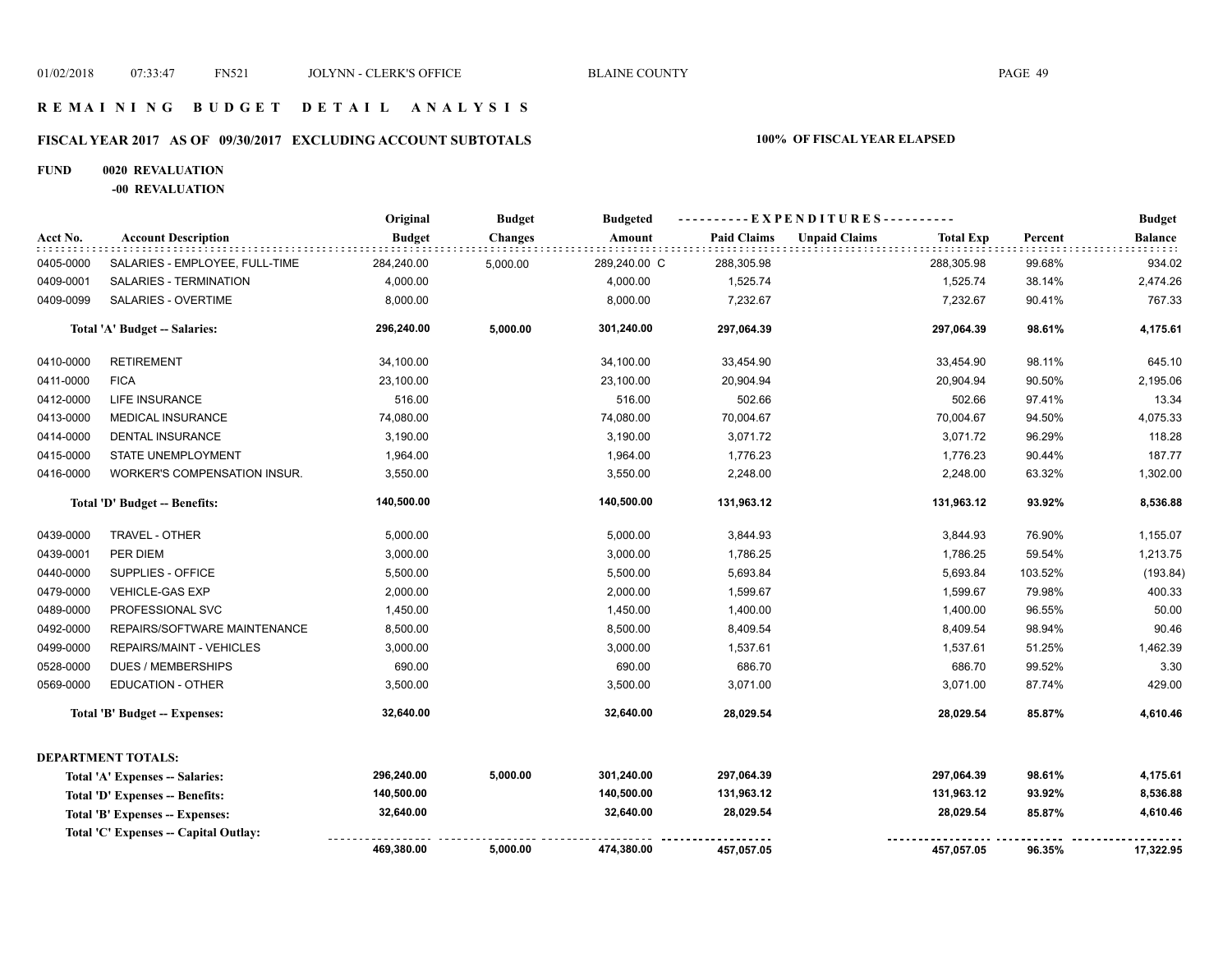## **R E M A I N I N G B U D G E T D E T A I L A N A L Y S I S**

# **FISCAL YEAR 2017 AS OF 09/30/2017 EXCLUDING ACCOUNT SUBTOTALS 100% OF FISCAL YEAR ELAPSED**

#### **FUND TOTALS: 0020 REVALUATION**

| Total 'A' Expenses -- Salaries:       | 296.240.00 | 5.000.00 | 301.240.00 | 297.064.39 | 297.064.39 | 98.61% | 4.175.61  |
|---------------------------------------|------------|----------|------------|------------|------------|--------|-----------|
| Total 'D' Expenses -- Benefits:       | 140.500.00 |          | 140.500.00 | 131,963.12 | 131.963.12 | 94     | 8,536.88  |
| Total 'B' Expenses -- Expenses:       | 32.640.00  |          | 32.640.00  | 28,029.54  | 28,029.54  | 85.87% | 4,610.46  |
| Total 'C' Expenses -- Capital Outlay: |            |          |            |            |            |        |           |
|                                       | 469.380.00 | 5.000.00 | 474.380.00 | 457.057.05 | 457.057.05 | 96.35% | 17.322.95 |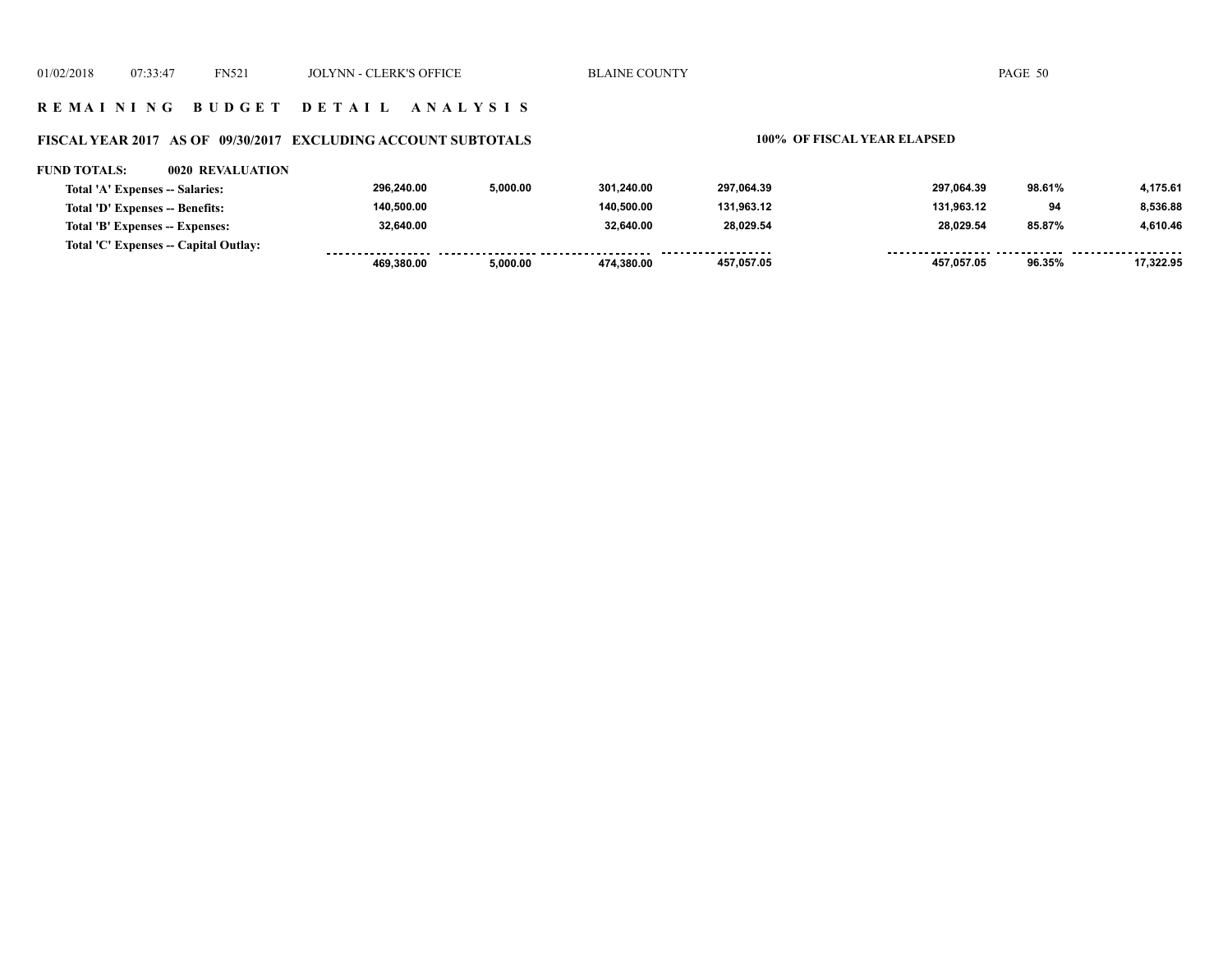## **R E M A I N I N G B U D G E T D E T A I L A N A L Y S I S**

# **FISCAL YEAR 2017 AS OF 09/30/2017 EXCLUDING ACCOUNT SUBTOTALS 100% OF FISCAL YEAR ELAPSED**

## **FUND 0022 RECYCLE CENTER**

### **-00 RECYCLE CENTER**

|           |                                     | Original      | <b>Budget</b>  | <b>Budgeted</b> | ----------EXPENDITURES---------- |                      |                  |         | <b>Budget</b>  |  |
|-----------|-------------------------------------|---------------|----------------|-----------------|----------------------------------|----------------------|------------------|---------|----------------|--|
| Acct No.  | <b>Account Description</b>          | <b>Budget</b> | <b>Changes</b> | Amount          | <b>Paid Claims</b>               | <b>Unpaid Claims</b> | <b>Total Exp</b> | Percent | <b>Balance</b> |  |
| 0403-0000 | SALARIES - MERIT/FLEX               | 4,189.00      |                | 4,189.00        |                                  |                      |                  | 0.00%   | 4,189.00       |  |
| 0404-0003 | SALARIES - SUPERVISOR               | 51,176.00     |                | 51,176.00       | 52,977.61                        |                      | 52,977.61        | 103.52% | (1,801.61)     |  |
| 0405-0001 | SALARIES-RECYCLE CTR OPERATOR       | 65,000.00     | 5,500.00       | 70,500.00 C     | 79,820.89                        |                      | 79,820.89        | 113.22% | (9,320.89)     |  |
| 0409-0001 | SALARIES - TERMINATION              | 2,500.00      |                | 2,500.00        |                                  |                      |                  | 0.00%   | 2,500.00       |  |
| 0409-0099 | SALARIES - OVERTIME                 | 7,000.00      |                | 7,000.00        | 2,329.75                         |                      | 2,329.75         | 33.28%  | 4,670.25       |  |
|           | Total 'A' Budget -- Salaries:       | 129,865.00    | 5,500.00       | 135,365.00      | 135,128.25                       |                      | 135,128.25       | 99.83%  | 236.75         |  |
| 0410-0000 | <b>RETIREMENT</b>                   | 13,889.00     |                | 13,889.00       | 15,296.73                        |                      | 15,296.73        | 110.14% | (1,407.73)     |  |
| 0411-0000 | <b>FICA</b>                         | 9,386.00      |                | 9,386.00        | 9,442.26                         |                      | 9,442.26         | 100.60% | (56.26)        |  |
| 0412-0000 | <b>LIFE INSURANCE</b>               | 1,185.00      |                | 1,185.00        | 196.16                           |                      | 196.16           | 16.55%  | 988.84         |  |
| 0413-0000 | <b>MEDICAL INSURANCE</b>            | 26,565.00     |                | 26,565.00       | 28,280.24                        |                      | 28,280.24        | 106.46% | (1,715.24)     |  |
| 0414-0000 | <b>DENTAL INSURANCE</b>             | 184.00        |                | 184.00          | 1,198.72                         |                      | 1,198.72         | 651.48% | (1,014.72)     |  |
| 0415-0000 | <b>STATE UNEMPLOYMENT</b>           | 799.00        |                | 799.00          | 802.30                           |                      | 802.30           | 100.41% | (3.30)         |  |
| 0416-0000 | WORKER'S COMPENSATION INSUR.        | 3,854.00      |                | 3,854.00        | 2,587.00                         |                      | 2,587.00         | 67.13%  | 1,267.00       |  |
|           | Total 'D' Budget -- Benefits:       | 55,862.00     |                | 55,862.00       | 57,803.41                        |                      | 57,803.41        | 103.48% | (1,941.41)     |  |
| 0449-0003 | <b>SUPPLIES</b>                     | 14,000.00     |                | 14,000.00       | 14,528.15                        |                      | 14,528.15        | 103.77% | (528.15)       |  |
| 0464-0000 | UTILITIES - TELEPHONE, OTHER        | 2,500.00      |                | 2,500.00        | 2,375.28                         |                      | 2,375.28         | 95.01%  | 124.72         |  |
| 0465-0000 | UTILITIES- ELECTRICITY              | 6,000.00      |                | 6,000.00        | 6,816.33                         |                      | 6,816.33         | 113.61% | (816.33)       |  |
| 0469-0000 | UTILITIES- OTHER-PROPANE            | 2,500.00      |                | 2,500.00        | 2,638.37                         |                      | 2,638.37         | 105.53% | (138.37)       |  |
| 0470-0000 | VEHICLES - FUEL, GASOLINE           | 4,000.00      |                | 4,000.00        | 5,259.37                         |                      | 5,259.37         | 131.48% | (1,259.37)     |  |
| 0473-0000 | <b>VEHICLES - TIRES</b>             | 3,100.00      |                | 3,100.00        | 3,446.71                         |                      | 3,446.71         | 111.18% | (346.71)       |  |
| 0489-0006 | <b>ADMINISTRATIVE SUPPORT</b>       | 13,972.00     |                | 13,972.00       | 13,972.00                        |                      | 13,972.00        | 100.00% |                |  |
| 0491-0000 | REPAIRS/MAINT - HEAVY EQUIP         | 20,000.00     |                | 20,000.00       | 16,598.74                        |                      | 16,598.74        | 82.99%  | 3,401.26       |  |
| 0569-0000 | <b>EDUCATION- OTHER</b>             | 42,000.00     |                | 42,000.00       | 4,803.65                         |                      | 4,803.65         | 11.44%  | 37,196.35      |  |
|           | Total 'B' Budget -- Expenses:       | 108,072.00    |                | 108,072.00      | 70,438.60                        |                      | 70,438.60        | 65.18%  | 37,633.40      |  |
| 0803-0000 | CAPITAL - HEAVY EQUIPMENT           | 115,000.00    |                | 115,000.00      |                                  |                      |                  | 0.00%   | 115,000.00     |  |
| 0803-0002 | <b>CAPITAL - EQUIPMENT</b>          | 35,000.00     |                | 35,000.00       | 8,131.41                         |                      | 8,131.41         | 23.23%  | 26,868.59      |  |
|           | Total 'C' Budget -- Capital Outlay: | 150,000.00    |                | 150,000.00      | 8,131.41                         |                      | 8,131.41         | 5.42%   | 141,868.59     |  |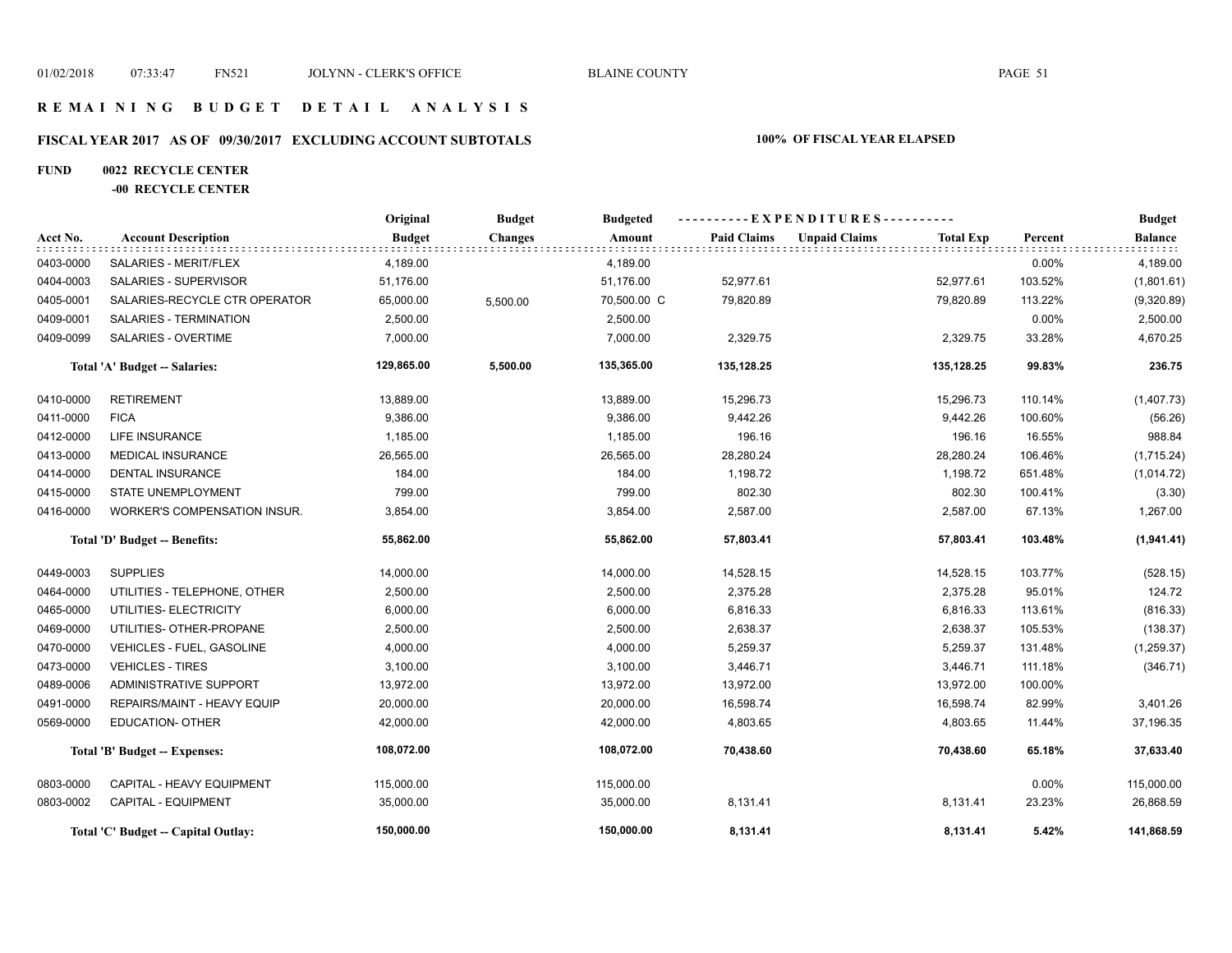#### **FISCAL YEAR 2017 AS OF 09/30/2017 EXCLUDING ACCOUNT SUBTOTALS 100% OF FISCAL YEAR ELAPSED**

#### **DEPARTMENT TOTALS: 129,865.00 5,500.00 135,365.00 135,128.25 135,128.25 99.83% 236.75 Total 'A' Expenses -- Salaries: Total 'D' Expenses -- Benefits: 55,862.00 55,862.00 57,803.41 57,803.41 103.48% (1,941.41) 108,072.00 108,072.00 70,438.60 70,438.60 37,633.40 Total 'B' Expenses -- Expenses: 65.18% Total 'C' Expenses -- Capital Outlay: 150,000.00 150,000.00 8,131.41 8,131.41 5.42% 141,868.59**  . . . . .  **443,799.00 5,500.00 449,299.00 271,501.67 271,501.67 60.43% 177,797.33 FUND TOTALS: 0022 RECYCLE CENTERTotal 'A' Expenses -- Salaries: 129,865.00 5,500.00 135,365.00 135,128.25 135,128.25 99.83% 236.75 55,862.00 55,862.00 57,803.41 57,803.41 Total 'D' Expenses -- Benefits: 103 (1,941.41) 108,072.00 108,072.00 70,438.60 70,438.60 37,633.40 Total 'B' Expenses -- Expenses: 65.18% Total 'C' Expenses -- Capital Outlay: 150,000.00 150,000.00 8,131.41 8,131.41 5.42% 141,868.59 443,799.00 449,299.00 5,500.00 271,501.67 271,501.67 60.43% 177,797.33**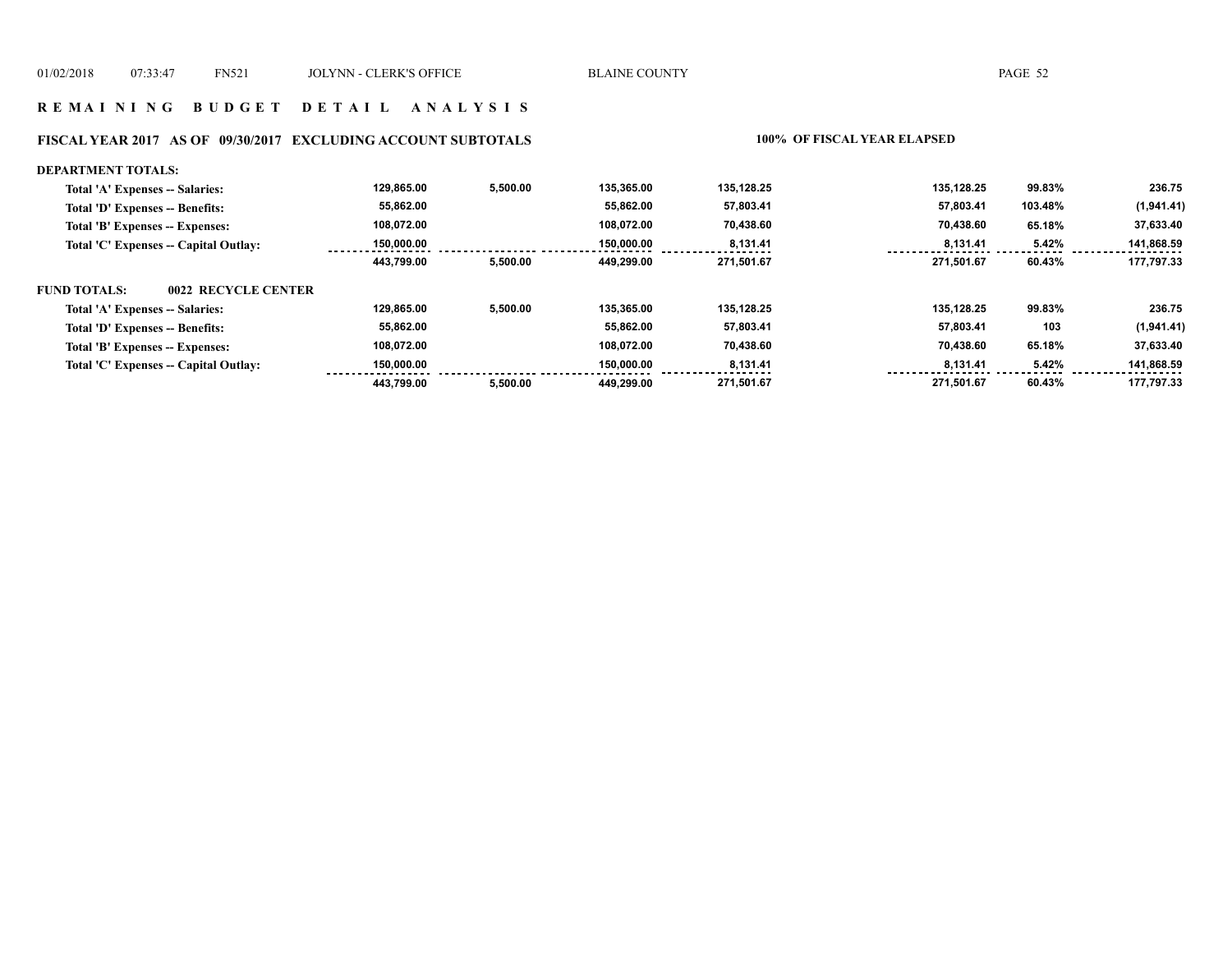## **R E M A I N I N G B U D G E T D E T A I L A N A L Y S I S**

# **FISCAL YEAR 2017 AS OF 09/30/2017 EXCLUDING ACCOUNT SUBTOTALS 100% OF FISCAL YEAR ELAPSED**

### **FUND 0023 SOLID WASTE**

**-00 SOLID WASTE**

|                     |                                       | Original      | <b>Budget</b>  | <b>Budgeted</b> | EXPENDITURES---    |                      |                  |         | <b>Budget</b>  |
|---------------------|---------------------------------------|---------------|----------------|-----------------|--------------------|----------------------|------------------|---------|----------------|
| Acct No.            | <b>Account Description</b>            | <b>Budget</b> | <b>Changes</b> | Amount          | <b>Paid Claims</b> | <b>Unpaid Claims</b> | <b>Total Exp</b> | Percent | <b>Balance</b> |
| 0467-0001           | UTILITIES-GARBAGE SMILEY CREEK        | 26,000.00     | 25,000.00      | 51,000.00 C     | 39,873.01          |                      | 39,873.01        | 78.18%  | 11,126.99      |
| 0467-0002           | UTILITIES - GARBAGE - MAGIC           | 5,000.00      |                | 5,000.00        | 5.718.61           |                      | 5,718.61         | 114.37% | (718.61)       |
| 0542-0000           | <b>POSTAGE</b>                        | 600.00        |                | 600.00          | 600.00             |                      | 600.00           | 100.00% |                |
| 0733-0002           | SOLID WASTE REGIONAL DIST             | 1,578,951.00  |                | 1,578,951.00    | 1,578,951.00       |                      | 1,578,951.00     | 100.00% |                |
|                     | Total 'B' Budget -- Expenses:         | 1,610,551.00  | 25,000.00      | 1,635,551.00    | 1,625,142.62       |                      | 1,625,142.62     | 99.36%  | 10,408.38      |
|                     | <b>DEPARTMENT TOTALS:</b>             |               |                |                 |                    |                      |                  |         |                |
|                     | Total 'A' Expenses -- Salaries:       |               |                |                 |                    |                      |                  |         |                |
|                     | Total 'D' Expenses -- Benefits:       |               |                |                 |                    |                      |                  |         |                |
|                     | Total 'B' Expenses -- Expenses:       | 1,610,551.00  | 25,000.00      | 1,635,551.00    | 1,625,142.62       |                      | 1,625,142.62     | 99.36%  | 10,408.38      |
|                     | Total 'C' Expenses -- Capital Outlay: |               |                |                 |                    |                      |                  |         |                |
|                     |                                       | 1,610,551.00  | 25,000,00      | 1.635.551.00    | 1,625,142.62       |                      | 1,625,142.62     | 99.36%  | 10,408.38      |
| <b>FUND TOTALS:</b> | 0023 SOLID WASTE                      |               |                |                 |                    |                      |                  |         |                |
|                     | Total 'A' Expenses -- Salaries:       |               |                |                 |                    |                      |                  |         |                |
|                     | Total 'D' Expenses -- Benefits:       |               |                |                 |                    |                      |                  |         |                |
|                     | Total 'B' Expenses -- Expenses:       | 1,610,551.00  | 25,000.00      | 1,635,551.00    | 1,625,142.62       |                      | 1,625,142.62     | 99.36%  | 10,408.38      |
|                     | Total 'C' Expenses -- Capital Outlay: |               |                |                 |                    |                      |                  |         |                |
|                     |                                       | 1,610,551.00  | 25,000.00      | 1,635,551.00    | 1,625,142.62       |                      | 1,625,142.62     | 99.36%  | 10,408.38      |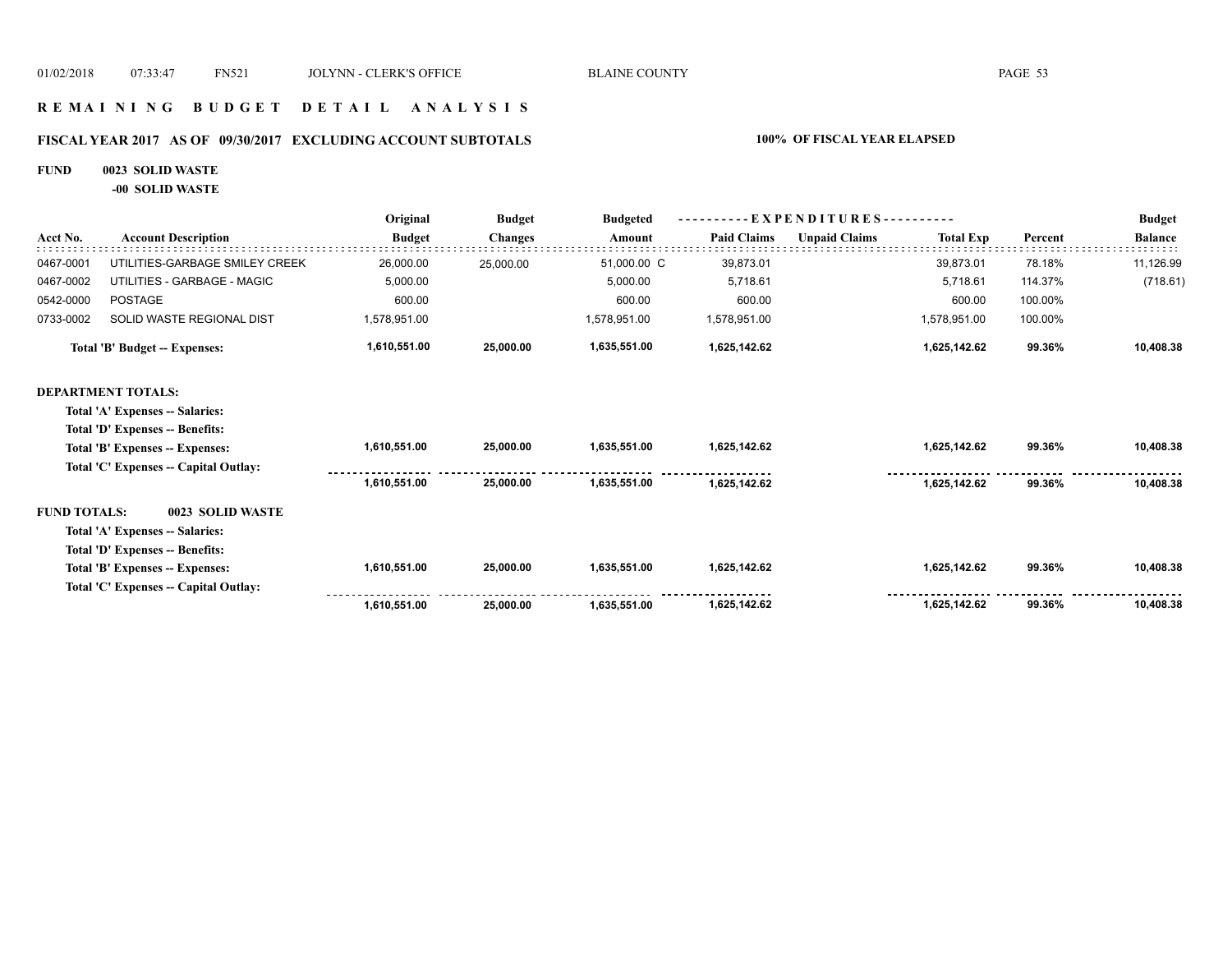## **R E M A I N I N G B U D G E T D E T A I L A N A L Y S I S**

# **FISCAL YEAR 2017 AS OF 09/30/2017 EXCLUDING ACCOUNT SUBTOTALS 100% OF FISCAL YEAR ELAPSED**

### **FUND 0027 WEEDS**

**-00 WEEDS**

|           |                                     | Original      | <b>Budget</b>  | <b>Budgeted</b> |                    |                      |                  |         | <b>Budget</b>  |
|-----------|-------------------------------------|---------------|----------------|-----------------|--------------------|----------------------|------------------|---------|----------------|
| Acct No.  | <b>Account Description</b>          | <b>Budget</b> | <b>Changes</b> | Amount          | <b>Paid Claims</b> | <b>Unpaid Claims</b> | <b>Total Exp</b> | Percent | <b>Balance</b> |
| 0403-0000 | <b>SALARIES - MERIT</b>             | 3,223.00      |                | 3,223.00        |                    |                      |                  | 0.00%   | 3,223.00       |
| 0405-0000 | SALARIES - SUPERINTENDENT           | 69,024.00     |                | 69,024.00       | 68,237.00          |                      | 68,237.00        | 98.86%  | 787.00         |
| 0406-0000 | SALARIES - EMPLOYEE, HALF-YEAR      | 26,107.00     |                | 26,107.00       | 23,640.12          |                      | 23,640.12        | 90.55%  | 2,466.88       |
| 0409-0000 | *SALARIES-OTHER PERSONNEL-CWMA      |               | 75.00          | 75.00 C         | 75.00              |                      | 75.00            | 100.00% |                |
| 0409-0002 | SALARIES-TERMINATION                | 6,000.00      |                | 6,000.00        |                    |                      |                  | 0.00%   | 6,000.00       |
| 0409-0099 | SALARIES - OVERTIME                 | 550.00        |                | 550.00          |                    |                      |                  | 0.00%   | 550.00         |
|           | Total 'A' Budget -- Salaries:       | 104,904.00    | 75.00          | 104,979.00      | 91,952.12          |                      | 91,952.12        | 87.59%  | 13,026.88      |
| 0410-0000 | <b>RETIREMENT</b>                   | 11,960.00     |                | 11,960.00       | 10,400.42          |                      | 10,400.42        | 86.96%  | 1,559.58       |
| 0411-0000 | <b>FICA</b>                         | 8,524.00      |                | 8,524.00        | 6,309.52           |                      | 6,309.52         | 74.02%  | 2,214.48       |
| 0412-0000 | LIFE INSURANCE                      | 111.00        |                | 111.00          | 110.34             |                      | 110.34           | 99.41%  | 0.66           |
| 0413-0000 | <b>MEDICAL INSURANCE</b>            | 19,280.00     |                | 19,280.00       | 19,449.73          |                      | 19,449.73        | 100.88% | (169.73)       |
| 0414-0000 | <b>DENTAL INSURANCE</b>             | 1,125.00      |                | 1,125.00        | 674.28             |                      | 674.28           | 59.94%  | 450.72         |
| 0415-0000 | STATE UNEMPLOYMENT                  | 725.00        |                | 725.00          | 536.10             |                      | 536.10           | 73.94%  | 188.90         |
| 0416-0000 | <b>WORKER'S COMPENSATION INSUR.</b> | 4,792.00      |                | 4,792.00        | 2,806.00           |                      | 2,806.00         | 58.56%  | 1,986.00       |
|           | Total 'D' Budget -- Benefits:       | 46,517.00     |                | 46,517.00       | 40,286.39          |                      | 40,286.39        | 86.61%  | 6,230.61       |
| 0439-0000 | TRAVEL - OTHER                      | 1,000.00      |                | 1,000.00        | 637.00             |                      | 637.00           | 63.70%  | 363.00         |
| 0439-0001 | PER DIEM                            | 400.00        |                | 400.00          | 423.75             |                      | 423.75           | 105.94% | (23.75)        |
| 0440-0000 | SUPPLIES - OFFICE                   | 1,000.00      |                | 1,000.00        | 363.79             |                      | 363.79           | 36.38%  | 636.21         |
| 0449-0000 | <b>SUPPLIES</b>                     | 32,500.00     |                | 32,500.00       | 28,928.90          |                      | 28,928.90        | 89.01%  | 3,571.10       |
| 0470-0000 | VEHICLES - FUEL, GASOLINE           | 4,500.00      |                | 4,500.00        | 2,477.29           |                      | 2,477.29         | 55.05%  | 2,022.71       |
| 0489-0000 | <b>OUTREACH PROGRAM</b>             | 5,000.00      |                | 5,000.00        | 3,067.50           |                      | 3,067.50         | 61.35%  | 1,932.50       |
| 0489-0006 | ADMINISTRATIVE SUPPORT              | 13,972.00     |                | 13,972.00       | 19,124.50          |                      | 19,124.50        | 136.88% | (5, 152.50)    |
| 0499-0000 | <b>REPAIRS/MAINT- OTHER</b>         | 2,500.00      |                | 2,500.00        | 822.44             |                      | 822.44           | 32.90%  | 1,677.56       |
| 0522-0000 | <b>ADVERTISING</b>                  | 500.00        |                | 500.00          | 1,092.90           |                      | 1,092.90         | 218.58% | (592.90)       |
| 0542-0000 | <b>POSTAGE</b>                      | 400.00        |                | 400.00          | 147.99             |                      | 147.99           | 37.00%  | 252.01         |
| 0569-0000 | <b>EDUCATION- OTHER</b>             | 2,500.00      |                | 2,500.00        | 1,196.94           |                      | 1,196.94         | 47.88%  | 1,303.06       |
| 0689-0001 | CONTRACTS - WEED SPRAYING           | 1,000.00      |                | 1,000.00        | 1,306.00           |                      | 1,306.00         | 130.60% | (306.00)       |
| 0689-0002 | *GRANT- COST SHARE - CWMA           |               | 2,120.88       | 2,120.88 C      | 2,120.88           |                      | 2,120.88         | 100.00% |                |
|           | Total 'B' Budget -- Expenses:       | 65,272.00     | 2,120.88       | 67,392.88       | 61,709.88          |                      | 61,709.88        | 91.57%  | 5,683.00       |
| 0899-0000 | <b>CAPITAL- OTHER</b>               | 6,500.00      | 5,899.00       | 12,399.00 C     | 5,899.00           |                      | 5,899.00         | 47.58%  | 6,500.00       |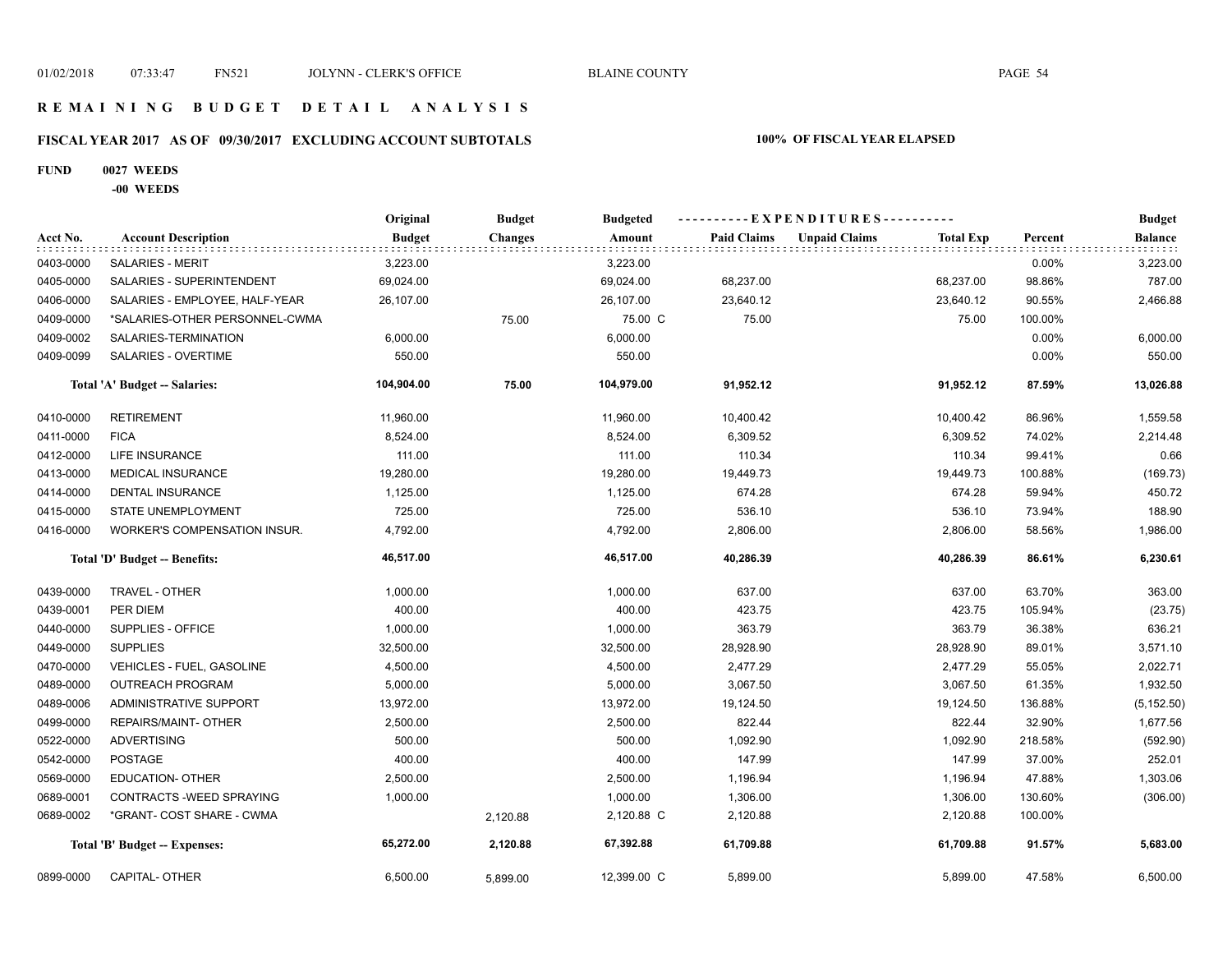## **R E M A I N I N G B U D G E T D E T A I L A N A L Y S I S**

# **FISCAL YEAR 2017 AS OF 09/30/2017 EXCLUDING ACCOUNT SUBTOTALS 100% OF FISCAL YEAR ELAPSED**

#### **FUND 0027 WEEDS**

**-00 WEEDS**

|                     |                                       | Original      | <b>Budget</b>  | <b>Budgeted</b> | - E X P E N D I T U R E S - - - - - - - - - - |                      |                  |         | <b>Budget</b>  |
|---------------------|---------------------------------------|---------------|----------------|-----------------|-----------------------------------------------|----------------------|------------------|---------|----------------|
| Acct No.            | <b>Account Description</b>            | <b>Budget</b> | <b>Changes</b> | Amount          | <b>Paid Claims</b>                            | <b>Unpaid Claims</b> | <b>Total Exp</b> | Percent | <b>Balance</b> |
|                     | Total 'C' Budget -- Capital Outlay:   | 6,500.00      | 5,899.00       | 12,399.00       | 5,899.00                                      |                      | 5,899.00         | 47.58%  | 6,500.00       |
|                     | <b>DEPARTMENT TOTALS:</b>             |               |                |                 |                                               |                      |                  |         |                |
|                     | Total 'A' Expenses -- Salaries:       | 104,904.00    | 75.00          | 104,979.00      | 91,952.12                                     |                      | 91,952.12        | 87.59%  | 13,026.88      |
|                     | Total 'D' Expenses -- Benefits:       | 46,517.00     |                | 46,517.00       | 40,286.39                                     |                      | 40,286.39        | 86.61%  | 6,230.61       |
|                     | Total 'B' Expenses -- Expenses:       | 65,272.00     | 2,120.88       | 67,392.88       | 61,709.88                                     |                      | 61,709.88        | 91.57%  | 5,683.00       |
|                     | Total 'C' Expenses -- Capital Outlay: | 6,500.00      | 5,899.00       | 12,399.00       | 5,899.00                                      |                      | 5,899.00         | 47.58%  | 6,500.00       |
|                     |                                       | 223,193.00    | 8,094.88       | 231,287.88      | 199,847.39                                    |                      | 199,847.39       | 86.41%  | 31,440.49      |
| <b>FUND TOTALS:</b> | 0027 WEEDS                            |               |                |                 |                                               |                      |                  |         |                |
|                     | Total 'A' Expenses -- Salaries:       | 104,904.00    | 75.00          | 104,979.00      | 91,952.12                                     |                      | 91,952.12        | 87.59%  | 13,026.88      |
|                     | Total 'D' Expenses -- Benefits:       | 46,517.00     |                | 46,517.00       | 40,286.39                                     |                      | 40,286.39        | 87      | 6,230.61       |
|                     | Total 'B' Expenses -- Expenses:       | 65,272.00     | 2,120.88       | 67,392.88       | 61,709.88                                     |                      | 61,709.88        | 91.57%  | 5,683.00       |
|                     | Total 'C' Expenses -- Capital Outlay: | 6,500.00      | 5,899.00       | 12,399.00       | 5,899.00                                      |                      | 5,899.00         | 47.58%  | 6,500.00       |
|                     |                                       | 223,193.00    | 8,094.88       | 231,287.88      | 199,847.39                                    |                      | 199,847.39       | 86.41%  | 31,440.49      |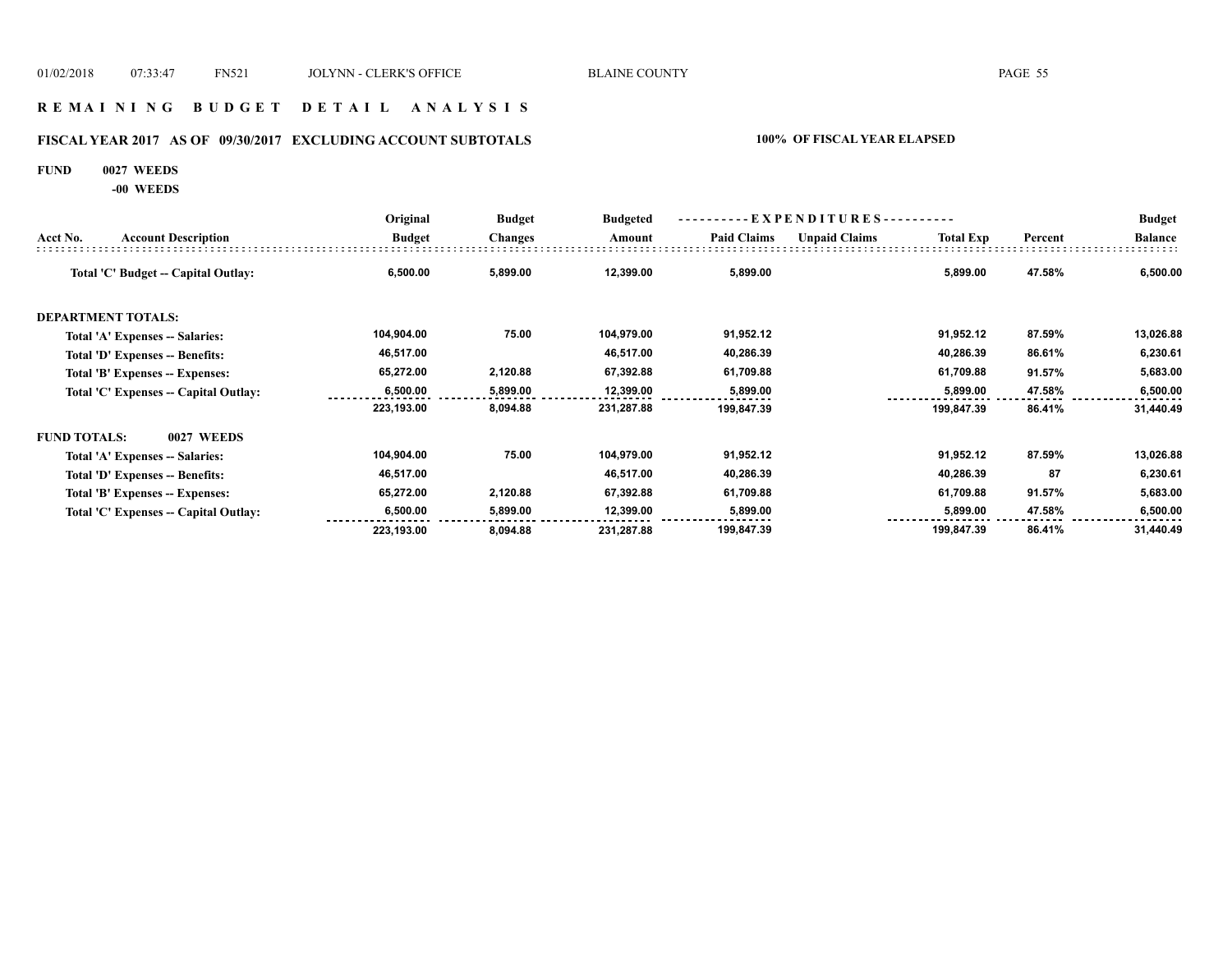## **R E M A I N I N G B U D G E T D E T A I L A N A L Y S I S**

# **FISCAL YEAR 2017 AS OF 09/30/2017 EXCLUDING ACCOUNT SUBTOTALS 100% OF FISCAL YEAR ELAPSED**

#### **FUND 0030 CAPITAL IMPROVEMENT FUND**

**-00 CAPITAL IMPROVEMENT FUND**

|                     |                                       | Original      | <b>Budget</b>  | <b>Budgeted</b> | EXPENDITURES--     |                      |                  |         | <b>Budget</b>  |
|---------------------|---------------------------------------|---------------|----------------|-----------------|--------------------|----------------------|------------------|---------|----------------|
| Acct No.            | <b>Account Description</b>            | <b>Budget</b> | <b>Changes</b> | Amount          | <b>Paid Claims</b> | <b>Unpaid Claims</b> | <b>Total Exp</b> | Percent | <b>Balance</b> |
| 0807-0001           | CAPITAL - CONSTRUCTION                | 300,000.00    |                | 300,000.00      |                    |                      |                  | 0.00%   | 300,000.00     |
| 0808-0000           | CAPITAL- BUILDINGS                    | 225,000.00    |                | 225,000.00      | 192,534.96         |                      | 192,534.96       | 85.57%  | 32,465.04      |
|                     | Total 'C' Budget -- Capital Outlay:   | 525,000.00    |                | 525,000.00      | 192,534.96         |                      | 192,534.96       | 36.67%  | 332,465.04     |
|                     | <b>DEPARTMENT TOTALS:</b>             |               |                |                 |                    |                      |                  |         |                |
|                     | Total 'A' Expenses -- Salaries:       |               |                |                 |                    |                      |                  |         |                |
|                     | Total 'D' Expenses -- Benefits:       |               |                |                 |                    |                      |                  |         |                |
|                     | Total 'B' Expenses -- Expenses:       |               |                |                 |                    |                      |                  |         |                |
|                     | Total 'C' Expenses -- Capital Outlay: | 525,000.00    |                | 525,000.00      | 192,534.96         |                      | 192,534.96       | 36.67%  | 332,465.04     |
|                     |                                       | 525,000.00    |                | 525,000.00      | 192,534.96         |                      | 192,534.96       | 36.67%  | 332,465.04     |
| <b>FUND TOTALS:</b> | 0030 CAPITAL IMPROVEMENT FUND         |               |                |                 |                    |                      |                  |         |                |
|                     | Total 'A' Expenses -- Salaries:       |               |                |                 |                    |                      |                  |         |                |
|                     | Total 'D' Expenses -- Benefits:       |               |                |                 |                    |                      |                  |         |                |
|                     | Total 'B' Expenses -- Expenses:       |               |                |                 |                    |                      |                  |         |                |
|                     | Total 'C' Expenses -- Capital Outlay: | 525,000.00    |                | 525,000.00      | 192,534.96         |                      | 192,534.96       | 36.67%  | 332,465.04     |
|                     |                                       | 525,000.00    |                | 525,000.00      | 192,534.96         |                      | 192,534.96       | 36.67%  | 332,465.04     |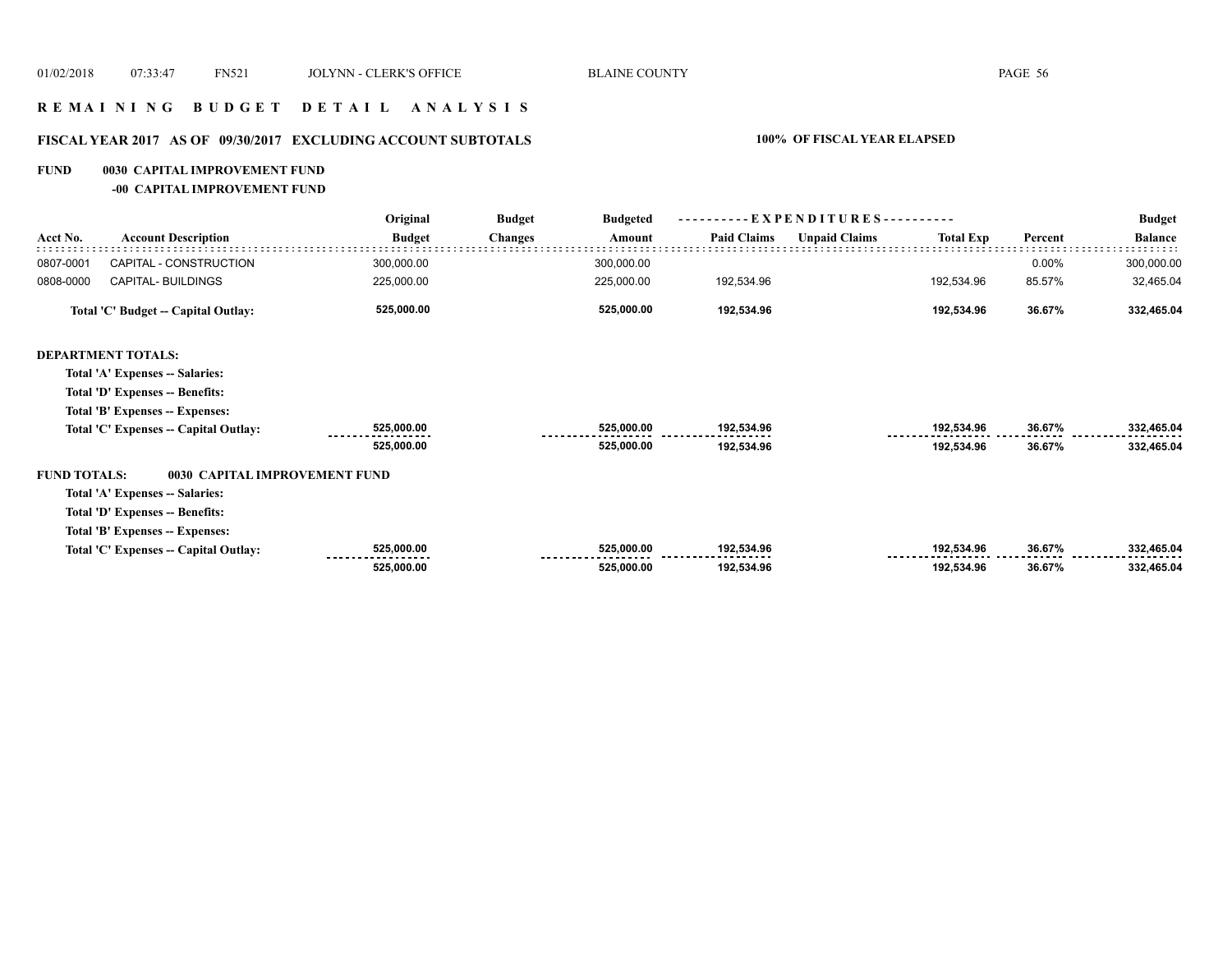# **R E M A I N I N G B U D G E T D E T A I L A N A L Y S I S**

# **FISCAL YEAR 2017 AS OF 09/30/2017 EXCLUDING ACCOUNT SUBTOTALS 100% OF FISCAL YEAR ELAPSED**

### **FUND 0031 PSF BOND REDEMPTION FUND**

**-00 PSF BOND REDEMPTION FUND**

| Original<br><b>Budget</b><br><b>Budgeted</b> |                                       |               | ----------EXPENDITURES---------- |            |                    |                      | <b>Budget</b>    |         |                |
|----------------------------------------------|---------------------------------------|---------------|----------------------------------|------------|--------------------|----------------------|------------------|---------|----------------|
| Acct No.                                     | <b>Account Description</b>            | <b>Budget</b> | <b>Changes</b>                   | Amount     | <b>Paid Claims</b> | <b>Unpaid Claims</b> | <b>Total Exp</b> | Percent | <b>Balance</b> |
| 0740-0000                                    | <b>BOND PAYMENT</b>                   | 740,100.00    |                                  | 740,100.00 | 738,375.00         |                      | 738,375.00       | 99.77%  | 1,725.00       |
|                                              | Total 'B' Budget -- Expenses:         | 740,100.00    |                                  | 740,100.00 | 738,375.00         |                      | 738,375.00       | 99.77%  | 1,725.00       |
|                                              | <b>DEPARTMENT TOTALS:</b>             |               |                                  |            |                    |                      |                  |         |                |
|                                              | Total 'A' Expenses -- Salaries:       |               |                                  |            |                    |                      |                  |         |                |
|                                              | Total 'D' Expenses -- Benefits:       |               |                                  |            |                    |                      |                  |         |                |
|                                              | Total 'B' Expenses -- Expenses:       | 740,100.00    |                                  | 740,100.00 | 738,375.00         |                      | 738,375.00       | 99.77%  | 1,725.00       |
|                                              | Total 'C' Expenses -- Capital Outlay: |               |                                  |            |                    |                      |                  |         |                |
|                                              |                                       | 740,100.00    |                                  | 740,100.00 | 738,375.00         |                      | 738,375.00       | 99.77%  | 1,725.00       |
| <b>FUND TOTALS:</b>                          | 0031 PSF BOND REDEMPTION FUND         |               |                                  |            |                    |                      |                  |         |                |
|                                              | Total 'A' Expenses -- Salaries:       |               |                                  |            |                    |                      |                  |         |                |
|                                              | Total 'D' Expenses -- Benefits:       |               |                                  |            |                    |                      |                  |         |                |
|                                              | Total 'B' Expenses -- Expenses:       | 740,100.00    |                                  | 740,100.00 | 738,375.00         |                      | 738,375.00       | 99.77%  | 1,725.00       |
|                                              | Total 'C' Expenses -- Capital Outlay: |               |                                  |            |                    |                      |                  |         |                |
|                                              |                                       | 740,100.00    |                                  | 740,100.00 | 738,375.00         |                      | 738,375.00       | 99.77%  | 1,725.00       |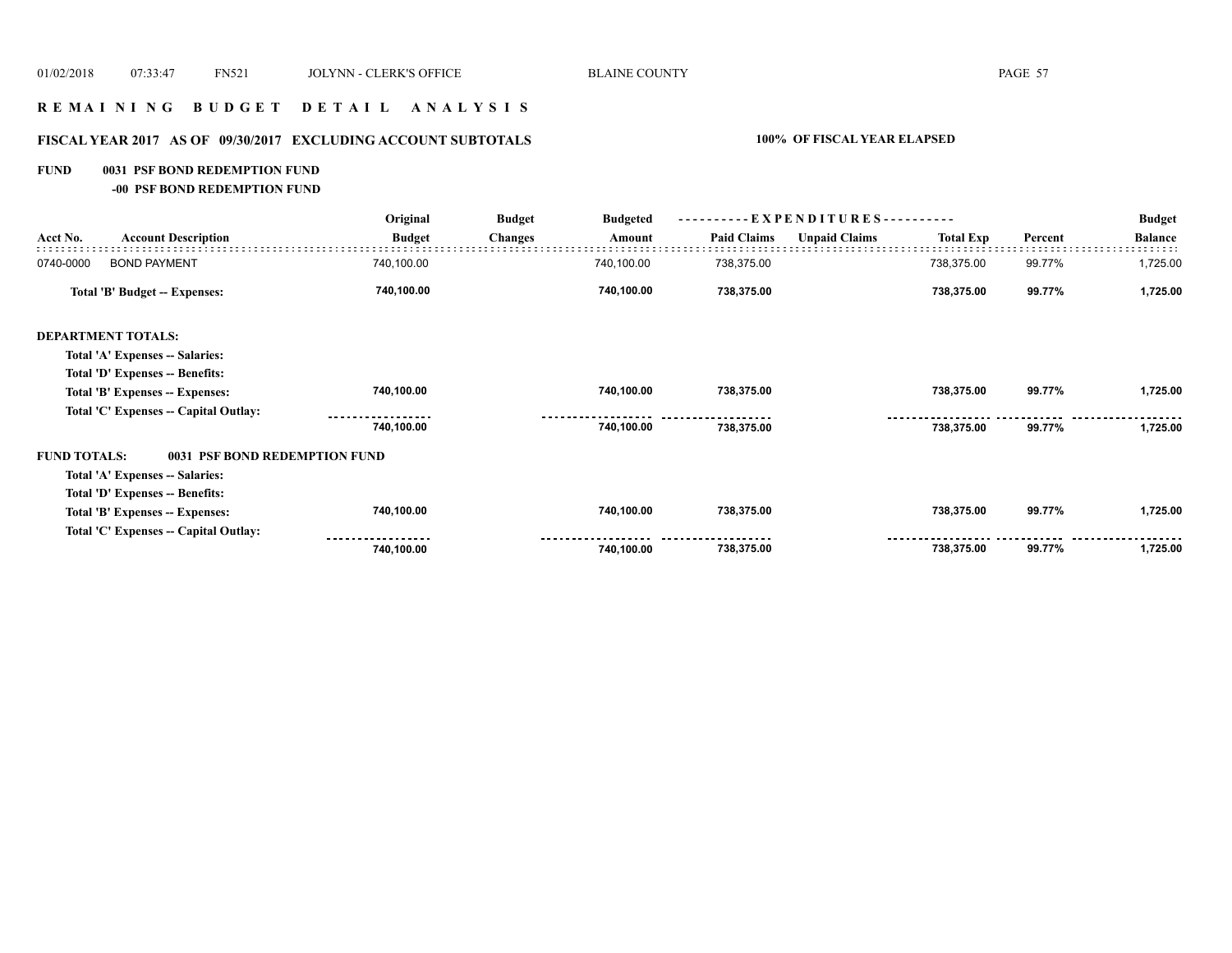## **R E M A I N I N G B U D G E T D E T A I L A N A L Y S I S**

# **FISCAL YEAR 2017 AS OF 09/30/2017 EXCLUDING ACCOUNT SUBTOTALS 100% OF FISCAL YEAR ELAPSED**

#### **FUND 0035 NURSING HOME OPERATIONS**

**-00 NURSING HOME OPERATIONS**

|                     |                                       | Original      | <b>Budget</b><br><b>Budgeted</b> | - EXPENDITURES---------- |                    |                      |                  | <b>Budget</b> |                |
|---------------------|---------------------------------------|---------------|----------------------------------|--------------------------|--------------------|----------------------|------------------|---------------|----------------|
| Acct No.            | <b>Account Description</b>            | <b>Budget</b> | <b>Changes</b>                   | Amount                   | <b>Paid Claims</b> | <b>Unpaid Claims</b> | <b>Total Exp</b> | Percent       | <b>Balance</b> |
| 0449-0000           | <b>SUPPLIES</b>                       |               |                                  |                          | 200.00             |                      | 200.00           | 0.00%         | (200.00)       |
| 0460-0000           | <b>UTILITIES</b>                      | 4,000.00      |                                  | 4,000.00                 |                    |                      |                  | 0.00%         | 4,000.00       |
| 0499-0000           | REPAIRS/MAINT- OTHER                  | 2,000.00      |                                  | 2,000.00                 | 5,513.71           |                      | 5,513.71         | 275.69%       | (3,513.71)     |
| 0591-0003           | PROFESSIONAL SVC - CONTRACT           | 600.00        |                                  | 600.00                   | 855.00             |                      | 855.00           | 142.50%       | (255.00)       |
|                     | <b>Total 'B' Budget -- Expenses:</b>  | 6,600.00      |                                  | 6,600.00                 | 6,568.71           |                      | 6,568.71         | 99.53%        | 31.29          |
|                     | <b>DEPARTMENT TOTALS:</b>             |               |                                  |                          |                    |                      |                  |               |                |
|                     | Total 'A' Expenses -- Salaries:       |               |                                  |                          |                    |                      |                  |               |                |
|                     | Total 'D' Expenses -- Benefits:       |               |                                  |                          |                    |                      |                  |               |                |
|                     | Total 'B' Expenses -- Expenses:       | 6,600.00      |                                  | 6,600.00                 | 6,568.71           |                      | 6,568.71         | 99.53%        | 31.29          |
|                     | Total 'C' Expenses -- Capital Outlay: |               |                                  |                          |                    |                      |                  |               |                |
|                     |                                       | 6,600.00      |                                  | 6,600.00                 | 6,568.71           |                      | 6,568.71         | 99.53%        | 31.29          |
| <b>FUND TOTALS:</b> | <b>0035 NURSING HOME OPERATIONS</b>   |               |                                  |                          |                    |                      |                  |               |                |
|                     | Total 'A' Expenses -- Salaries:       |               |                                  |                          |                    |                      |                  |               |                |
|                     | Total 'D' Expenses -- Benefits:       |               |                                  |                          |                    |                      |                  |               |                |
|                     | Total 'B' Expenses -- Expenses:       | 6,600.00      |                                  | 6,600.00                 | 6,568.71           |                      | 6,568.71         | 99.53%        | 31.29          |
|                     | Total 'C' Expenses -- Capital Outlay: |               |                                  |                          |                    |                      |                  |               |                |
|                     |                                       | 6,600.00      |                                  | 6,600.00                 | 6,568.71           |                      | 6,568.71         | 99.53%        | 31.29          |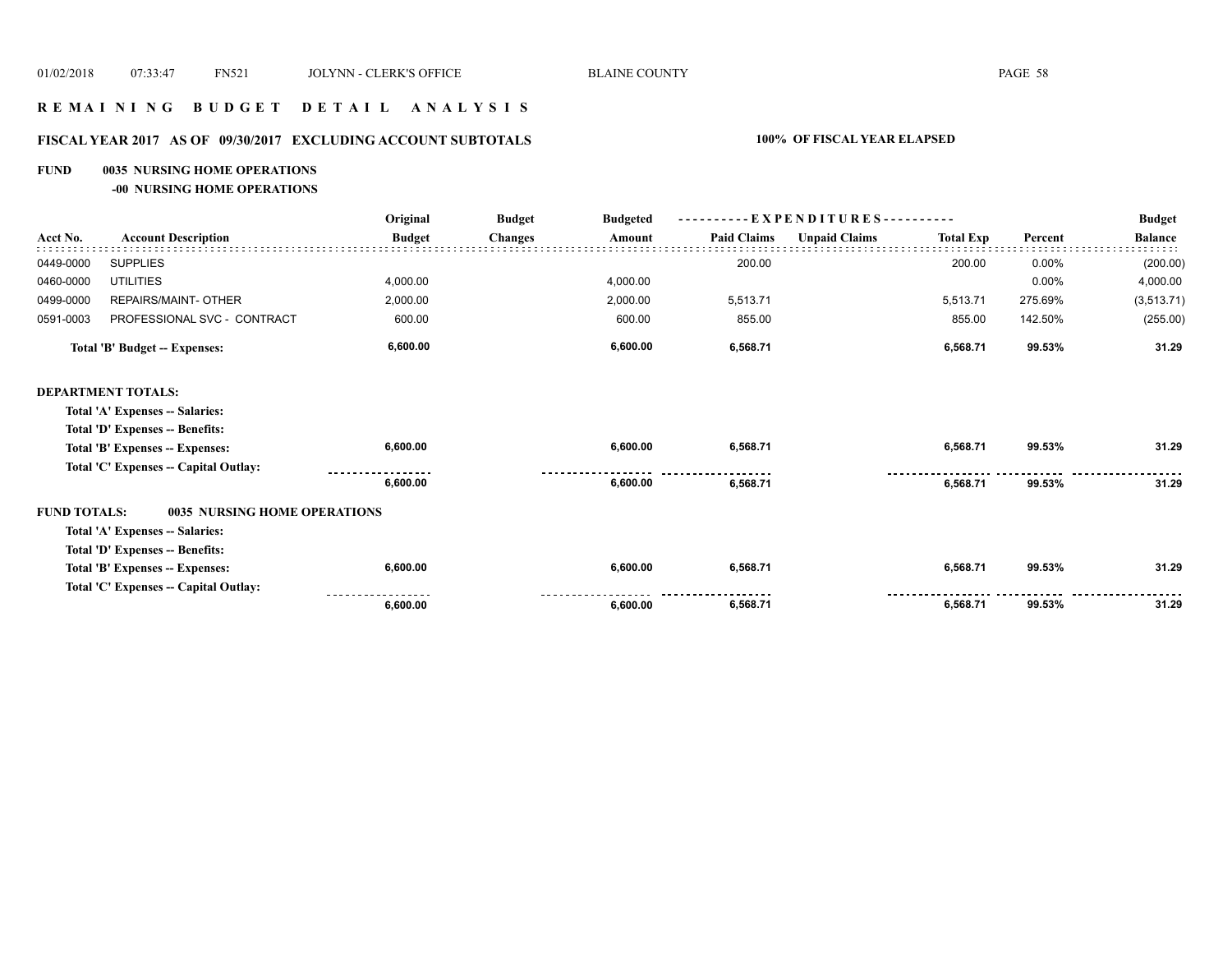## **R E M A I N I N G B U D G E T D E T A I L A N A L Y S I S**

# **FISCAL YEAR 2017 AS OF 09/30/2017 EXCLUDING ACCOUNT SUBTOTALS 100% OF FISCAL YEAR ELAPSED**

#### **FUND 0037 SNOWMOBILE**

**-00 SNOWMOBILE**

|                     |                                       | Original      | <b>Budget</b>  | <b>Budgeted</b> | ----------EXPENDITURES---------- |                      |                  |         | <b>Budget</b>  |
|---------------------|---------------------------------------|---------------|----------------|-----------------|----------------------------------|----------------------|------------------|---------|----------------|
| Acct No.            | <b>Account Description</b>            | <b>Budget</b> | <b>Changes</b> | Amount          | <b>Paid Claims</b>               | <b>Unpaid Claims</b> | <b>Total Exp</b> | Percent | <b>Balance</b> |
| 0559-0000           | OTHER MISCELLANEOUS EXPENSES          | 15,000.00     |                | 15,000.00       | 11,067.49                        |                      | 11,067.49        | 73.78%  | 3,932.51       |
|                     | Total 'B' Budget -- Expenses:         | 15,000.00     |                | 15,000.00       | 11,067.49                        |                      | 11,067.49        | 73.78%  | 3,932.51       |
|                     | <b>DEPARTMENT TOTALS:</b>             |               |                |                 |                                  |                      |                  |         |                |
|                     | Total 'A' Expenses -- Salaries:       |               |                |                 |                                  |                      |                  |         |                |
|                     | Total 'D' Expenses -- Benefits:       |               |                |                 |                                  |                      |                  |         |                |
|                     | Total 'B' Expenses -- Expenses:       | 15,000.00     |                | 15,000.00       | 11,067.49                        |                      | 11,067.49        | 73.78%  | 3,932.51       |
|                     | Total 'C' Expenses -- Capital Outlay: |               |                |                 |                                  |                      |                  |         |                |
|                     |                                       | 15,000.00     |                | 15,000.00       | 11,067.49                        |                      | 11,067.49        | 73.78%  | 3,932.51       |
| <b>FUND TOTALS:</b> | 0037 SNOWMOBILE                       |               |                |                 |                                  |                      |                  |         |                |
|                     | Total 'A' Expenses -- Salaries:       |               |                |                 |                                  |                      |                  |         |                |
|                     | Total 'D' Expenses -- Benefits:       |               |                |                 |                                  |                      |                  |         |                |
|                     | Total 'B' Expenses -- Expenses:       | 15,000.00     |                | 15,000.00       | 11,067.49                        |                      | 11,067.49        | 73.78%  | 3,932.51       |
|                     | Total 'C' Expenses -- Capital Outlay: |               |                |                 |                                  |                      |                  |         |                |
|                     |                                       | 15,000.00     |                | 15,000.00       | 11,067.49                        |                      | 11,067.49        | 73.78%  | 3,932.51       |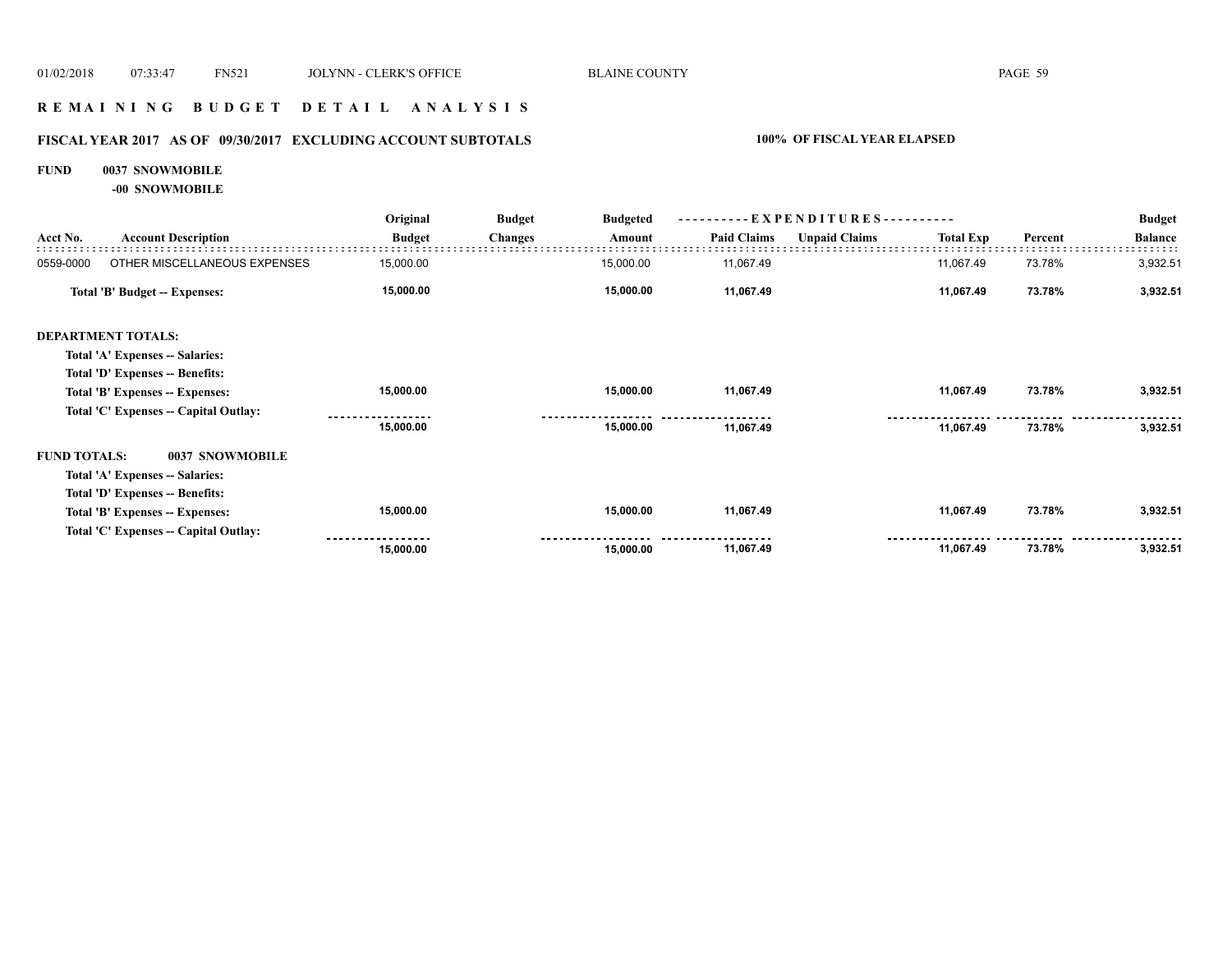# **R E M A I N I N G B U D G E T D E T A I L A N A L Y S I S**

# **FISCAL YEAR 2017 AS OF 09/30/2017 EXCLUDING ACCOUNT SUBTOTALS 100% OF FISCAL YEAR ELAPSED**

## **FUND 0038 WATERWAYS**

## **-01 WATERWAYS - MAINTENANCE**

|           |                                     | Original      | <b>Budget</b>  | <b>Budgeted</b> | --EXPENDITURES---------- |                      |                  |         | <b>Budget</b>  |  |
|-----------|-------------------------------------|---------------|----------------|-----------------|--------------------------|----------------------|------------------|---------|----------------|--|
| Acct No.  | <b>Account Description</b>          | <b>Budget</b> | <b>Changes</b> | Amount          | <b>Paid Claims</b>       | <b>Unpaid Claims</b> | <b>Total Exp</b> | Percent | <b>Balance</b> |  |
| 0470-0000 | FUEL/MILEAGE                        | 3,450.00      |                | 3,450.00        | 2,028.63                 |                      | 2,028.63         | 58.80%  | 1,421.37       |  |
| 0559-0000 | OTHER MISC EXPENSES                 | 1,590.00      |                | 1,590.00        | 977.43                   |                      | 977.43           | 61.47%  | 612.57         |  |
| 0679-0001 | ADMIN CONTRACT SERVICES             | 3,600.00      |                | 3,600.00        | 3,090.00                 |                      | 3.090.00         | 85.83%  | 510.00         |  |
| 0679-0002 | CONTRACT/LABOR SERVICES             | 11,260.00     |                | 11,260.00       | 12,993.75                |                      | 12.993.75        | 115.40% | (1,733.75)     |  |
|           | Total 'B' Budget -- Expenses:       | 19,900.00     |                | 19.900.00       | 19,089.81                |                      | 19.089.81        | 95.93%  | 810.19         |  |
| 0807-0003 | <b>BOAT DOCK GRANT</b>              | 5,000.00      |                | 5,000.00        | 1.171.00                 |                      | 1.171.00         | 23.42%  | 3,829.00       |  |
|           | Total 'C' Budget -- Capital Outlay: | 5,000.00      |                | 5,000.00        | 1,171.00                 |                      | 1,171.00         | 23.42%  | 3,829.00       |  |

### **DEPARTMENT TOTALS:**

**Total 'A' Expenses -- Salaries:**

**Total 'D' Expenses -- Benefits:**

|                                       | 24,900.00     | 24.900.00                       | 20.260.81                     | 20,260.81 | 81.37% | 1,639.19      |
|---------------------------------------|---------------|---------------------------------|-------------------------------|-----------|--------|---------------|
| Total 'C' Expenses -- Capital Outlay: | 5.000.00<br>. | 0.000.00<br>------------------- | .171.00<br>------------------ | .171.00   | 23.42% | 3.829.00<br>. |
| Total 'B' Expenses -- Expenses:       | 19.900.00     | 19,900.00                       | 19.089.81                     | 19.089.81 | 95.93% | 810.19        |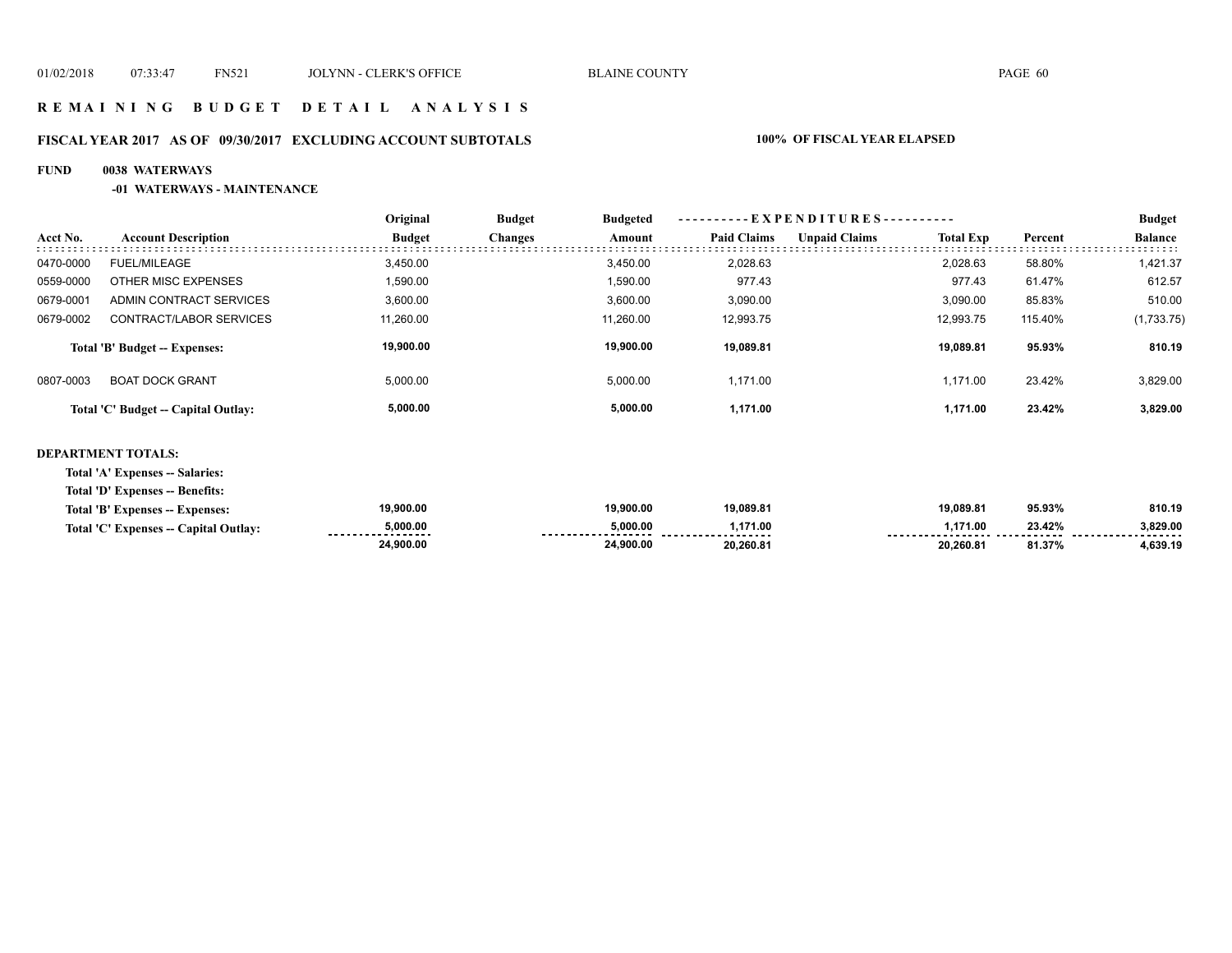## **R E M A I N I N G B U D G E T D E T A I L A N A L Y S I S**

# **FISCAL YEAR 2017 AS OF 09/30/2017 EXCLUDING ACCOUNT SUBTOTALS 100% OF FISCAL YEAR ELAPSED**

#### **FUND 0038 WATERWAYS**

**-02 BOAT PATROL GRANT**

|                     |                                        | Original      | <b>Budget</b><br><b>Budgeted</b> |                    | --- E X P E N D I T U R E S ----------   |         | <b>Budget</b>  |
|---------------------|----------------------------------------|---------------|----------------------------------|--------------------|------------------------------------------|---------|----------------|
| Acct No.            | <b>Account Description</b>             | <b>Budget</b> | <b>Changes</b><br>Amount         | <b>Paid Claims</b> | <b>Unpaid Claims</b><br><b>Total Exp</b> | Percent | <b>Balance</b> |
| 0409-0099           | <b>SALARIES - OVERTIME</b>             | 10,000.00     | 10,000.00                        | 3,328.17           | 3,328.17                                 | 33.28%  | 6,671.83       |
|                     | Total 'A' Budget -- Salaries:          | 10,000.00     | 10,000.00                        | 3,328.17           | 3,328.17                                 | 33.28%  | 6,671.83       |
| 0410-0000           | <b>RETIREMENT</b>                      | 1,105.00      | 1,105.00                         | 388.07             | 388.07                                   | 35.12%  | 716.93         |
| 0411-0000           | <b>FICA</b>                            | 675.00        | 675.00                           | 254.57             | 254.57                                   | 37.71%  | 420.43         |
| 0415-0000           | <b>STATE UNEMPLOYMENT</b>              | 380.00        | 380.00                           | 21.64              | 21.64                                    | 5.69%   | 358.36         |
| 0416-0000           | WORKER'S COMPENSATION INSUR.           | 640.00        | 640.00                           | 373.00             | 373.00                                   | 58.28%  | 267.00         |
|                     | Total 'D' Budget -- Benefits:          | 2,800.00      | 2,800.00                         | 1,037.28           | 1,037.28                                 | 37.05%  | 1,762.72       |
| 0558-0000           | <b>BOAT PATROL GRANT</b>               | 3,500.00      | 3,500.00                         | 1,688.61           | 1,688.61                                 | 48.25%  | 1,811.39       |
|                     | Total 'B' Budget -- Expenses:          | 3,500.00      | 3,500.00                         | 1,688.61           | 1,688.61                                 | 48.25%  | 1,811.39       |
|                     | <b>DEPARTMENT TOTALS:</b>              |               |                                  |                    |                                          |         |                |
|                     | Total 'A' Expenses -- Salaries:        | 10,000.00     | 10,000.00                        | 3,328.17           | 3,328.17                                 | 33.28%  | 6,671.83       |
|                     | Total 'D' Expenses -- Benefits:        | 2,800.00      | 2,800.00                         | 1,037.28           | 1,037.28                                 | 37.05%  | 1,762.72       |
|                     | Total 'B' Expenses -- Expenses:        | 3,500.00      | 3,500.00                         | 1,688.61           | 1,688.61                                 | 48.25%  | 1,811.39       |
|                     | Total 'C' Expenses -- Capital Outlay:  |               |                                  |                    |                                          |         |                |
|                     |                                        | 16,300.00     | 16,300.00                        | 6,054.06           | 6,054.06                                 | 37.14%  | 10,245.94      |
| <b>FUND TOTALS:</b> | 0038 WATERWAYS                         |               |                                  |                    |                                          |         |                |
|                     | Total 'A' Expenses -- Salaries:        | 10,000.00     | 10,000.00                        | 3,328.17           | 3,328.17                                 | 33.28%  | 6,671.83       |
|                     | <b>Total 'D' Expenses -- Benefits:</b> | 2,800.00      | 2,800.00                         | 1,037.28           | 1,037.28                                 | 37      | 1,762.72       |
|                     | Total 'B' Expenses -- Expenses:        | 23,400.00     | 23,400.00                        | 20,778.42          | 20,778.42                                | 88.80%  | 2,621.58       |
|                     | Total 'C' Expenses -- Capital Outlay:  | 5,000.00      | 5,000.00                         | 1,171.00           | 1,171.00                                 | 23.42%  | 3,829.00       |
|                     |                                        | 41,200.00     | 41,200.00                        | 26,314.87          | 26,314.87                                | 63.87%  | 14,885.13      |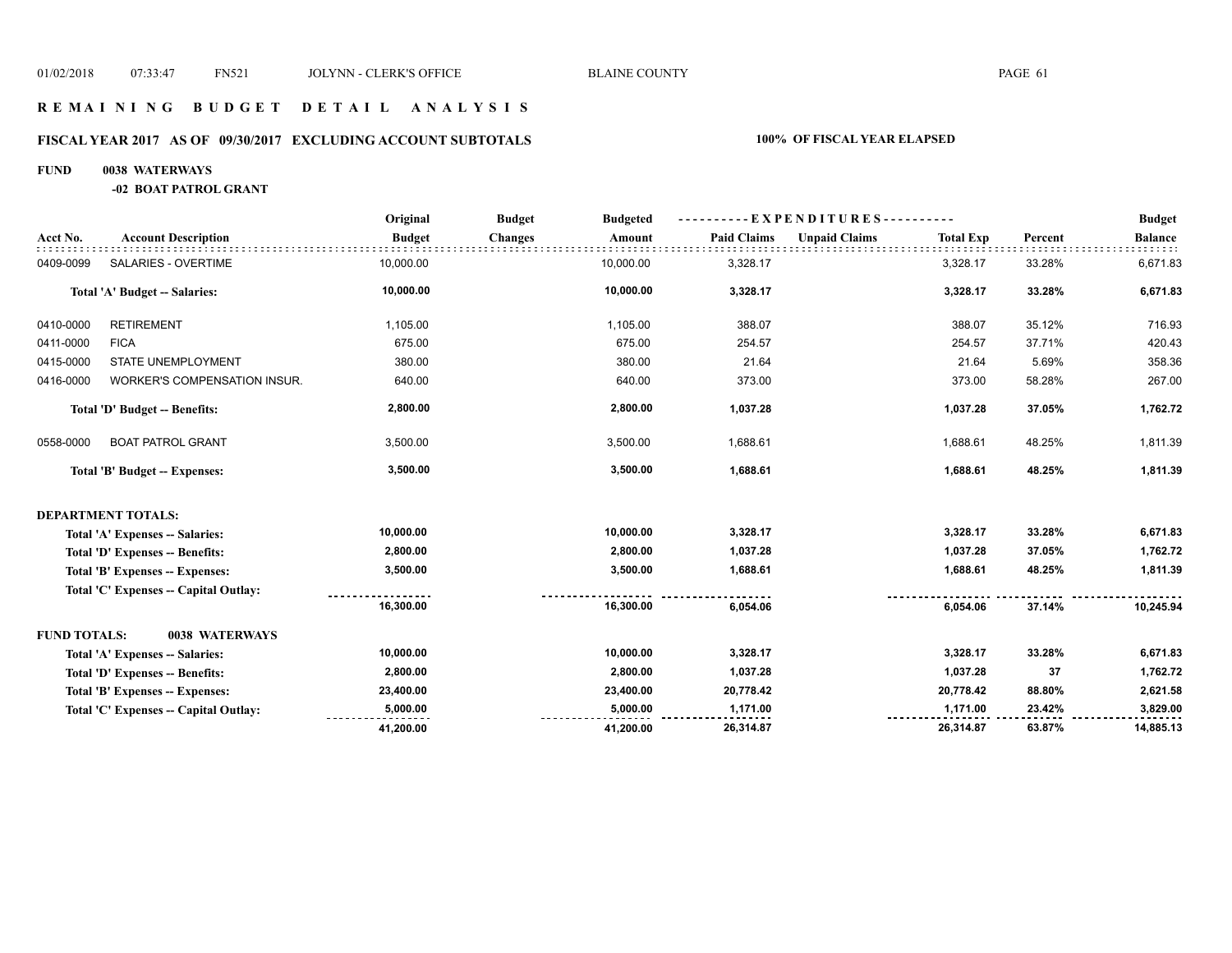## **FISCAL YEAR 2017 AS OF 09/30/2017 EXCLUDING ACCOUNT SUBTOTALS 100% OF FISCAL YEAR ELAPSED**

### **FUND 0046 911 EMERGENCY COMMUNICATION**

### **-00 911 EMERGENCY COMMUNICATION**

|           |                                        | Original      | <b>Budget</b>  | <b>Budgeted</b> |                    |                      |                  |          | <b>Budget</b>  |
|-----------|----------------------------------------|---------------|----------------|-----------------|--------------------|----------------------|------------------|----------|----------------|
| Acct No.  | <b>Account Description</b>             | <b>Budget</b> | <b>Changes</b> | Amount          | <b>Paid Claims</b> | <b>Unpaid Claims</b> | <b>Total Exp</b> | Percent  | <b>Balance</b> |
| 0401-0000 | SALARIES - DIRECTOR                    | 80,095.00     | 2,500.00       | 82,595.00 C     | 82,594.20          |                      | 82,594.20        | 100.00%  | 0.80           |
| 0401-0003 | SALARIES - GIS ANALYST                 | 64,111.00     | 2,500.00       | 66,611.00 C     | 66,768.01          |                      | 66,768.01        | 100.24%  | (157.01)       |
| 0409-0001 | SALARIES - TERMINATION                 | 3,000.00      |                | 3,000.00        |                    |                      |                  | 0.00%    | 3,000.00       |
|           | Total 'A' Budget -- Salaries:          | 147,206.00    | 5,000.00       | 152,206.00      | 149,362.21         |                      | 149,362.21       | 98.13%   | 2,843.79       |
| 0410-0000 | <b>RETIREMENT</b>                      | 16,325.00     |                | 16,325.00       | 16,907.80          |                      | 16,907.80        | 103.57%  | (582.80)       |
| 0411-0000 | <b>FICA</b>                            | 11,032.00     |                | 11,032.00       | 10,845.44          |                      | 10,845.44        | 98.31%   | 186.56         |
| 0412-0000 | <b>LIFE INSURANCE</b>                  | 150.00        |                | 150.00          | 147.12             |                      | 147.12           | 98.08%   | 2.88           |
| 0413-0000 | <b>MEDICAL INSURANCE</b>               | 25,216.00     |                | 25,216.00       | 21,981.72          |                      | 21,981.72        | 87.17%   | 3,234.28       |
| 0414-0000 | <b>DENTAL INSURANCE</b>                | 900.00        |                | 900.00          | 899.04             |                      | 899.04           | 99.89%   | 0.96           |
| 0415-0000 | <b>STATE UNEMPLOYMENT</b>              | 938.00        |                | 938.00          | 921.52             |                      | 921.52           | 98.24%   | 16.48          |
| 0416-0000 | <b>WORKER'S COMPENSATION INSUR.</b>    | 3,105.00      |                | 3,105.00        | 2,057.00           |                      | 2,057.00         | 66.25%   | 1,048.00       |
|           | Total 'D' Budget -- Benefits:          | 57,666.00     |                | 57,666.00       | 53,759.64          |                      | 53,759.64        | 93.23%   | 3,906.36       |
| 0440-0001 | OFFICE EQUIPMENT                       | 5,600.00      |                | 5,600.00        | 4,422.93           |                      | 4,422.93         | 78.98%   | 1,177.07       |
| 0464-0000 | UTILITIES - TELEPHONE, OTHER           | 53,300.00     |                | 53,300.00       | 53,447.00          |                      | 53,447.00        | 100.28%  | (147.00)       |
| 0499-0000 | REPAIRS/MAINT- INCL CONTRACTS          | 70,479.00     |                | 70,479.00       | 67,870.08          |                      | 67,870.08        | 96.30%   | 2,608.92       |
| 0569-0001 | PUBLIC EDUCATION                       | 3,000.00      |                | 3,000.00        |                    |                      |                  | $0.00\%$ | 3,000.00       |
| 0670-0000 | CONT-SOFTWARE MAINT/LIC CAD            | 41,099.00     |                | 41,099.00       | 41,180.00          |                      | 41,180.00        | 100.20%  | (81.00)        |
| 0670-0003 | CONTRACT-MIDVALE STANLEY/SMILE         | 6,600.00      |                | 6,600.00        | 6,550.56           |                      | 6,550.56         | 99.25%   | 49.44          |
| 0714-0005 | TELEPHONE ALLOWANCE                    | 588.00        |                | 588.00          | 588.00             |                      | 588.00           | 100.00%  |                |
|           | Total 'B' Budget -- Expenses:          | 180,666.00    |                | 180,666.00      | 174,058.57         |                      | 174,058.57       | 96.34%   | 6,607.43       |
|           | <b>DEPARTMENT TOTALS:</b>              |               |                |                 |                    |                      |                  |          |                |
|           | Total 'A' Expenses -- Salaries:        | 147,206.00    | 5,000.00       | 152,206.00      | 149,362.21         |                      | 149,362.21       | 98.13%   | 2,843.79       |
|           | Total 'D' Expenses -- Benefits:        | 57,666.00     |                | 57,666.00       | 53,759.64          |                      | 53,759.64        | 93.23%   | 3,906.36       |
|           | <b>Total 'B' Expenses -- Expenses:</b> | 180,666.00    |                | 180,666.00      | 174,058.57         |                      | 174,058.57       | 96.34%   | 6,607.43       |
|           | Total 'C' Expenses -- Capital Outlay:  |               |                |                 |                    |                      |                  |          |                |
|           |                                        | 385,538.00    | 5,000.00       | 390,538.00      | 377,180.42         |                      | 377,180.42       | 96.58%   | 13,357.58      |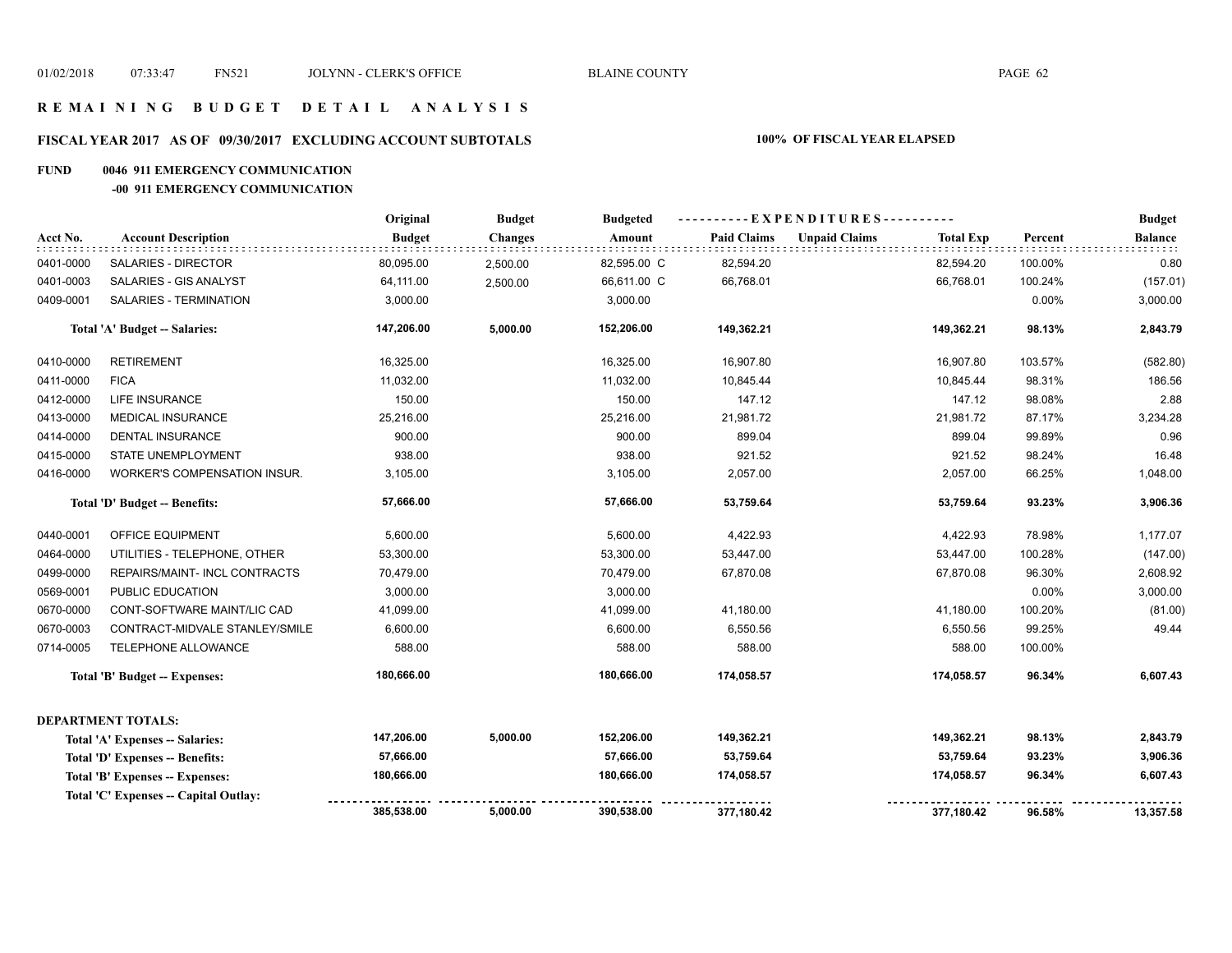## **R E M A I N I N G B U D G E T D E T A I L A N A L Y S I S**

## **FISCAL YEAR 2017 AS OF 09/30/2017 EXCLUDING ACCOUNT SUBTOTALS 100% OF FISCAL YEAR ELAPSED**

| <b>FUND TOTALS:</b>             | 0046 911 EMERGENCY COMMUNICATION      |            |          |            |                     |            |        |           |
|---------------------------------|---------------------------------------|------------|----------|------------|---------------------|------------|--------|-----------|
| Total 'A' Expenses -- Salaries: |                                       | 147,206.00 | 5,000.00 | 152.206.00 | 149.362.21          | 149.362.21 | 98.13% | 2.843.79  |
| Total 'D' Expenses -- Benefits: |                                       | 57,666.00  |          | 57.666.00  | 53,759.64           | 53.759.64  | 93     | 3.906.36  |
| Total 'B' Expenses -- Expenses: |                                       | 180,666.00 |          | 180.666.00 | 174.058.57          | 174,058.57 | 96.34% | 6,607.43  |
|                                 | Total 'C' Expenses -- Capital Outlay: |            |          |            | ------------------- |            |        |           |
|                                 |                                       | 385.538.00 | 5,000.00 | 390.538.00 | 377,180.42          | 377.180.42 | 96.58% | 13.357.58 |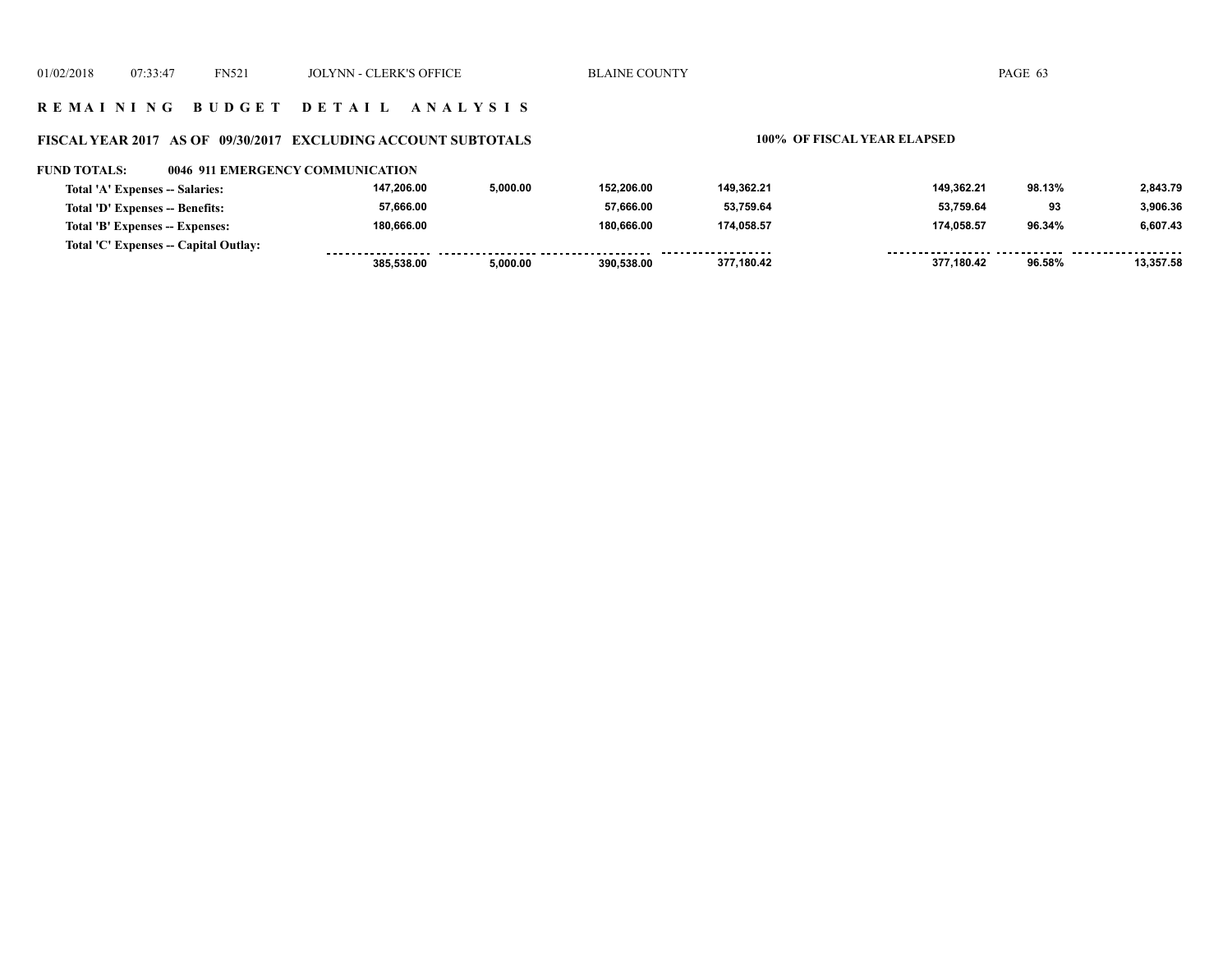# **R E M A I N I N G B U D G E T D E T A I L A N A L Y S I S**

## **FISCAL YEAR 2017 AS OF 09/30/2017 EXCLUDING ACCOUNT SUBTOTALS 100% OF FISCAL YEAR ELAPSED**

## **FUND 0051 LAND WATER & WILDLIFE**

**-00 LAND WATER & WILDLIFE**

|                     |                                       | Original      | <b>Budget</b><br><b>Budgeted</b> | $-EXPENDITURES$ --------- |                    |                      |                  | <b>Budget</b> |                |
|---------------------|---------------------------------------|---------------|----------------------------------|---------------------------|--------------------|----------------------|------------------|---------------|----------------|
| Acct No.            | <b>Account Description</b>            | <b>Budget</b> | <b>Changes</b>                   | Amount                    | <b>Paid Claims</b> | <b>Unpaid Claims</b> | <b>Total Exp</b> | Percent       | <b>Balance</b> |
| 0487-0000           | <b>CONSERVATION EXPENSES</b>          | 1,550,755.00  |                                  | 1,550,755.00              | 287,885.64         |                      | 287,885.64       | 18.56%        | 1,262,869.36   |
| 0704-0003           | CONSULTANT                            | 50,000.00     |                                  | 50,000.00                 | 57,888.78          |                      | 57,888.78        | 115.78%       | (7,888.78)     |
| 0704-0004           | LEGAL                                 | 10,000.00     |                                  | 10,000.00                 | 12,226.30          |                      | 12,226.30        | 122.26%       | (2,226.30)     |
|                     | Total 'B' Budget -- Expenses:         | 1,610,755.00  |                                  | 1,610,755.00              | 358,000.72         |                      | 358,000.72       | 22.23%        | 1,252,754.28   |
|                     | <b>DEPARTMENT TOTALS:</b>             |               |                                  |                           |                    |                      |                  |               |                |
|                     | Total 'A' Expenses -- Salaries:       |               |                                  |                           |                    |                      |                  |               |                |
|                     | Total 'D' Expenses -- Benefits:       |               |                                  |                           |                    |                      |                  |               |                |
|                     | Total 'B' Expenses -- Expenses:       | 1,610,755.00  |                                  | 1,610,755.00              | 358,000.72         |                      | 358,000.72       | 22.23%        | 1,252,754.28   |
|                     | Total 'C' Expenses -- Capital Outlay: |               |                                  |                           |                    |                      |                  |               |                |
|                     |                                       | 1,610,755.00  |                                  | 1,610,755.00              | 358,000.72         |                      | 358,000.72       | 22.23%        | 1,252,754.28   |
| <b>FUND TOTALS:</b> | 0051 LAND WATER & WILDLIFE            |               |                                  |                           |                    |                      |                  |               |                |
|                     | Total 'A' Expenses -- Salaries:       |               |                                  |                           |                    |                      |                  |               |                |
|                     | Total 'D' Expenses -- Benefits:       |               |                                  |                           |                    |                      |                  |               |                |
|                     | Total 'B' Expenses -- Expenses:       | 1,610,755.00  |                                  | 1,610,755.00              | 358,000.72         |                      | 358,000.72       | 22.23%        | 1,252,754.28   |
|                     | Total 'C' Expenses -- Capital Outlay: |               |                                  |                           |                    |                      |                  |               |                |
|                     |                                       | 1,610,755.00  |                                  | 1,610,755.00              | 358,000.72         |                      | 358,000.72       | 22.23%        | 1,252,754.28   |